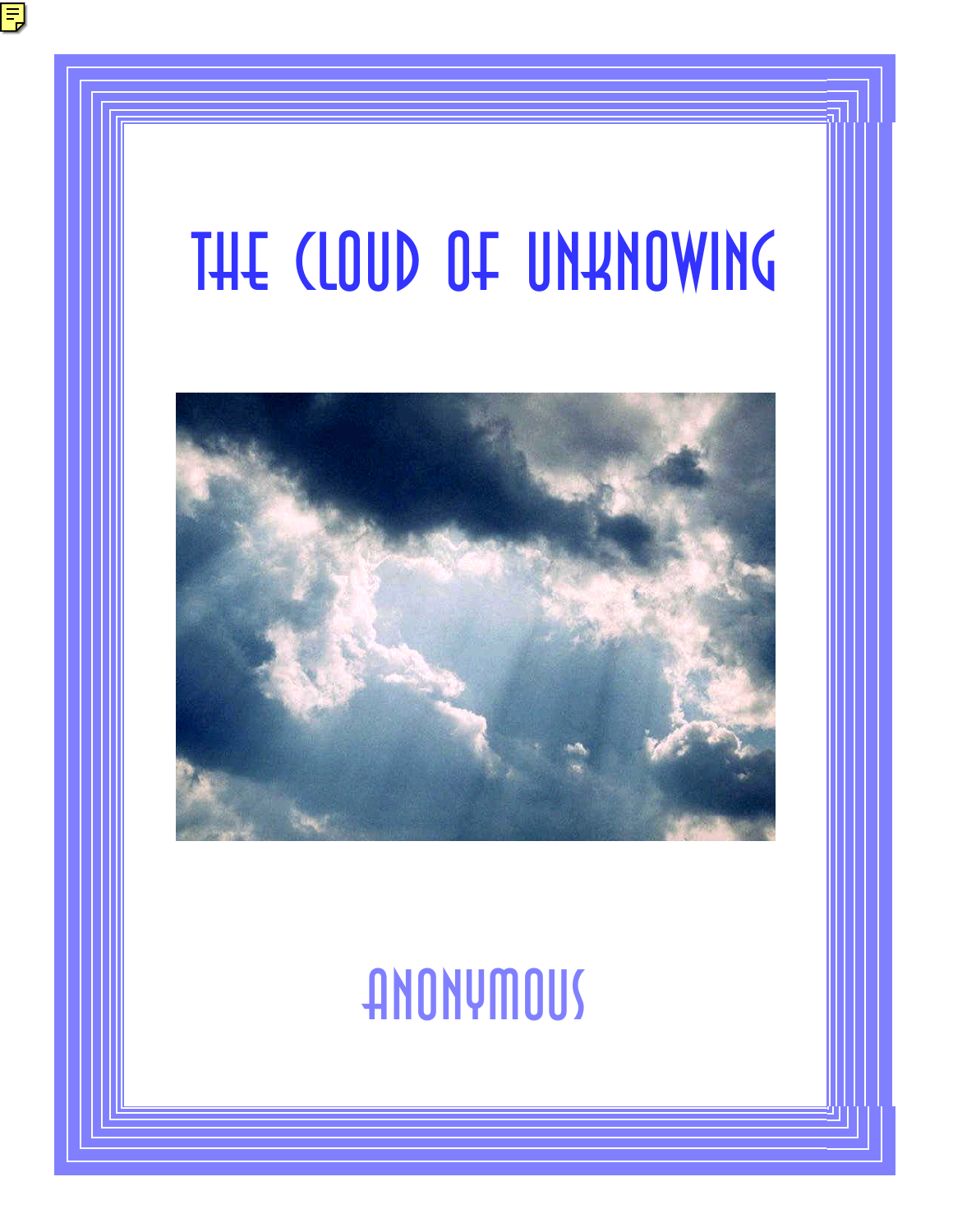### Table of Contents

| Chapter 1: Of four degrees of Christian men's living, and of the course of      |
|---------------------------------------------------------------------------------|
|                                                                                 |
| Chapter 2: A short stirring to meekness, and to the work of this book. p. 22    |
| Chapter 3: How the work of this book shall be wrought and of the worthiness     |
|                                                                                 |
| Chapter 4: Of the shortness of this work, and how it may not be come to by      |
|                                                                                 |
| Chapter 5: That in the time of this work all the creatures that ever have been, |
| be now, or ever shall be, and all the works of those same creatures, should     |
|                                                                                 |
| Chapter 6: A short conceit of the work of this book, treated by question. p. 28 |
| Chapter 7: How a man shall have him in this work against all thoughts, and      |
| specially against all those that arise of his own curiosity, of cunning, and of |
|                                                                                 |
| Chapter 8: That in the time of his work all the creatures that ever have been,  |
| be now, or ever shall be, and all the works of those creatures, should be hid   |
|                                                                                 |
| Chapter 9: That in the time of this work the rememberance of the holiest        |
| creature that ever God made letteth more than it profiteth. p. 33               |
| Chapter 10: How a man shall know when his thought is no sin; and if it be       |
|                                                                                 |
| Chapter 11: That a man should weigh each thought and each stirring after        |
|                                                                                 |
| Chapter 12: That by Virtue of this word sin is not only destroyed, but also     |
|                                                                                 |
| Chapter 13: What meekness is in itself, and when it is perfect and when it      |
|                                                                                 |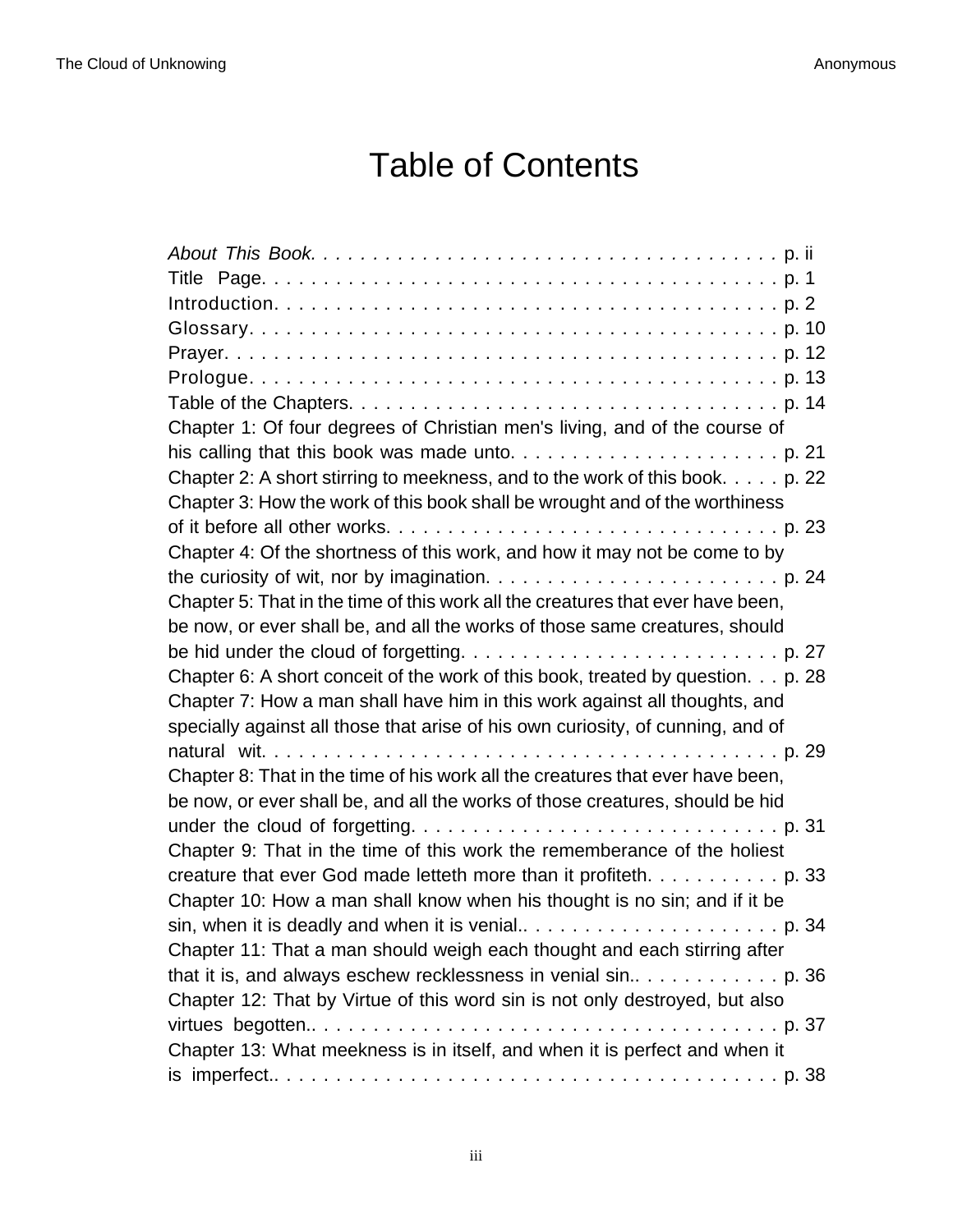| Chapter 14: That without imperfect meekness coming before, it is impossible              |
|------------------------------------------------------------------------------------------|
| for a sinner to come to the perfect Virtue of meekness in this life. $\dots \dots$ p. 39 |
| Chapter 15: A short proof against their error that say, that there is no perfecter       |
| cause to be meeked under, than is the knowledge of a man's own                           |
|                                                                                          |
| Chapter 16: That by virtue of this work a sinner truly turned and called to              |
| contemplation cometh sooner to perfection than by any other work; and by                 |
|                                                                                          |
| Chapter 17: That a very contemplative list not meddle him with active life,              |
| nor of anything that is done or spoken about him, nor yet to answer to his               |
|                                                                                          |
| Chapter 18: How that yet unto this day all actives complain of contemplatives            |
| as Martha did of Mary. Of the which complaining ignorance is the                         |
|                                                                                          |
| Chapter 19: A short excusation of him that made this book, teaching how all              |
| contemplatives should have all actives fully excused of their complaining                |
|                                                                                          |
| Chapter 20: How Almighty God will goodly answer for all those that for the               |
| excusing of themselves list not leave their business about the love of                   |
|                                                                                          |
| Chapter 21: The true exposition of this gospel word, 'Mary hath chosen the               |
|                                                                                          |
| Chapter 22: Of the wonderful love that Christ had to man in person of all                |
|                                                                                          |
| Chapter 23: How God will answer and purvey for them in spirit, that for                  |
| business about His love list not answer nor purvey for themselves. p. 50                 |
| Chapter 24: What charity is in itself, and how it is truly and perfectly contained       |
|                                                                                          |
| Chapter 25: That in the time of this work a perfect soul hath no special                 |
|                                                                                          |
| Chapter 26: That without full special grace, or long use in common grace,                |
| the work of this book is right travailous; and in this work, which is the work           |
|                                                                                          |
| Chapter 27: Who should work in the gracious work of this book. p. 54                     |
| Chapter 28: That a man should not presume to work in this work before the                |
| time that he be lawfully cleansed in conscience of all his special deeds of              |
|                                                                                          |
| Chapter 29: That a man should bidingly travail in this work, and suffer the              |
|                                                                                          |
| Chapter 30: Who should blame and condemn other men's defaults. p. 57                     |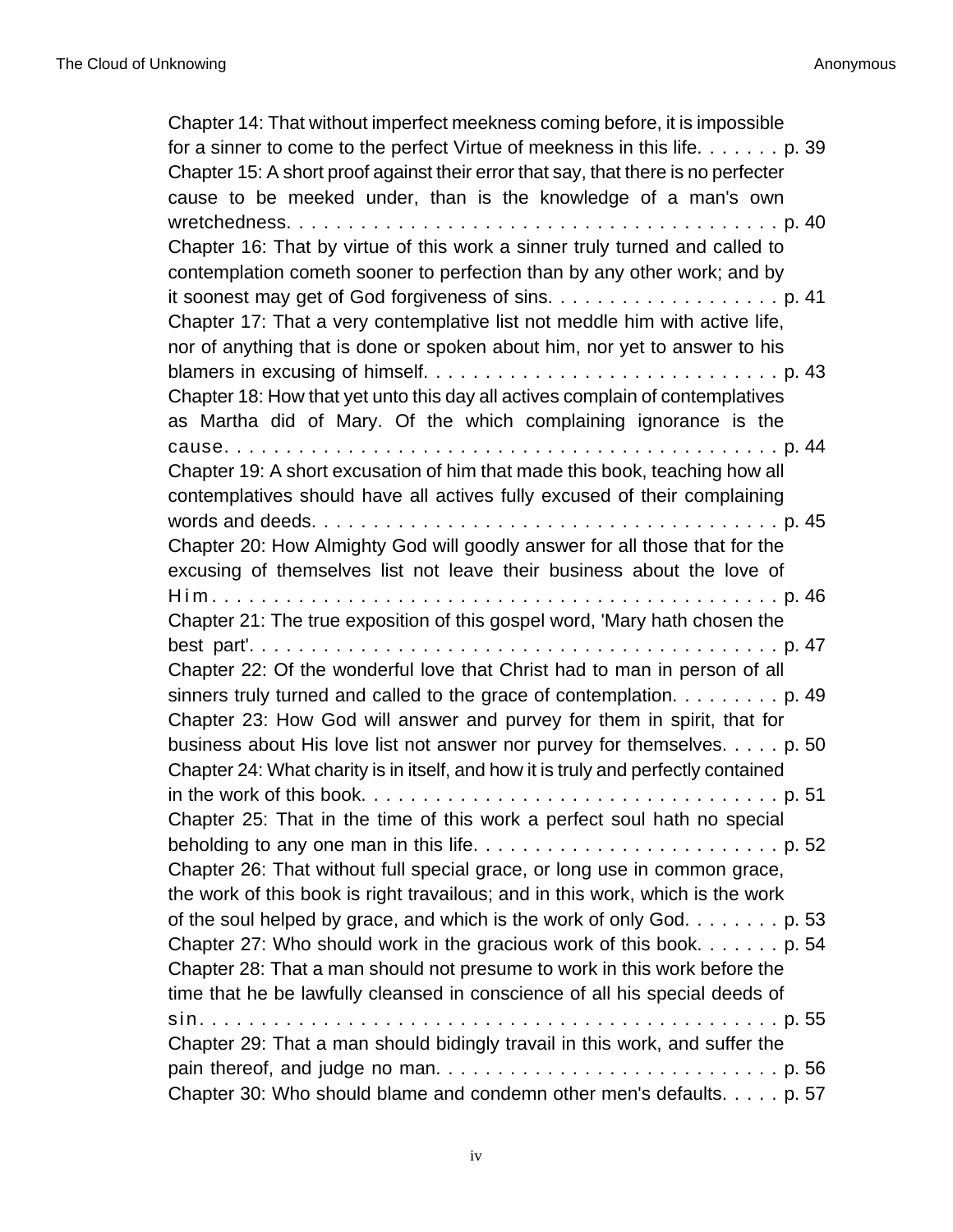| Chapter 31: How a man should have him in beginning of this work against                                     |
|-------------------------------------------------------------------------------------------------------------|
| all thoughts and stirrings of $sin. \ldots \ldots \ldots \ldots \ldots \ldots \ldots \ldots \ldots$ . p. 58 |
| Chapter 32: Of two ghostly devices that be helpful to a ghostly beginner in                                 |
|                                                                                                             |
| Chapter 33: That in this work a soul is cleansed both of his special sins and                               |
|                                                                                                             |
| Chapter 34: That God giveth this grace freely without any means, and that                                   |
|                                                                                                             |
| Chapter 35: Of three means in the which a contemplative prentice should                                     |
| be occupied; in reading, thinking, and praying. $\ldots \ldots \ldots \ldots \ldots$                        |
| Chapter 36: Of the meditations of them that continually travail in the work of                              |
|                                                                                                             |
| Chapter 37: Of the special prayers of them that be continual workers in the                                 |
|                                                                                                             |
| Chapter 38: How and why that short prayer pierceth heaven. p. 66                                            |
| Chapter 39: How a perfect worker shall pray, and what prayer is in itself;                                  |
| and, if a man shall pray in words, which words accord them most to the                                      |
|                                                                                                             |
| Chapter 40: That in the time of this work a soul hath no special beholding to                               |
|                                                                                                             |
| Chapter 41: That in all other works beneath this, men should keep discretion;                               |
|                                                                                                             |
| Chapter 42: That by indiscretion in this, men shall keep discretion in all other                            |
|                                                                                                             |
| Chapter 43: That all writing and feeling of a man's own being must needs                                    |
| be lost if the perfection of this work shall verily be felt in any soul in this                             |
|                                                                                                             |
| Chapter 44: How a soul shall dispose it on its own part, for to destroy all                                 |
|                                                                                                             |
| Chapter 45: A good declaring of some certain deceits that may befall in this                                |
|                                                                                                             |
| Chapter 46: A good teaching how a man shall flee these deceits, and work                                    |
| more with a listiness of spirit than with any boisterousness of body. $\dots$ . p. 74                       |
| Chapter 47: A slight teaching of this work in purity of spirit; declaring how                               |
| that on one manner a soul should shew his desire unto God, and on ye                                        |
|                                                                                                             |
| Chapter 48: How God will be served both with body and with soul, and reward                                 |
| men in both; and how men shall know when all those sounds and sweetness                                     |
|                                                                                                             |
|                                                                                                             |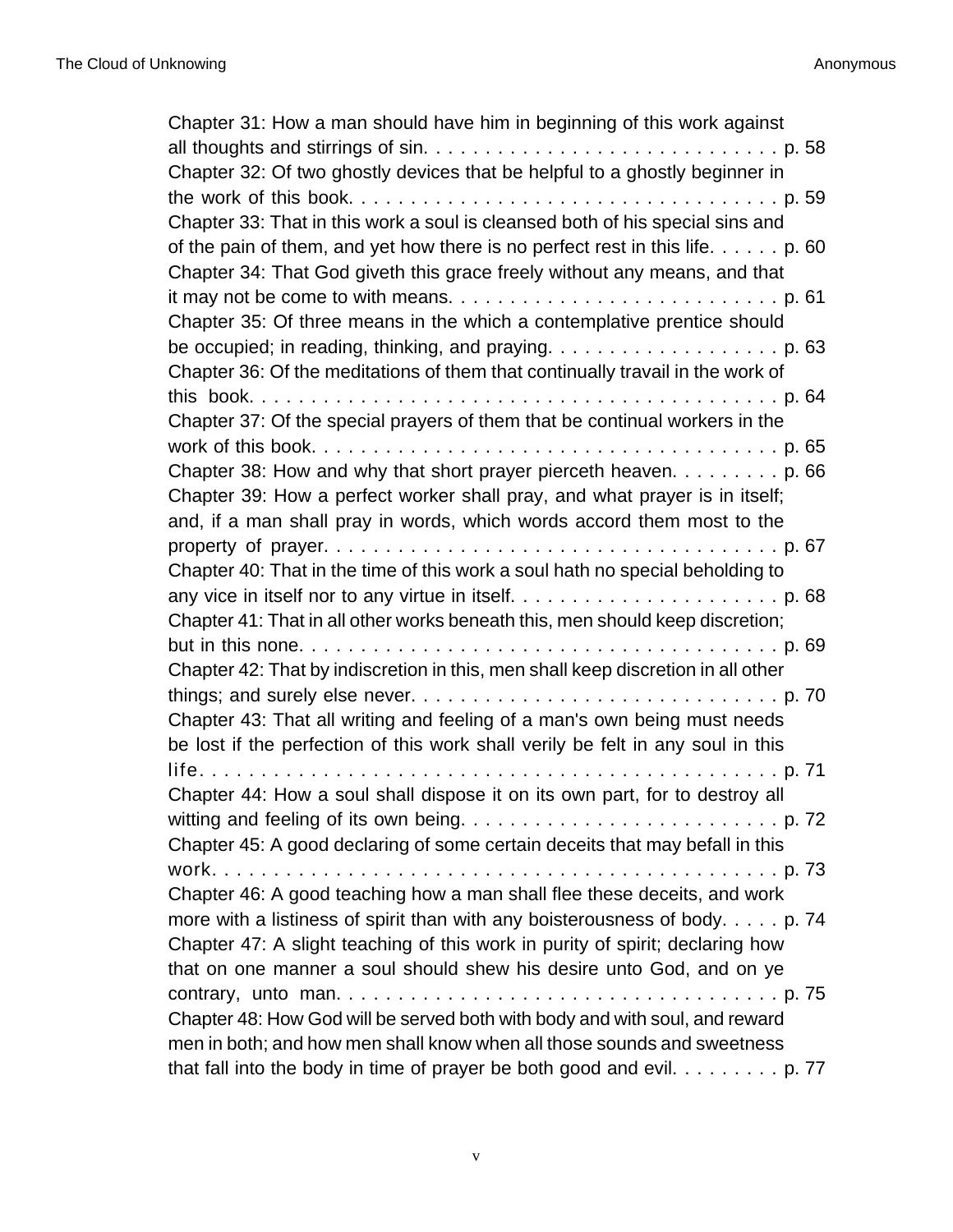| Chapter 49: The substance of all perfection is nought else but a good will;     |
|---------------------------------------------------------------------------------|
| and how that all sounds and comforts and sweetness that may befall in this      |
|                                                                                 |
| Chapter 50: Which is chaste love; and how in some creatures such sensible       |
|                                                                                 |
| Chapter 51: That men should have great wariness so that they understand         |
| not bodily a thing that is meant ghostly; and specially it is good to be wary   |
|                                                                                 |
| Chapter 52: How these young presumptuous disciples misunderstand this           |
|                                                                                 |
| Chapter 53: Of divers unseemly practices that follow them that lack the work    |
|                                                                                 |
| Chapter 54: How that by virtue of this work a man is governed full wisely,      |
|                                                                                 |
| Chapter 55: How they be deceived that follow the fervour of spirit in           |
|                                                                                 |
| Chapter 56: How they be deceived that follow the fervour of spirit in           |
|                                                                                 |
| Chapter 57: How these young presumptuous disciples misunderstand this           |
| other word up; and of the deceits that follow thereon. 9. 89                    |
| Chapter 58: That a man shall not take ensample of Saint Martin and of Saint     |
| Stephen, for to strain his imagination bodily upwards in the time of his        |
|                                                                                 |
| Chapter 59: That a man shall not take ensample at the bodily ascension of       |
| Christ, for to strain his imagination upwards bodily in the time of prayer: and |
| that time, place, and body, these three should be forgotten in all ghostly      |
|                                                                                 |
| Chapter 60: That the high and the next way to heaven is run by desires, and     |
|                                                                                 |
| Chapter 61: That all bodily thing is subject unto ghostly thing, and is ruled   |
|                                                                                 |
| Chapter 62: How a man may wit when his ghostly work is beneath him or           |
| without him and when it is even with him or within him, and when it is above    |
|                                                                                 |
| Chapter 63: Of the powers of a soul in general, and how Memory in special       |
| is a principal power comprehending in it all the other powers and all those     |
|                                                                                 |
| Chapter 64: Of the other two principal powers, Reason and Will, and of the      |
|                                                                                 |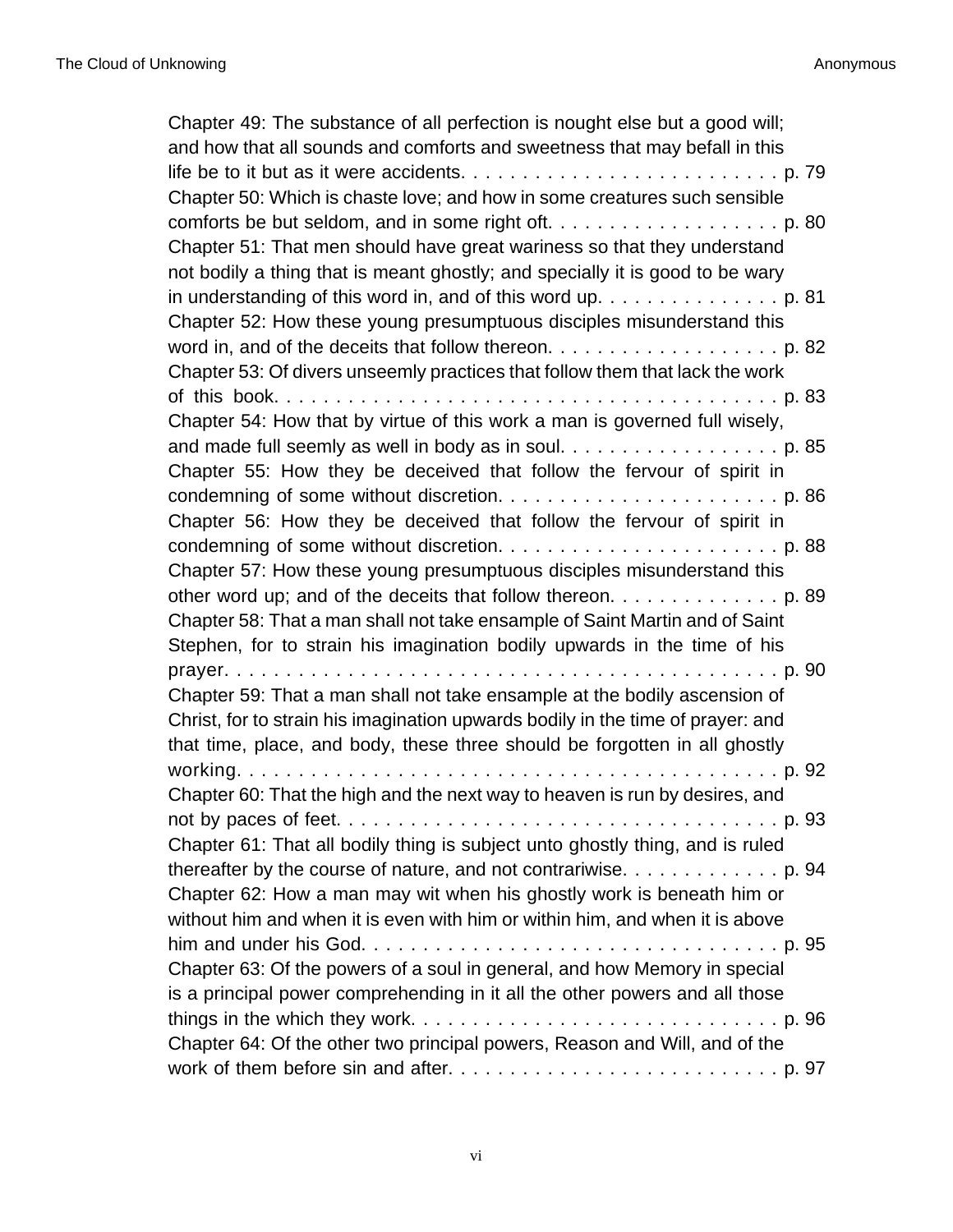| Chapter 65: Of the first secondary power, Imagination by name; and of the                   |
|---------------------------------------------------------------------------------------------|
| works and of the obedience of it unto Reason, before sin and after. p. 98                   |
| Chapter 66: Of the other secondary power, Sensuality by name; and of the                    |
| works and of the obedience of it unto Will, before sin and after. p. 99                     |
| Chapter 67: That whoso knoweth not the powers of a soul and the manner                      |
| of her working, may lightly be deceived in understanding of ghostly words                   |
| and of ghostly working; and how a soul is made a God in grace. $\dots \dots$ p. 100         |
| Chapter 68: That nowhere bodily, is everywhere ghostly; and how our outer                   |
|                                                                                             |
| Chapter 69: How that a man's affection is marvelously changed in ghostly                    |
|                                                                                             |
| Chapter 70: That right as by the defailing of our bodily wits we begin more                 |
| readily to come to knowing of ghostly things, so by the defailing of our ghostly            |
| wits we begin most readily to come to the knowledge of God, such as is                      |
|                                                                                             |
| Chapter 71: That some may not come to feel the perfection of this work but                  |
| in time of ravishing, and some may have it when they will, in the common                    |
|                                                                                             |
| Chapter 72: That a worker in this work should not deem nor think of another                 |
|                                                                                             |
| Chapter 73: How that after the likeness of Moses, of Bezaleel and of Aaron                  |
| meddling them about the Ark of the Testament, we profit on three manners                    |
| in this grace of contemplation, for this grace is figured in that Ark. $\dots \dots$ p. 106 |
| Chapter 74: How that the matter of this book is never more read or spoken,                  |
| nor heard read or spoken, of a soul disposed thereto without feeling of a                   |
| very accordance to the effect of the same work: and of rehearsing of the                    |
|                                                                                             |
| Chapter 75: Of some certain tokens by the which a man may prove whether                     |
|                                                                                             |
|                                                                                             |
|                                                                                             |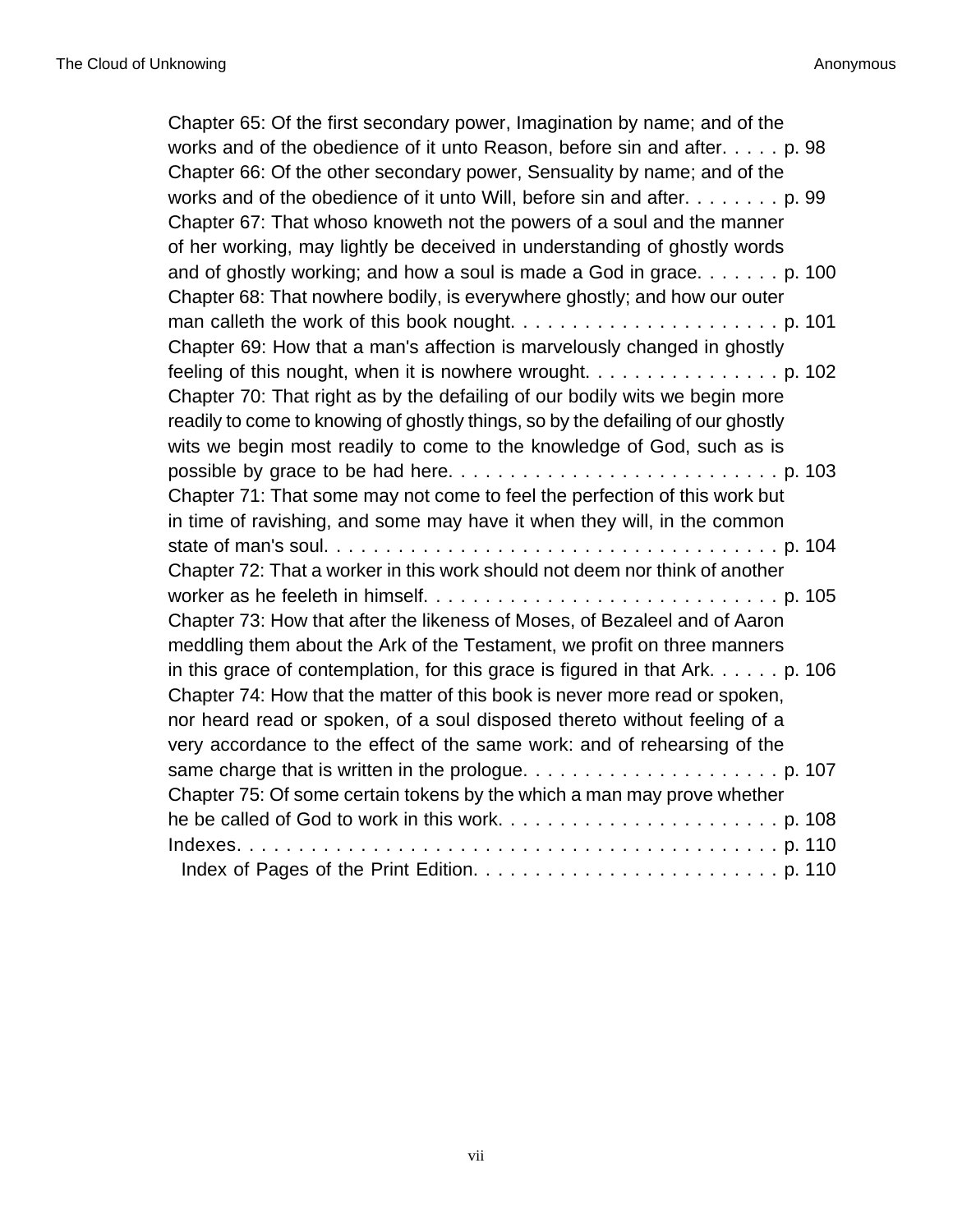The Cloud of Unknowing **Anonymous** Anonymous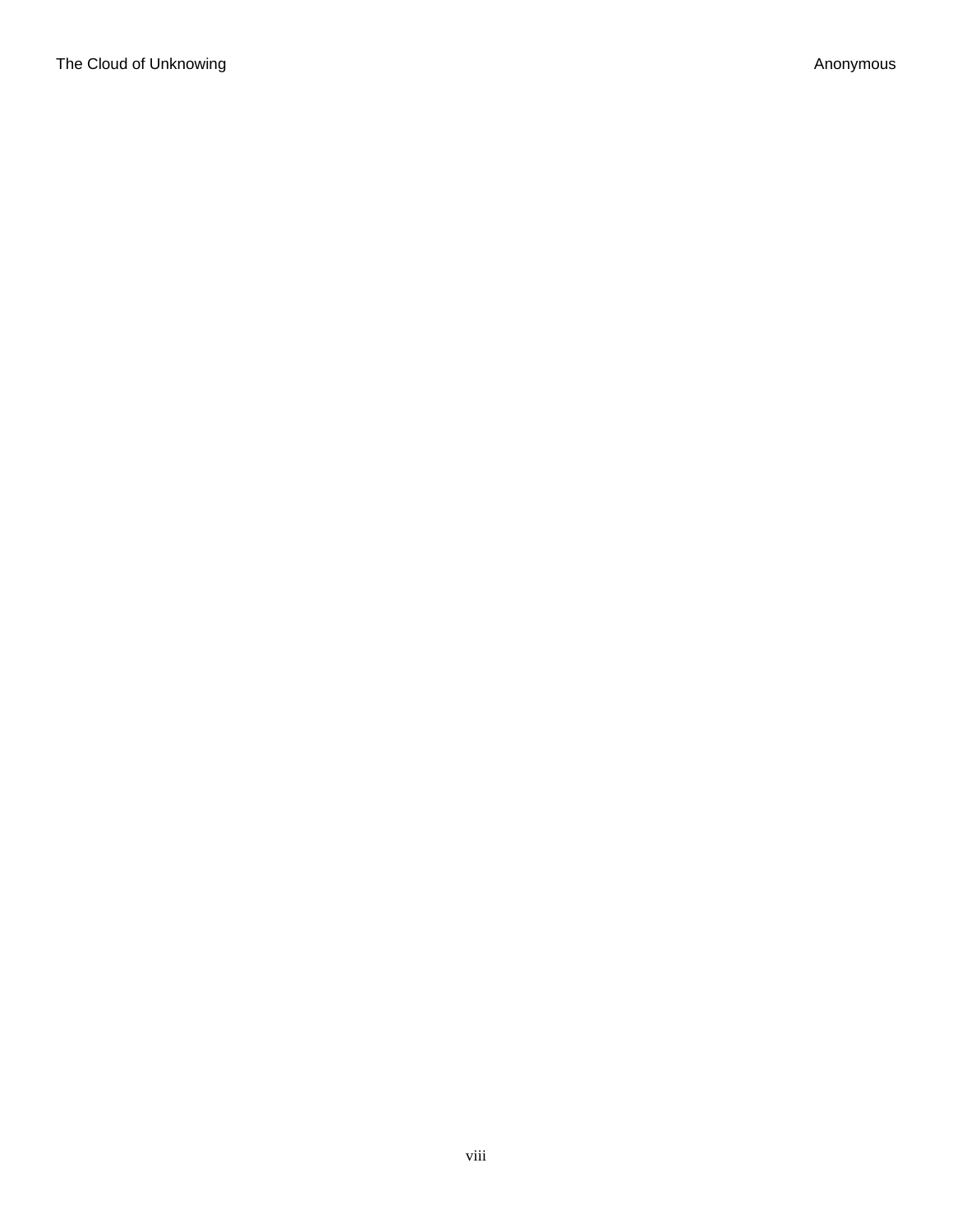#### <span id="page-7-0"></span>**A BOOK OF CONTEMPLATION THE WHICH IS CALLED THE CLOUD OF UNKNOWING, IN THE WHICH A SOUL IS ONED WITH GOD**

Edited from the British Museum MS. Harl. 674 With an Introduction

*BY*

**EVELYN UNDERHILL**

SECOND EDITION

London JOHN M. WATKINS 21 Cecil Court, Charing Cross Road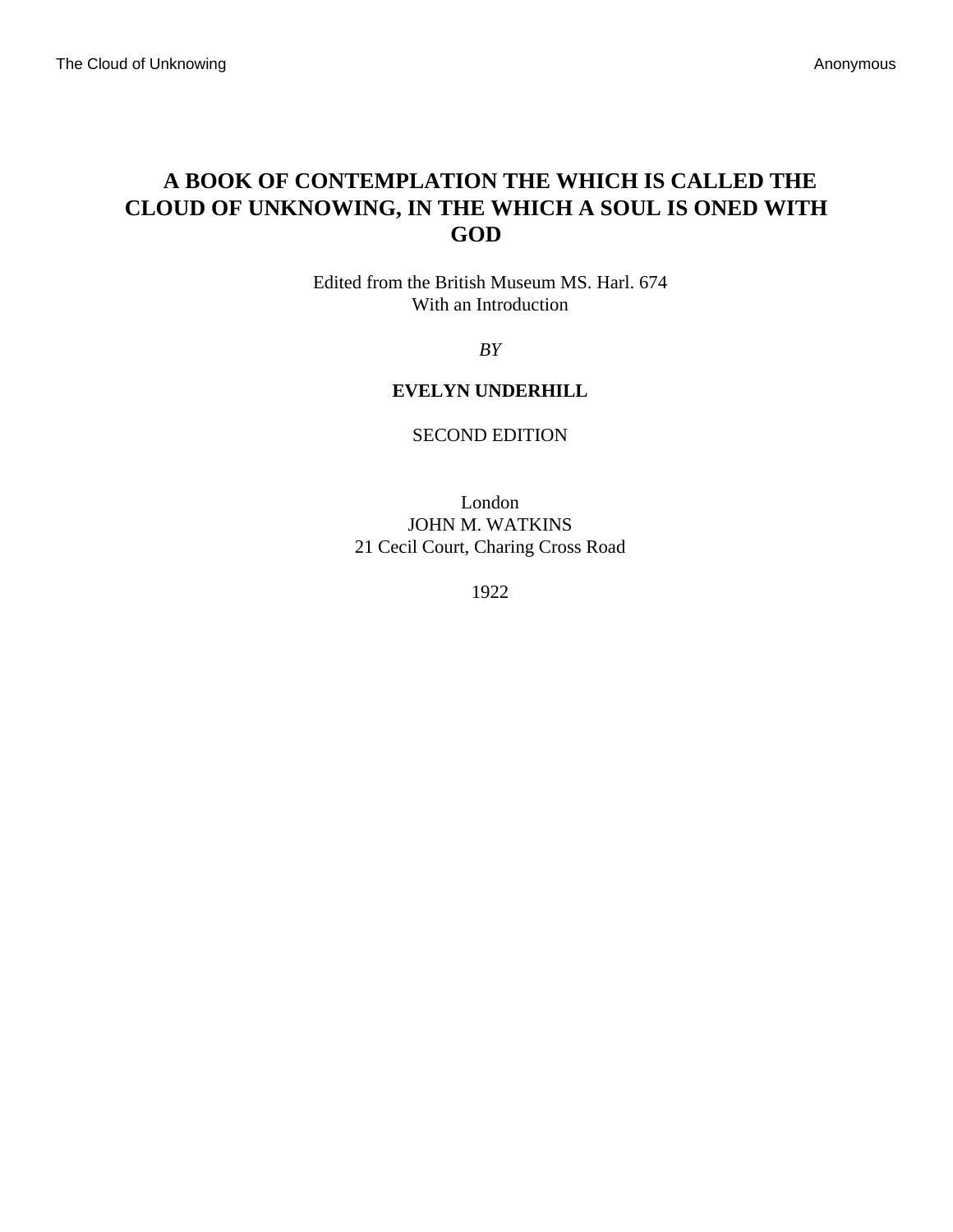6

7

8

#### **INTRODUCTION**

<span id="page-8-0"></span>THE little family of mystical treatises which is known to students as "the Cloud of Unknowing group," deserves more attention than it has hitherto received from English lovers of mysticism: for it represents the first expression in our own tongue of that great mystic tradition of the Christian Neoplatonists which gathered up, remade, and "salted with Christ's salt" all that was best in the spiritual wisdom of the ancient world.

That wisdom made its definite entrance into the Catholic fold about A.D. 500, in the writings of the profound and nameless mystic who chose to call himself "Dionysius the Areopagite." Three hundred and fifty years later, those writings were translated into Latin by John Scotus Erigena, a scholar at the court of Charlemagne, and so became available to the ecclesiastical world of the West. Another five hundred years elapsed, during which their influence was felt, and felt strongly, by the mystics of every European country: by St. Bernard, the Victorines, St. Bonaventura, St. Thomas Aquinas. Every reader of Dante knows the part which they play in the *Paradiso.* Then, about the middle of the 14th century, England—at that time in the height of her great mystical period—led the way with the first translation into the vernacular of the Areopagite's work. In *Dionise Hid Divinite,* a version of the *Mystica Theologia,* this spiritual treasure-house was first made accessible to those outside the professionally religious class. Surely this is a fact which all lovers of mysticism, all "spiritual patriots," should be concerned to hold in remembrance.

It is supposed by most scholars that *Dionise Hid Divinite,* which—appearing as it did in an epoch of great spiritual vitality--quickly attained to a considerable circulation, is by the same hand which wrote the *Cloud of Unknowing* and its companion books; and that this hand also produced an English paraphrase of Richard of St. Victor's *Benjamin Minor,* another work of much authority on the contemplative life. Certainly the influence of Richard is only second to that of Dionysius in this unknown mystic's own work—work, however, which owes as much to the deep personal experience, and extraordinary psychological gifts of its writer, as to the tradition that he inherited from the past.

Nothing is known of him; beyond the fact, which seems clear from his writings, that he was a cloistered monk devoted to the contemplative life. It has been thought that he was a Carthusian. But the rule of that austere order, whose members live in hermit-like seclusion, and scarcely meet except for the purpose of divine worship, can hardly have afforded him opportunity of observing and enduring all those tiresome tricks and absurd mannerisms of which he gives so amusing and realistic a description in the lighter passages of the *Cloud.* These passages betray the half-humorous exasperation of the temperamental recluse, nervous, fastidious, and hypersensitive, loving silence and peace, but compelled to a daily and hourly companionship with persons of a less contemplative type: some finding in extravagant and meaningless gestures an outlet for suppressed vitality; others overflowing with a terrible cheerfulness like "giggling girls and nice japing jugglers"; others so lacking in repose that they "can neither sit still, stand still, nor lie still, unless they be either wagging with their feet or else somewhat doing with their hands." Though he cannot go to the length of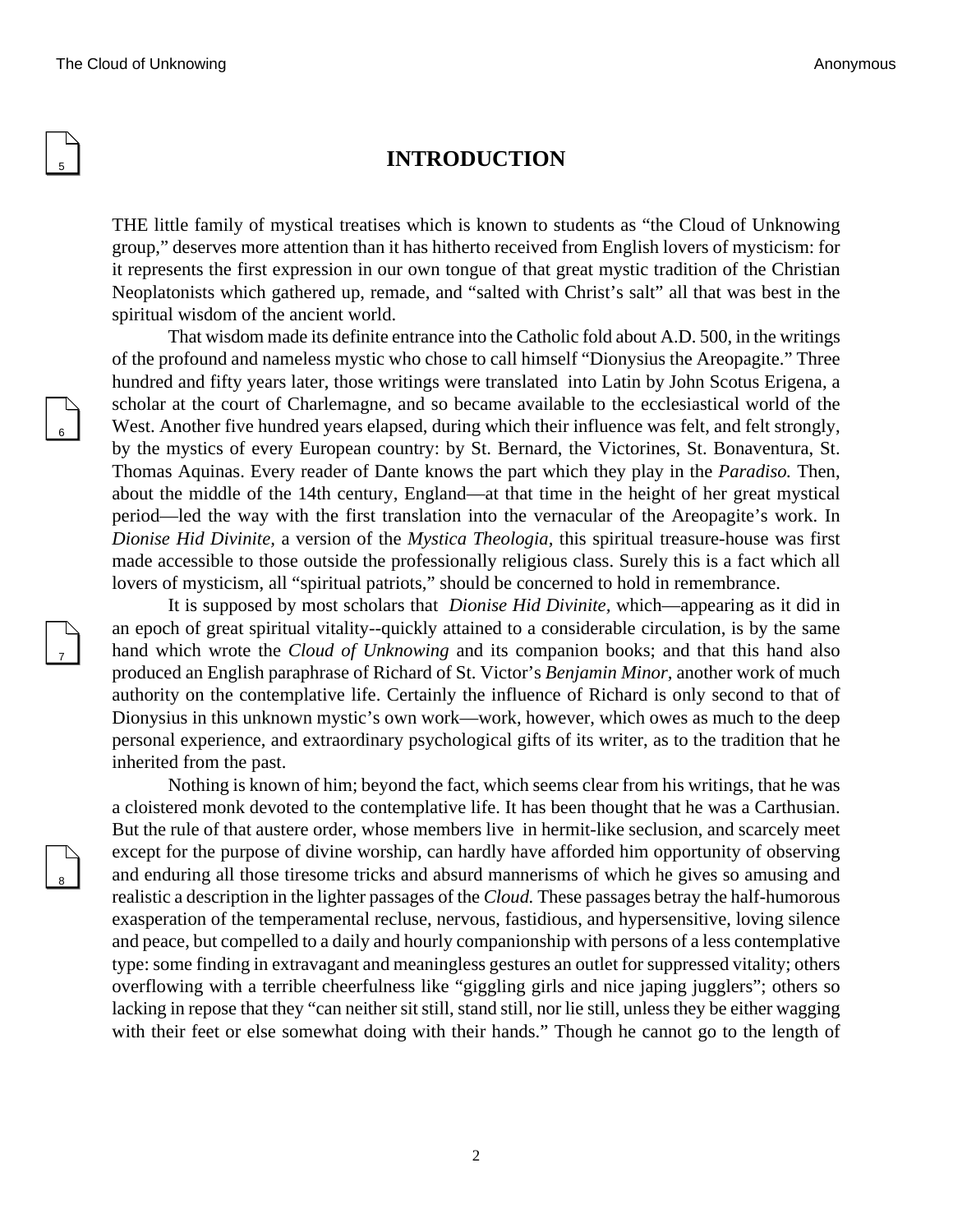10

11

12

condemning these habits as mortal sins, the author of the *Cloud* leaves us in no doubt as to the irritation with which they inspired him, or the distrust with which he regards the spiritual claims of those who fidget.

The attempt to identify this mysterious writer with Walter Hilton, the author of *The Scale of Perfection,* has completely failed: though Hilton's work—especially the exquisite fragment called the *Song of Angels—*certainly betrays his influence. The works attributed to him, if we exclude the translations from Dionysius and Richard of St. Victor, are only five in number. They are, first, *The Cloud of Unknowing—*the longest and most complete exposition of its author's peculiar doctrine—and, depending from it, four short tracts or letters: *The Epistle of Prayer, The Epistle of Discretion in the Stirrings of the Soul, The Epistle of Privy Counsel,* and *The Treatise of Discerning of Spirits.* Some critics have even disputed the claim of the writer of the *Cloud* to the authorship of these little works, regarding them as the production of a group or school of contemplatives devoted to the study and practice of the Dionysian mystical theology; but the unity of thought and style found in them makes this hypothesis at least improbable. Everything points rather to their being the work of an original mystical genius, of strongly marked character and great literary ability: who, whilst he took the framework of his philosophy from Dionysius the Areopagite, and of his psychology from Richard of St. Victor, yet is in no sense a mere imitator of these masters, but introduced a genuinely new element into mediaeval religious literature.

What, then, were his special characteristics? Whence came the fresh colour which he gave to the old Platonic theory of mystical experience? First, I think, from the combination of high spiritual gifts with a vivid sense of humour, keen powers of observation, a robust common-sense: a balance of qualities not indeed rare amongst the mystics, but here presented to us in an extreme form. In his eager gazing on divinity this contemplative never loses touch with humanity, never forgets the sovereign purpose of his writings; which is not a declaration of the spiritual favours he has received, but a helping of his fellow-men to share them. Next, he has a great simplicity of outlook, which enables him to present the result of his highest experiences and intuitions in the most direct and homely language. So actual, and so much a part of his normal existence, are his apprehensions of spiritual reality, that he can give them to us in the plain words of daily life: and thus he is one of the most realistic of mystical writers. He abounds in vivid little phrases—"Call sin a *lump":* "Short prayer pierceth heaven": "Nowhere bodily, is everywhere ghostly": "Who that will not go the strait way to heaven, . . . shall go the soft way to hell." His range of experience is a wide one. He does not disdain to take a hint from the wizards and necromancers on the right way to treat the devil; he draws his illustrations of divine mercy from the homeliest incidents of friendship and parental love. A skilled theologian, quoting St. Augustine and Thomas Aquinas, and using with ease the language of scholasticism, he is able, on the other hand, to express the deepest speculations of mystical philosophy without resorting to academic terminology: as for instance where he describes the spiritual heaven as a "state" rather than a "place":

"For heaven ghostly is as nigh down as up, and up as down: behind as before, before as behind, on one side as other. Insomuch, that whoso had a true desire for to be at heaven, then that same time he were in heaven ghostly. For the high and the next way thither is run by desires, and not by paces of feet."



His writings, though they touch on many subjects, are chiefly concerned with the art of contemplative prayer; that "blind intent stretching to God" which, if it be wholly set on Him, cannot fail to reach its goal. A peculiar talent for the description and discrimination of spiritual states has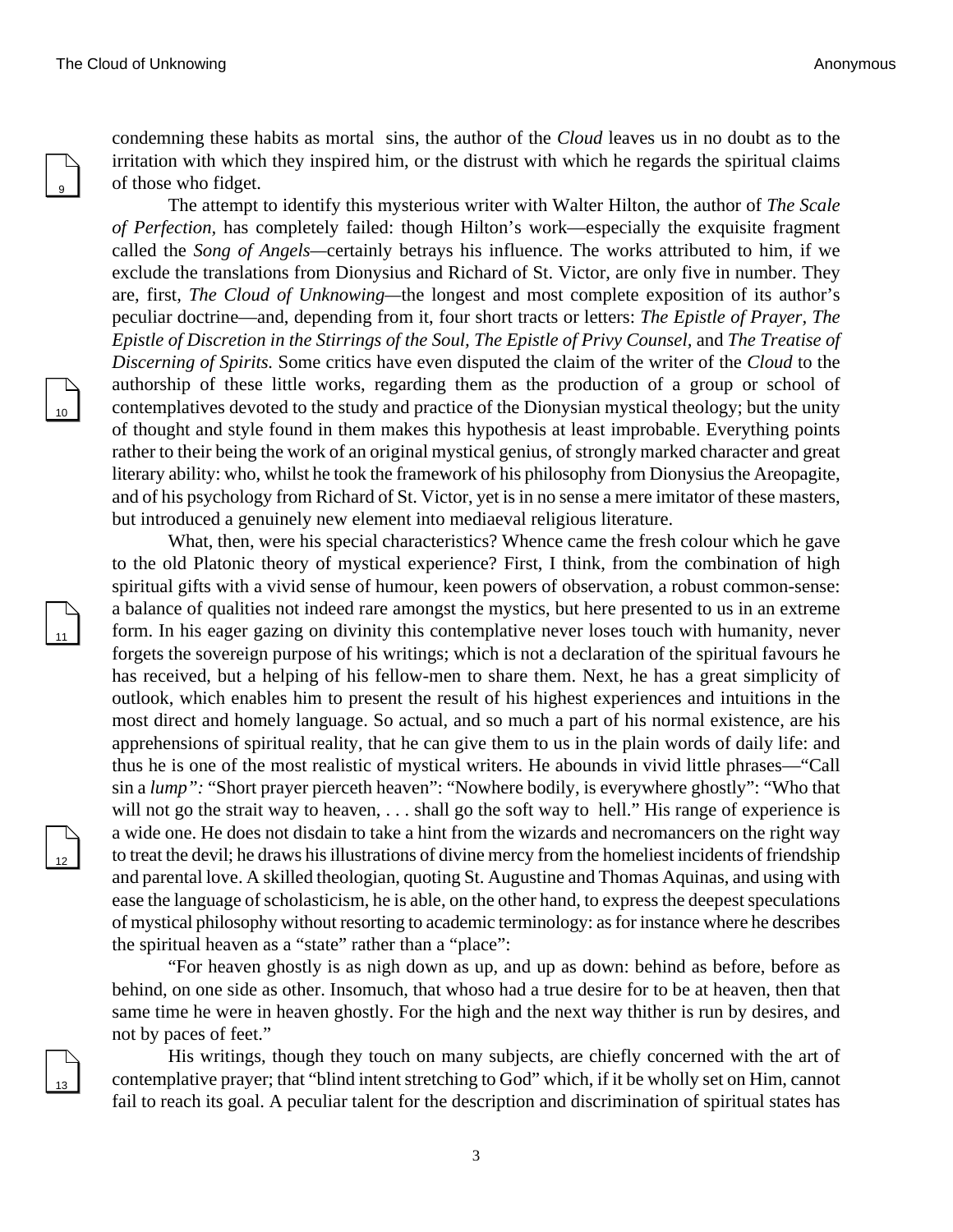enabled him to discern and set before us, with astonishing precision and vividness, not only the strange sensations, the confusion and bewilderment of the beginner in the early stages of contemplation—the struggle with distracting thoughts, the silence, the dark—and the unfortunate state of those theoretical mystics who, "swollen with pride and with curiosity of much clergy and letterly cunning as in clerks," miss that treasure which is "never got by study but all only by grace"; but also the happiness of those whose "sharp dart of longing love" has not "failed of the prick, the which is God."

14

15

16

17

A great simplicity characterises his doctrine of the soul's attainment of the Absolute. For him there is but one central necessity: the perfect and passionate setting of the will upon the Divine, so that it is "thy love and thy meaning, the choice and point of thine heart." Not by deliberate ascetic practices, not by refusal of the world, not by intellectual striving, but by actively loving and choosing, by that which a modern psychologist has called "the synthesis of love and will" does the spirit of man achieve its goal. "For silence is not God," he says in the *Epistle of Discretion,* "nor speaking is not God; fasting is not God, nor eating is not God; loneliness is not God, nor company is not God; nor yet any of all the other two such contraries. He is hid between them, and may not be found by any work of thy soul, but all only by love of thine heart. He may not be known by reason, He may not be gotten by thought, nor concluded by understanding; but He may be loved and chosen with the true lovely will of thine heart. . . . Such a blind shot with the sharp dart of longing love may never fail of the prick, the which is God."

To him who has so loved and chosen, and "in a true will and by an whole intent does purpose him to be a perfect follower of Christ, not only in active living, but in the sovereignest point of contemplative living, the which is possible by grace for to be come to in this present life," these writings are addressed. In the prologue of the *Cloud of Unknowing* we find the warning, so often prefixed to mediaeval mystical works, that it shall on no account be lent, given, or read to other men: who could not understand, and might misunderstand in a dangerous sense, its peculiar message. Nor was this warning a mere expression of literary vanity. If we may judge by the examples of possible misunderstanding against which he is careful to guard himself, the almost tiresome reminders that all his remarks are "ghostly, not bodily meant," the standard of intelligence which the author expected from his readers was not a high one. He even fears that some "young presumptuous ghostly disciples" may understand the injunction to "lift up the heart" in a merely physical manner; and either "stare in the stars as if they would be above the moon," or "travail their fleshly hearts outrageously in their breasts" in the effort to make literal "ascensions" to God. Eccentricities of this kind he finds not only foolish but dangerous; they outrage nature, destroy sanity and health, and "hurt full sore the silly soul, and make it fester in fantasy feigned of fiends." He observes with a touch of arrogance that his book is not intended for these undisciplined seekers after the abnormal and the marvellous, nor yet for "fleshly janglers, flatterers and blamers, . . . nor none of these curious, lettered, nor unlearned men." It is to those who feel themselves called to the true prayer of contemplation, to the search for God, whether in the cloister or the world—whose "little secret love" is at once the energizing cause of all action, and the hidden sweet savour of life—that he addresses himself. These he instructs in that simple yet difficult art of recollection, the necessary preliminary of any true communion with the spiritual order, in which all sensual images, all memories and thoughts, are as he says, "trodden down under the cloud of forgetting" until "nothing lives in the working mind but a naked intent stretching to God." This "intent stretching"—this loving and vigorous determination of the will—he regards as the central fact of the mystical life; the very heart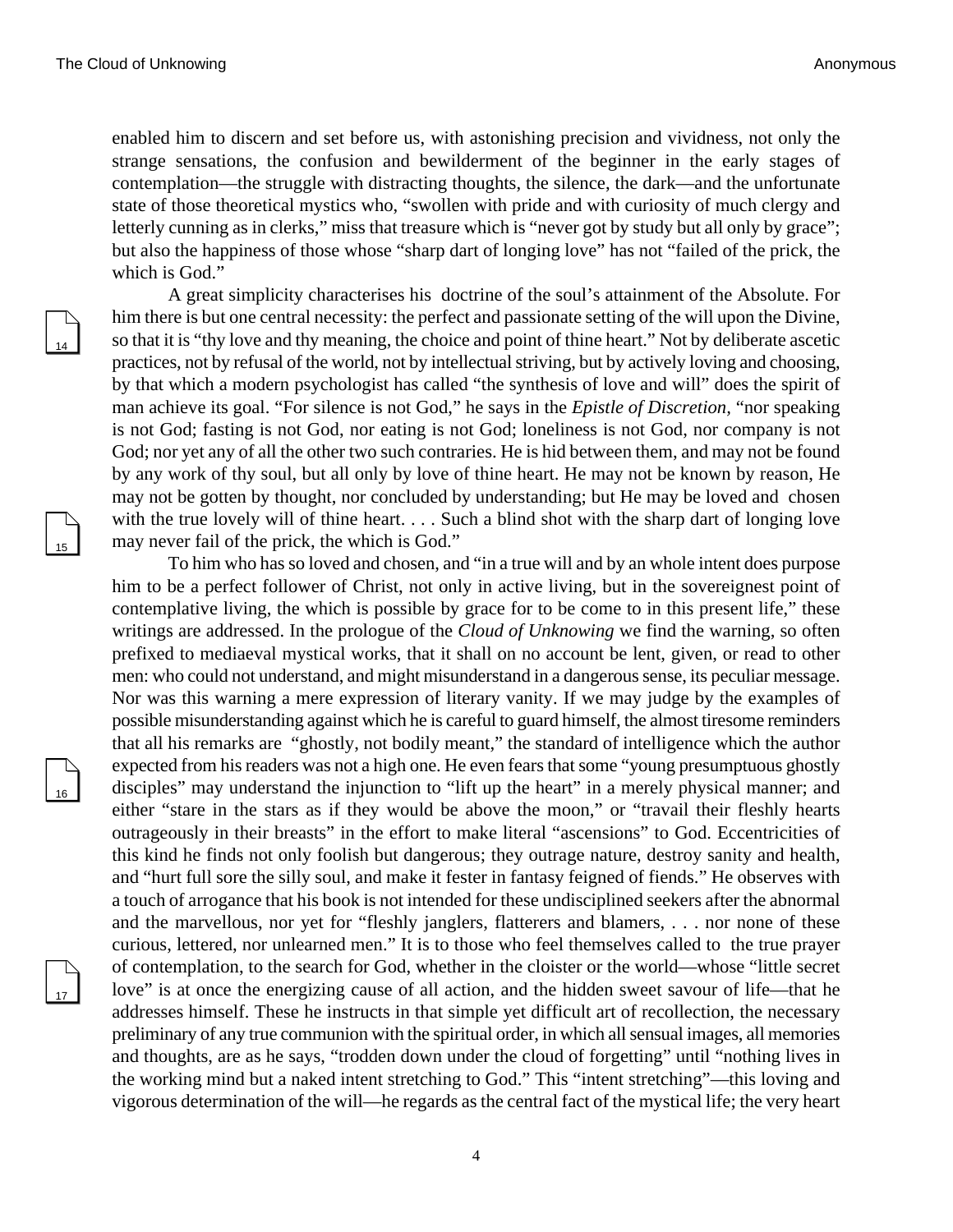of effective prayer. Only by its exercise can the spirit, freed from the distractions of memory and sense, focus itself upon Reality and ascend with "a privy love pressed" to that "Cloud of Unknowing"—the Divine Ignorance of the Neoplatonists—wherein is "knit up the ghostly knot of burning love betwixt thee and thy God, in ghostly onehead and according of will."

There is in this doctrine something which should be peculiarly congenial to the activistic tendencies of modern thought. Here is no taint of quietism, no invitation to a spiritual limpness. From first to last glad and deliberate work is demanded of the initiate: an all-round wholeness of experience is insisted on. "A man may not be fully active, but if he be in part contemplative; nor yet fully contemplative, as it may be here, but if he be in part active." Over and over again, the emphasis is laid on this active aspect of all true spirituality—always a favourite theme of the great English mystics. "Love cannot be lazy," said Richard Rolle. So too for the author of the *Cloud* energy is the mark of true affection. "Do forth ever, more and more, so that thou be ever doing... . Do on then fast; let see how thou bearest thee. Seest thou not how He standeth and abideth thee?"

True, the will alone, however ardent and industrious, cannot of itself set up communion with the supernal world: this is "the work of only God, specially wrought in what soul that Him liketh." But man can and must do his part. First, there are the virtues to be acquired: those "ornaments of the Spiritual Marriage" with which no mystic can dispense. Since we can but behold that which we are, his character must be set in order, his mind and heart made beautiful and pure, before he can look on the triple star of Goodness, Truth, and Beauty, which is God. Every great spiritual teacher has spoken in the same sense: of the need for that which Rolle calls the "mending of life"—regeneration, the rebuilding of character—as the preparation of the contemplative act.

For the author of the *Cloud* all human virtue is comprised in the twin qualities of Humility and Charity. He who has these, has all. Humility, in accordance with the doctrine of Richard of St. Victor, he identifies with self-knowledge; the terrible vision of the soul as it is, which induces first self-abasement and then self-purification—the beginning of all spiritual growth, and the necessary antecedent of all knowledge of God. "Therefore swink and sweat in all that thou canst and mayst, for to get thee a true knowing and a feeling of thyself as thou art; and then I trow that soon after that, thou shalt have a true knowing and a feeling of God as He is."

As all man's feeling and thought of himself and his relation to God is comprehended in Humility, so all his feeling and thought of God in Himself is comprehended in Charity; the self-giving love of Divine Perfection "in Himself and for Himself" which Hilton calls "the sovereign and the essential joy." Together these two virtues should embrace the sum of his responses to the Universe; they should govern his attitude to man as well as his attitude to God. "Charity is nought else . . . but love of God for Himself above all creatures, and of man for God even as thyself."

Charity and Humility, then, together with the ardent and industrious will, are the necessary possessions of each soul set upon this adventure. Their presence it is which marks out the true from the false mystic: and it would seem, from the detailed, vivid, and often amusing descriptions of the sanctimonious, the hypocritical, the self-sufficient, and the self-deceived in their "diverse and wonderful variations," that such a test was as greatly needed in the "Ages of Faith" as it is at the present day. Sham spirituality flourished in the mediaeval cloister, and offered a constant opportunity of error to those young enthusiasts who were not yet aware that the true freedom of eternity "cometh





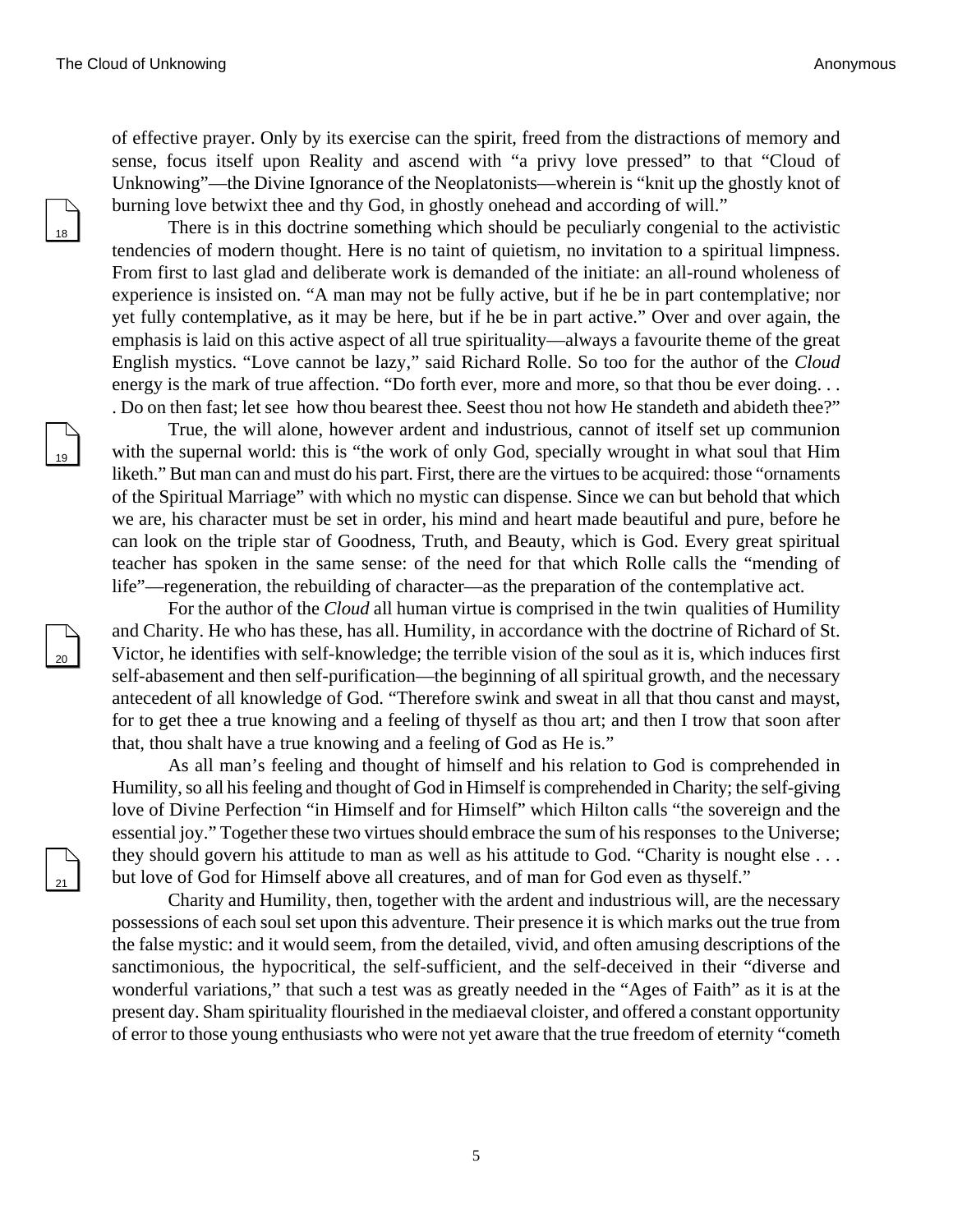

not with observation." Affectations of sanctity, pretense to rare mystical experiences, were a favourite means of advertisement. Psychic phenomena, too, seem to have been common: ecstasies, visions, voices, the scent of strange perfumes, the hearing of sweet sounds. For these supposed indications of Divine favour, the author of the *Cloud* has no more respect than the modern psychologist: and here, of course, he is in agreement with all the greatest writers on mysticism, who are unanimous in their dislike and distrust of all visionary and auditive experience. Such things, he considers, are most often hallucination: and, where they are not, should be regarded as the accidents rather than the substance of the contemplative life—the harsh rind of sense, which covers the sweet nut of "pure ghostliness." Were we truly spiritual, we should not need them; for our communion with Reality would then be the direct and ineffable intercourse of like with like.



 $24$ 

25

26

Moreover, these automatism are amongst the most dangerous instruments of self-deception. "Ofttimes," he says of those who deliberately seek for revelations, "the devil feigneth quaint sounds in their ears, quaint lights and shining in their eyes, and wonderful smells in their noses: and all is but falsehood." Hence it often happens to those who give themselves up to such experiences, that "fast after such a false feeling, cometh a false knowing in the Fiend's school: . . . for I tell thee truly, that the devil hath his contemplatives, as God hath His." Real spiritual illumination, he thinks, seldom comes by way of these psycho-sensual automatism "into the body by the windows of our wits." It springs up within the soul in "abundance of ghostly gladness." With so great an authority it comes, bringing with it such wonder and such love, that "he that feeleth it may not have it suspect." But all other abnormal experiences—"comforts, sounds and gladness, and sweetness, that come from without suddenly"—should be set aside, as more often resulting in frenzies and feebleness of spirit than in genuine increase of "ghostly strength."

This healthy and manly view of the mystical life, as a growth towards God, a right employment of the will, rather than a short cut to hidden knowledge or supersensual experience, is one of the strongest characteristics of the writer of the *Cloud;* and constitutes perhaps his greatest claim on our respect. "Mean only God," he says again and again; "Press upon Him with longing love"; "A good *will* is the substance of all perfection." To those who have this good will, he offers his teaching: pointing out the dangers in their way, the errors of mood and of conduct into which they may fall. They are to set about this spiritual work not only with energy, but with *courtesy:* not "snatching as it were a greedy greyhound" at spiritual satisfactions, but gently and joyously pressing towards Him Whom Julian of Norwich called "our most courteous Lord." A glad spirit of dalliance is more becoming to them than the grim determination of the fanatic.

"Shall I, a gnat which dances in Thy ray,

*Dare* to be reverent."

Further, he communicates to them certain "ghostly devices" by which they may overcome the inevitable difficulties encountered by beginners in contemplation: the distracting thoughts and memories which torment the self that is struggling to focus all its attention upon the spiritual sphere. The stern repression of such thoughts, however spiritual, he knows to be essential to success: even sin, once it is repented of, must be forgotten in order that Perfect Goodness may be known. The "little word God," and "the little word Love," are the only ideas which may dwell in the contemplative's mind. Anything else splits his attention, and soon proceeds by mental association to lead him further and further from the consideration of that supersensual Reality which he seeks.

The primal need of the purified soul, then, is the power of Concentration. His whole being must be set towards the Object of his craving if he is to attain to it: "Look that *nothing* live in thy

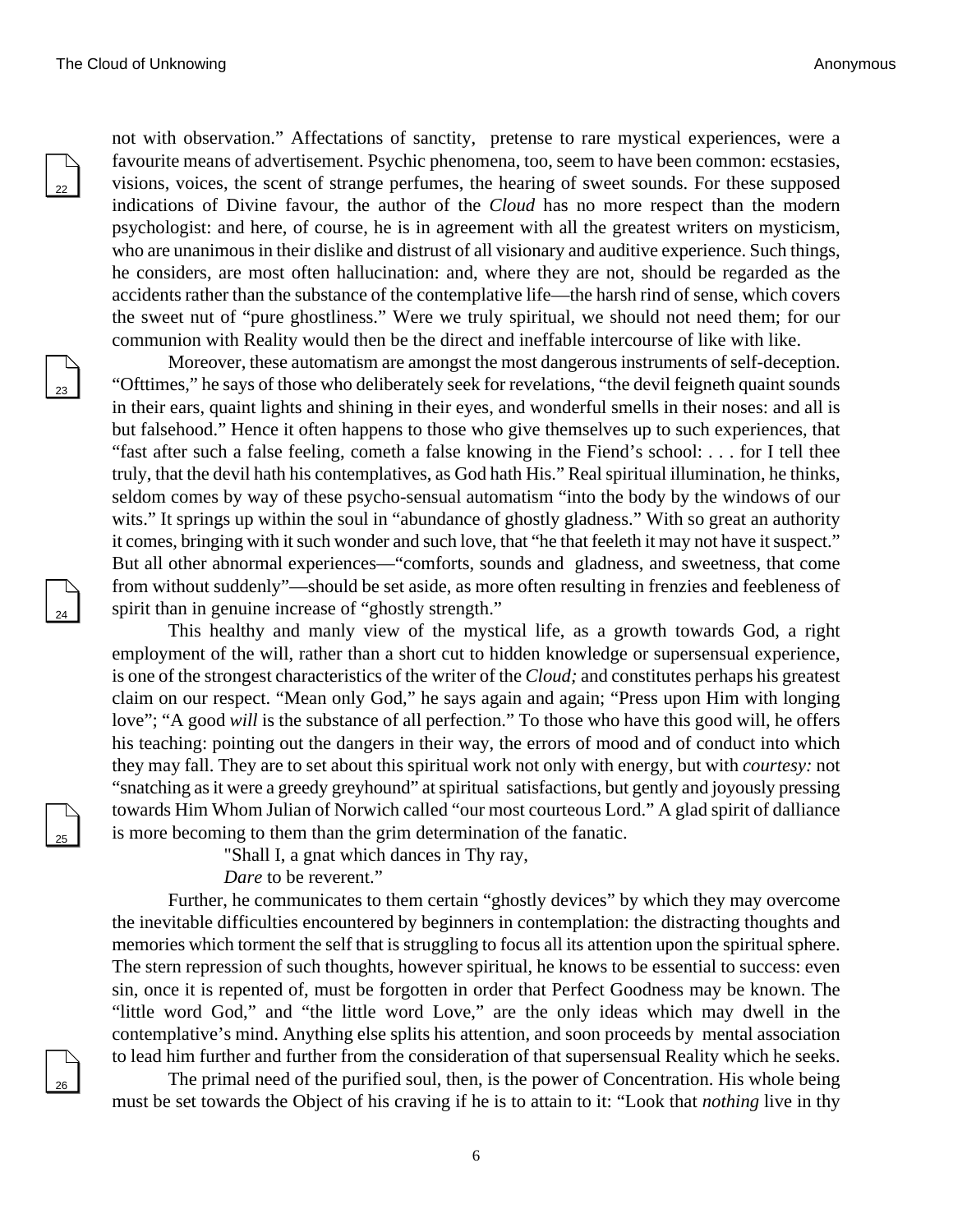working mind, but a naked intent stretching into God." Any thought of Him is inadequate, and for that reason defeats its own end—a doctrine, of course, directly traceable to the "Mystical Theology" of Dionysius the Areopagite. "Of God Himself can no man think," says the writer of the *Cloud, "*And therefore I would leave all that thing that I can think, and choose to my love that thing that I cannot think. "The universes which are amenable to the intellect can never satisfy the instincts of the heart.

Further, there is to be no wilful choosing of method: no fussy activity of the surface-intelligence. The mystic who seeks the divine Cloud of Unknowing is to be surrendered to the direction of his deeper mind, his transcendental consciousness: that "spark of the soul" which is in touch with eternal realities. "Meddle thou not therewith, as thou wouldest help it, for dread lest thou spill all. Be thou but the tree, and let it be the wright: be thou but the house, and let it be the husbandman dwelling therein."

In the *Epistle of Privy Counsel* there is a passage which expresses with singular completeness the author's theory of this contemplative art—this silent yet ardent encounter of the soul with God. Prayer, said Mechthild of Magdeburg, brings together two lovers, God and the soul, in a narrow room where they speak much of love: and here the rules which govern that meeting are laid down by a master's hand. "When thou comest by thyself," he says, "think not before what thou shalt do after, but forsake as well good thoughts as evil thoughts, and pray not with thy mouth but list thee right well. And then if thou aught shalt say, look not how much nor how little that it be, nor weigh not what it is nor what it bemeaneth . . . and look that nothing live in thy working mind but a naked intent stretching into God, not clothed in any special thought of God in Himself. . . . This naked intent freely fastened and grounded in very belief shall be nought else to thy thought and to thy feeling but a naked thought and a blind feeling of thine own being: as if thou saidest thus unto God, within in thy meaning, 'That what I am, Lord, I offer unto Thee, without any looking to any quality of Thy Being, but only that Thou art as Thou art, without any more.' That meek darkness be thy mirror, and thy whole remembrance. Think no further of thyself than I bid thee do of thy God, so that thou be one with Him in spirit, as thus without departing and scattering, for He is thy being, and in Him thou art that thou art; not only by cause and by being, but also, He is in thee both thy cause and thy being. And therefore think on God in this work as thou dost on thyself, and on thyself as thou dost on God: that He is as He is and thou art as thou art, and that thy thought be not scattered nor departed, but proved in Him that is All."

The conception of reality which underlies this profound and beautiful passage, has much in common with that found in the work of many other mystics; since it is ultimately derived from the great Neoplatonic philosophy of the contemplative life. But the writer invests it, I think, with a deeper and wider meaning than it is made to bear in the writings even of Ruysbroeck, St. Teresa, or St. John of the Cross. "For He is thy being, and in Him thou art that thou art; not only by cause and by being, but also, He is in thee both thy cause and thy being." It was a deep thinker as well as a great lover who wrote this: one who joined hands with the philosophers, as well as with the saints.

"That meek darkness be thy mirror." What is this darkness? It is the "night of the intellect" into which we are plunged when we attain to a state of consciousness which is above thought; enter on a plane of spiritual experience with which the intellect cannot deal. This is the "Divine Darkness"—the Cloud of Unknowing, or of Ignorance, "dark with excess of light"—preached by Dionysius the Areopagite, and eagerly accepted by his English interpreter. "When I say darkness,



29

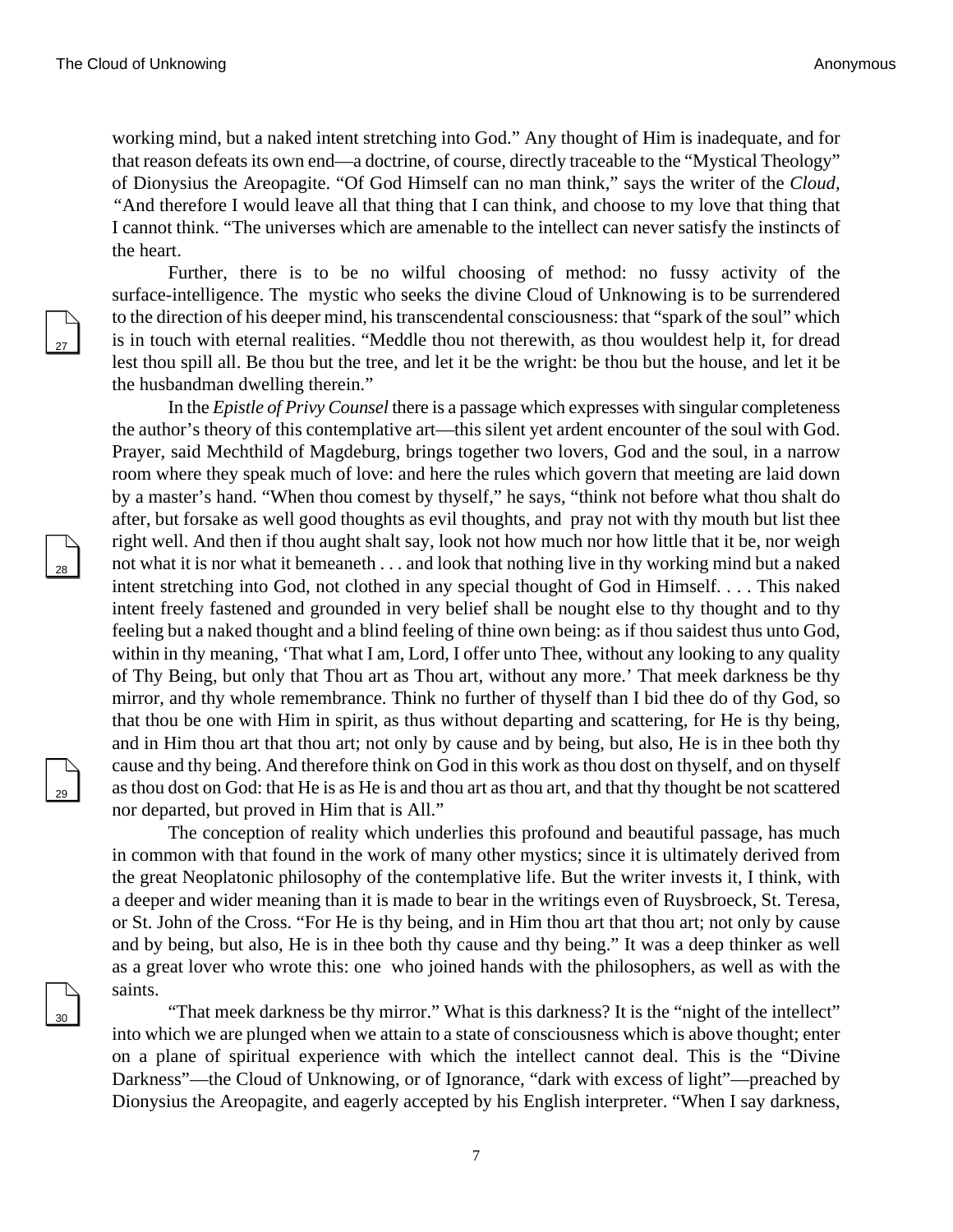32

33

34

I mean a lacking of knowing . . . and for this reason it is not called a cloud of the air, but a cloud of unknowing that is betwixt thee and thy God." It is "a dark mist," he says again, "which seemeth to be between thee and the light thou aspirest to." This dimness and lostness of mind is a paradoxical proof of attainment. Reason is in the dark, because love has entered "the mysterious radiance of the Divine Dark, the inaccessible light wherein the Lord is said to dwell, and to which thought with all its struggles cannot attain."

"Lovers," said Patmore, "put out the candles and draw the curtains, when they wish to see the god and the goddess; and, in the higher communion, the night of thought is the light of perception." These statements cannot be explained: they can only be proved in the experience of me individual soul. "Whoso deserves to see and know God rests therein," says Dionysius of that darkness, "and, by the very fact that he neither sees nor knows, is truly *in* that which surpasses all truth and all knowledge."

>"Then," says the writer of the *Cloud—*whispering as it were to the bewildered neophyte the dearest secret of his love—"*then* will He sometimes peradventure send out a beam of ghostly light, piercing this cloud of unknowing that is betwixt thee and Him; and show thee some of His privity, the which man may not, nor cannot speak."

\* \* \* \* \* \* \* Numerous copies of the *Cloud of Unknowing* and the other works attributed to its writer are in existence. Six manuscripts of the *Cloud* are in the British Museum: four on vellum (Harl. 674, Harl. 959, Harl. 2373, and Royal 17 C. xxvii.), all of the 15th century; and two on paper (Royal 17 C. xxvii. of the 16th century, and Royal 17 D. v. late 15th century). All these agree fairly closely; except for the facts that Harl. 2373 is incomplete, several pages having disappeared, and that Harl. 959 gives the substance of the whole work in a slightly shortened form. The present edition is based upon Harl. 674; which has been transcribed and collated with Royal 17 C. xxvi., and in the case of specially obscure passages with Royal 17 C. xxvii., Royal 17 D. v., and Harl. 2373. Obvious errors and omissions have been corrected, and several obscure readings elucidated, from these sources.

The *Cloud of Unknowing* was known, and read, by English Catholics as late as the middle or end of the 17th century. It was much used by the celebrated Benedictine ascetic, the Venerable Augustine Baker (1575-1641), who wrote a long exposition of the doctrine which it contains. Two manuscripts of this treatise exist in the Benedictine College of St. Laurence at Ampleforth; together with a transcript of the *Cloud of Unknowing* dated 1677. Many references to it will also be found in the volume called *Holy Wisdom,* which contains the substances of Augustine Baker's writings on the inner life. The *Cloud* has only once been printed: in 1871, by the Rev. Henry Collins, under the title of *The Divine Cloud,* with a preface and notes attributed to Augustine Baker and probably taken from the treatise mentioned above. This edition is now out of print. The MS. from which it was made is unknown to us. It differs widely, both in the matter of additions and of omissions, from all the texts in the British Museum, and represents a distinctly inferior recension of the work. A mangled rendering of the sublime *Epistle of Privy Counsel* is prefixed to it. Throughout, the pithy sayings of the original are either misquoted, or expanded into conventional and flavourless sentences. Numerous explanatory phrases for which our manuscripts give no authority have been incorporated into the text. All the quaint and humorous turns of speech are omitted or toned down. The responsibility for these crimes against scholarship cannot now be determined; but it seems likely that the text from which Father Collins' edition was—in his own words—"mostly taken" was a 17th-century paraphrase, made rather in the interests of edification than of accuracy; and that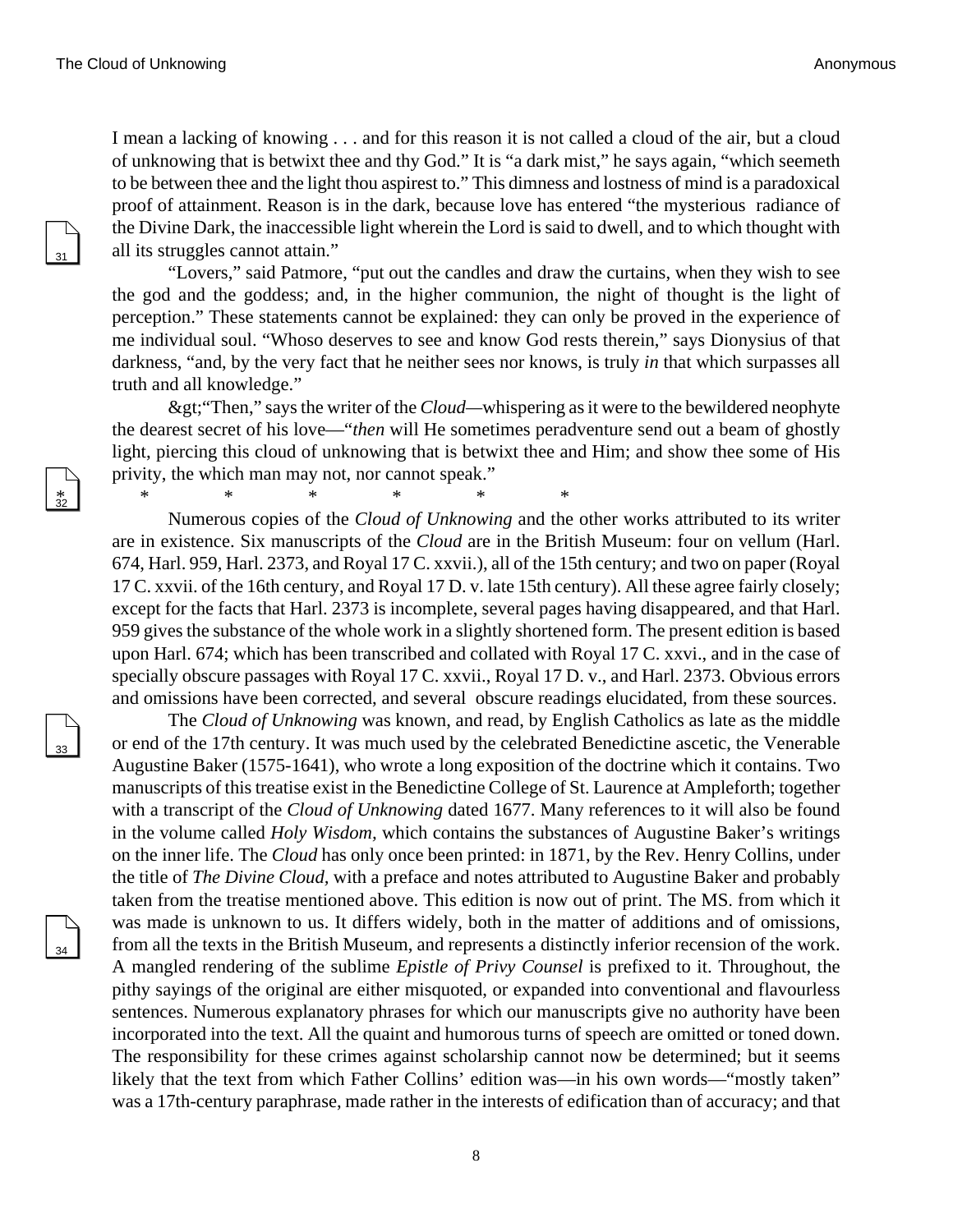it represents the form in which the work was known and used by Augustine Baker and his contemporaries.

The other works attributed to the author of the *Cloud* have fared better than this. *Dionise Hid Divinite* still remains in MS.: but the *Epistle of Prayer,* the *Epistle of Discretion,* and the *Treatise of Discerning of Spirits,* together with the paraphrase of the *Benjamin Minor* of Richard of St. Victor which is supposed to be by the same hand, were included by Henry Pepwell, in 1521, in a little volume of seven mystical tracts. These are now accessible to the general reader; having been reprinted in the "New Medieval Library" (1910) under the title of *The Cell of Self-knowledge,* with an admirable introduction and notes by Mr. Edmund Gardner. Mr. Gardner has collated Pepwell's text with that contained in the British Museum manuscript Harl. 674; the same volume which has provided the base-manuscript for the present edition of the *Cloud.*

This edition is intended, not for the student of Middle English, nor for the specialist in mediaeval literature; but for the general reader and lover of mysticism. My object has been to produce a readable text, free from learned and critical apparatus. The spelling has therefore been modernised throughout: and except in a few instances, where phrases of a special charm or quaintness, or the alliterative passages so characteristic of the author's style, demanded their retention, obsolete words have been replaced by their nearest modern equivalents. One such word, however, which occurs constantly has generally been retained, on account of its importance and the difficulty of finding an exact substitute for it in current English. This is the verb "to list," with its adjective and adverb "listy" and "listily," and the substantive "list," derived from it. "List" is best understood by comparison with its opposite, "listless." It implies a glad and eager activity, or sometimes an energetic desire or craving: the wish and the will to *do* something. The noun often stands for pleasure or delight, the adverb for the willing and joyous performance of an action: the "putting of one's heart into one's work." The modern "lust," from the same root, suggests a violence which was expressly excluded from the Middle English meaning of "list."

My heartiest thanks are due to Mr. David Inward, who transcribed the manuscript on which this version is based, and throughout has given me skilled and untiring assistance in solving many of the problems which arose in connection with it; and to Mr. J. A. Herbert, Assistant-keeper of Manuscripts in the British Museum, who has read the proofs, and also dated the manuscripts of the *Cloud* for the purposes of the present edition, and to whose expert knowledge and unfailing kindness I owe a deep debt of gratitude.

EVELYN UNDERHILL.



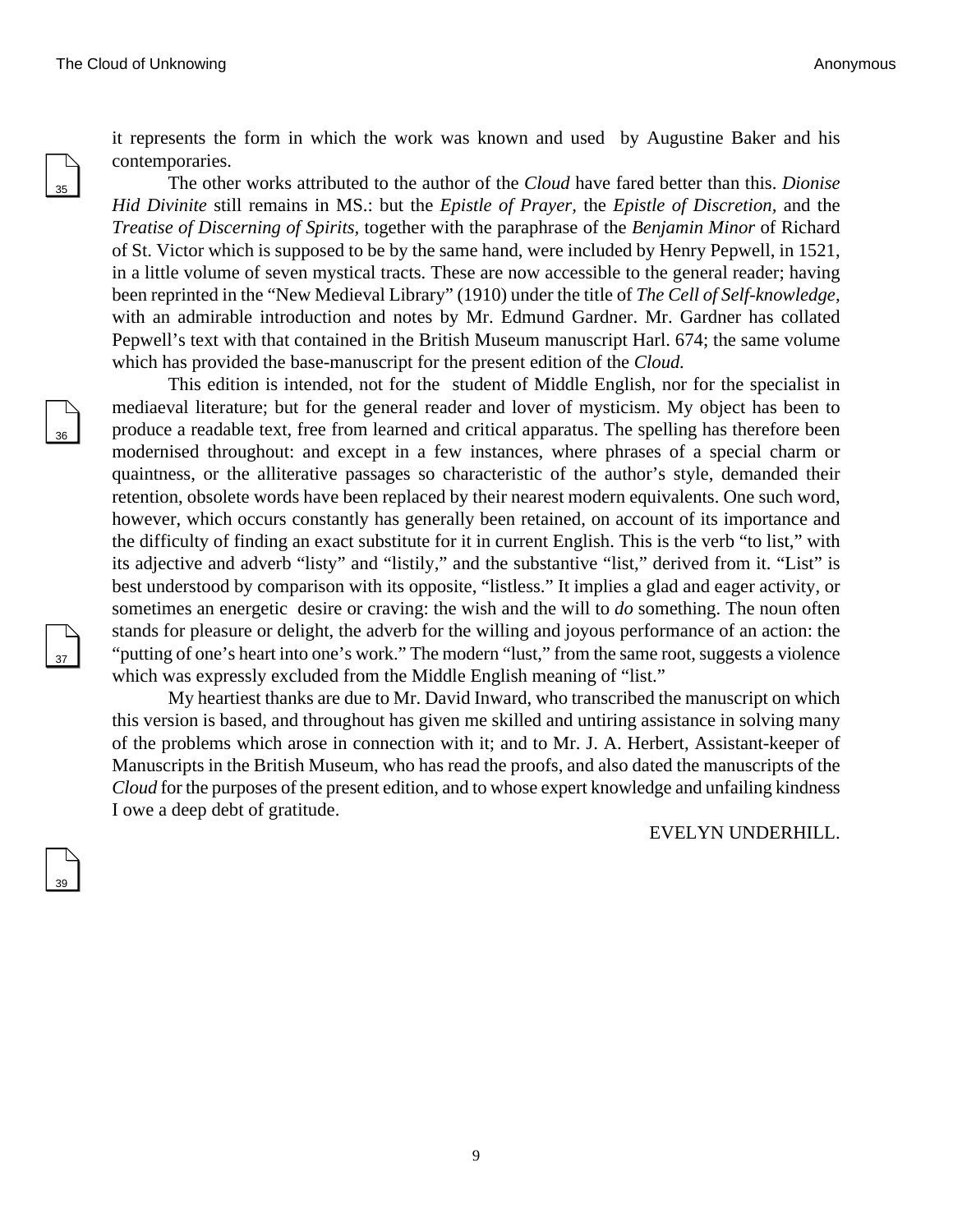#### **Glossary**

<span id="page-16-0"></span>Beholding Regard, consideration. Boisterous Rough, violent, unskilful, crude. Clergy Learning. Con To know, or be able. Counsel Spiritual adviser or director. Doomsman Judge. Even-christian Neighbour. Fairhead Beauty. Forsobbed Soaked or penetrated. Forsunken Immersed. Let To hinder. Lewd Unlettered, or ignorant. Namely Specially. Onehead Union. Out! Alas. Pincher A covetous or niggardly person. Ravishing Ecstasy. Reckless Indifferent. Ronker A whisperer. Ronner A gossip or tale-bearer.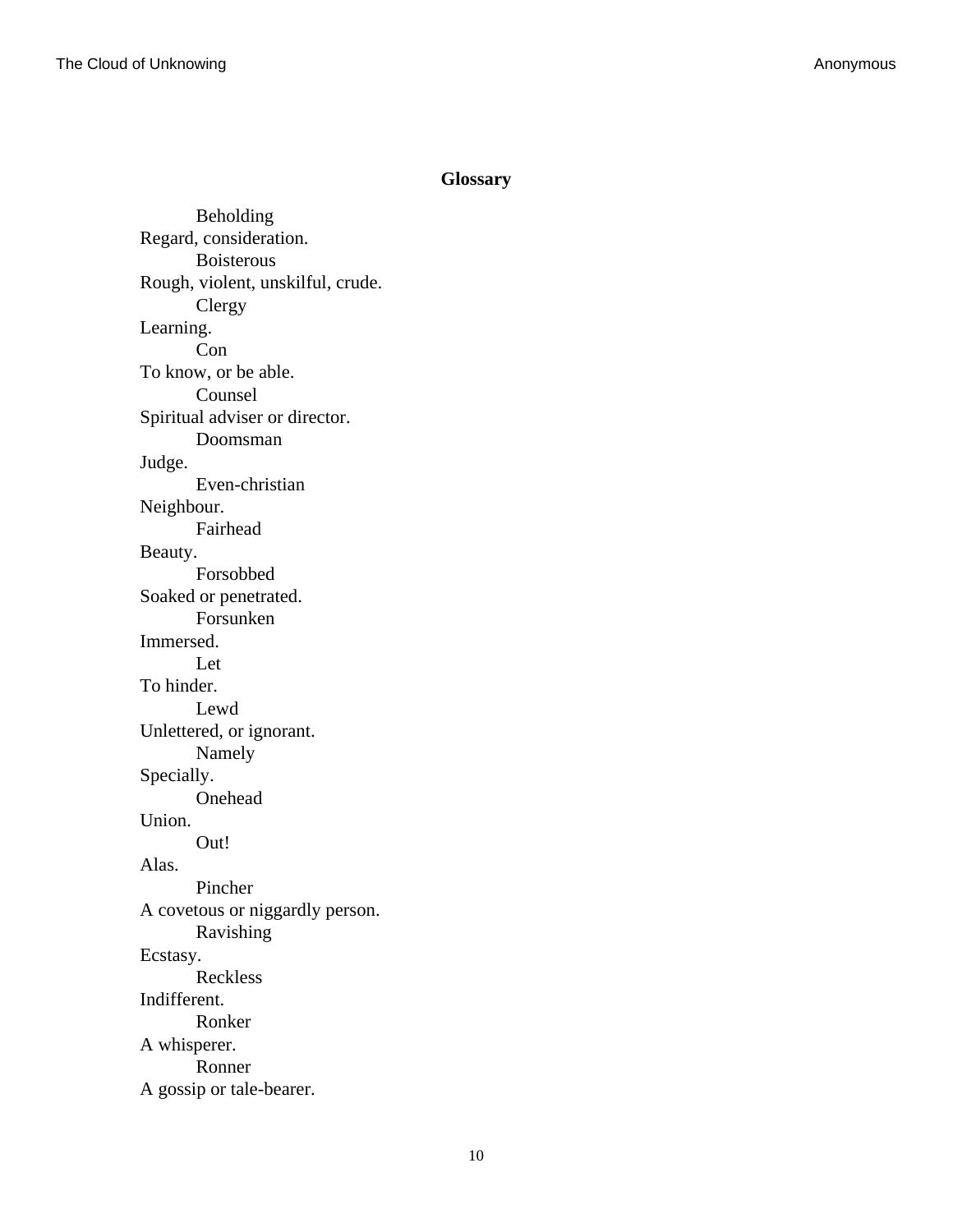Swink To labour. Witting Knowledge. Wode Mad, furious.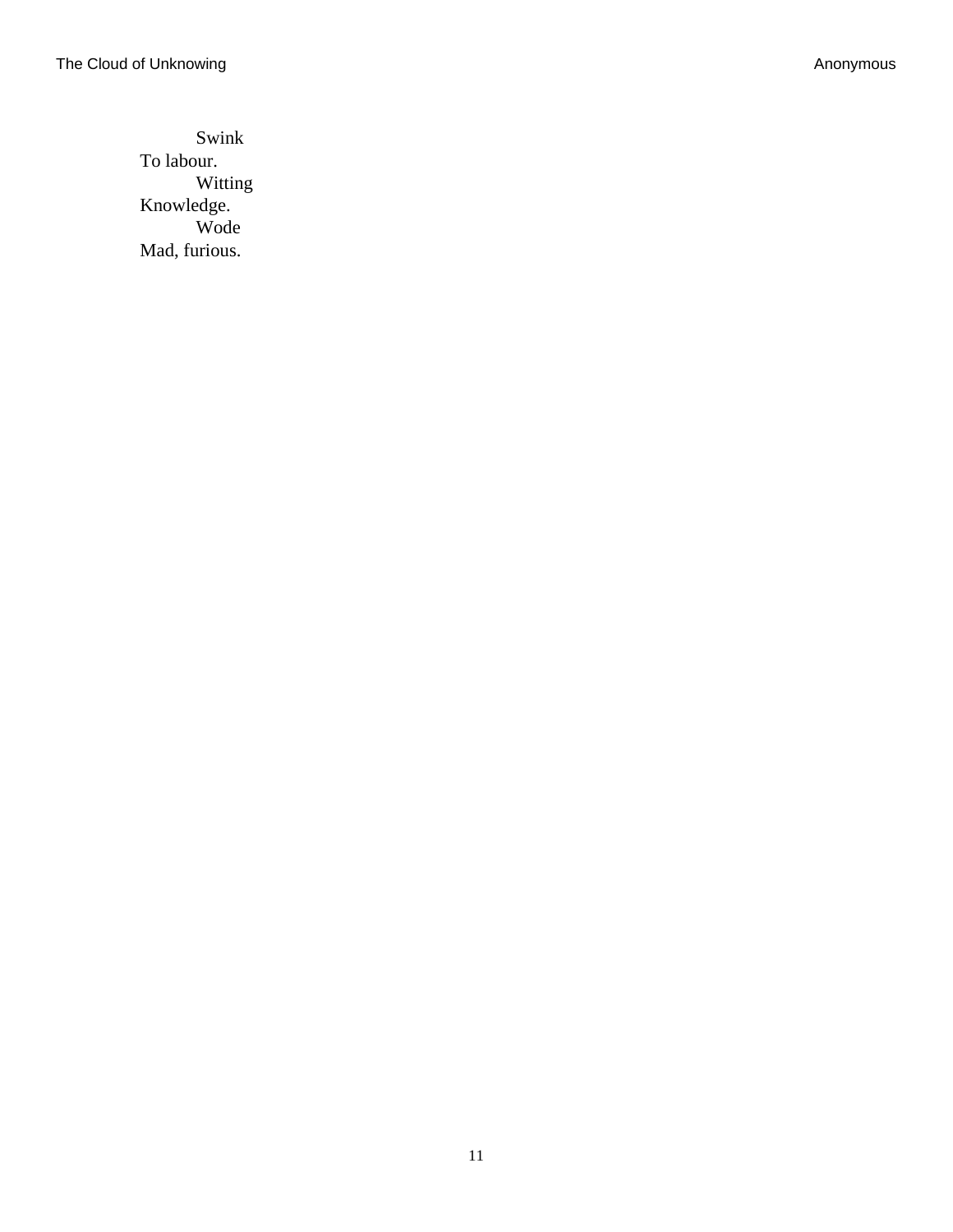

#### <span id="page-18-0"></span><sup>41</sup> **Here beginneth a book of contemplation, the which is called the CLOUD OF UNKNOWING, in the which a soul is oned with GOD.**

#### **Here Beginneth the Prayer on the Prologue**

GOD, unto whom all hearts be open, and unto whom all will speaketh, and unto whom no privy thing is hid. I beseech Thee so for to cleanse the intent of mine heart with the unspeakable gift of Thy grace, that I may perfectly love Thee, and worthily praise Thee. Amen.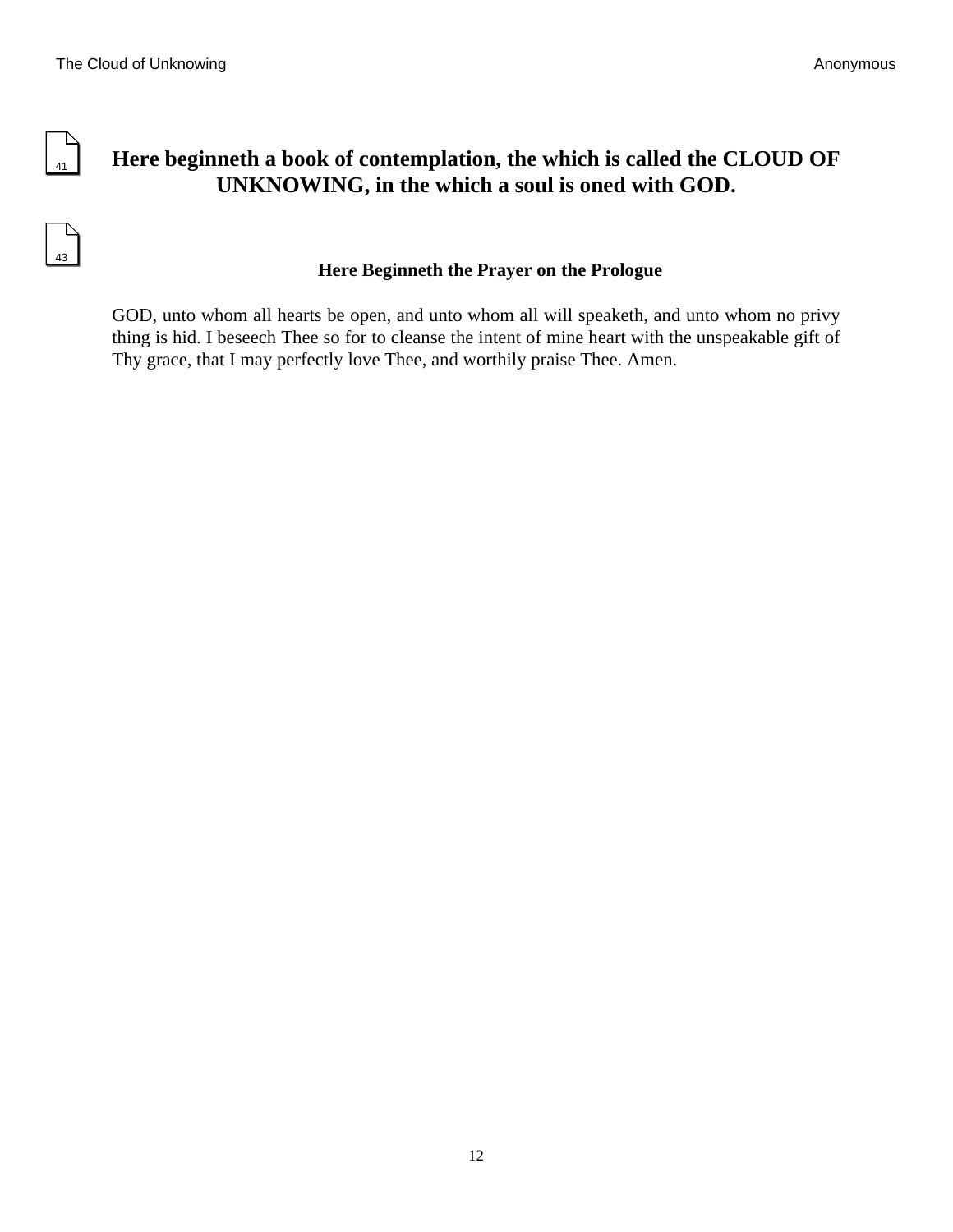46

47

48

#### **Here Beginneth the Prologue**

<span id="page-19-0"></span>IN the name of the Father and of the Son and of the Holy Ghost! I charge thee and I beseech thee, with as much power and virtue as the bond of charity is sufficient to suffer, whatsoever thou be that this book shalt have in possession, either by property, either by keeping, by bearing as messenger, or else by borrowing, that in as much as in thee is by will and advisement, neither thou read it, nor write it, nor speak it, nor yet suffer it be read, written, or spoken, of any or to any but if it be of such one, or to such one, that hath by thy supposing in a true will and by an whole intent purposed him to be a perfect follower of Christ not only in active living, but in the sovereignest point of contemplative living the which is possible by grace for to be come to in this present life of a perfect soul yet abiding in this deadly body; and thereto that doth that in him is, and by thy supposing hath done long time before, for to able him to contemplative living by the virtuous means of active living. For else it accordeth nothing to him. And over this I charge thee and I beseech thee by the authority of charity, that if any such shall read it, write it, or speak it, or else hear it be read or spoken, that thou charge him as I do thee, for to take him time to read it, speak it, write it, or hear it, all over. For peradventure there is some matter therein in the beginning or in the middle, the which is hanging, and not fully declared where it standeth: and if it be not there, it is soon after, or else in the end. Wherefore if a man saw one matter and not another, peradventure he might lightly be led into error; and therefore in eschewing of this error, both in thyself and in all other, I pray thee for charity do as I say thee.

Fleshly janglers, open praisers and blamers of themselves or of any other, tellers of trifles, ronners and tattlers of tales, and all manner of pinchers, cared I never that they saw this book. For mine intent was never to write such thing unto them, and therefore I would that they meddle not therewith; neither they, nor any of these curious, lettered, or unlearned men. Yea, although that they be full good men of active living, yet this matter accordeth nothing to them. But if it be to those men, the which although they stand in activity by outward form of living, nevertheless yet by inward stirring after the privy spirit of God, whose dooms be hid, they be full graciously disposed, not continually as it is proper to very contemplatives, but now and then to be perceivers in the highest point of this contemplative act; if such men might see it, they should by the grace of God be greatly comforted thereby.

This book is distinguished in seventy chapters and five. Of the which chapters, the last chapter of all teacheth some certain tokens by the which a soul may verily prove whether he be called of God to be a worker in this work or none.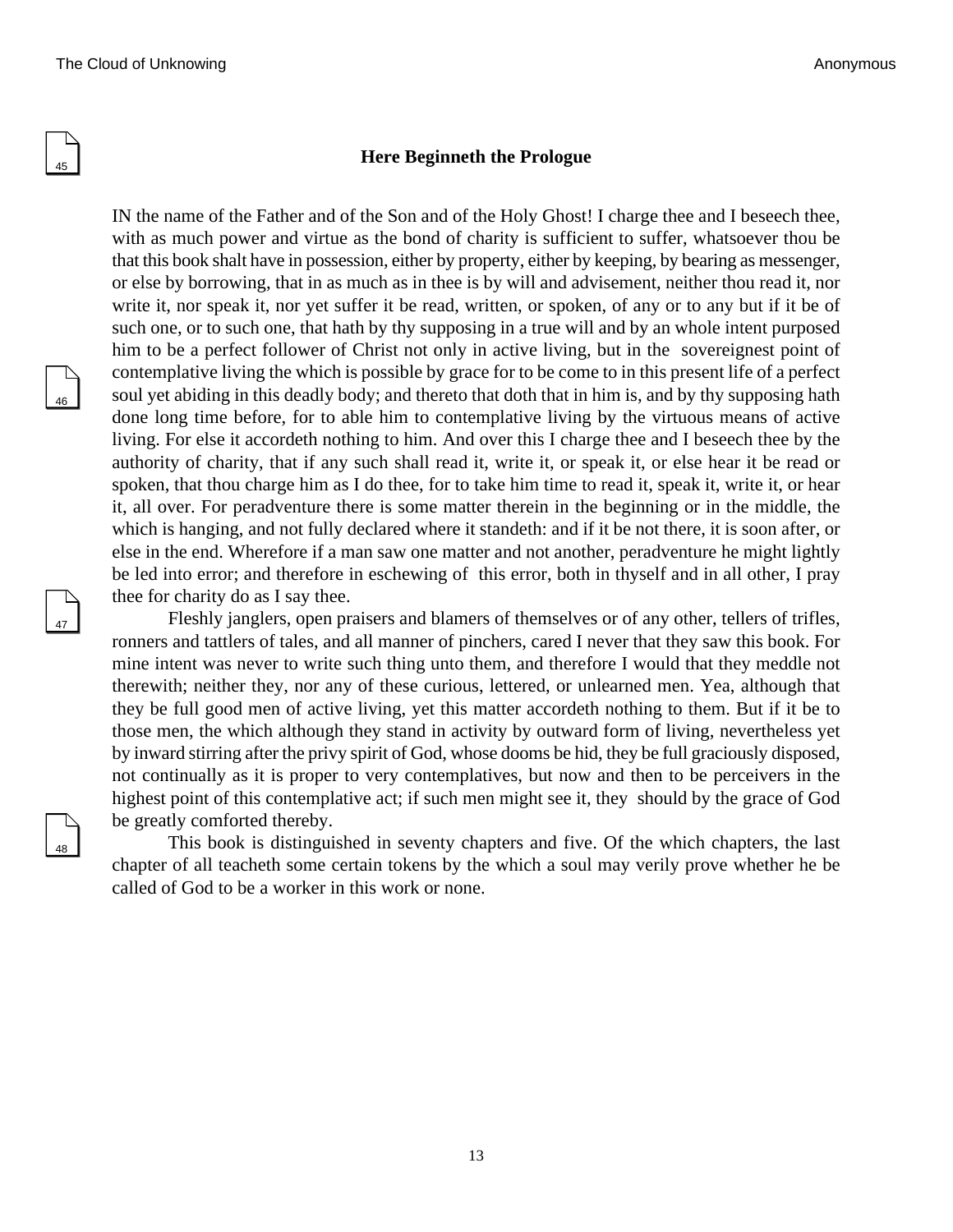<span id="page-20-0"></span>

#### **Here Beginneth a Table of the Chapters**

#### THE FIRST CHAPTER

Of four degrees of Christian men's living; and of the course of his calling that this book was made unto

#### THE SECOND CHAPTER

A short stirring to meekness, and to the work of this book

#### THE THIRD CHAPTER

How the work of this book shall be wrought and of the worthiness of it before all other works

#### THE FOURTH CHAPTER

Of the shortness of this work, and how it may not be come to by the curiosity of wit, nor by imagination

#### THE FIFTH CHAPTER

That in the time of this work all the creatures that ever have been, be now, or ever shall be, and all the works of those same creatures, should be hid under the cloud of forgetting

#### THE SIXTH CHAPTER

A short conceit of the work of this book, treated by question

#### THE SEVENTH CHAPTER

How a man shall have him in this work against all thoughts, and specially against all those that arise of his own curiosity, of cunning, and of natural wit

#### THE EIGHTH CHAPTER

A good declaring of certain doubts that may fall in this work, treated by question, in destroying of a man's own curiosity, of cunning, and of natural wit, and in distinguishing of the degrees and the parts of active living and contemplative

#### THE NINTH CHAPTER

That in the time of this work the remembrance of the holiest creature that ever God made letteth more than it profiteth

#### THE TENTH CHAPTER

How a man shall know when his thought is no sin; and if it be sin, when it is deadly and when it is venial

#### THE ELEVENTH CHAPTER

That a man should weigh each thought and each stirring after that it is, and always eschew recklessness in venial sin

#### THE TWELFTH CHAPTER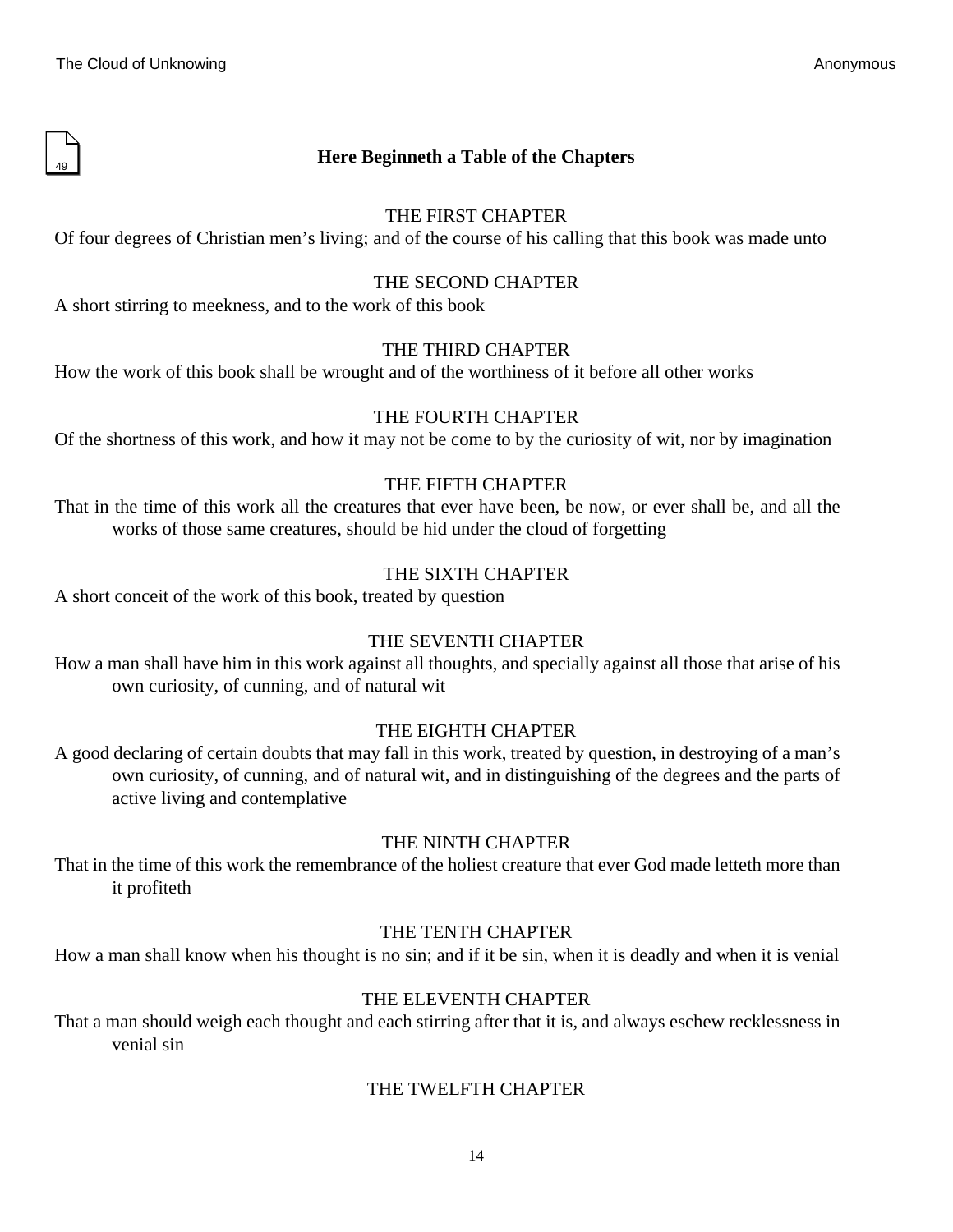That by virtue of this work sin is not only destroyed, but also virtues begotten

#### THE THIRTEENTH CHAPTER

What meekness is in itself, and when it is perfect and when it is imperfect

#### THE FOURTEENTH CHAPTER

That without imperfect meekness coming before, it is impossible for a sinner to come to the perfect virtue of meekness in this life

#### THE FIFTEENTH CHAPTER

A short proof against their error that say that there is no perfecter cause to be meeked under, than is the knowledge of a man's own wretchedness

#### THE SIXTEENTH CHAPTER

That by virtue of this work a sinner truly turned and called to contemplation cometh sooner to perfection than by any other work; and by it soonest may get of God forgiveness of sins

#### THE SEVENTEENTH CHAPTER

That a very contemplative list not meddle him with active life, nor of anything that is done or spoken about him, nor yet to answer to his blamers in excusing of himself

#### THE EIGHTEENTH CHAPTER

How that yet unto this day all actives complain of contemplatives as Martha did of Mary. Of the which complaining ignorance is the cause

#### THE NINETEENTH CHAPTER

A short excusation of him that made this book, teaching how all contemplatives should have all actives fully excused of their complaining words and deeds

#### THE TWENTIETH CHAPTER

How Almighty God will goodly answer for all those that for the excusing of themselves list not leave their business about the love of Him

#### THE ONE AND TWENTIETH CHAPTER

The true exposition of this gospel word, "Mary hath chosen the best part"

#### THE TWO AND TWENTIETH CHAPTER

Of the wonderful love that Christ had to man in person of all sinners truly turned and called to the grace of contemplation

#### THE THREE AND TWENTIETH CHAPTER

How God will answer and purvey for them in spirit, that for business about His love list not answer nor purvey for themselves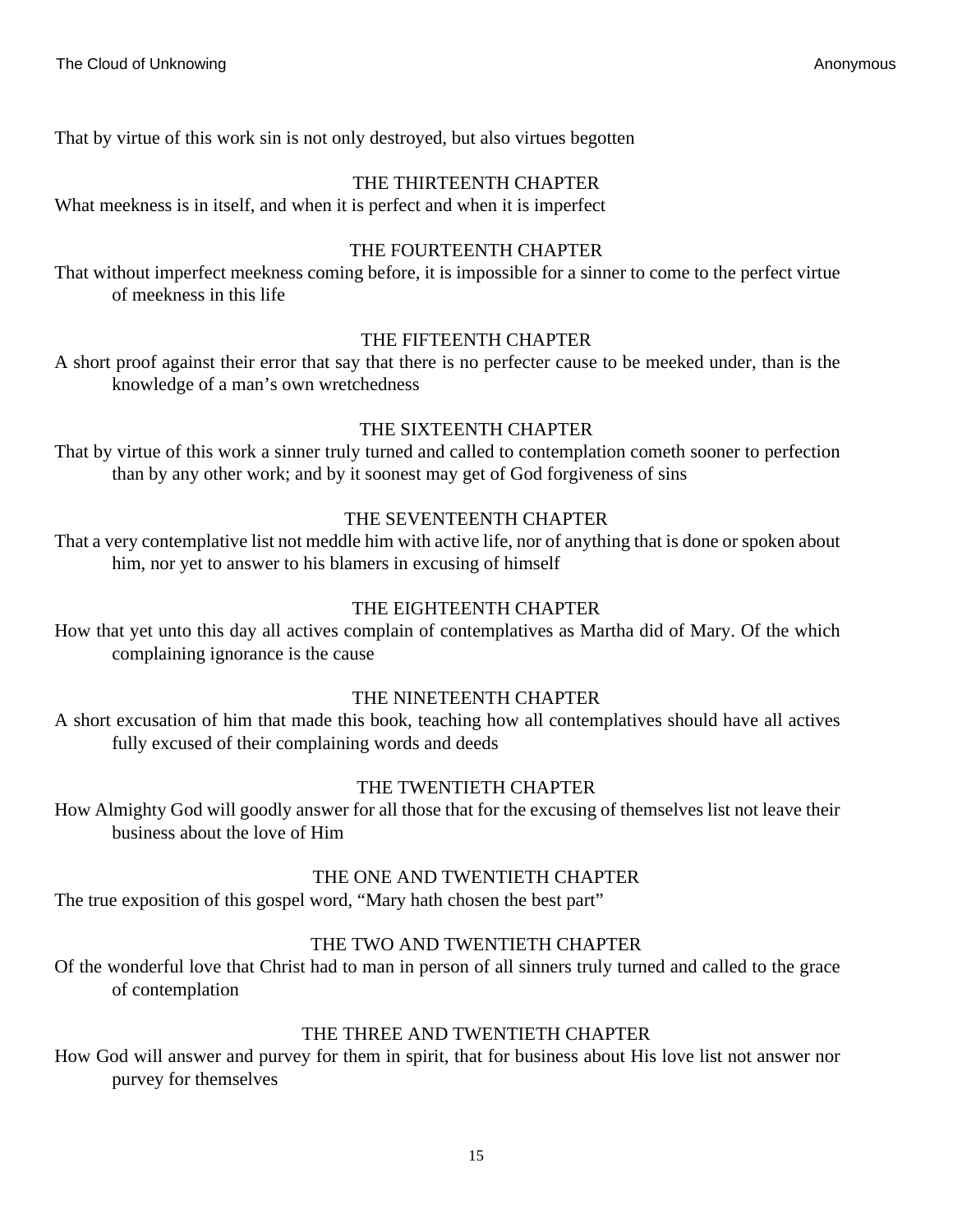#### THE FOUR AND TWENTIETH CHAPTER

What charity is in itself, and how it is truly and perfectly contained in the work of this book.

#### THE FIVE AND TWENTIETH CHAPTER

That in the time of this work a perfect soul hath no special beholding to any one man in this life

#### THE SIX AND TWENTIETH CHAPTER

That without full special grace, or long use in common grace, the work of this book is right travailous; and in this work, which is the work of the soul helped by grace, and which is the work of only God

#### THE SEVEN AND TWENTIETH CHAPTER

Who should work in the gracious work of this book

#### THE EIGHT AND TWENTIETH CHAPTER

That a man should not presume to work in this work before the time that he be lawfully cleansed in conscience of all his special deeds of sin

#### THE NINE AND TWENTIETH CHAPTER

That a man should bidingly travail in this work, and suffer the pain thereof, and judge no man

#### THE THIRTIETH CHAPTER

Who should blame and condemn other men's defaults

#### THE ONE AND THIRTIETH CHAPTER

How a man should have him in beginning of this work against all thoughts and stirrings of sin

#### THE TWO AND THIRTIETH CHAPTER

Of two ghostly devices that be helpful to a ghostly beginner in the work of this book

#### THE THREE AND THIRTIETH CHAPTER

That in this work a soul is cleansed both of his special sins and of the pain of them, and yet how there is no perfect rest in this life

#### THE FOUR AND THIRTIETH CHAPTER

That God giveth this grace freely without any means, and that it may not be come to with means

#### THE FIVE AND THIRTIETH CHAPTER

Of three means in the which a contemplative prentice should be occupied; in reading, thinking, and praying

#### THE SIX AND THIRTIETH CHAPTER

Of the meditations of them that continually travail in the work of this book

#### THE SEVEN AND THIRTIETH CHAPTER

Of the special prayers of them that be continual workers in the work of this book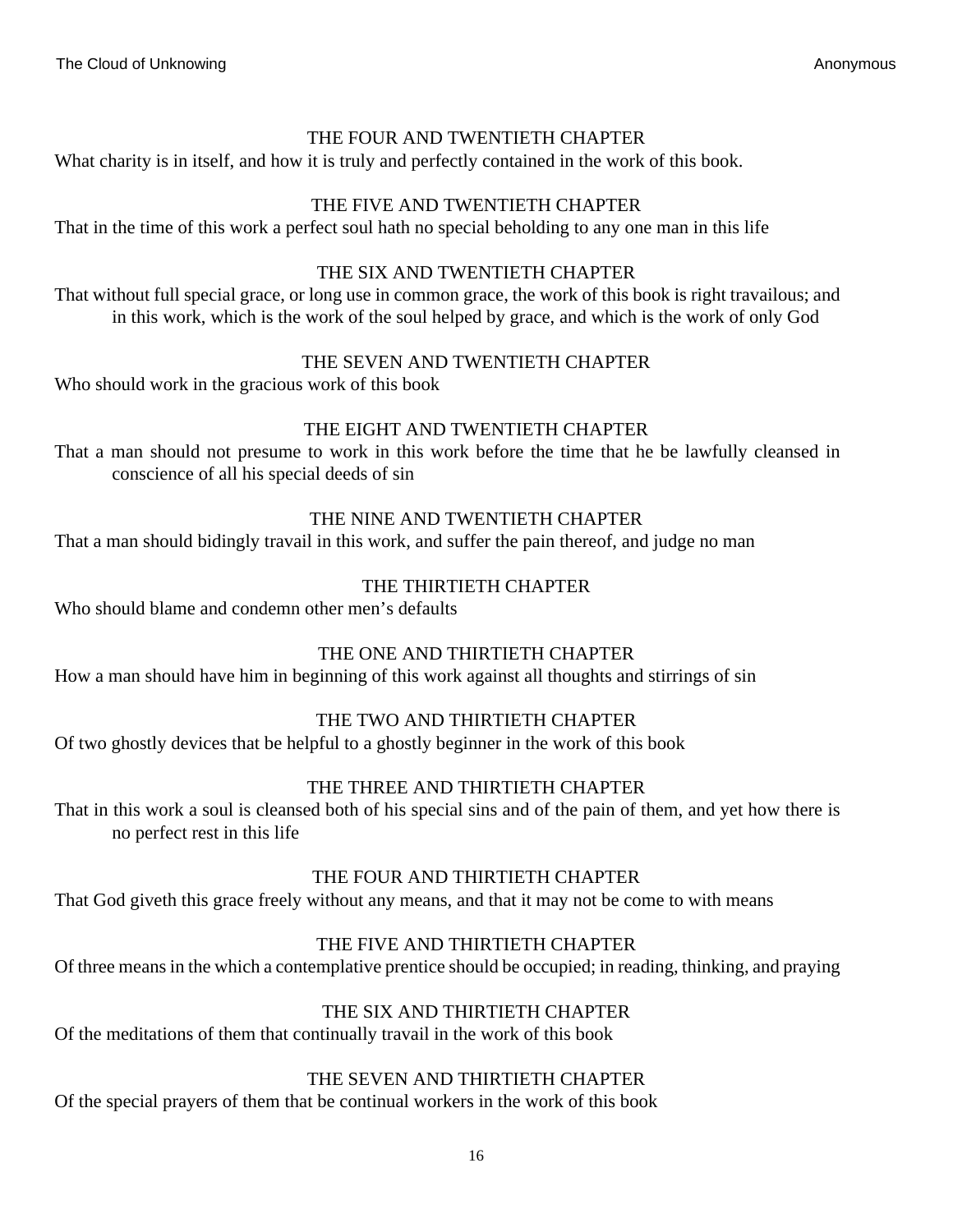#### THE EIGHT AND THIRTIETH CHAPTER

How and why that short prayer pierceth heaven

#### THE NINE AND THIRTIETH CHAPTER

How a perfect worker shall pray, and what prayer is in itself; and, if a man shall pray in words, which words accord them most to the property of prayer

#### THE FORTIETH CHAPTER

That in the time of this work a soul hath no special beholding to any vice in itself nor to any virtue in itself

#### THE ONE AND FORTIETH CHAPTER

That in all other works beneath this, men should keep discretion; but in this none

#### THE TWO AND FORTIETH CHAPTER

That by indiscretion in this, men shall keep discretion in all other things; and surely else never

#### THE THREE AND FORTIETH CHAPTER

That all writing and feeling of a man's own being must needs be lost if the perfection of this work shall verily be felt in any soul in this life

#### THE FOUR AND FORTIETH CHAPTER

How a soul shall dispose it on its own part, for to destroy all witting and feeling of its own being

#### THE FIVE AND FORTIETH CHAPTER

A good declaring of some certain deceits that may befall in this work

#### THE SIX AND FORTIETH CHAPTER

A good teaching how a man shall flee these deceits, and work more with a listiness of spirit than with any boisterousness of body

#### THE SEVEN AND FORTIETH CHAPTER

A slight teaching of this work in purity of spirit; declaring how that on one manner a soul should shew his desire unto God, and on ye contrary, unto man

#### THE EIGHT AND FORTIETH CHAPTER

How God will be served both with body and with soul, and reward men in both; and how men shall know when all those sounds and sweetness that fall into the body in time of prayer be both good and evil

#### THE NINE AND FORTIETH CHAPTER

The substance of all perfection is nought else but a good will; and how that all sounds and comforts and sweetness that may befall in this life be to it but as it were accidents

#### THE FIFTIETH CHAPTER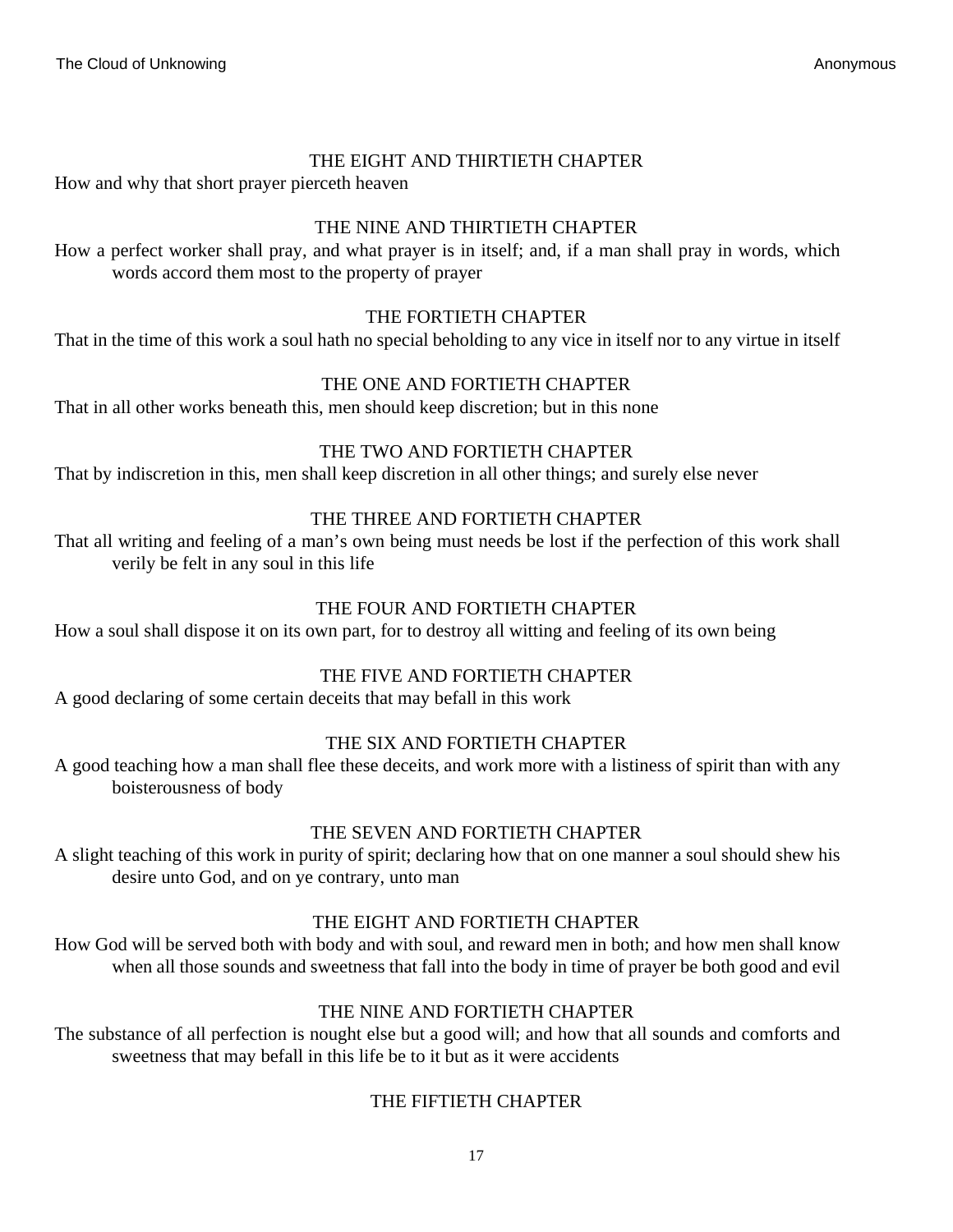Which is chaste love; and how in some creatures such sensible comforts be but seldom, and in some right oft

#### THE ONE AND FIFTIETH CHAPTER

That men should have great wariness so that they understand not bodily a thing that is meant ghostly; and specially it is good to be wary in understanding of this word *in,* and of this word *up*

#### THE TWO AND FIFTIETH CHAPTER

How these young presumptuous disciples misunderstand this word *in,* and of the deceits that follow thereon

#### THE THREE AND FIFTIETH CHAPTER

Of divers unseemly practices that follow them that lack the work of this book

#### THE FOUR AND FIFTIETH CHAPTER

How that by virtue of this work a man is governed full wisely, and made full seemly as well in body as in soul

#### THE FIVE AND FIFTIETH CHAPTER

How they be deceived that follow the fervour of spirit in condemning of some without discretion

#### THE SIX AND FIFTIETH CHAPTER

How they be deceived that lean more to the curiosity of natural wit, and of clergy learned in the school of men than to the common doctrine and counsel of Holy Church

#### THE SEVEN AND FIFTIETH CHAPTER

How these young presumptuous disciples misunderstand this other word *up;* and of the deceits that follow thereon

#### THE EIGHT AND FIFTIETH CHAPTER

That a man shall not take ensample of Saint Martin and of Saint Stephen, for to strain his imagination bodily upwards in the time of his prayer

#### THE NINE AND FIFTIETH CHAPTER

That a man shall not take ensample at the bodily ascension of Christ, for to strain his imagination upwards bodily in the time of prayer: and that time, place, and body, these three should be forgotten in all ghostly working

#### THE SIXTIETH CHAPTER

That the high and the next way to heaven is run by desires, and not by paces of feet

#### THE ONE AND SIXTIETH CHAPTER

That all bodily thing is subject unto ghostly thing, and is ruled thereafter by the course of nature, and not contrariwise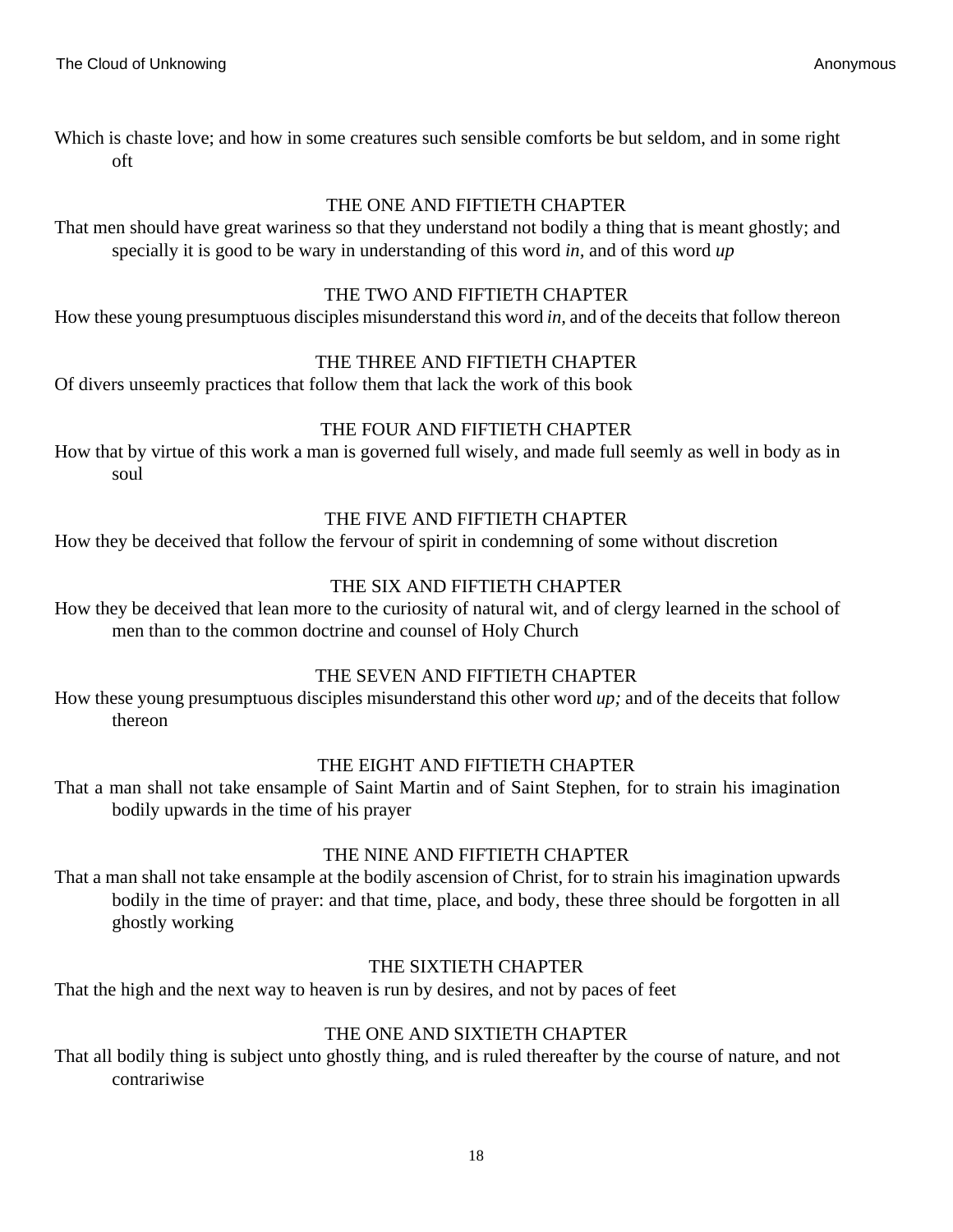#### THE TWO AND SIXTIETH CHAPTER

How a man may wit when his ghostly work is beneath him or without him and when it is even with him or within him, and when it is above him and under his God

#### THE THREE AND SIXTIETH CHAPTER

Of the powers of a soul in general, and how Memory in special is a principal power comprehending in it all the other powers and all those things in the which they work

#### THE FOUR AND SIXTIETH CHAPTER

Of the other two principal powers, Reason and Will, and of the work of them before sin and after

#### THE FIVE AND SIXTIETH CHAPTER

Of the first secondary power, Imagination by name; and of the works and of the obedience of it unto Reason, before sin and after

#### THE SIX AND SIXTIETH CHAPTER

Of the other secondary power, Sensuality by name; and of the works and of the obedience of it unto Will, before sin and after

#### THE SEVEN AND SIXTIETH CHAPTER

That whoso knoweth not the powers of a soul and the manner of her working, may lightly be deceived in understanding of ghostly words and of ghostly working; and how a soul is made a God in grace

#### THE EIGHT AND SIXTIETH CHAPTER

That nowhere bodily, is everywhere ghostly; and how our outer man calleth the work of this book nought

#### THE NINE AND SIXTIETH CHAPTER

How that a man's affection is marvelously changed in ghostly feeling of this nought, when it is nowhere wrought

#### THE SEVENTIETH CHAPTER

That right as by the defailing of our bodily wits we begin more readily to come to knowing of ghostly things, so by the defailing of our ghostly wits we begin most readily to come to the knowledge of God, such as is possible by grace to be had here

#### THE ONE AND SEVENTIETH CHAPTER

That some may not come to feel the perfection of this work but in time of ravishing, and some may have it when they will, in the common state of man's soul

#### THE TWO AND SEVENTIETH CHAPTER

That a worker in this work should not deem nor think of another worker as he feeleth in himself

#### THE THREE AND SEVENTIETH CHAPTER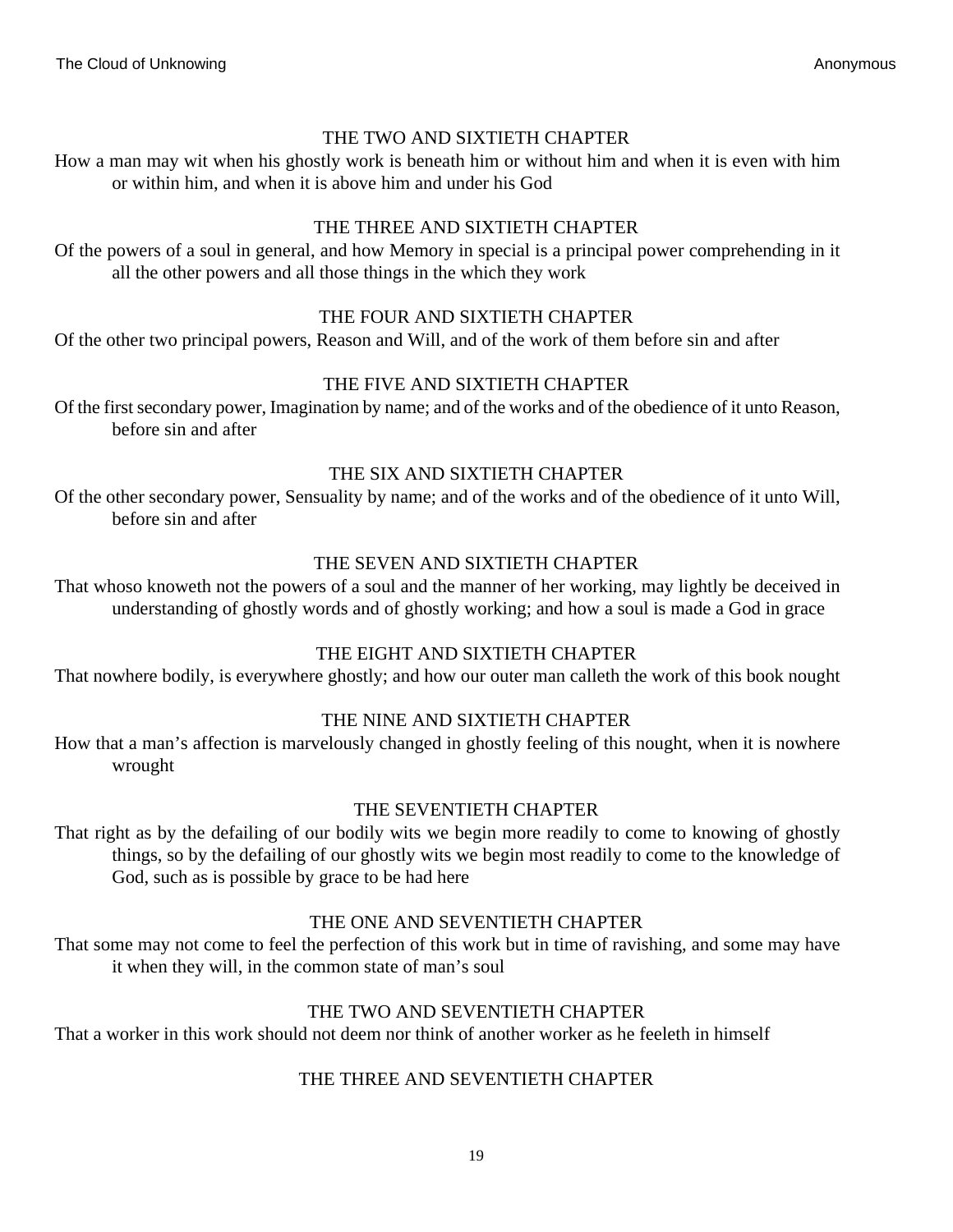How that after the likeness of Moses, of Bezaleel and of Aaron meddling them about the Ark of the Testament, we profit on three manners in this grace of contemplation, for this grace is figured in that Ark

#### THE FOUR AND SEVENTIETH CHAPTER

How that the matter of this book is never more read or spoken, nor heard read or spoken, of a soul disposed thereto without feeling of a very accordance to the effect of the same work: and of rehearsing of the same charge that is written in the prologue

#### THE FIVE AND SEVENTIETH CHAPTER

Of some certain tokens by the which a man may prove whether he be called of God to work in this work

#### AND HERE ENDETH THE TABLE OF THE CHAPTERS

 $_{64}$  GHOSTLY FRIEND IN GOD, I pray thee and I beseech thee that thou wilt have a busy beholding to the course and the manner of thy calling. And thank God heartily so that thou mayest through help of His grace stand stiffly in the state, in the degree, and in the form of living that thou hast entirely purposed against all the subtle assailing of thy bodily and ghostly enemies, and win to the crown of life that evermore lasteth. Amen.

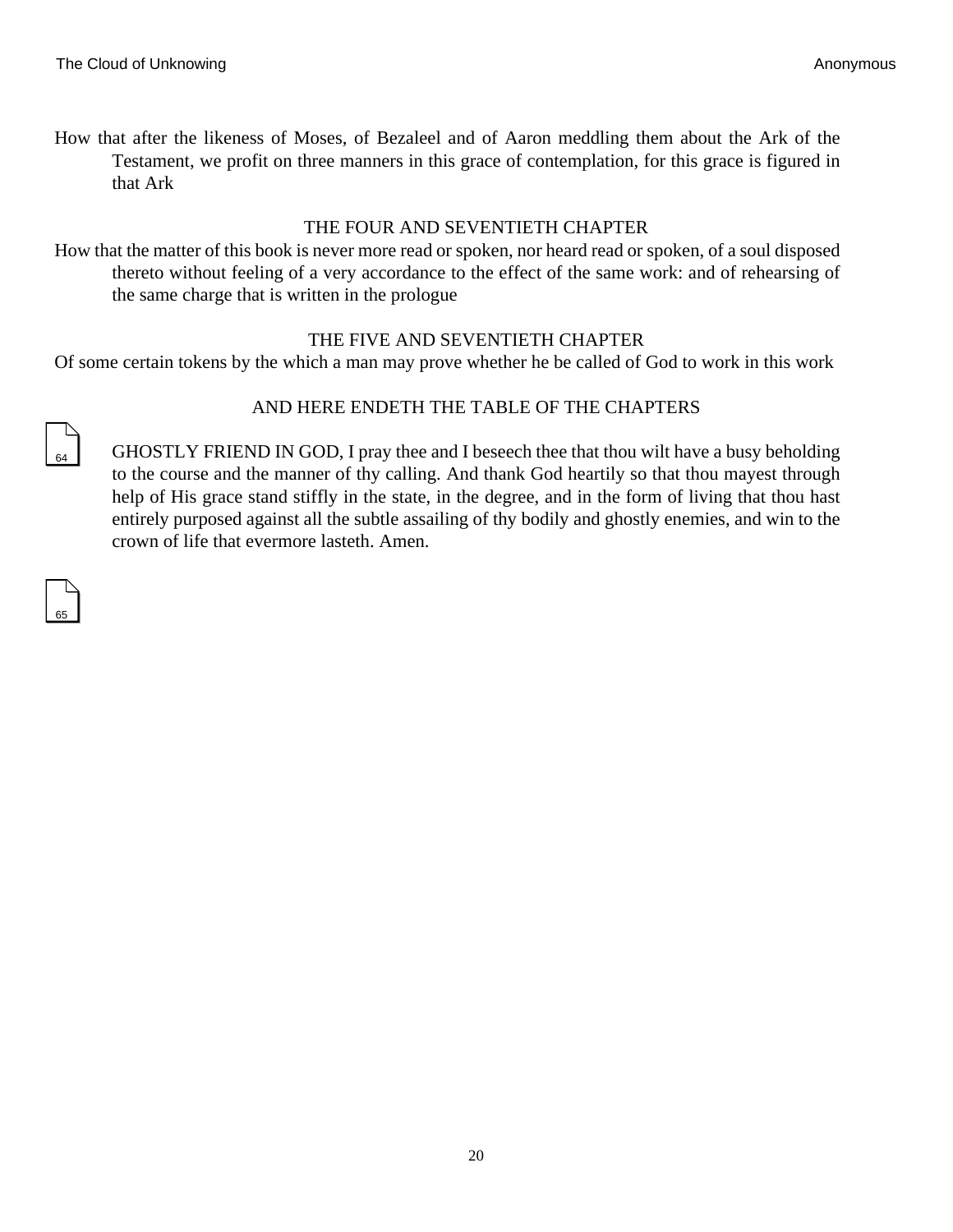#### **HERE BEGINNETH THE FIRST CHAPTER**

#### <span id="page-27-0"></span>*Of four degrees of Christian men's living; and of the course of his calling that this book was made unto.*

GHOSTLY friend in God, thou shalt well understand that I find, in my boisterous beholding, four degrees and forms of Christian men's living: and they be these, Common, Special, Singular, and Perfect. Three of these may be begun and ended in this life; and the fourth may by grace be begun here, but it shall ever last without end in the bliss of Heaven. And right as thou seest how they be set here in order each one after other; first Common, then Special, after Singular, and last Perfect, right so me thinketh that in the same order and in the same course our Lord hath of His great mercy called thee and led thee unto Him by the desire of thine heart. For first thou wottest well that when thou wert living in the common degree of Christian men's living in company of thy worldly friends, it seemeth to me that the everlasting love of His Godhead, through the which He made thee and wrought thee when thou wert nought, and sithen bought thee with the price of His precious blood when thou wert lost in Adam, might not suffer thee to be so far from Him in form and degree of living. And therefore He kindled thy desire full graciously, and fastened by it a leash of longing, and led thee by it into a more special state and form of living, to be a servant among the special servants of His; where thou mightest learn to live more specially and more ghostly in His service than thou didst, or mightest do, in the common degree of living before. And what more?

Yet it seemeth that He would not leave thee thus lightly, for love of His heart, the which He hath evermore had unto thee since thou wert aught: but what did He? Seest thou nought how Mistily and how graciously He hath privily pulled thee to the third degree and manner of living, the which is called Singular? In the which solitary form and manner of living, thou mayest learn to lift up the foot of thy love; and step towards that state and degree of living that is perfect, and the last state of all.



67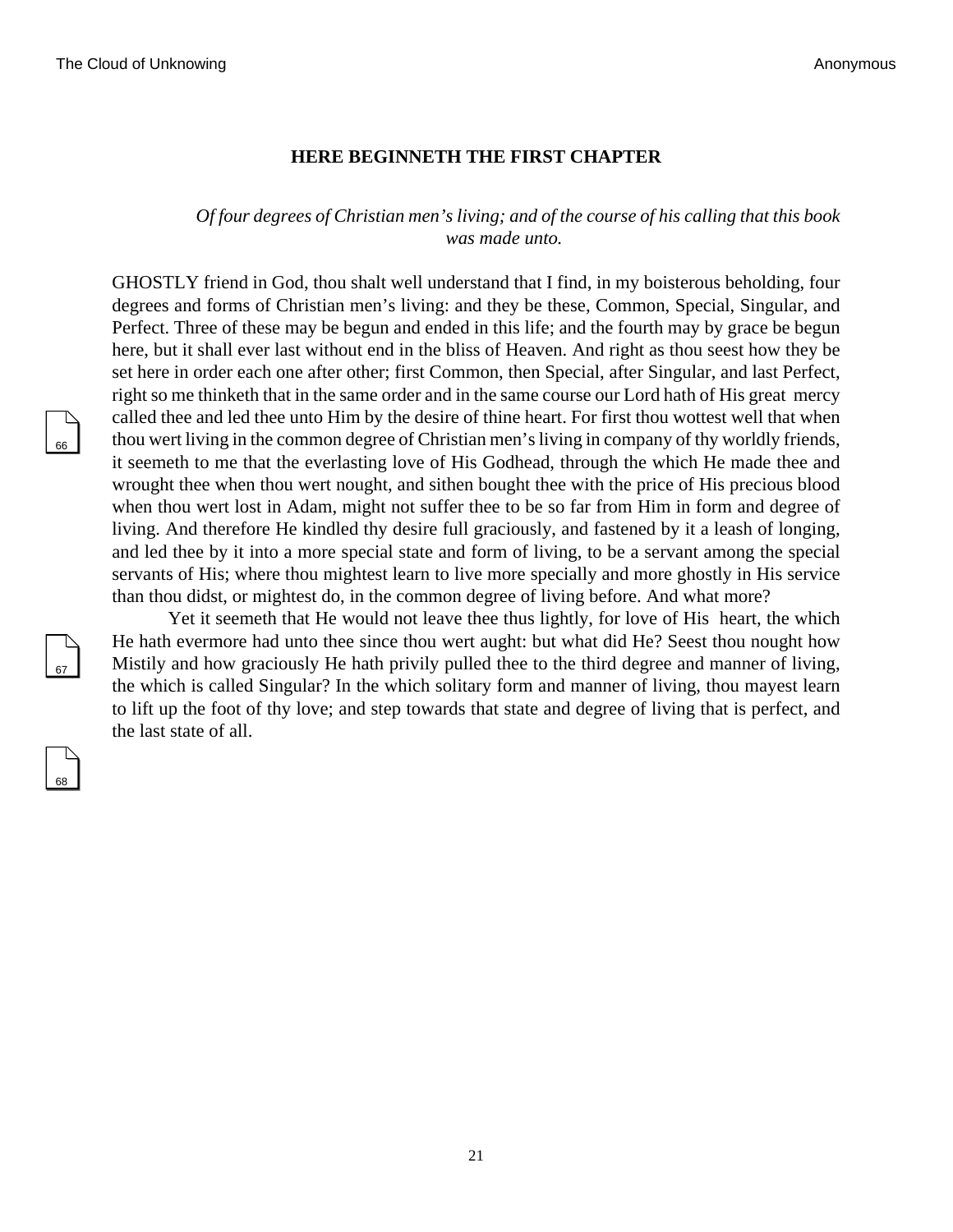#### **HERE BEGINNETH THE SECOND CHAPTER**

#### *A short stirring to meekness, and to the work of this book.*

<span id="page-28-0"></span>LOOK up now, weak wretch, and see what thou art. What art thou, and what hast thou merited, thus to be called of our Lord? What weary wretched heart, and sleeping in sloth, is that, the which is not wakened with the draught of this love and the voice of this calling! Beware, thou wretch, in this while with thine enemy; and hold thee never the holier nor the better, for the worthiness of this calling and for the singular form of living that thou art in. But the more wretched and cursed, unless thou do that in thee is goodly, by grace and by counsel, to live after thy calling. And insomuch thou shouldest be more meek and loving to thy ghostly spouse, that He that is the Almighty God, King of Kings and Lord of Lords, would meek Him so low unto thee, and amongst all the flock of His sheep so graciously would choose thee to be one of His specials, and sithen set thee in the place of pasture, where thou mayest be fed with the sweetness of His love, in earnest of thine heritage the Kingdom of Heaven.

Do on then, I pray thee, fast. Look now forwards and let be backwards; and see what thee faileth, and not what thou hast, for that is the readiest getting and keeping of meekness. All thy life now behoveth altogether to stand in desire, if thou shalt profit in degree of perfection. This desire behoveth altogether be wrought in thy will, by the hand of Almighty God and thy consent. But one thing I tell thee. He is a jealous lover and suffereth no fellowship, and Him list not work in thy will but if He be only with thee by Himself. He asketh none help, but only thyself. He wills, thou do but look on Him and let Him alone. And keep thou the windows and the door, for flies and enemies assailing. And if thou be willing to do this, thee needeth but meekly press upon him with prayer, and soon will He help thee. Press on then, let see how thou bearest thee. He is full ready, and doth but abideth thee. But what shalt thou do, and how shalt thou press?



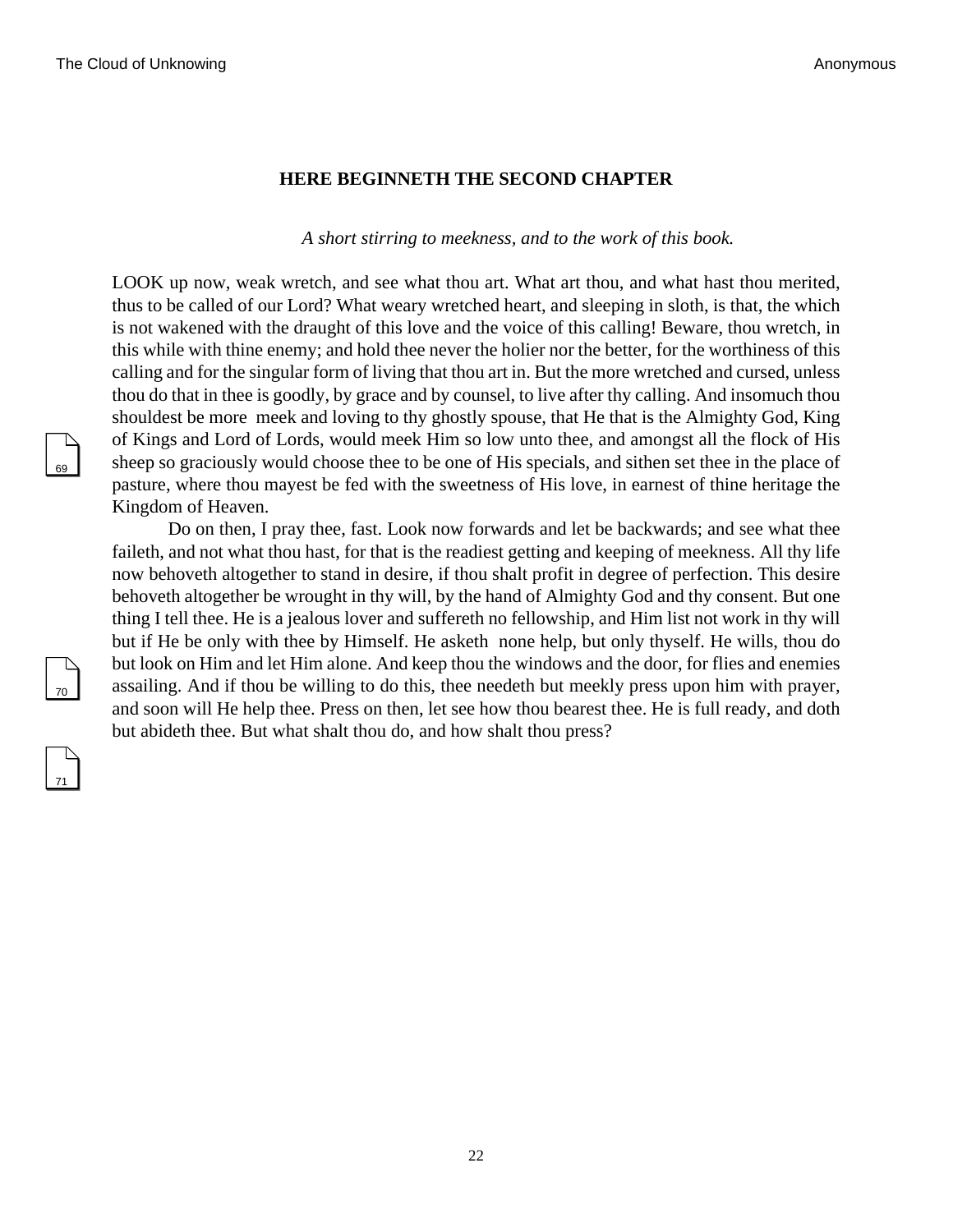#### **HERE BEGINNETH THE THIRD CHAPTER**

#### <span id="page-29-0"></span>*How the work of this book shall be wrought, and of the worthiness of it before all other works.*

LIFT up thine heart unto God with a meek stirring of love; and mean Himself, and none of His goods. And thereto, look the loath to think on aught but Himself. So that nought work in thy wit, nor in thy will, but only Himself. And do that in thee is to forget all the creatures that ever God made and the works of them; so that thy thought nor thy desire be not directed nor stretched to any of them, neither in general nor in special, but let them be, and take no heed to them. This is the work of the soul that most pleaseth God. All saints and angels have joy of this work, and hasten them to help it in all their might. All fiends be furious when thou thus dost, and try for to defeat it in all that they can. All men living in earth be wonderfully holpen of this work, thou wottest not how. Yea, the souls in purgatory be eased of their pain by virtue of this work. Thyself art cleansed and made virtuous by no work so much. And yet it is the lightest work of all, when a soul is helped with grace in sensible list, and soonest done. But else it is hard, and wonderful to thee for to do.

Let not, therefore, but travail therein till thou feel list. For at the first time when thou dost it, thou findest but a darkness; and as it were a cloud of unknowing, thou knowest not what, saving that thou feelest in thy will a naked intent unto God. This darkness and this cloud is, howsoever thou dost, betwixt thee and thy God, and letteth thee that thou mayest neither see Him clearly by light of understanding in thy reason, nor feel Him in sweetness of love in thine affection.



72

And therefore shape thee to bide in this darkness as long as thou mayest, evermore crying after Him that thou lovest. For if ever thou shalt feel Him or see Him, as it may be here, it behoveth always to be in this cloud in this darkness. And if thou wilt busily travail as I bid thee, I trust in His mercy that thou shalt come thereto.

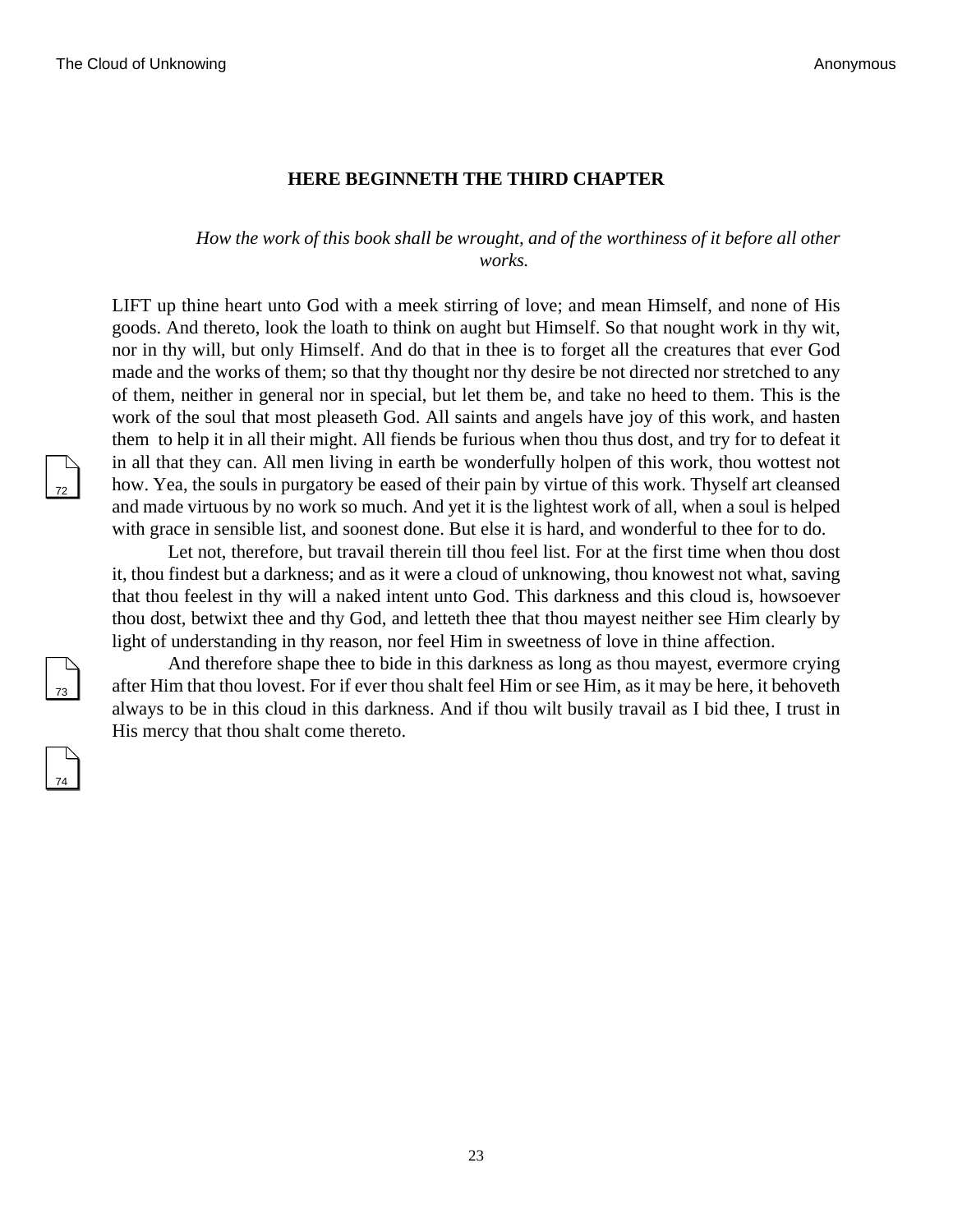76

77

#### **HERE BEGINNETH THE FOURTH CHAPTER**

<span id="page-30-0"></span>*Of the shortness of this word, and how it may not be come to by curiosity of wit, nor by imagination.*

BUT for this, that thou shalt not err in this working and ween that it be otherwise than it is, I shall tell thee a little more thereof, as me thinketh.

This work asketh no long time or it be once truly done, as some men ween; for it is the shortest work of all that man may imagine. It is never longer, nor shorter, than is an atom: the which atom, by the definition of true philosophers in the science of astronomy, is the least part of time. And it is so little that for the littleness of it, it is indivisible and nearly incomprehensible. This is that time of the which it is written: All time that is given to thee, it shall be asked of thee, how thou hast dispended it. And reasonable thing it is that thou give account of it: for it is neither longer nor shorter, but even according to one only stirring that is within the principal working might of thy soul, the which is thy will. For even so many willings or desirings, and no more nor no fewer, may be and are in one hour in thy will, as are atoms in one hour. And if thou wert reformed by grace to the first state of man's soul, as it was before sin, then thou shouldest evermore by help of that grace be lord of that stirring or of those stirrings. So that none went forby, but all they should stretch into the sovereign desirable, and into the highest willable thing: the which is God. For He is even meet to our soul by measuring of His Godhead; and our soul even meet unto Him by worthiness of our creation to His image and to His likeness. And He by Himself without more, and none but He, is sufficient to the full and much more to fulfil the will and the desire of our soul. And our soul by virtue of this reforming grace is made sufficient to the full to comprehend all Him by love, the which is incomprehensible to all created knowledgeable powers, as is angel, or man's soul; I mean, by their knowing, and not by their loving. And therefore I call them in this case knowledgeable powers. But yet all reasonable creatures, angel and man, have in them each one by himself, one principal working power, the which is called a knowledgeable power, and another principal working power, the which is called a loving power. Of the which two powers, to the first, the which is a knowledgeable power, God that is the maker of them is evermore incomprehensible; and to the second, the which is the loving power, in each one diversely He is all comprehensible to the full. Insomuch that a loving soul alone in itself, by virtue of love should comprehend in itself Him that is sufficient to the full—and much more, without comparison—to fill all the souls and angels that ever may be. And this is the endless marvellous miracle of love; the working of which shall never take end, for ever shall He do it, and never shall He cease for to do it. See who by grace see may, for the feeling of this is endless bliss, and the contrary is endless pain.

And therefore whoso were reformed by grace thus to continue in keeping of the stirrings of his will, should never be in this life—as he may not be without these stirrings in nature—without some taste of the endless sweetness, and in the bliss of heaven without the full food. And therefore have no wonder though I stir thee to this work. For this is the work, as thou shalt hear afterward, in the which man should have continued if he never had sinned: and to the which working man was

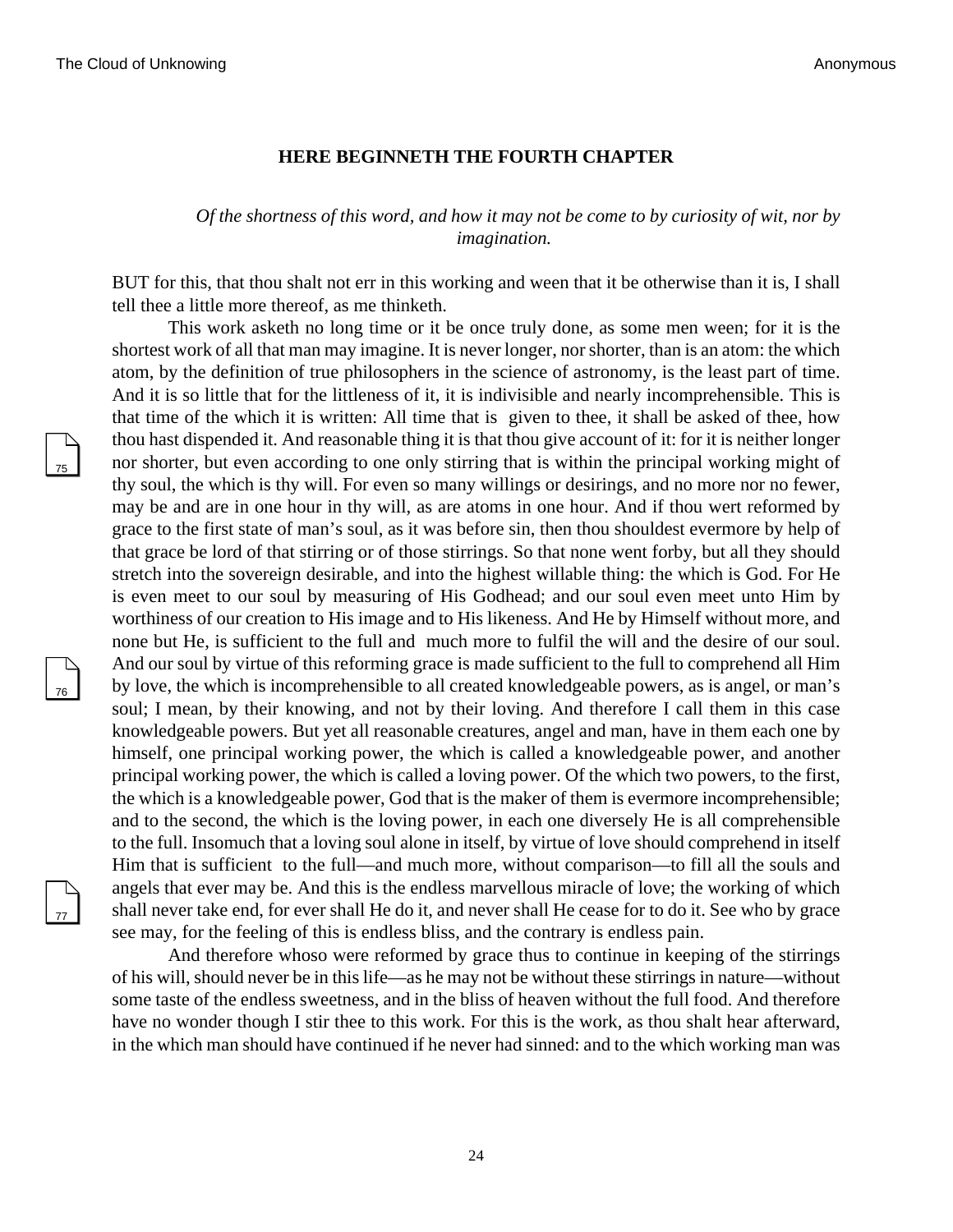79

80

81

made, and all things for man, to help him and further him thereto, and by the which working a man shall be repaired again. And for the defailing of this working, a man falleth evermore deeper and deeper in sin, and further and further from God. And by keeping and continual working in this work only without more, a man evermore riseth higher and higher from sin, and nearer and nearer unto God.

And therefore take good heed unto time, how that thou dispendest it: for nothing is more precious than time. In one little time, as little as it is, may heaven be won and lost. A token it is that time is precious: for God, that is given of time, giveth never two times together, but each one after other. And this He doth, for He will not reverse the order or the ordinal course in the cause of His creation. For time is made for man, and not man for time. And therefore God, that is the ruler of nature, will not in His giving of time go before the stirring of nature in man's soul; the which is even according to one time only. So that man shall have none excusation against God in the Doom, and at the giving of account of dispending of time, saying, "Thou givest two times at once, and I have but one stirring at once."

But sorrowfully thou sayest now, "How shall I do? and sith this is thus that thou sayest, how shall I give account of each time severally; I that have unto this day, now of four and twenty years age, never took heed of time? If I would now amend it, thou wottest well, by very reason of thy words written before, it may not be after the course of nature, nor of common grace, that I should now heed or else make satisfaction, for any more times than for those that be for to come. Yea, and moreover well I wot by very proof, that of those that be to come I shall on no wise, for abundance of frailty and slowness of spirits, be able to observe one of an hundred. So that I am verily concluded in these reasons. Help me now for the love of JESUS!"

Right well hast thou said, for the love of JESUS. For in the love of JESUS; there shall be thine help. Love is such a power, that it maketh all thing common. Love therefore JESUS; and all thing that He hath, it is thine. He by His Godhead is maker and giver of time. He by His manhood is the very keeper of time. And He by His Godhead and His manhood together, is the truest Doomsman, and the asker of account of dispensing of time. Knit thee therefore to Him, by love and by belief, and then by virtue of that knot thou shalt be common perceiver with Him, and with all that by love so be knitted unto Him: that is to say, with our Lady Saint Mary that full was of all grace in keeping of time, with all the angels of heaven that never may lose time, and with all the saints in heaven and in earth, that by the grace of JESUS heed time full justly in virtue of love. Lo! here lieth comfort; construe thou clearly, and pick thee some profit. But of one thing I warn thee amongst all other. I cannot see who may truly challenge community thus with JESUS and His just Mother, His high angels and also with His saints; but if he be such an one, that doth that in him is with helping of grace in keeping of time. So that he be seen to be a profiter on his part, so little as is, unto the community; as each one of them doth on his.

And therefore take heed to this work, and to the marvellous manner of it within in thy soul. For if it be truly conceived, it is but a sudden stirring, and as it were unadvised, speedily springing unto God as a sparkle from the coal. And it is marvellous to number the stirrings that may be in one hour wrought in a soul that is disposed to this work. And yet in one stirring of all these, he may have suddenly and perfectly forgotten all created thing. But fast after each stirring, for corruption

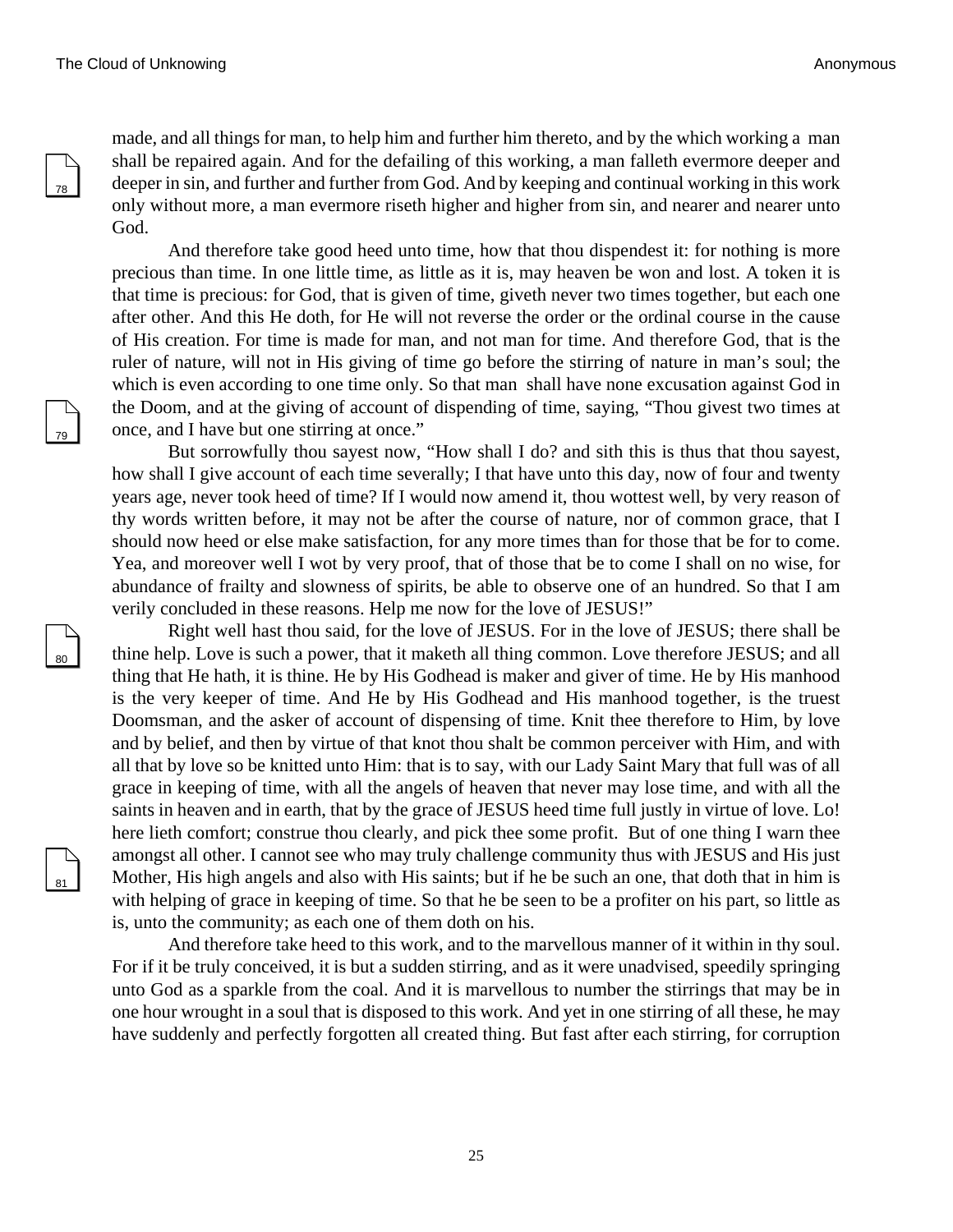83

84

85

of the flesh, it falleth down again to some thought or to some done or undone deed. But what thereof? For fast after, it riseth again as suddenly as it did before.

And here may men shortly conceive the manner of this working, and clearly know that it is far from any fantasy, or any false imagination or quaint opinion: the which be brought in, not by such a devout and a meek blind stirring of love, but by a proud, curious, and an imaginative wit. Such a proud, curious wit behoveth always be borne down and stiffly trodden down under foot, if this work shall truly be conceived in purity of spirit. For whoso heareth this work either be read or spoken of, and weeneth that it may, or should, be come to by travail in their wits, and therefore they sit and seek in their wits how that it may be, and in this curiosity they travail their imagination peradventure against the course of nature, and they feign a manner of working the which is neither bodily nor ghostly—truly this man, whatsoever he be, is perilously deceived. Insomuch, that unless God of His great goodness shew His merciful miracle, and make him soon to leave work, and meek him to counsel of proved workers, he shall fall either into frenzies, or else into other great mischiefs of ghostly sins and devils' deceits; through the which he may lightly be lost, both life and soul, without any end. And therefore for God's love be wary in this work, and travail not in thy wits nor in thy imagination on nowise: for I tell thee truly, it may not be come to by travail in them, and therefore leave them and work not with them.

And ween not, for I call it a darkness or a cloud, that it be any cloud congealed of the humours that flee in the air, nor yet any darkness such as is in thine house on nights when the candle is out. For such a darkness and such a cloud mayest thou imagine with curiosity of wit, for to bear before thine eyes in the lightest day of summer: and also contrariwise in the darkest night of winter, thou mayest imagine a clear shining light. Let be such falsehood. I mean not thus. For when I say darkness, I mean a lacking of knowing: as all that thing that thou knowest not, or else that thou hast forgotten, it is dark to thee; for thou seest it not with thy ghostly eye. And for this reason it is not called a cloud of the air, but a cloud of unknowing, that is betwixt thee and thy God.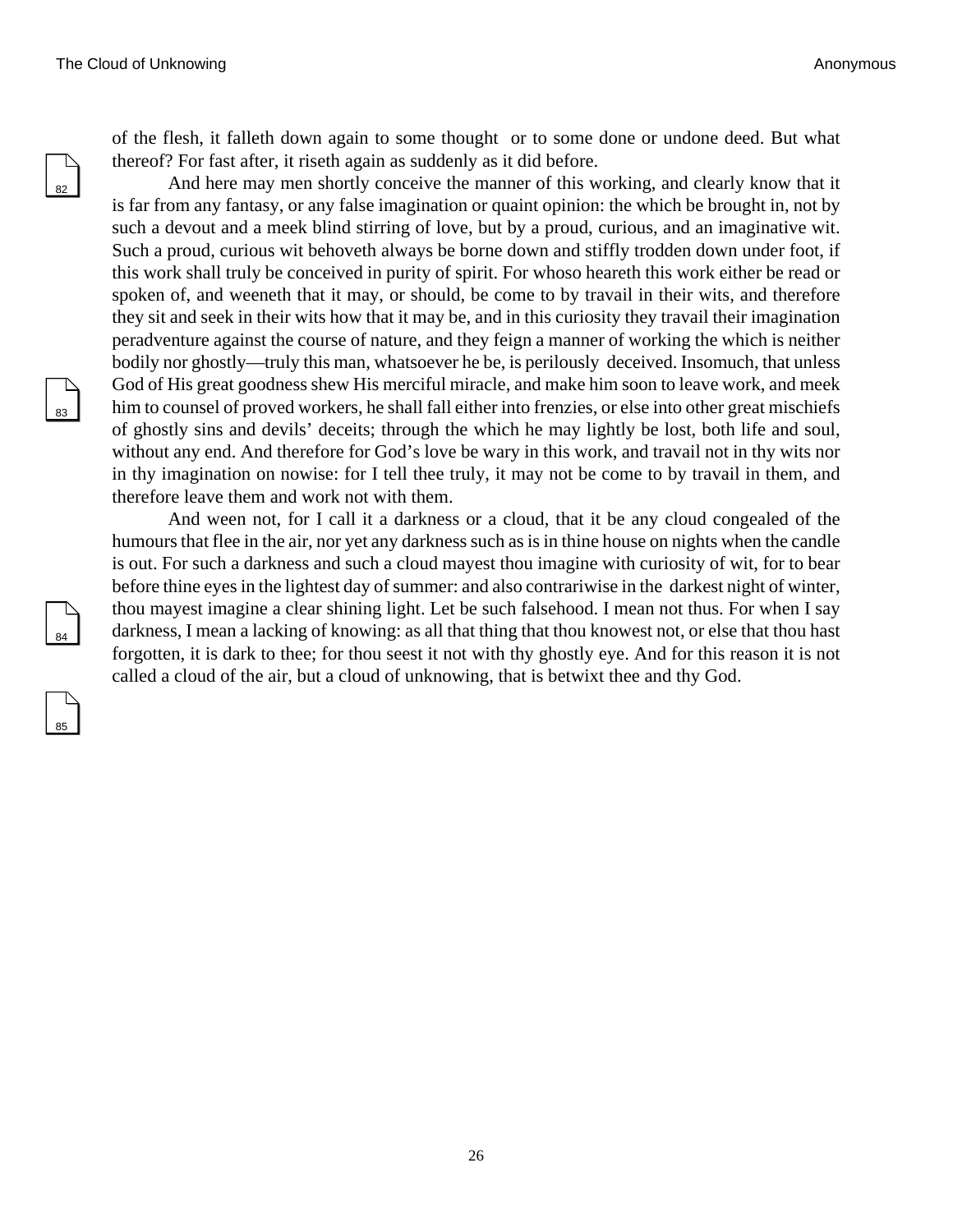#### **HERE BEGINNETH THE FIFTH CHAPTER**

#### <span id="page-33-0"></span>*That in the time of this word all the creatures that ever have been, be now, or ever shall be, and all the works of those same creatures, should be hid under the cloud of forgetting.*

AND if ever thou shalt come to this cloud and dwell and work therein as I bid thee, thee behoveth as this cloud of unknowing is above thee, betwixt thee and thy God, right so put a cloud of forgetting beneath thee; betwixt thee and all the creatures that ever be made. Thee thinketh, peradventure, that thou art full far from God because that this cloud of unknowing is betwixt thee and thy God: but surely, an it be well conceived, thou art well further from Him when thou hast no cloud of forgetting betwixt thee and all the creatures that ever be made. As oft as I say, all the creatures that ever be made, as oft I mean not only the creatures themselves, but also all the works and the conditions of the same creatures. I take out not one creature, whether they be bodily creatures or ghostly, nor yet any condition or work of any creature, whether they be good or evil: but shortly to say, all should be hid under the cloud of forgetting in this case.

For although it be full profitable sometime to think of certain conditions and deeds of some certain special creatures, nevertheless yet in this work it profiteth little or nought. For why? Memory or thinking of any creature that ever God made, or of any of their deeds either, it is a manner of ghostly light: for the eye of thy soul is opened on it and even fixed thereupon, as the eye of a shooter is upon the prick that he shooteth to. And one thing I tell thee, that all thing that thou thinketh upon, it is above thee for the time, and betwixt thee and thy God: and insomuch thou art the further from God, that aught is in thy mind but only God.

Yea! and, if it be courteous and seemly to say, in this work it profiteth little or nought to think of the kindness or the worthiness of God, nor on our Lady, nor on the saints or angels in heaven, nor yet on the joys in heaven: that is to say, with a special beholding to them, as thou wouldest by that beholding feed and increase thy purpose. I trow that on nowise it should help in this case and in this work. For although it be good to think upon the kindness of God, and to love Him and praise Him for it, yet it is far better to think upon the naked being of Him, and to love Him and praise Him for Himself.



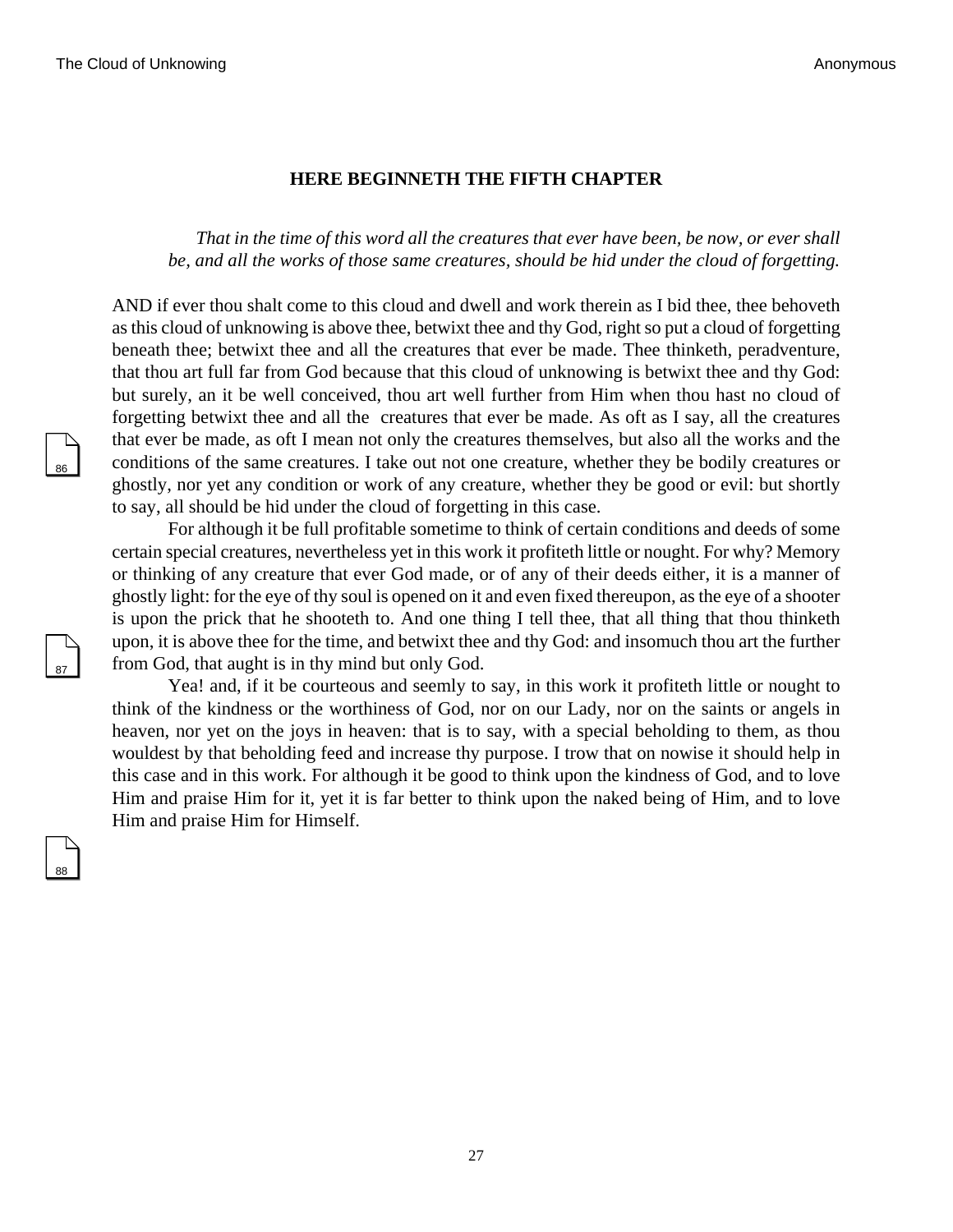#### **HERE BEGINNETH THE SIXTH CHAPTER**

*A short conceit of the work of this book, treated by question.*

<span id="page-34-0"></span>BUT now thou askest me and sayest, "How shall I think on Himself, and what is He?" and to this I cannot answer thee but thus: "I wot not."

For thou hast brought me with thy question into that same darkness, and into that same cloud of unknowing, that I would thou wert in thyself. For of all other creatures and their works, yea, and of the works of God's self, may a man through grace have fullhead of knowing, and well he can think of them: but of God Himself can no man think. And therefore I would leave all that thing that I can think, and choose to my love that thing that I cannot think. For why; He may well be loved, but not thought. By love may He be gotten and holden; but by thought never. And therefore, although it be good sometime to think of the kindness and the worthiness of God in special, and although it be a light and a part of contemplation: nevertheless yet in this work it shall be cast down and covered with a cloud of forgetting. And thou shalt step above it stalwartly, but Mistily, with a devout and a pleasing stirring of love, and try for to pierce that darkness above thee. And smite upon that thick cloud of unknowing with a sharp dart of longing love; and go not thence for thing that befalleth.

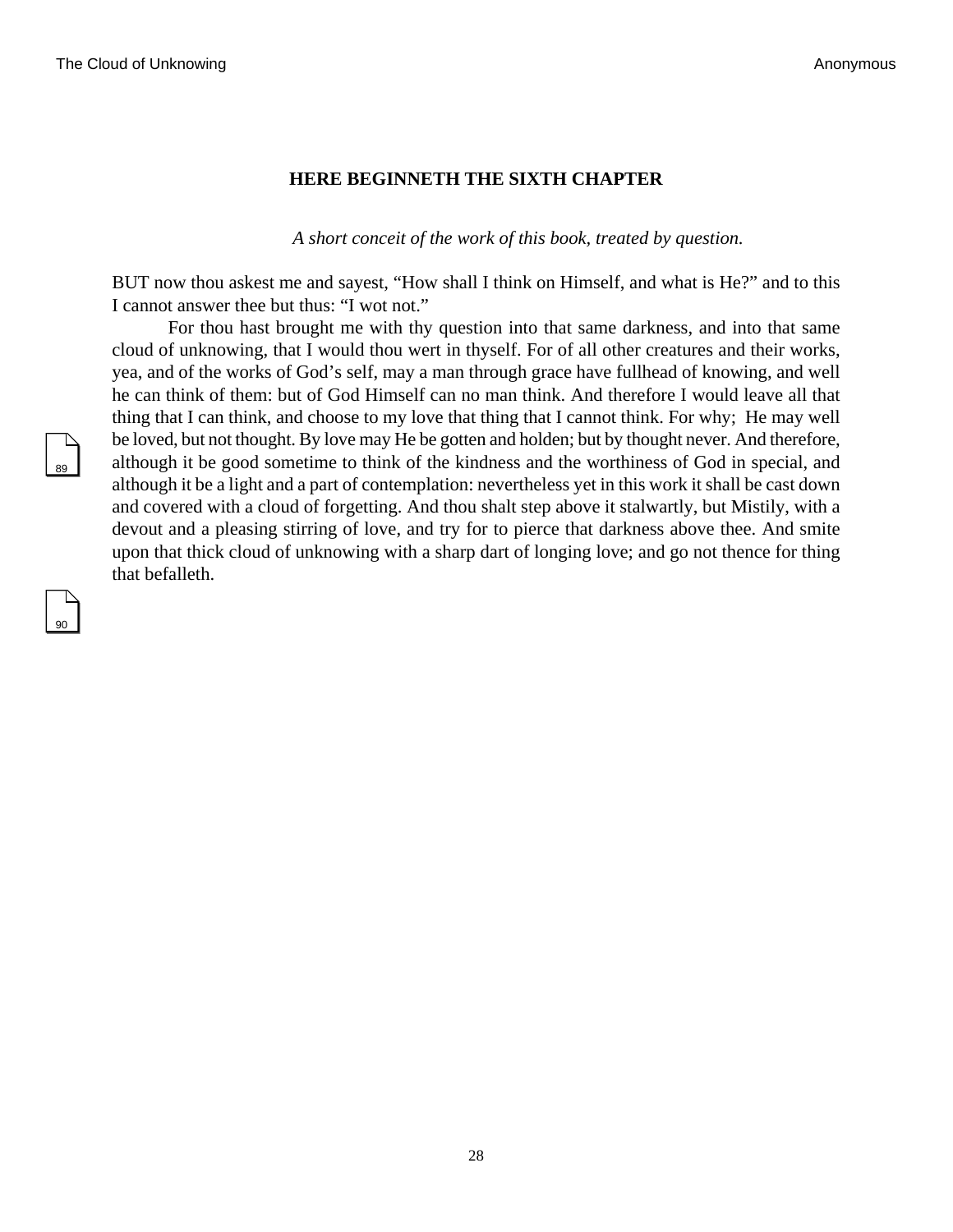#### **HERE BEGINNETH THE SEVENTH CHAPTER**

#### <span id="page-35-0"></span>*How a man shall have him in this work against all thoughts, and specially against all those that arise of his own curiosity, of cunning, and of natural wit.*

AND if any thought rise and will press continually above thee betwixt thee and that darkness, and ask thee saying, "What seekest thou, and what wouldest thou have?" say thou, that it is God that thou wouldest have. "Him I covet, Him I seek, and nought but Him."

And if he ask thee, "What is that God?" say thou, that it is God that made thee and bought thee, and that graciously hath called thee to thy degree. "And in Him," say, "thou hast no skill." And therefore say, "Go thou down again," and tread him fast down with a stirring of love, although he seem to thee right holy, and seem to thee as he would help thee to seek Him. For peradventure he will bring to thy mind diverse full fair and wonderful points of His kindness, and say that He is full sweet, and full loving, full gracious, and full merciful. And if thou wilt hear him, he coveteth no better; for at the last he will thus jangle ever more and more till he bring thee lower, to the mind of His Passion.

And there will he let thee see the wonderful kindness of God, and if thou hear him, he careth for nought better. For soon after he will let thee see thine old wretched living, and peradventure in seeing and thinking thereof he will bring to thy mind some place that thou hast dwelt in before this time. So that at the last, or ever thou wit, thou shalt be scattered thou wottest not where. The cause of this scattering is, that thou heardest him first wilfully, then answeredest him, receivedest him, and lettest him alone.

And yet, nevertheless, the thing that he said was both good and holy. Yea, and so holy, that what man or woman that weeneth to come to contemplation without many such sweet meditations of their own wretchedness, the passion, the kindness, and the great goodness, and the worthiness of God coming before, surely he shall err and fail of his purpose. And yet, nevertheless, it behoveth a man or a woman that hath long time been used in these meditations, nevertheless to leave them, and put them and hold them far down under the cloud of forgetting, if ever he shall pierce the cloud of unknowing betwixt him and his God. Therefore what time that thou purposest thee to this work, and feelest by grace that thou art called of God, lift then up thine heart unto God with a meek stirring of love; and mean God that made thee, and bought thee, and that graciously hath called thee to thy degree, and receive none other thought of God. And yet not all these, but if thou list; for it sufficeth enough, a naked intent direct unto God without any other cause than Himself.

And if thee list have this intent lapped and folden in one word, for thou shouldest have better hold thereupon, take thee but a little word of one syllable: for so it is better than of two, for ever the shorter it is the better it accordeth with the work of the Spirit. And such a word is this word GOD or this word LOVE. Choose thee whether thou wilt, or another; as thee list, which that thee liketh best of one syllable. And fasten this word to thine heart, so that it never go thence for thing that befalleth.

This word shall be thy shield and thy spear, whether thou ridest on peace or on war. With this word, thou shalt beat on this cloud and this darkness above thee. With this word, thou shall

92

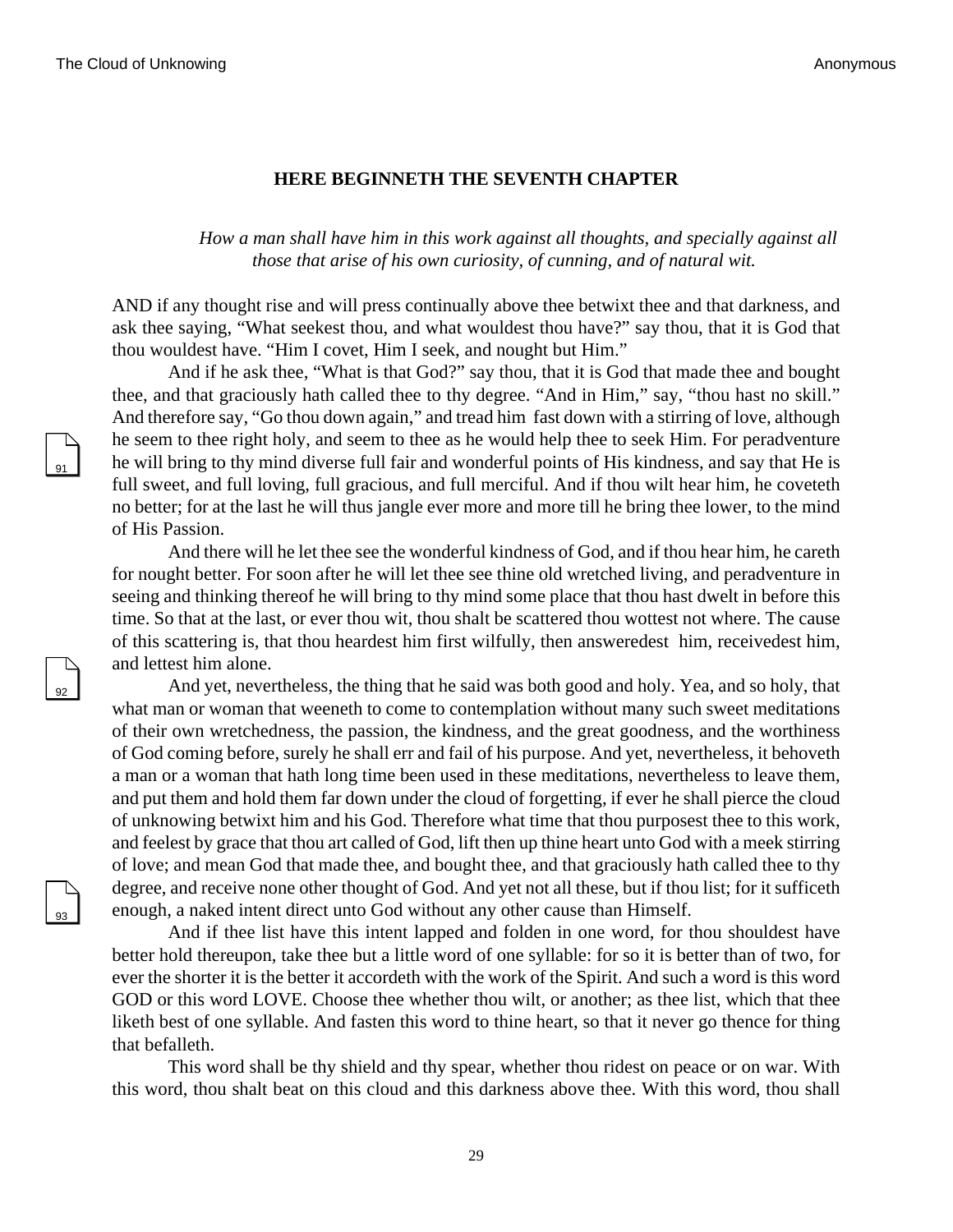

smite down all manner of thought under the cloud of forgetting. Insomuch, that if any thought press upon thee to ask thee what thou wouldest have, answer them with no more words but with this one word. And if he proffer thee of his great clergy to expound thee that word and to tell thee the conditions of that word, say him: That thou wilt have it all whole, and not broken nor undone. And if thou wilt hold thee fast on this purpose, be thou sure, he will no while abide. And why? For that thou wilt not let him feed him on such sweet meditations of God touched before.

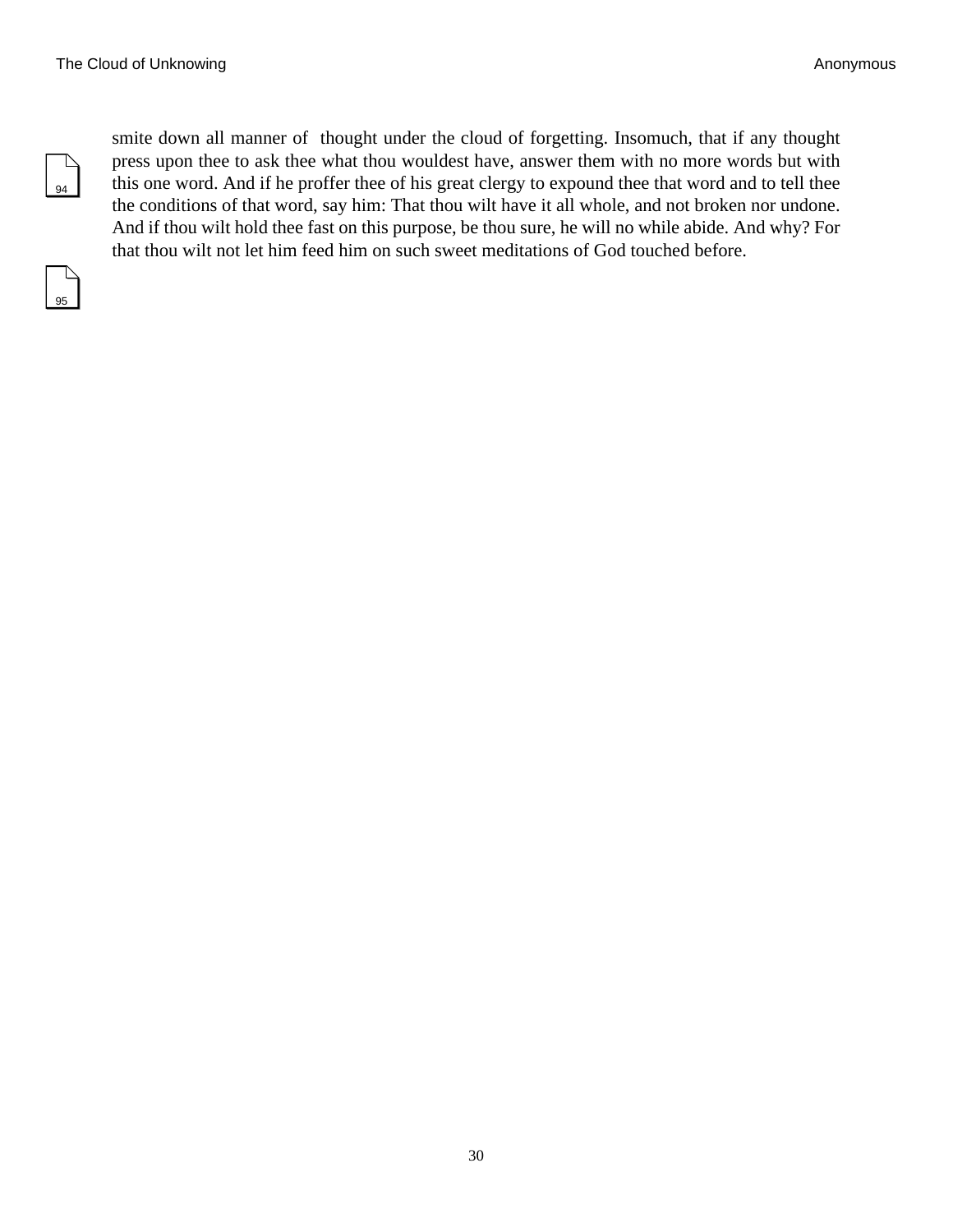96

97

98

#### **HERE BEGINNETH THE EIGHTH CHAPTER**

*A good declaring of certain doubts that may fall in this word treated by question, in destroying of a man's own curiosity, of cunning, and of natural wit, and in distinguishing of the degrees and the parts of active living and contemplative.*

BUT now thou askest me, "What is he, this that thus presseth upon me in this work; and whether it is a good thing or an evil? And if it be an evil thing, then have I marvel," thou sayest, "why that he will increase a man's devotion so much. For sometimes me think that it is a passing comfort to listen after his tales. For he will sometime, me think, make me weep full heartily for pity of the Passion of Christ, sometime for my wretchedness, and for many other reasons, that me thinketh be full holy, and that done me much good. And therefore me thinketh that he should on nowise be evil; and if he be good, and with his sweet tales doth me so much good withal, then I have great marvel why that thou biddest me put him down and away so far under the cloud of forgetting?"

Now surely me thinketh that this is a well moved question, and therefore I think to answer thereto so feebly as I can. First when thou askest me what is he, this that presseth so fast upon thee in this work, proffering to help thee in this work; I say that it is a sharp and a clear beholding of thy natural wit, printed in thy reason within in thy soul. And where thou askest me thereof whether it be good or evil, I say that it behoveth always be good in its nature. For why, it is a beam of the likeness of God. But the use thereof may be both good and evil. Good, when it is opened by grace for to see thy wretchedness, the passion, the kindness, and the wonderful works of God in His creatures bodily and ghostly. And then it is no wonder though it increase thy devotion full much, as thou sayest. But then is the use evil, when it is swollen with pride and with curiosity of much clergy and letterly cunning as in clerks; and maketh them press for to be holden not meek scholars and masters of divinity or of devotion, but proud scholars of the devil and masters of vanity and of falsehood. And in other men or women whatso they be, religious or seculars, the use and the working of this natural wit is then evil, when it is swollen with proud and curious skills of worldly things, and fleshly conceits in coveting of worldly worships and having of riches and vain plesaunce and flatterings of others.

And where that thou askest me, why that thou shalt put it down under the cloud of forgetting, since it is so, that it is good in its nature, and thereto when it is well used it doth thee so much good and increaseth thy devotion so much. To this I answer and say—That thou shalt well understand that there be two manner of lives in Holy Church. The one is active life, and the other is contemplative life. Active is the lower, and contemplative is the higher. Active life hath two degrees, a higher and a lower: and also contemplative life hath two degrees, a lower and a higher. Also, these two lives be so coupled together that although they be divers in some part, yet neither of them may be had fully without some part of the other. For why? That part that is the higher part of active life, that same part is the lower part of contemplative life. So that a man may not be fully active, but if he be in part contemplative; nor yet fully contemplative, as it may be here, but if he be in part active. The condition of active life is such, that it is both begun and ended in this life; but not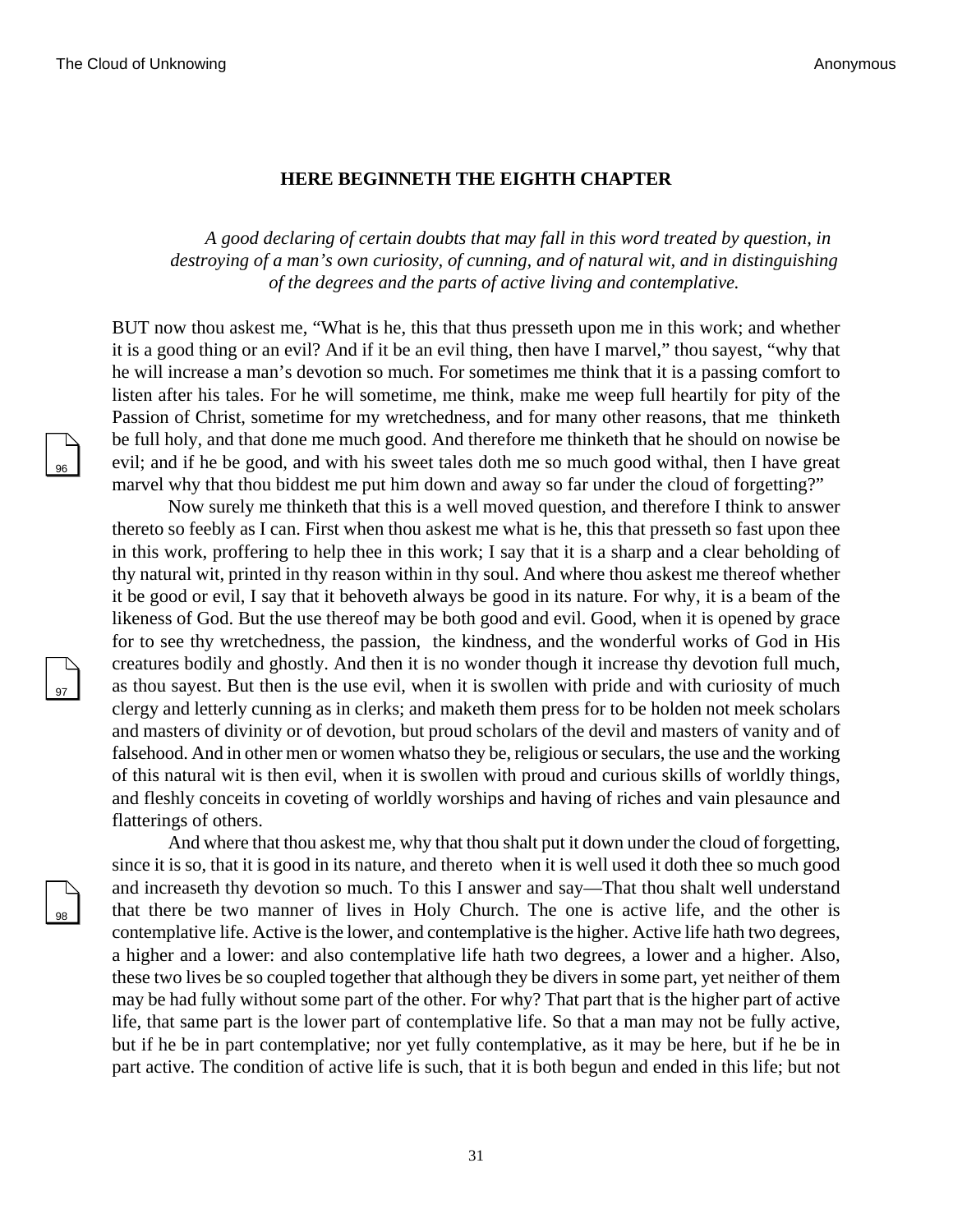99

100

101

so of contemplative life. For it is begun in this life, and shall last without end. For why? That part that Mary chose shall never be taken away. Active life is troubled and travailed about many things; but contemplative sitteth in peace with one thing.

The lower part of active life standeth in good and honest bodily works of mercy and of charity. The higher part of active life and the lower part of contemplative life lieth in goodly ghostly meditations, and busy beholding unto a man's own wretchedness with sorrow and contrition, unto the Passion of Christ and of His servants with pity and compassion, and unto the wonderful gifts, kindness, and works of God in all His creatures bodily and ghostly with thanking and praising. But the higher part of contemplation, as it may be had here, hangeth all wholly in this darkness and in this cloud of unknowing; with a loving stirring and a blind beholding unto the naked being of God Himself only.

In the lower part of active life a man is without himself and beneath himself. In the higher part of active life and the lower part of contemplative life, a man is within himself and even with himself. But in the higher part of contemplative life, a man is above himself and under his God. Above himself he is: for why, he purposeth him to win thither by grace, whither he may not come by nature. That is to say, to be knit to God in spirit, and in onehead of love and accordance of will. And right as it is impossible, to man's understanding, for a man to come to the higher part of active life, but if he cease for a time of the lower part; so it is that a man shall not come to the higher part of contemplative life, but if he cease for a time of the lower part. And as unlawful a thing as it is, and as much as it would let a man that sat in his meditations, to have regard then to his outward bodily works, the which he had done, or else should do, although they were never so holy works in themselves: surely as unlikely a thing it is, and as much would it let a man that should work in this darkness and in this cloud of unknowing with an affectuous stirring of love to God for Himself, for to let any thought or any meditation of God's wonderful gifts, kindness, and works in any of His creatures bodily or ghostly, rise upon him to press betwixt him and his God; although they be never so holy thoughts, nor so profound, nor so comfortable.

And for this reason it is that I bid thee put down such a sharp subtle thought, and cover him with a thick cloud of forgetting, be he never so holy nor promise he thee never so well for to help thee in thy purpose. For why, love may reach to God in this life, but not knowing. And all the whiles that the soul dwelleth in this deadly body, evermore is the sharpness of our understanding in beholding of all ghostly things, but most specially of God, mingled with some manner of fantasy; for the which our work should be unclean. And unless more wonder were, it should lead us into much error.

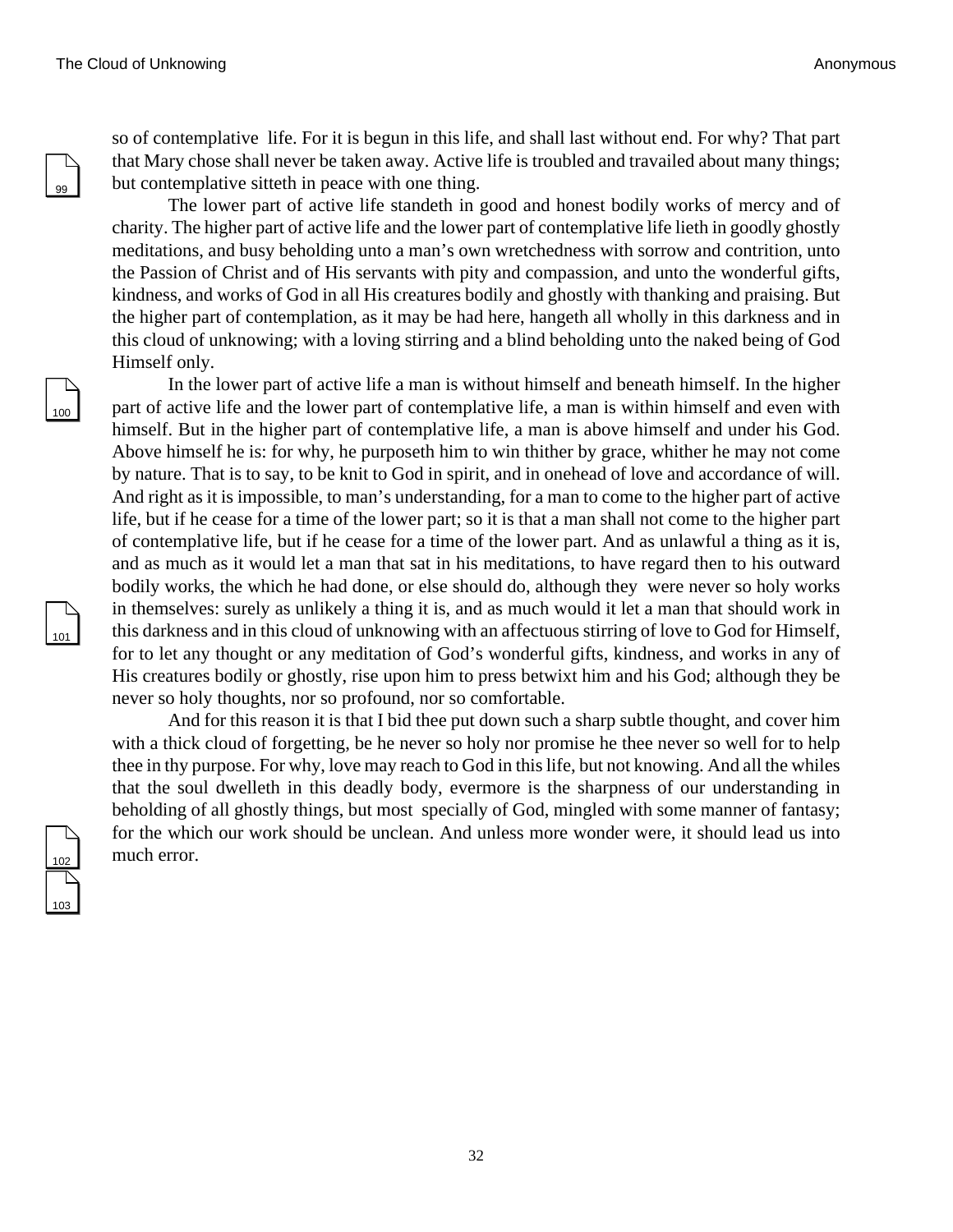#### **HERE BEGINNETH THE NINTH CHAPTER**

#### *That in the time of this work the remembrance of the holiest Creature that ever God made letteth more than it profiteth.*

AND therefore the sharp stirring of thine understanding, that will always press upon thee when thou settest thee to this work, behoveth always be borne down; and but thou bear him down, he will bear thee down. Insomuch, that when thou weenest best to abide in this darkness, and that nought is in thy mind but only God; an thou look truly thou shalt find thy mind not occupied in this darkness, but in a clear beholding of some thing beneath God. And if it thus be, surely then is that thing above thee for the time, and betwixt thee and thy God. And therefore purpose thee to put down such clear beholdings, be they never so holy nor so likely. For one thing I tell thee, it is more profitable to the health of thy soul, more worthy in itself, and more pleasing to God and to all the saints and angels in heaven—yea, and more helpful to all thy friends, bodily and ghostly, quick and dead—such a blind stirring of love unto God for Himself, and such a privy pressing upon this cloud of unknowing, and better thee were for to have it and for to feel it in thine affection ghostly, than it is for to have the eyes of thy soul opened in contemplation or beholding of all the angels or saints in heaven, or in hearing of all the mirth and the melody that is amongst them in bliss.

And look thou have no wonder of this: for mightest thou once see it as clearly, as thou mayest by grace come to for to grope it and feel it in this life, thou wouldest think as I say. But be thou sure that clear sight shall never man have here in this life: but the feeling may men have through grace when God vouchsafeth. And therefore lift up thy love to that cloud: rather, if I shall say thee sooth, let God draw thy love up to that cloud and strive thou through help of His grace to forget all other thing.

For since a naked remembrance of any thing under God pressing against thy will and thy witting putteth thee farther from God than thou shouldest be if it were not, and letteth thee, and maketh thee inasmuch more unable to feel in experience the fruit of His love, what trowest thou then that a remembrance wittingly and wilfully drawn upon thee will hinder thee in thy purpose? And since a remembrance of any special saint or of any clean ghostly thing will hinder thee so much, what trowest thou then that the remembrance of any man living in this wretched life, or of any manner of bodily or worldly thing, will hinder thee and let thee in this work?

I say not that such a naked sudden thought of any good and clean ghostly thing under God pressing against thy will or thy witting, or else wilfully drawn upon thee with advisement in increasing of thy devotion, although it be letting to this manner of work—that it is therefore evil. Nay! God forbid that thou take it so. But I say, although it be good and holy, yet in this work it letteth more than it profiteth. I mean for the time. For why? Surely he that seeketh God perfectly, he will not rest him finally in the remembrance of any angel or saint that is in heaven.





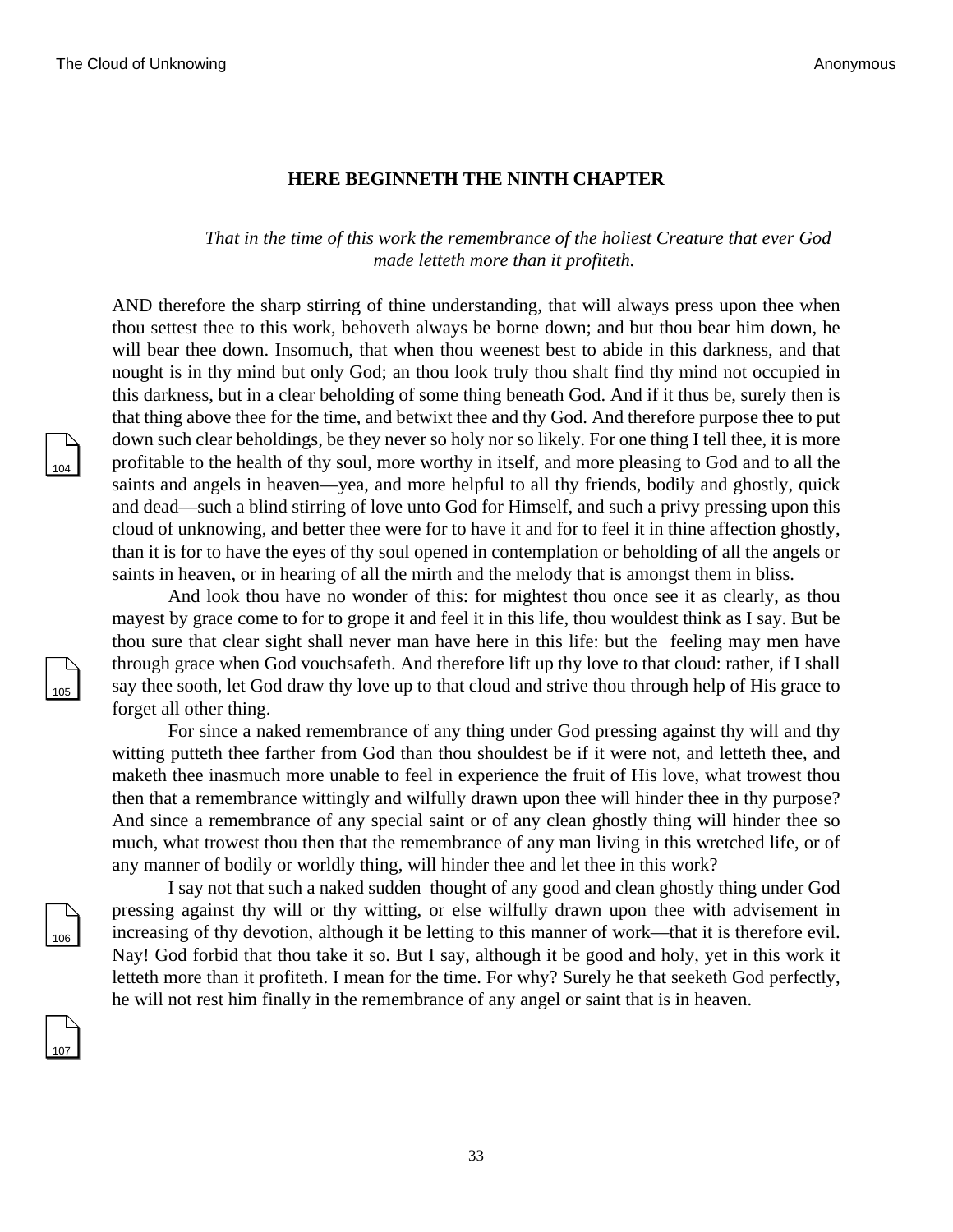#### **HERE BEGINNETH THE TENTH CHAPTER**

#### *How a man shall know when his thought is no sin; and if it be sin, when it is deadly and when it is venial.*

BUT it is not thus of the remembrance of any man or woman living in this life, or of any bodily or worldly thing whatsoever that it be. For why, a naked sudden thought of any of them, pressing against thy will and thy witting, although it be no sin imputed unto thee—for it is the pain of the original sin pressing against thy power, of the which sin thou art cleansed in thy baptism—nevertheless yet if this sudden stirring or thought be not smitten soon down, as fast for frailty thy fleshly heart is strained thereby: with some manner of liking, if it be a thing that pleaseth thee or hath pleased thee before, or else with some manner of grumbling, if it be a thing that thee think grieveth thee, or hath grieved thee before. The which fastening, although it may in fleshly living men and women that be in deadly sin before be deadly; nevertheless in thee and in all other that have in a true will forsaken the world, and are obliged unto any degree in devout living in Holy Church, what so it be, privy or open, and thereto that will be ruled not after their own will and their own wit, but after the will and the counsel of their sovereigns, what so they be, religious or seculars, such a liking or a grumbling fastened in the fleshly heart is but venial sin. The cause of this is the grounding and the rooting of your intent in God, made in the beginning of your living in that state that ye stand in, by the witness and the counsel of some discreet father.

But if it so be, that this liking or grumbling fastened in thy fleshly heart be suffered so long to abide unreproved, that then at the last it is fastened to the ghostly heart, that is to say the will, with a full consent: then, it is deadly sin. And this befalleth when thou or any of them that I speak of wilfully draw upon thee the remembrance of any man or woman living in this life, or of any bodily or worldly thing other: insomuch, that if it be a thing the which grieveth or hath grieved thee before, there riseth in thee an angry passion and an appetite of vengeance, the which is called Wrath. Or else a fell disdain and a manner of loathsomeness of their person, with despiteful and condemning thoughts, the which is called Envy. Or else a weariness and an unlistiness of any good occupation bodily or ghostly, the which is called Sloth.

And if it be a thing that pleaseth thee, or hath pleased thee before, there riseth in thee a passing delight for to think on that thing what so it be. Insomuch, that thou restest thee in that thought, and finally fastenest thine heart and thy will thereto, and feedest thy fleshly heart therewith: so that thee think for the time that thou covetest none other wealth, but to live ever in such a peace and rest with that thing that thou thinkest upon. If this thought that thou thus drawest upon thee, or else receivest when it is put unto thee, and that thou restest thee thus in with delight, be worthiness of nature or of knowing, of grace or of degree, of favour or of fairhead, then it is Pride. And if it be any manner of worldly good, riches or chattels, or what that man may have or be lord of, then it is Covetyse. If it be dainty meats and drinks, or any manner of delights that man may taste, then





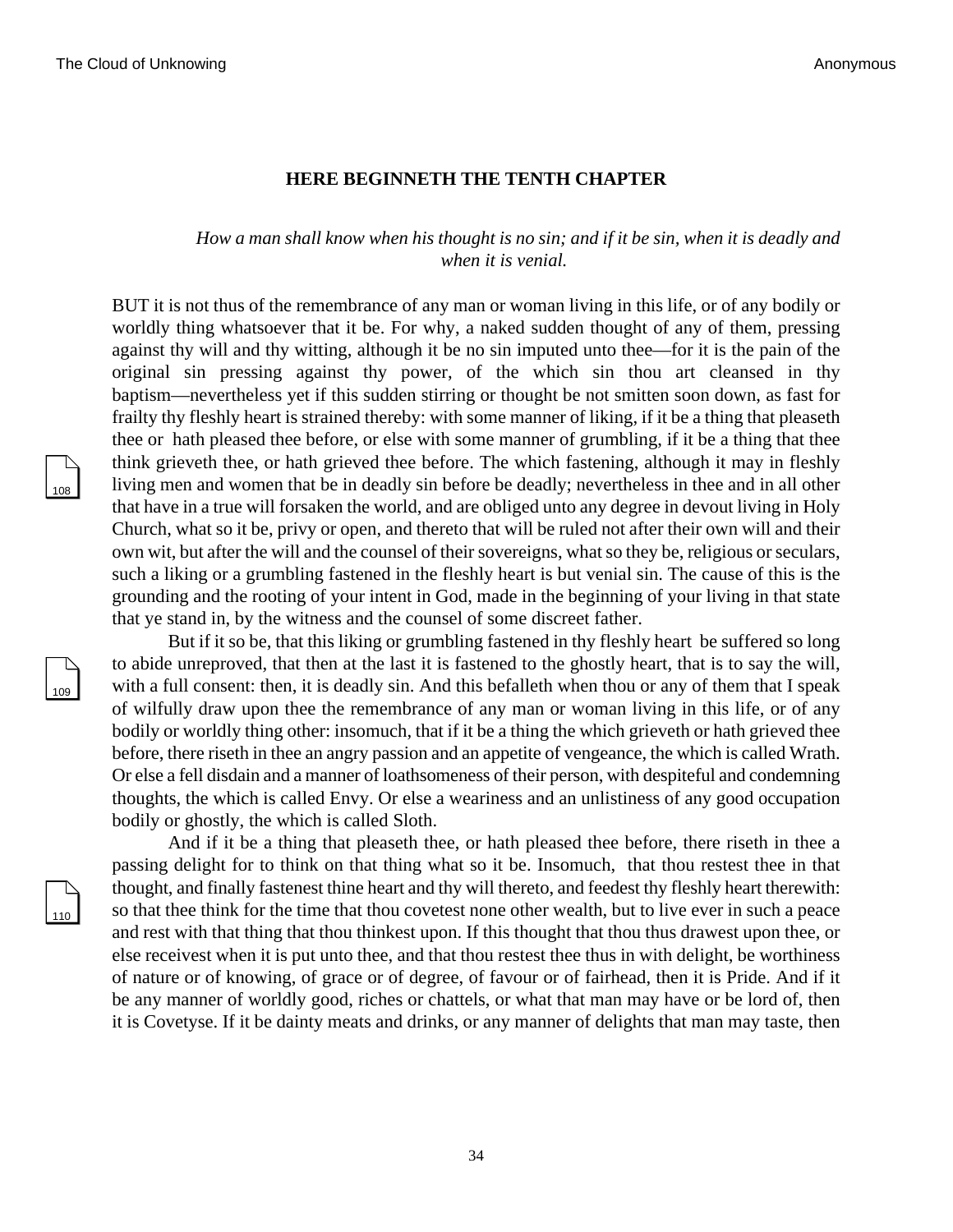it is Gluttony. And if it be love or plesaunce, or any manner of fleshly dalliance, glosing or flattering of any man or woman living in this life, or of thyself either: then it is Lechery.

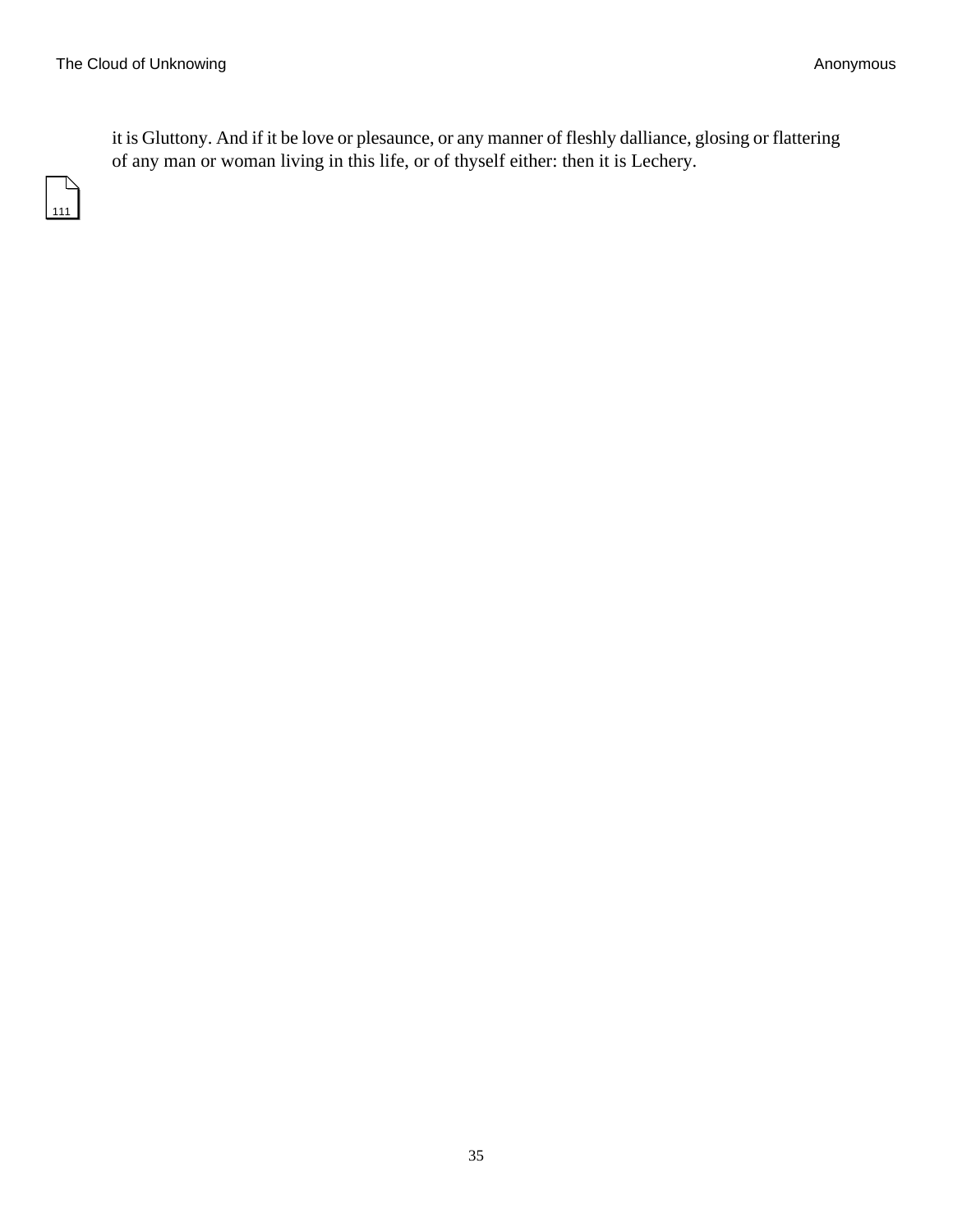# **HERE BEGINNETH THE ELEVENTH CHAPTER**

## *That a man should weigh each thought and each stirring after that it is, and always eschew recklessness in venial sin.*

I SAY not this for that I trow that thou, or any other such as I speak of, be guilty and cumbered with any such sins; but for that I would that thou weighest each thought and each stirring after that it is, and for I would that thou travailedst busily to destroy the first stirring and thought of these things that thou mayest thus sin in. For one thing I tell thee; that who weigheth not, or setteth little by, the first thought—yea, although it be no sin unto him—that he, whosoever that he be, shall not eschew recklessness in venial sin. Venial sin shall no man utterly eschew in this deadly life. But recklessness in venial sin should always be eschewed of all the true disciples of perfection; and else I have no wonder though they soon sin deadly.

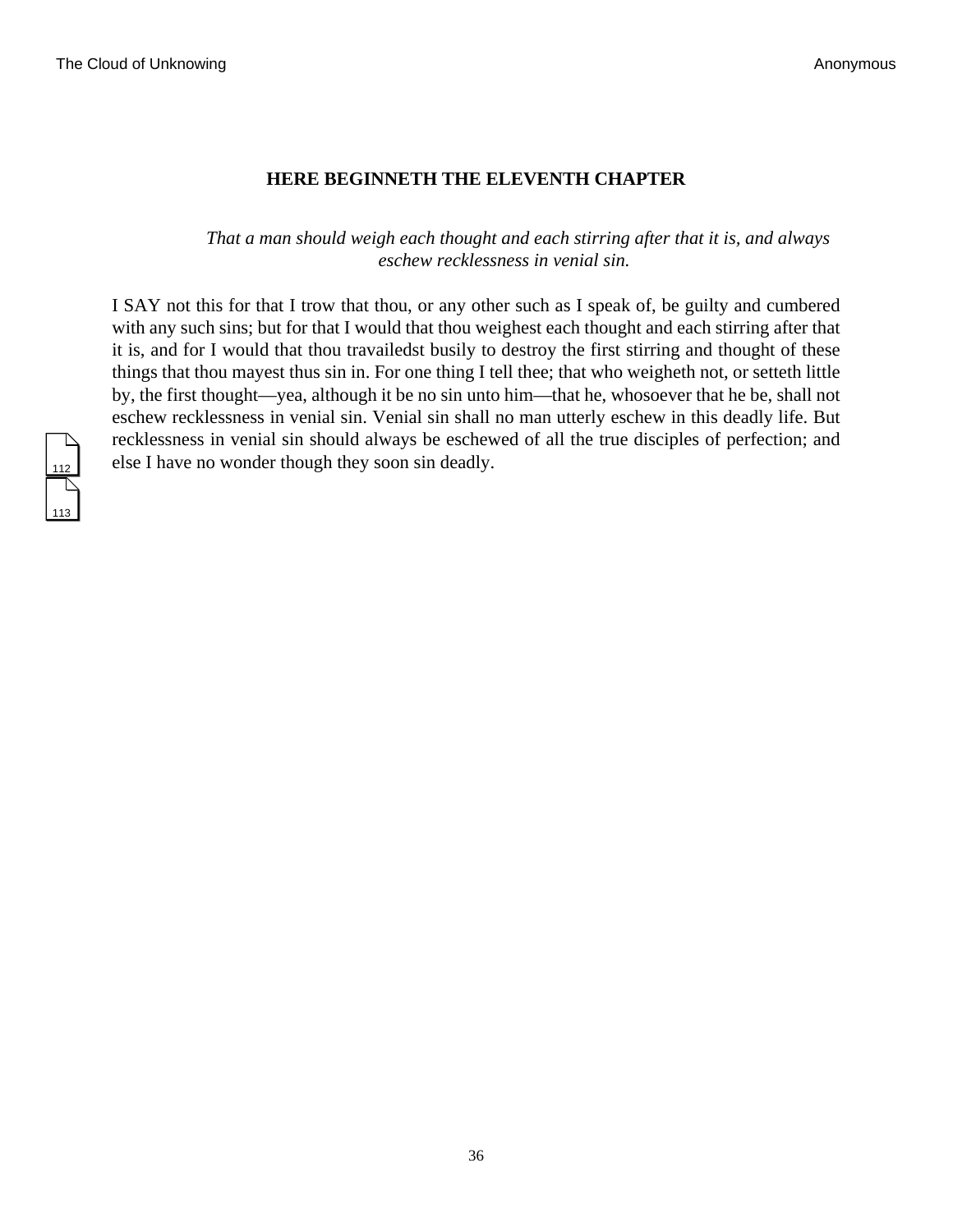# **HERE BEGINNETH THE TWELFTH CHAPTER**

#### *That by Virtue of this word sin is not only destroyed, but also Virtues begotten.*

AND, therefore, if thou wilt stand and not fall, cease never in thine intent: but beat evermore on this cloud of unknowing that is betwixt thee and thy God with a sharp dart of longing love, and loathe for to think on aught under God, and go not thence for anything that befalleth. For this is only by itself that work that destroyeth the ground and the root of sin. Fast thou never so much, wake thou never so long, rise thou never so early, lie thou never so hard, wear thou never so sharp; yea, and if it were lawful to do—as it is not—put thou out thine eyes, cut thou out thy tongue of thy mouth, stop thou thine ears and thy nose never so fast, though thou shear away thy members, and do all the pain to thy body that thou mayest or canst think: all this would help thee right nought. Yet will stirring and rising of sin be in thee.

Yea, and what more? Weep thou never so much for sorrow of thy sins, or of the Passion of Christ, or have thou never so much mind of the joys of heaven, what may it do to thee? Surely much good, much help, much profit, and much grace will it get thee. But in comparison of this blind stirring of love, it is but a little that it doth, or may do, without this. This by itself is the best part of Mary without these other. They without it profit but little or nought. It destroyeth not only the ground and the root of sin as it may be here, but thereto it getteth virtues. For an it be truly conceived, all virtues shall truly be, and perfectly conceived, and feelingly comprehended, in it, without any mingling of the intent. And have a man never so many virtues without it, all they be mingled with some crooked intent, for the which they be imperfect.

For virtue is nought else but an ordained and a measured affection, plainly directed unto God for Himself. For why? He in Himself is the pure cause of all virtues: insomuch, that if any man be stirred to any one virtue by any other cause mingled with Him, yea, although that He be the chief, yet that virtue is then imperfect. As thus by example may be seen in one virtue or two instead of all the other; and well may these two virtues be meekness and charity. For whoso might get these two clearly, him needeth no more: for why, he hath all.





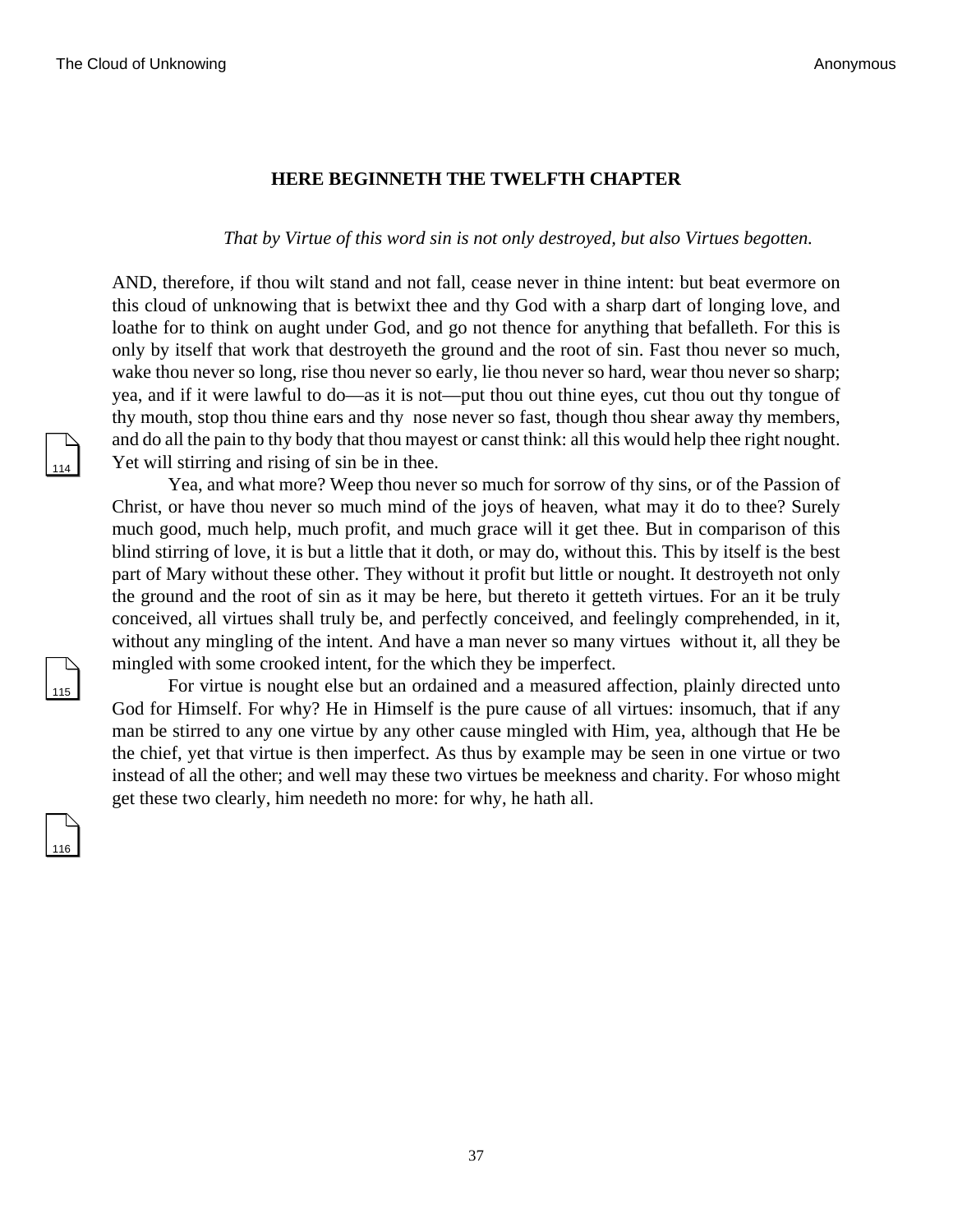# **HERE BEGINNETH THE THIRTEENTH CHAPTER**

#### *What meekness is in itself, and when it is perfect and when it is imperfect.*

NOW let see first of the virtue of meekness; how that it is imperfect when it is caused of any other thing mingled with God although He be the chief; and how that it is perfect when it is caused of God by Himself. And first it is to wit, what meekness is in itself, if this matter shall clearly be seen and conceived; and thereafter may it more verily be conceived in truth of spirit what is the cause thereof.

Meekness in itself is nought else, but a true knowing and feeling of a man's self as he is. For surely whoso might verily see and feel himself as he is, he should verily be meek. Two things there be, the which be cause of this meekness; the which be these. One is the filth, the wretchedness, and the frailty of man, into the which he is fallen by sin; and the which always him behoveth to feel in some part the whiles he liveth in this life, be he never so holy. Another is the over-abundant love and the worthiness of God in Himself; in beholding of the which all nature quaketh, all clerks be fools, and all saints and angels be blind. Insomuch, that were it not that through the wisdom of His Godhead He measured their beholding after their ableness in nature and in grace, I defail to say what should befall them.

This second cause is perfect; for why, it shall last without end. And the tother before is imperfect; for why, it shall not only fail at the end of this life, but full oft it may befall that a soul in this deadly body for abundance of grace in multiplying of his desire—as oft and as long as God vouchsafeth for to work it—shall have suddenly and perfectly lost and forgotten all witting and feeling of his being, not looking after whether he have been holy or wretched. But whether this fall oft or seldom to a soul that is thus disposed, I trow that it lasteth but a full short while: and in this time it is perfectly meeked, for it knoweth and feeleth no cause but the Chief. And ever when it knoweth and feeleth the tother cause, communing therewith, although this be the chief: yet it is imperfect meekness. Nevertheless yet it is good and notwithstanding must be had; and God forbid that thou take it in any other manner than I say.

38

118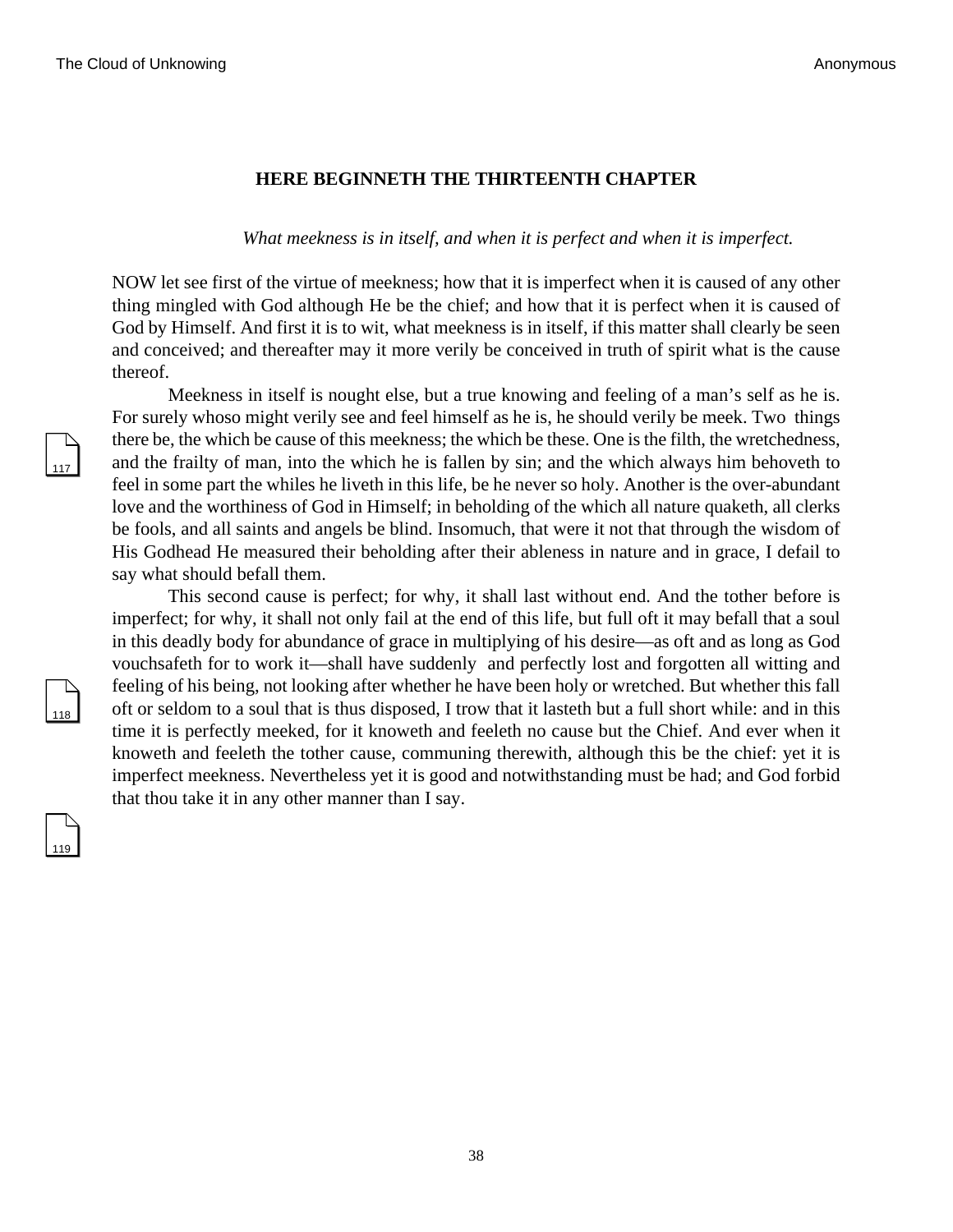# **HERE BEGINNETH THE FOURTEENTH CHAPTER**

# *That without imperfect meekness coming before, it is impossible for a sinner to come to the perfect Virtue of meekness in this life.*

FOR although I call it imperfect meekness, yet I had liefer have a true knowing and a feeling of myself as I am, and sooner I trow that it should get me the perfect cause and virtue of meekness by itself, than it should an all the saints and angels in heaven, and all the men and women of Holy Church living in earth, religious or seculars in all degrees, were set at once all together to do nought else but to pray to God for me to get me perfect meekness. Yea, and yet it is impossible a sinner to get, or to keep when it is gotten, the perfect virtue of meekness without it.

And therefore swink and sweat in all that thou canst and mayest, for to get thee a true knowing and a feeling of thyself as thou art; and then I trow that soon after that thou shalt have a true knowing and a feeling of God as He is. Not as He is in Himself, for that may no man do but Himself; nor yet as thou shalt do in bliss both body and soul together. But as it is possible, and as He vouchsafeth to be known and felt of a meek soul living in this deadly body.

And think not because I set two causes of meekness, one perfect and another imperfect, that I will therefore that thou leavest the travail about imperfect meekness, and set thee wholly to get thee perfect. Nay, surely; I trow thou shouldest never bring it so about. But herefore I do that I do: because I think to tell thee and let thee see the worthiness of this ghostly exercise before all other exercise bodily or ghostly that man can or may do by grace. How that a privy love pressed in cleanness of spirit upon this dark cloud of unknowing betwixt thee and thy God, truly and perfectly containeth in it the perfect virtue of meekness without any special or clear beholding of any thing under God. And because I would that thou knewest which were perfect meekness, and settest it as a token before the love of thine heart, and didst it for thee and for me. And because I would by this knowing make thee more meek.

For ofttimes it befalleth that lacking of knowing is cause of much pride as me thinketh. For peradventure an thou knewest not which were perfect meekness, thou shouldest ween when thou hadst a little knowing and a feeling of this that I call imperfect meekness, that thou hadst almost gotten perfect meekness: and so shouldest thou deceive thyself, and ween that thou wert full meek when thou wert all belapped in foul stinking pride. And therefore try for to travail about perfect meekness; for the condition of it is such, that whoso hath it, and the whiles he hath it, he shall not sin, nor yet much after.





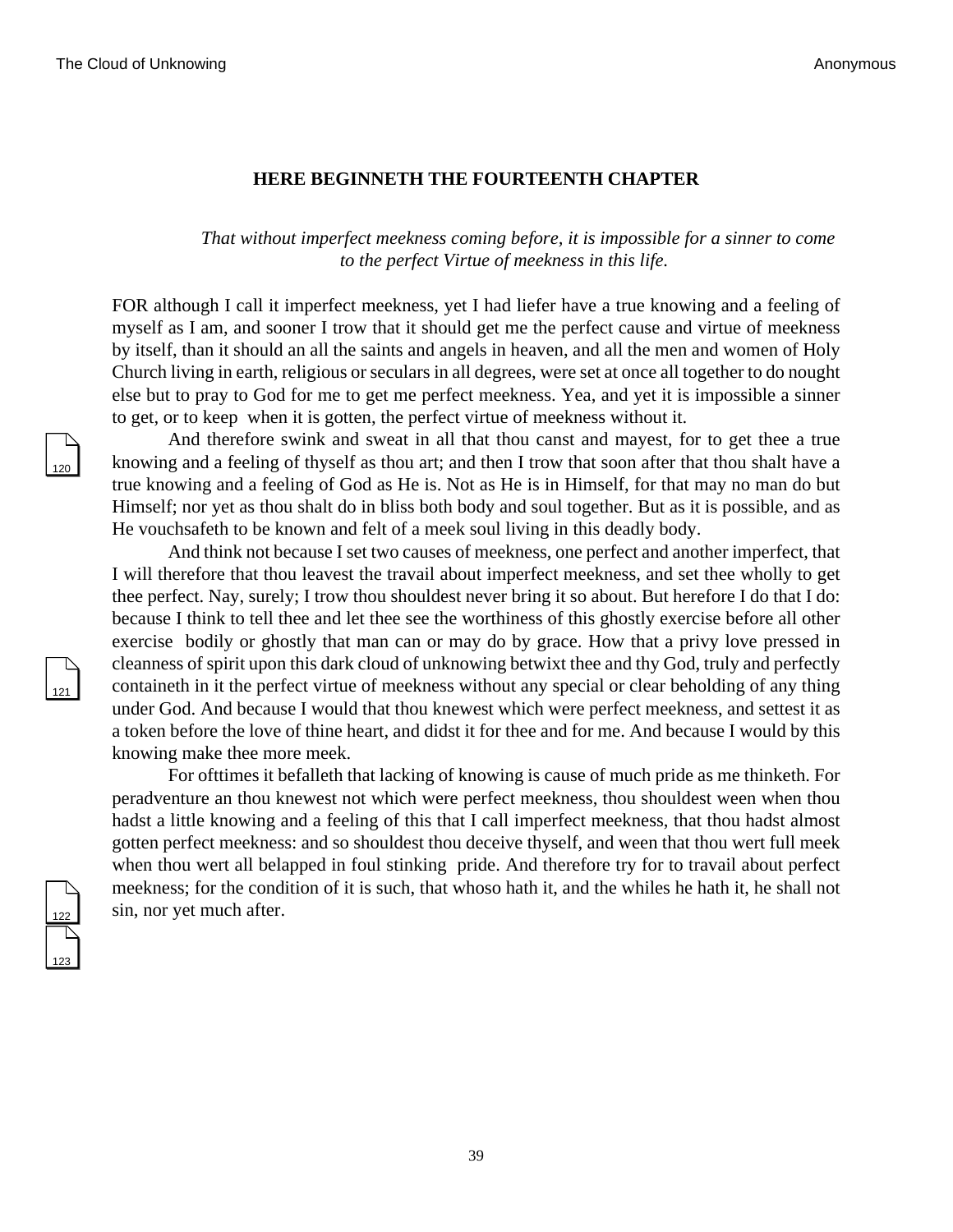#### **HERE BEGINNETH THE FIFTEENTH CHAPTER**

#### *A short proof against their error that say, that there is no perfecter cause to be meeked under, than is the knowledge of a man's own wretchedness.*

AND trust steadfastly that there is such a perfect meekness as I speak of, and that it may be come to through grace in this life. And this I say in confusion of their error, that say that there is no perfecter cause of meekness than is that which is raised of the remembrance of our wretchedness and our before-done sins.

I grant well, that to them that have been in accustomed sins, as I am myself and have been, it is the most needful and speedful cause, to be meeked under the remembrance of our wretchedness and our before-done sins, ever till the time be that the great rust of sin be in great part rubbed away, our conscience and our counsel to witness. But to other that be, as it were, innocents, the which never sinned deadly with an abiding will and avisement, but through frailty and unknowing, and the which set them to be contemplatives—and to us both if our counsel and our conscience witness our lawful amendment in contrition and in confession, and in making satisfaction after the statute and the ordinance of all-Holy Church, and thereto if we feel us stirred and called by grace to be contemplatives also—there is then another cause to be meeked under as far above this cause as is the living of our Lady Saint Mary above the living of the sinfullest penitent in Holy Church; or the living of Christ above the living of any other man in this life; or else the living of an angel in heaven, the which never felt—nor shall feel—frailty, is above the life of the frailest man that is here in this world.

125

124

For if it so were that there were no perfect cause to be meeked under, but in seeing and feeling of wretchedness, then would I wit of them that say so, what cause they be meeked under that never see nor feel—nor never shall be in them—wretchedness nor stirring of sin: as it is of our Lord JESUS CHRIST, our Lady Saint Mary, and all the saints and angels in heaven. To this perfection, and all other, our Lord JESUS CHRIST calleth us Himself in the gospel: where He biddeth that we should be perfect by grace as He Himself is by nature.

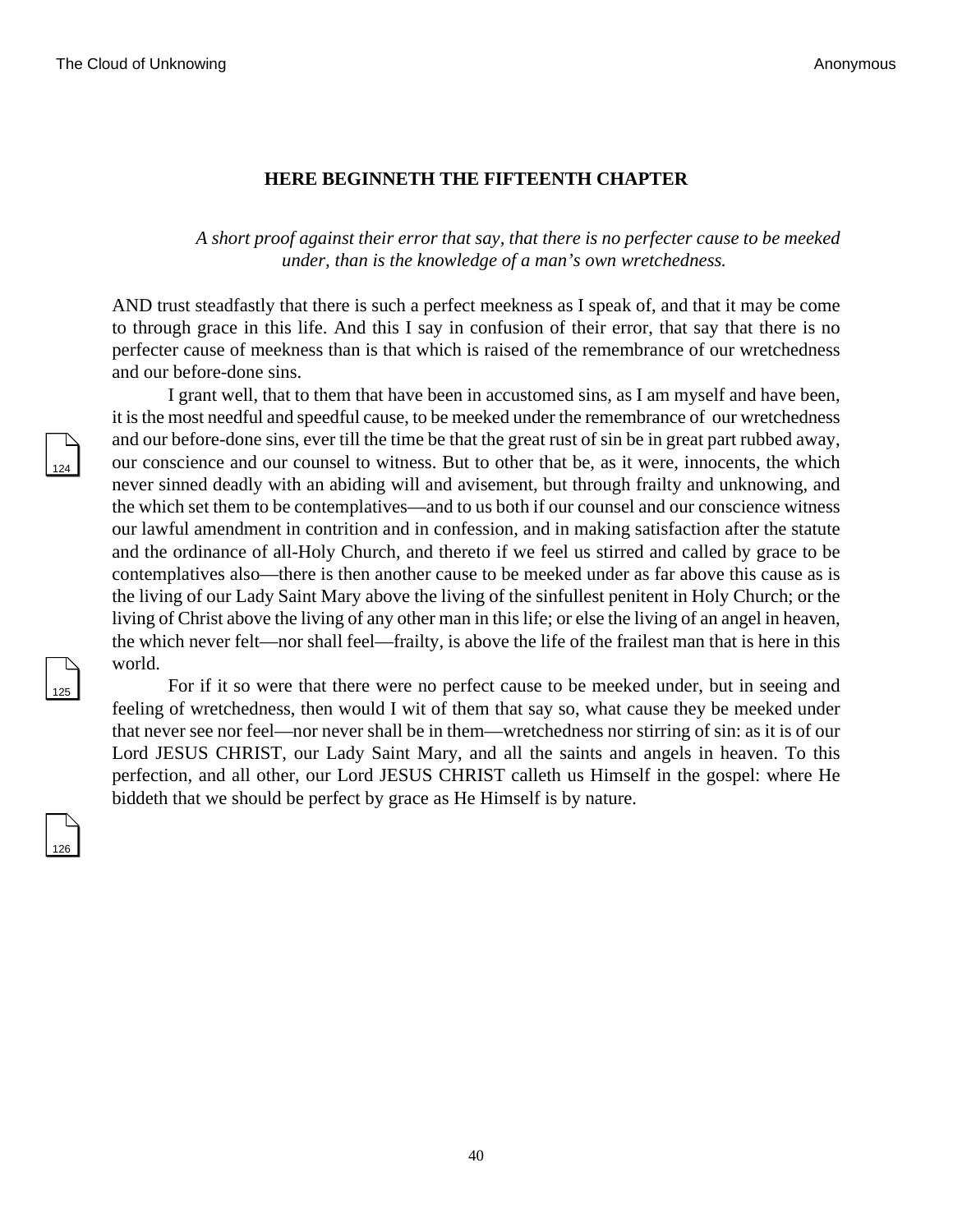#### **HERE BEGINNETH THE SIXTEENTH CHAPTER**

*That by Virtue of this work a sinner truly turned and called to contemplation cometh sooner to perfection than by any other work; and by it soonest may get of God forgiveness of sins.*

LOOK that no man think it presumption, that he that is the wretchedest sinner of this life dare take upon him after the time be that he have lawfully amended him, and after that he have felt him stirred to that life that is called contemplative, by the assent of his counsel and his conscience for to profer a meek stirring of love to his God, privily pressing upon the cloud of unknowing betwixt him and his God. When our Lord said to Mary, in person of all sinners that be called to contemplative life, "Thy sins be forgiven thee," it was not for her great sorrow, nor for the remembering of her sins, nor yet for her meekness that she had in the beholding of her wretchedness only. But why then? Surely because she loved much.

Lo! here may men see what a privy pressing of love may purchase of our Lord, before all other works that man may think. And yet I grant well, that she had full much sorrow, and wept full sore for her sins, and full much she was meeked in remembrance of her wretchedness. And so should we do, that have been wretches and accustomed sinners; all our lifetime make hideous and wonderful sorrow for our sins, and full much be meeked in remembrance of our wretchedness.

But how? Surely as Mary did. She, although she might not feel the deep hearty sorrow of her sins—for why, all her lifetime she had them with her whereso she went, as it were in a burthen bounden together and laid up full privily in the hole of her heart, in manner never to be forgotten—nevertheless yet, it may be said and affirmed by Scripture, that she had a more hearty sorrow, a more doleful desire, and a more deep sighing, and more she languished, yea! almost to the death, for lacking of love, although she had full much love (and have no wonder thereof, for it is the condition of a true lover that ever the more he loveth, the more he longeth for to love), than she had for any remembrance of her sins.

And yet she wist well, and felt well in herself in a sad soothfastness, that she was a wretch most foul of all other, and that her sins had made a division betwixt her and her God that she loved so much: and also that they were in great part cause of her languishing sickness for lacking of love. But what thereof? Came she therefore down from the height of desire into the deepness of her sinful life, and searched in the foul stinking fen and dunghill of her sins; searching them up, by one and by one, with all the circumstances of them, and sorrowed and wept so upon them each one by itself? Nay, surely she did not so. And why? Because God let her wit by His grace within in her soul, that she should never so bring it about. For so might she sooner have raised in herself an ableness to have oft sinned, than to have purchased by that work any plain forgiveness of all her sins.

And therefore she hung up her love and her longing desire in this cloud of unknowing, and learned her to love a thing the which she might not see clearly in this life, by light of understanding in her reason, nor yet verily feel in sweetness of love in her affection. Insomuch, that she had ofttimes little special remembrance, whether that ever she had been a sinner or none. Yea, and full ofttimes I hope that she was so deeply disposed to the love of His Godhead that she had but right



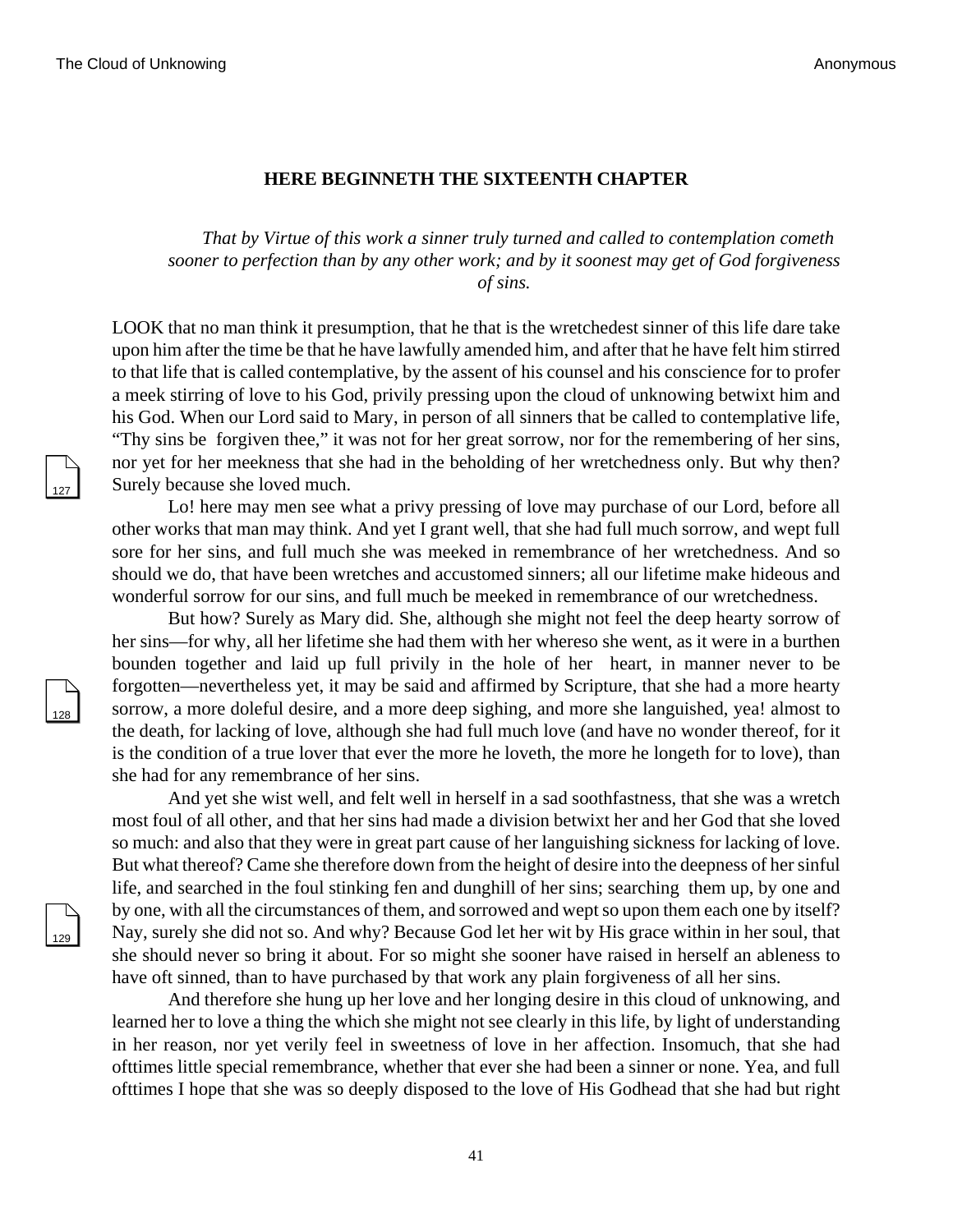

little special beholding unto the beauty of His precious and His blessed body, in the which He sat full lovely speaking and preaching before her; nor yet to anything else, bodily or ghostly. That this be sooth, it seemeth by the gospel.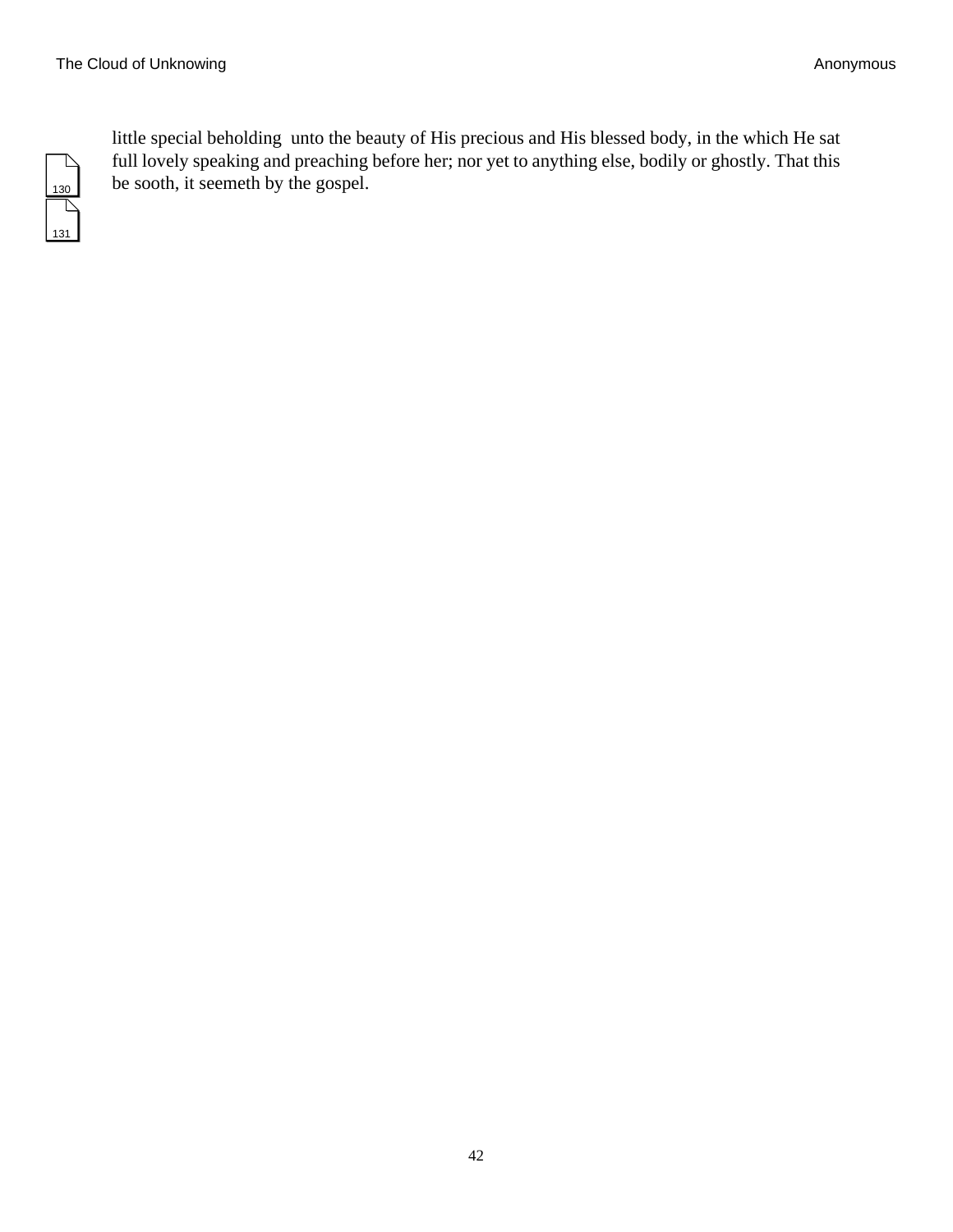#### **HERE BEGINNETH THE SEVENTEENTH CHAPTER**

*That a Very contemplative list not meddle him with active life, nor of anything that is done or spoken about him, nor yet to answer to his blamers in excusing of himself.*

IN the gospel of Saint Luke it is written, that when our Lord was in the house of Martha her sister, all the time that Martha made her busy about the dighting of His meat, Mary her sister sat at His feet. And in hearing of His word she beheld not to the business of her sister, although her business was full good and full holy, for truly it is the first part of active life; nor yet to the preciousness of His blessed body, nor to the sweet voice and the words of His manhood, although it is better and holier, for it is the second part of active life and the first of contemplative life.

But to the sovereignest wisdom of His Godhead lapped in the dark words of His manhood, thither beheld she with all the love of her heart. For from thence she would not remove, for nothing that she saw nor heard spoken nor done about her; but sat full still in her body, with many a sweet privy and a listy love pressed upon that high cloud of unknowing betwixt her and her God. For one thing I tell thee, that there was never yet pure creature in this life, nor never yet shall be, so high ravished in contemplation and love of the Godhead, that there is not evermore a high and a wonderful cloud of unknowing betwixt him and his God. In this cloud it was that Mary was occupied with many a privy love pressed. And why? Because it was the best and the holiest part of contemplation that may be in this life, and from this part her list not remove for nothing. Insomuch, that when her sister Martha complained to our Lord of her, and bade Him bid her sister rise and help her and let her not so work and travail by herself, she sat full still and answered not with one word, nor shewed not as much as a grumbling gesture against her sister for any plaint that she could make. And no wonder: for why, she had another work to do that Martha wist not of. And therefore she had no leisure to listen to her, nor to answer her at her plaint.

Lo! friend, all these works, these words, and these gestures, that were shewed betwixt our Lord and these two sisters, be set in ensample of all actives and all contemplatives that have been since in Holy Church, and shall be to the day of doom. For by Mary is understood all contemplatives; for they should conform their living after hers. And by Martha, actives on the same manner; and for the same reason in likeness.





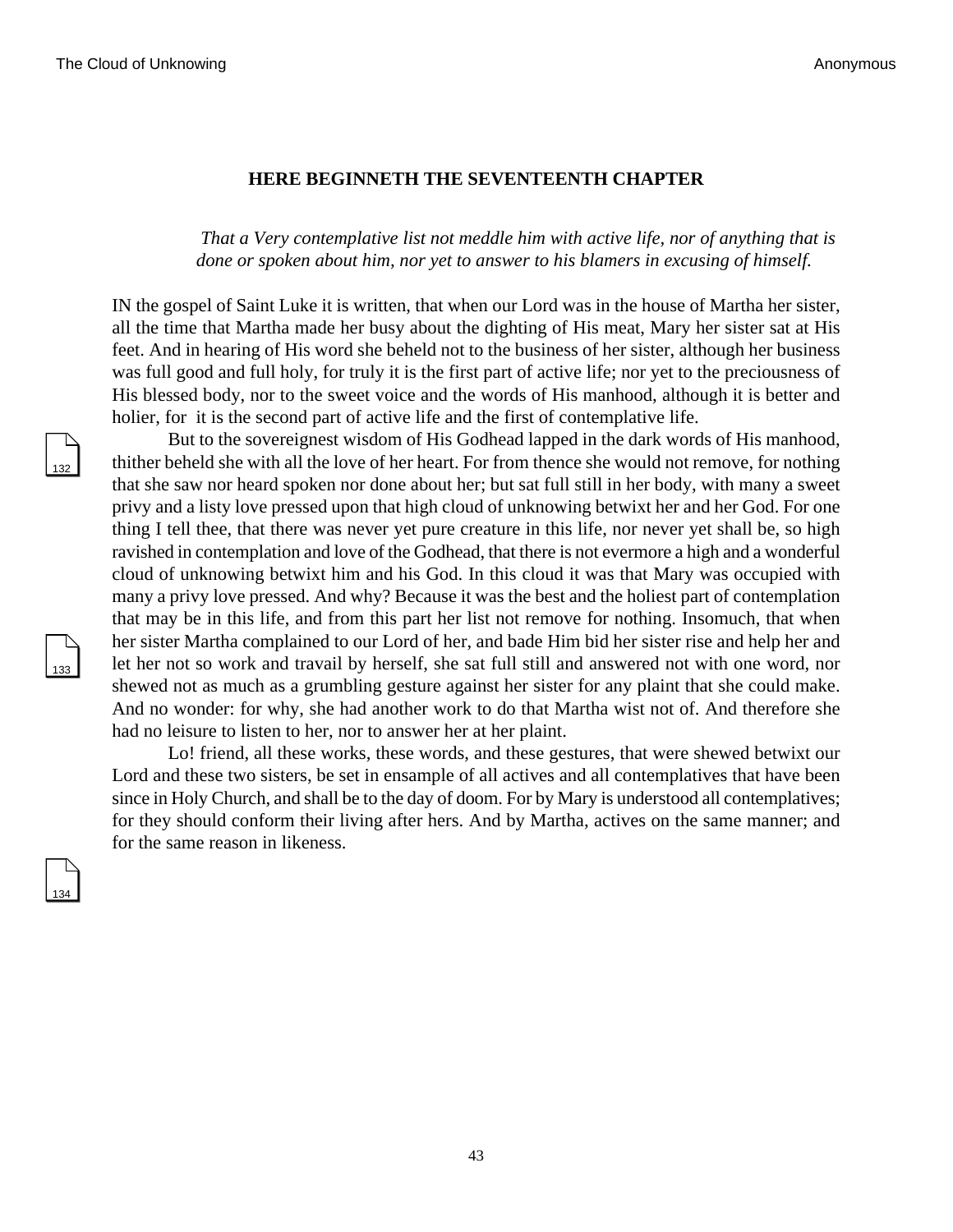# **HERE BEGINNETH THE EIGHTEENTH CHAPTER**

*How that yet unto this day all actives complain of contemplatives as Martha did of Mary. Of the which complaining ignorance is the cause.*

AND right as Martha complained then on Mary her sister, right so yet unto this day all actives complain of contemplatives. For an there be a man or a woman in any company of this world, what company soever it be, religious or seculars—I out-take none—the which man or woman, whichever that it be, feeleth him stirred through grace and by counsel to forsake all outward business, and for to set him fully for to live contemplative life after their cunning and their conscience, their counsel according; as fast, their own brethren and their sisters, and all their next friends, with many other that know not their stirrings nor that manner of living that they set them to, with a great complaining spirit shall rise upon them, and say sharply unto them that it is nought that they do. And as fast they will reckon up many false tales, and many true also, of falling of men and women that have given them to such life before: and never a good tale of them that stood.

I grant that many fall and have fallen of them that have in likeness forsaken the world. And where they should have become God's servants and His contemplatives, because that they would not rule them by true ghostly counsel they have become the devil's servants and his contemplatives; and turned either to hypocrites or to heretics, or fallen into frenzies and many other mischiefs, in slander of Holy Church. Of the which I leave to speak at this time, for troubling of our matter. But nevertheless here after when God vouchsafeth and if need be, men may see some of the conditions and the cause of their failings. And therefore no more of them at this time; but forth of our matter.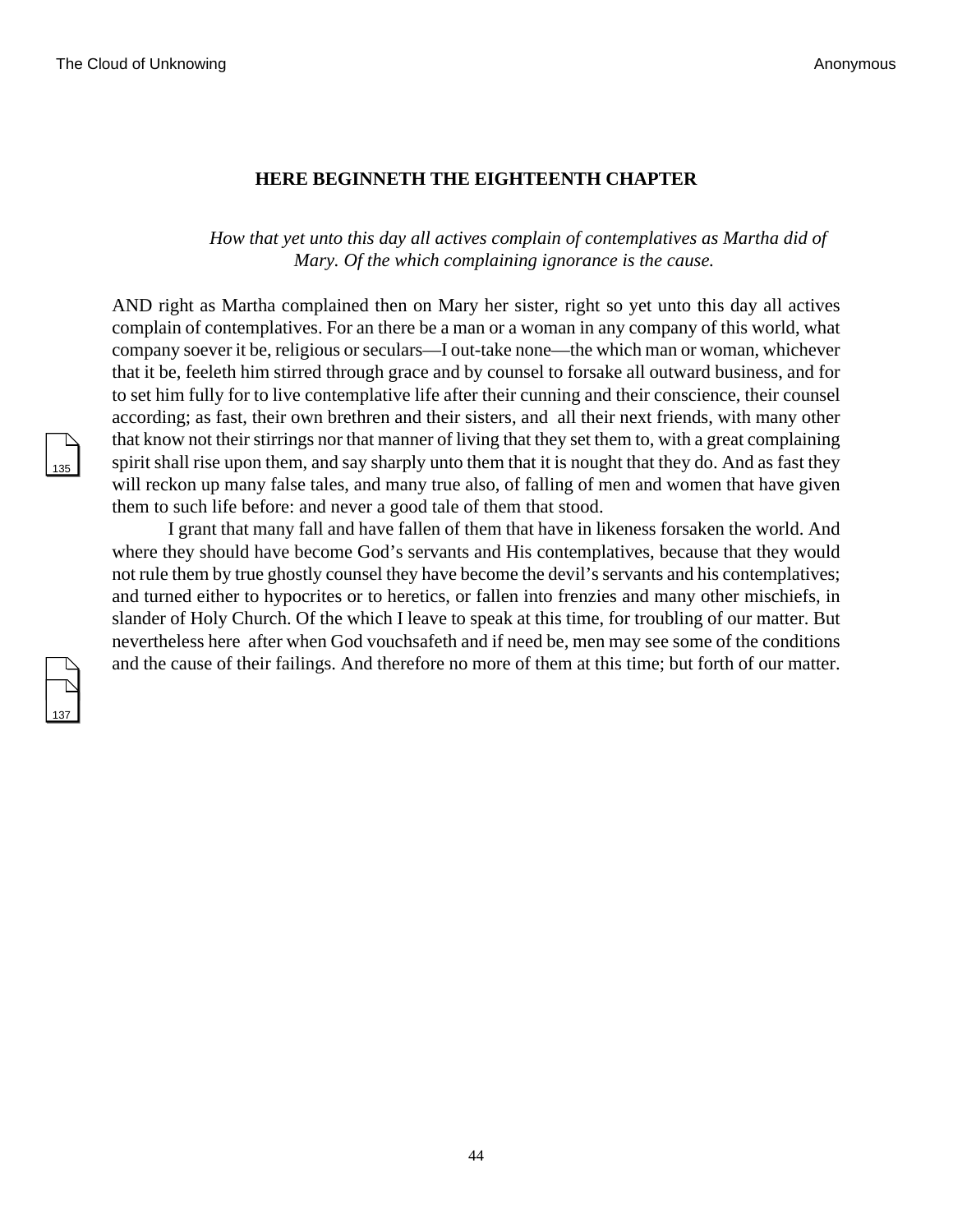# **HERE BEGINNETH THE NINETEENTH CHAPTER**

# *A short excusation of him that made this book teaching how all contemplatives should have all actives fully excused of their complaining words and deeds.*

SOME might think that I do little worship to Martha, that special saint, for I liken her words of complaining of her sister unto these worldly men's words, or theirs unto hers: and truly I mean no unworship to her nor to them. And God forbid that I should in this work say anything that might be taken in condemnation of any of the servants of God in any degree, and namely of His special saint. For me thinketh that she should be full well had excused of her plaint, taking regard to the time and the manner that she said it in. For that that she said, her unknowing was the cause. And no wonder though she knew not at that time how Mary was occupied; for I trow that before she had little heard of such perfection. And also that she said, it was but courteously and in few words: and therefore she should always be had excused.

And so me thinketh that these worldly living men and women of active life should also full well be had excused of their complaining words touched before, although they say rudely that they say; having beholding to their ignorance. For why? Right as Martha wist full little what Mary her sister did when she complained of her to our Lord; right so on the same manner these folk nowadays wot full little, or else nought, what these young disciples of God mean, when they set them from the business of this world, and draw them to be God's special servants in holiness and rightfulness of spirit. And if they wist truly, I daresay that they would neither do nor say as they say. And therefore me thinketh always that they should be had excused: for why, they know no better living than is that they live in themselves. And also when I think on mine innumerable defaults, the which I have made myself before this time in words and deeds for default of knowing, me thinketh then if I would be had excused of God for mine ignorant defaults, that I should charitably and piteously have other men's ignorant words and deeds always excused. And surely else, do I not to others as I would they did to me.



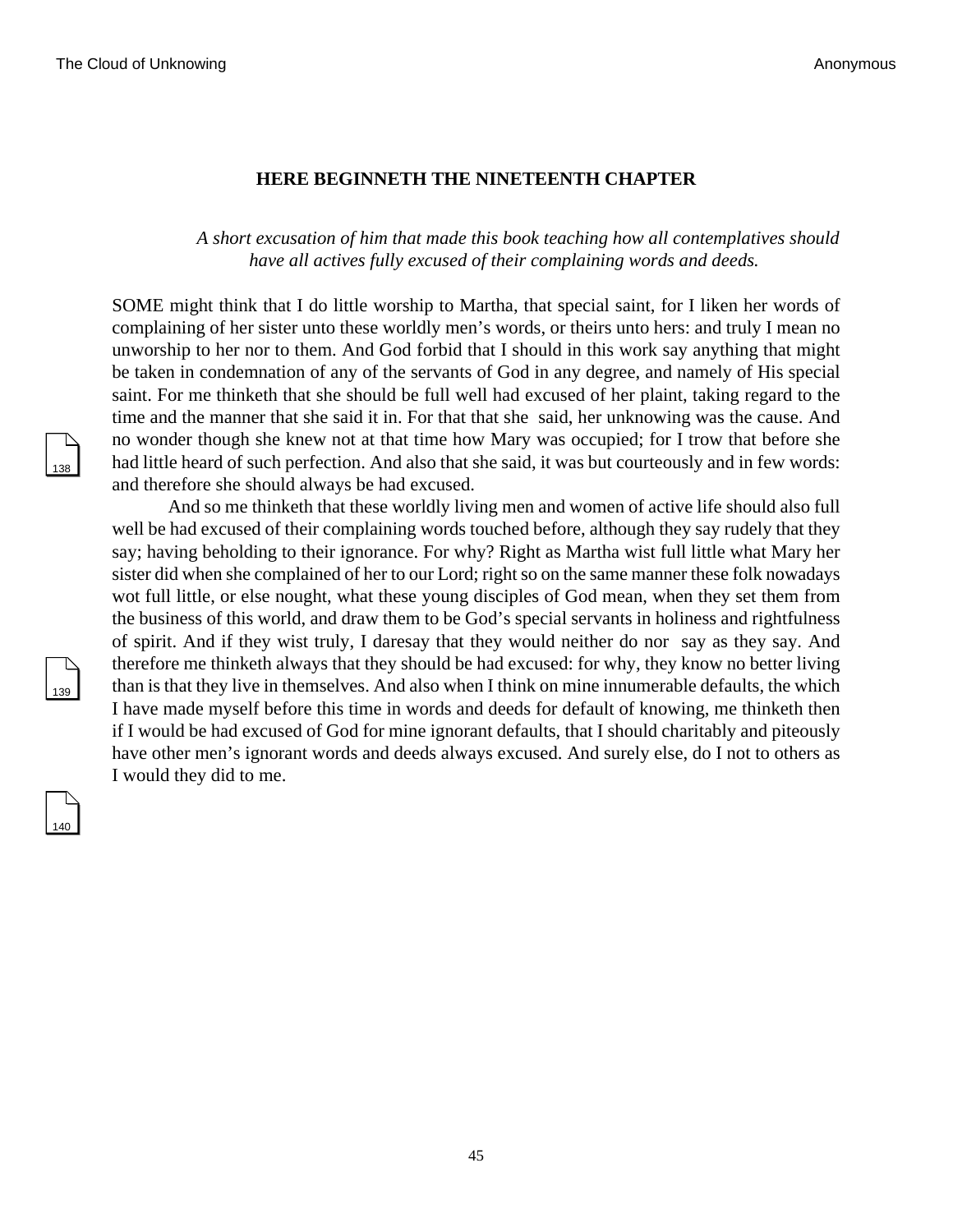#### **HERE BEGINNETH THE TWENTIETH CHAPTER**

#### *How Almighty God will goodly answer for all those that for the excusing of themselves list not leave their business about the love of Him.*

AND therefore me thinketh, that they that set them to be contemplatives should not only have active men excused of their complaining words, but also me thinketh that they should be so occupied in spirit that they should take little heed or none what men did or said about them. Thus did Mary, our example of all, when Martha her sister complained to our Lord: and if we will truly do thus our Lord will do now for us as He did then for Mary.

And how was that? Surely thus. Our lovely Lord Jesus Christ, unto whom no privy thing is hid, although He was required of Martha as doomsman for to bid Mary rise and help her to serve Him; nevertheless yet, for He perceived that Mary was fervently occupied in spirit about the love of His Godhead, therefore courteously and as it was seemly for Him to do by the way of reason, He answered for her, that for the excusing of herself list not leave the love of Him. And how answered He? Surely not only as doomsman, as He was of Martha appealed: but as an advocate lawfully defended her that Him loved, and said, "Martha, Martha!" Twice for speed He named her name; for He would that she heard Him and took heed to His words. "Thou art full busy," He said, "and troubled about many things." For they that be actives behove always to be busied and travailed about many diverse things, the which them falleth, first for to have to their own use, and sithen in deeds of mercy to their even-christian, as charity asketh. And this He said unto Martha, for He would let her wit that her business was good and profitable to the health of her soul. But for this, that she should not think that it were the best work of all that man might do, therefore He added and said: 'But one thing is necessary.'

And what is that one thing? Surely that God be loved and praised by Himself, above all other business bodily or ghostly that man may do. And for this, that Martha should not think that she might both love God and praise Him above all other business bodily or ghostly, and also thereto to be busy about the necessaries of this life: therefore to deliver her of doubt that she might not both serve God in bodily business and ghostly together perfectly-—imperfectly she may, but not perfectly—He added and said, that Mary had chosen the best part; the which should never be taken from her. For why, that perfect stirring of love that beginneth here is even in number with that that shall last without end in the bliss of heaven, for all it is but one.



141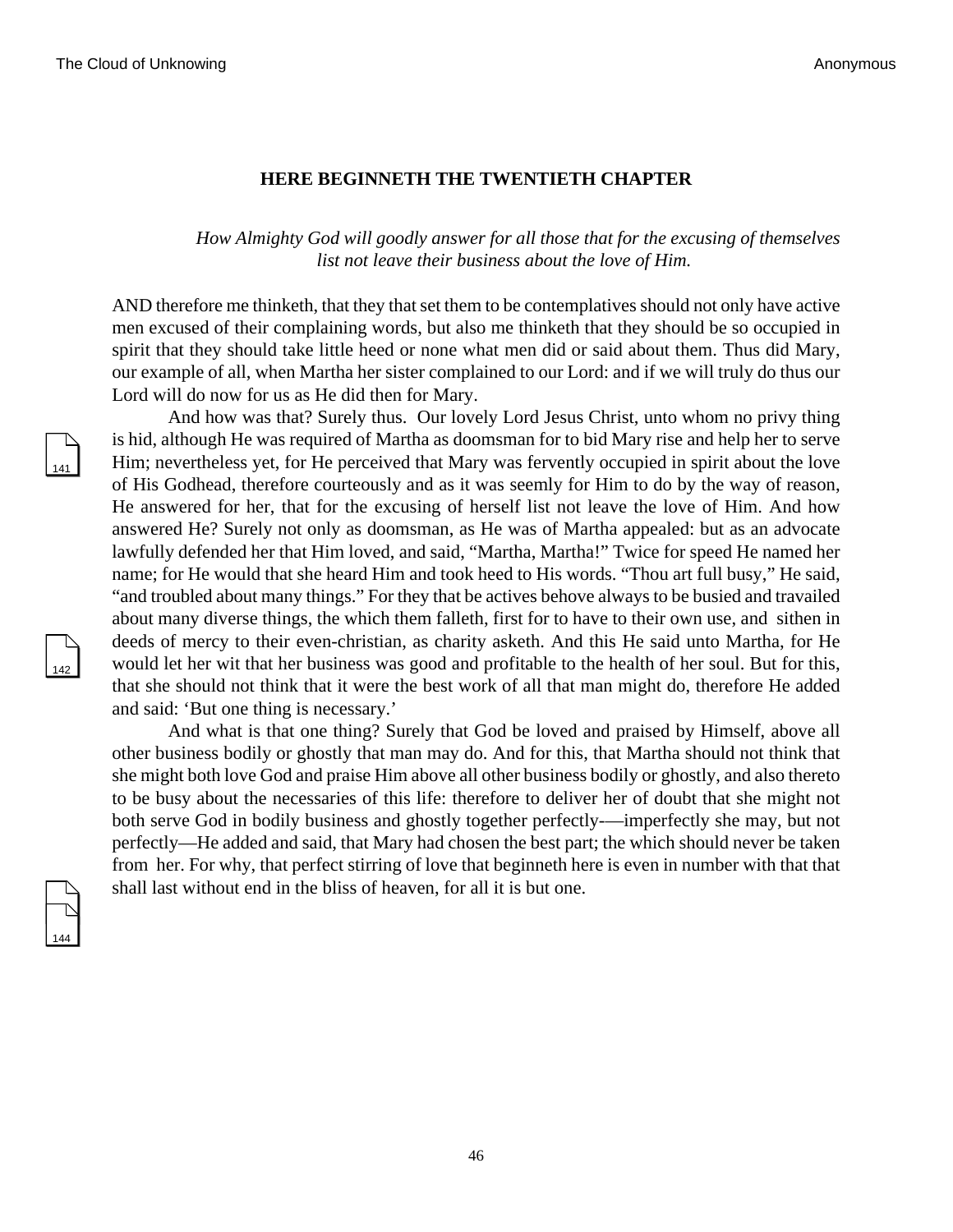#### **HERE BEGINNETH THE ONE AND TWENTIETH CHAPTER**

#### *The true exposition of this gospel word, "Mary hath chosen the best part."*

WHAT meaneth this; Mary hath chosen the best? Wheresoever the best is set or named, it asketh before it these two things—a good, and a better; so that it be the best, and the third in number. But which be these three good things, of the which Mary chose the best? Three lives be they not, for Holy Church maketh remembrance but of two, active life and contemplative life; the which two lives be privily understood in the story of this gospel by these two sisters Martha and Mary—by Martha active, by Mary contemplative. Without one of these two lives may no man be safe, and where no more be but two, may no man choose the best.

But although there be but two lives, nevertheless yet in these two lives be three parts, each one better than other. The which three, each one by itself, be specially set in their places before in this writing. For as it is said before, the first part standeth in good and honest bodily works of mercy and of charity; and this is the first degree of active life, as it is said before. The second part of these two lives lieth in good ghostly meditations of a man's own wretchedness, the Passion of Christ, and of the joys of heaven. The first part is good, and this part is the better; for this is the second degree of active life and the first of contemplative life. In this part is contemplative life and active life coupled together in ghostly kinship, and made sisters at the ensample of Martha and Mary. Thus high may an active come to contemplation; and no higher, but if it be full seldom and by a special grace. Thus low may a contemplative come towards active life; and no lower, but if it be full seldom and in great need.

The third part of these two lives hangeth in this dark cloud of unknowing, with many a privy love pressed to God by Himself. The first part is good, the second is better, but the third is best of all. This is the "best part" of Mary. And therefore it is plainly to wit, that our Lord said not, Mary hath chosen the best *life;* for there be no more lives but two, and of two may no man choose the best. But of these two lives Mary hath chosen, He said, the best *part;* the which shall never be taken from her. The first part and the second, although they be both good and holy, yet they end with this life. For in the tother life shall be no need as now to use the works of mercy, nor to weep for our wretchedness, nor for the Passion of Christ. For then shall none be able to hunger nor thirst as now, nor die for cold, nor be sick, nor houseless, nor in prison; nor yet need burial, for then shall none be able to die. But the third part that Mary chose, choose who by grace is called to choose: or, if I soothlier shall say, whoso is chosen thereto of God. Let him lustily incline thereto, for that shall never be taken away: for if it begin here, it shall last without end.

And therefore let the voice of our Lord cry on these actives, as if He said thus now for us unto them, as He did then for Mary to Martha, "Martha, Martha!"—"Actives, actives! make you as busy as ye can in the first part and in the second, now in the one and now in the tother: and, if you list right well and feel you disposed, in both two bodily. And meddle you not of contemplatives.





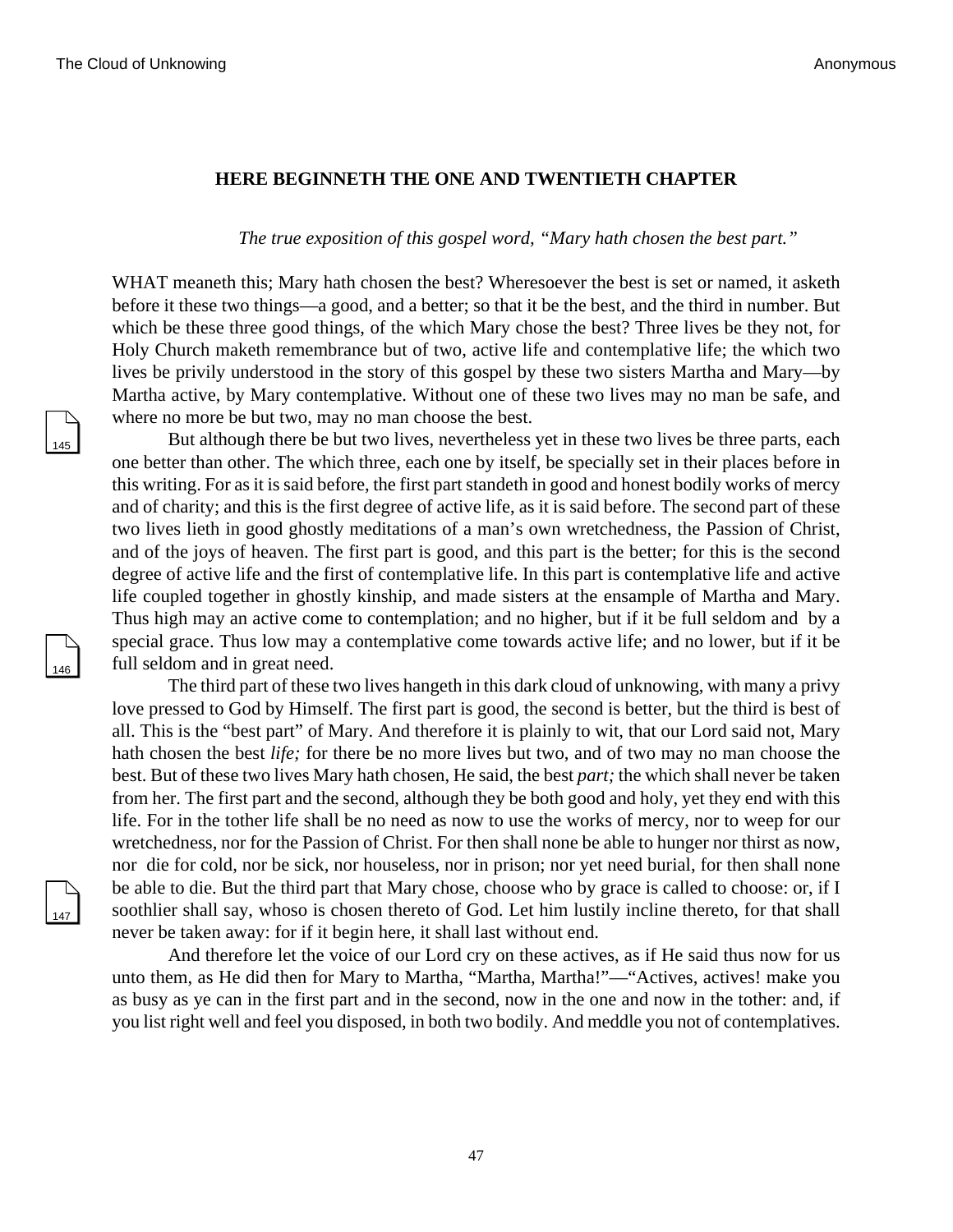Ye wot not what them aileth: let them sit in their rest and in their play, with the third and the best part of Mary."

| ą<br>Λ |  |
|--------|--|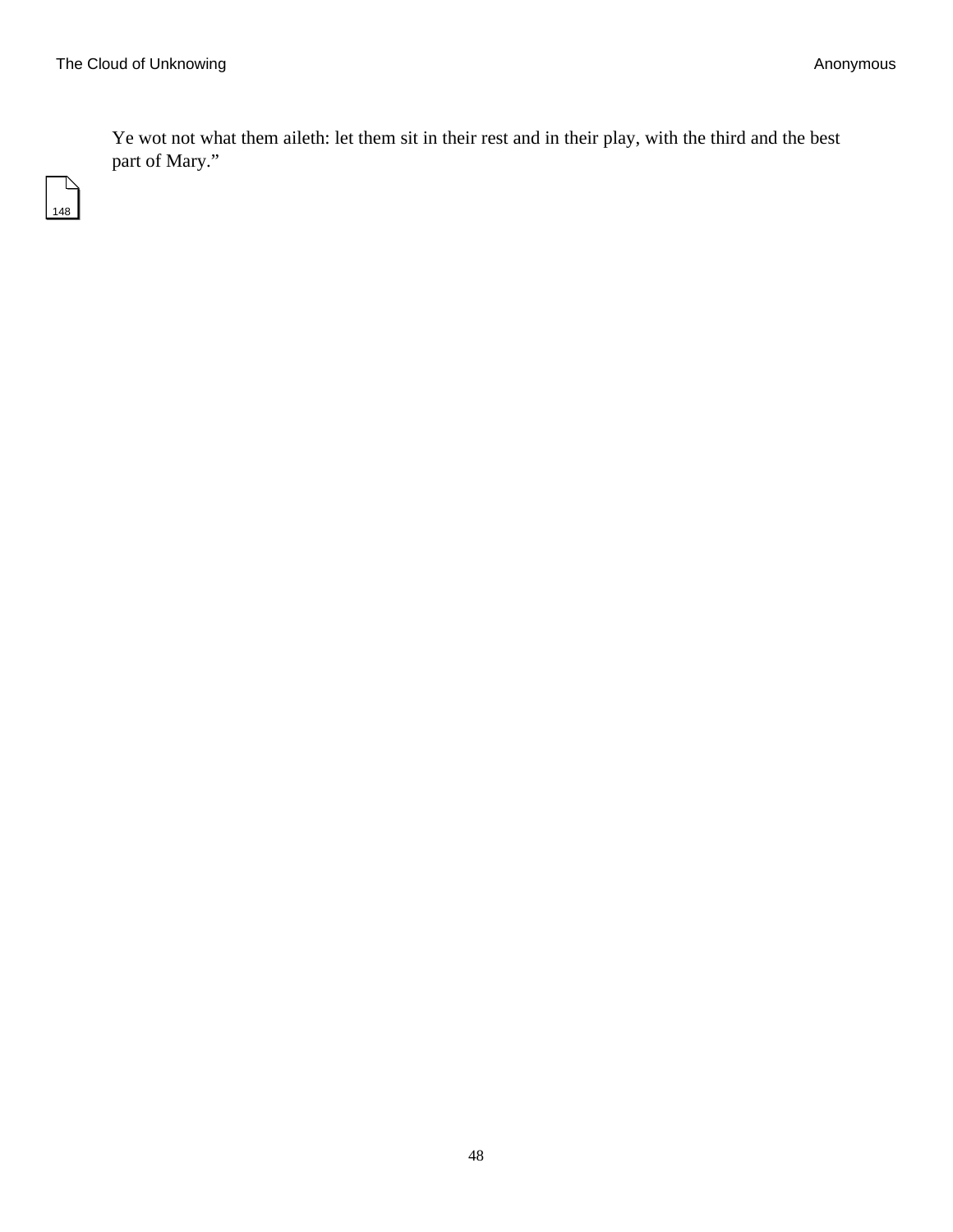# **HERE BEGINNETH THE TWO AND TWENTIETH CHAPTER**

## *Of the wonderful love that Christ had to man in person of all sinners truly turned and called to the grace of contemplation.*

SWEET was that love betwixt our Lord and Mary. Much love had she to Him. Much more had He to her. For whoso would utterly behold all the behaviour that was betwixt Him and her, not as a trifler may tell, but as the story of the gospel will witness—the which on nowise may be false—he should find that she was so heartily set for to love Him, that nothing beneath Him might comfort her, nor yet hold her heart from Him. This is she, that same Mary, that when she sought Him at the sepulchre with weeping cheer would not be comforted of angels. For when they spake unto her so sweetly and so lovely and said, "Weep not, Mary; for why, our Lord whom thou seekest is risen, and thou shalt have Him, and see Him live full fair amongst His disciples in Galilee as He hight," she would not cease for them. For why? Her thought that whoso sought verily the King of Angels, them list not cease for angels.

And what more? Surely whoso will look verily in the story of the gospel, he shall find many wonderful points of perfect love written of her to our ensample, and as even according to the work of this writing, as if they had been set and written therefore; and surely so were they, take whoso take may. And if a man list for to see in the gospel written the wonderful and the special love that our Lord had to her, in person of all accustomed sinners truly turned and called to the grace of contemplation, he shall find that our Lord might not suffer any man or woman—yea, not her own sister—speak a word against her, but if He answered for her Himself. Yea, and what more? He blamed Symon Leprous in his own house, for that he thought against her. This was great love: this was passing love.





| é<br>5 |  |
|--------|--|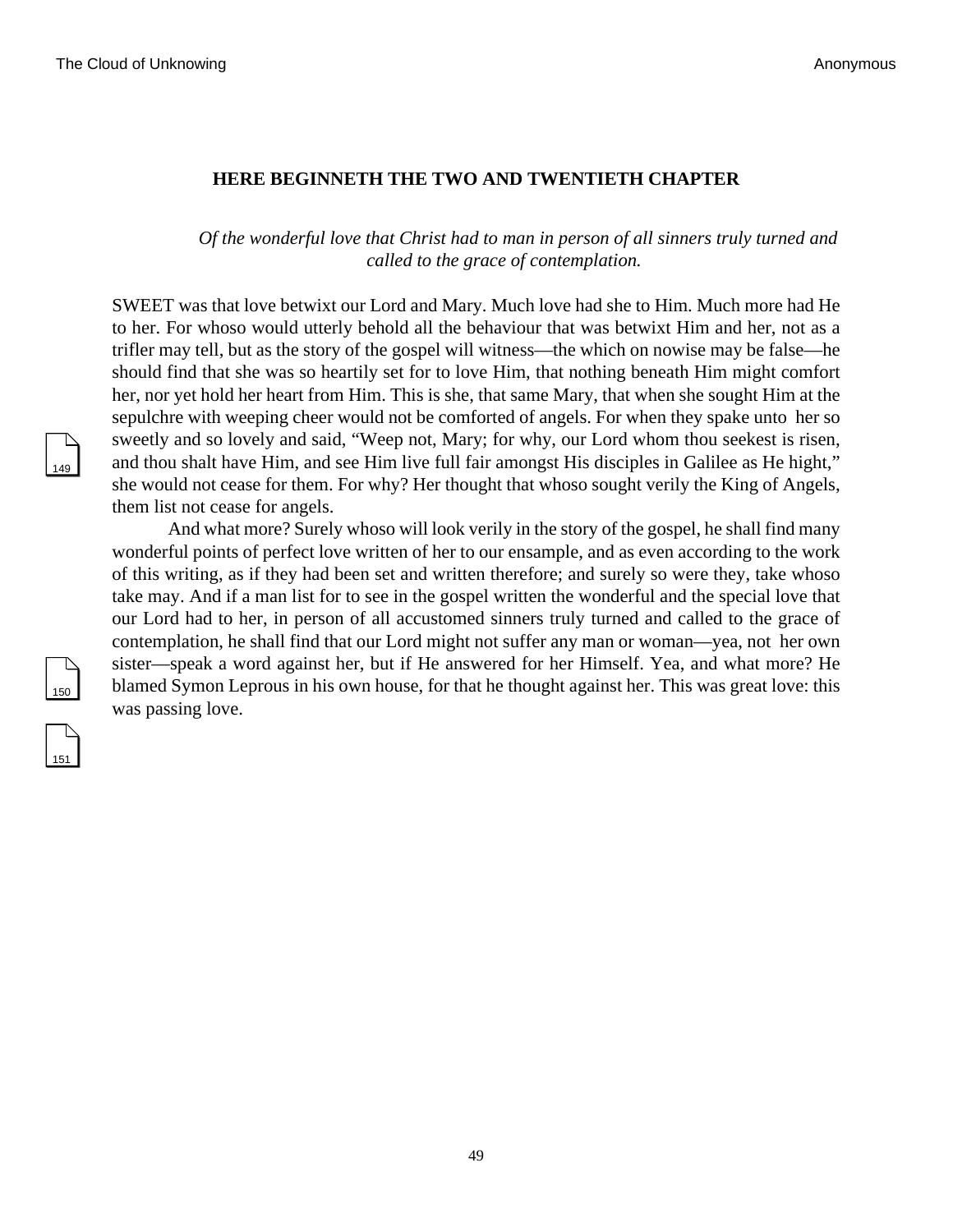# **HERE BEGINNETH THE THREE AND TWENTIETH CHAPTER**

## *How God will answer and purvey for them in spirit, that for business about His love list not answer nor purvey for themselves*

AND truly an we will lustily conform our love and our living, inasmuch as in us is, by grace and by counsel, unto the love and the living of Mary, no doubt but He shall answer on the same manner now for us ghostly each day, privily in the hearts of all those that either say or think against us. I say not but that evermore some men shall say or think somewhat against us, the whiles we live in the travail of this life, as they did against Mary. But I say, an we will give no more heed to their saying nor to their thinking, nor no more cease of our ghostly privy work for their words and their thoughts, than she did—I say, then, that our Lord shall answer them in spirit, if it shall be well with them that so say and so think, that they shall within few days have shame of their words and their thoughts.

And as He will answer for us thus in spirit, so will He stir other men in spirit to give us our needful things that belong to this life, as meat and clothes with all these other; if He see that we will not leave the work of His love for business about them. And this I say in confusion of their error, that say that it is not lawful for men to set them to serve God in contemplative life, but if they be secure before of their bodily necessaries. For they say, that God sendeth the cow, but not by the horn. And truly they say wrong of God, as they well know. For trust steadfastly, thou whatsoever that thou be, that truly turnest thee from the world unto God, that one of these two God shall send thee, without business of thyself: and that is either abundance of necessaries, or strength in body and patience in spirit to bear need. What then recketh it, which man have? for all come to one in very contemplatives. And whoso is in doubt of this, either the devil is in his breast and reeveth him of belief, or else he is not yet truly turned to God as he should be; make he it never so quaint, nor never so holy reasons shew there again, whatnot ever that he be.

And therefore thou, that settest thee to be contemplative as Mary was, choose thee rather to be meeked under the wonderful height and the worthiness of God, the which is perfect, than under thine own wretchedness, the which is imperfect: that is to say, look that thy special beholding be more to the worthiness of God than to thy wretchedness. For to them that be perfectly meeked, no thing shall defail; neither bodily thing, nor ghostly. For why? They have God, in whom is all plenty; and whoso hath Him—yea, as this book telleth—him needeth nought else in this life.





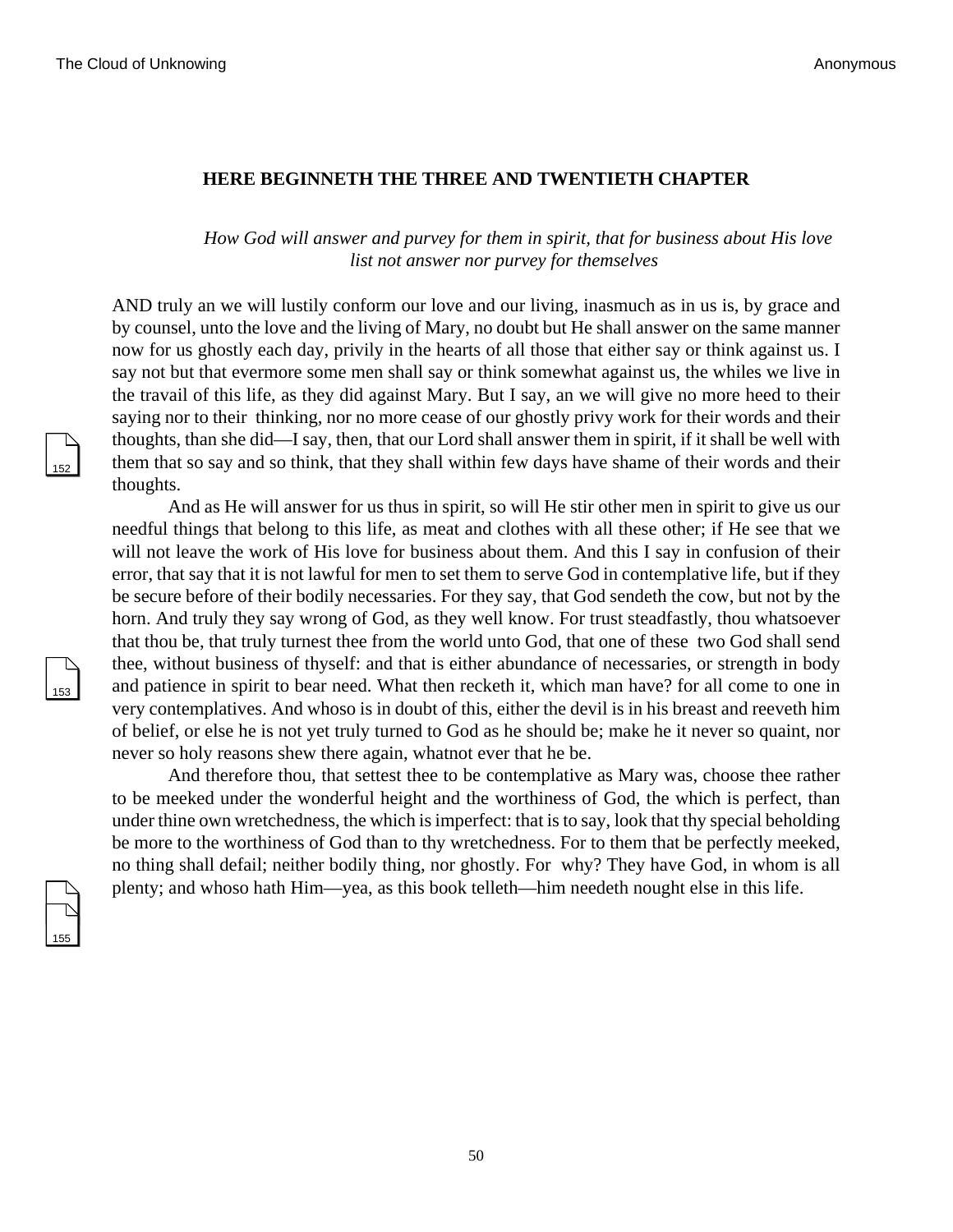## **HERE BEGINNETH THE FOUR AND TWENTIETH CHAPTER**

## *What charity is in itself, and how it is truly and perfectly contained in the work of this book.*

AND as it is said of meekness, how that it is truly and perfectly comprehended in this little blind love pressed, when it is beating upon this dark cloud of unknowing, all other things put down and forgotten: so it is to be understood of all other virtues, and specially of charity.

For charity is nought else to bemean to thine understanding, but love of God for Himself above all creatures, and of man for God even as thyself. And that in this work God is loved for Himself, and above all creatures, it seemeth right well. For as it is said before, that the substance of this work is nought else but a naked intent directed unto God for Himself.

A naked intent I call it. For why, in this work a perfect Prentice asketh neither releasing of pain, nor increasing of meed, nor shortly to say, nought but Himself. Insomuch, that neither he recketh nor looketh after whether that he be in pain or in bliss, else that His will be fulfilled that he loveth. And thus it seemeth that in this work God is perfectly loved for Himself, and that above all creatures. For in this work, a perfect worker may not suffer the memory of the holiest creature that ever God made to commune with him.

And that in this work the second and the lower branch of charity unto thine even-christian is verily and perfectly fulfilled, it seemeth by the proof. For why, in this work a perfect worker hath no special beholding unto any man by himself, whether that he be kin or stranger, friend or foe. For all men him thinks equally kin unto him, and no man stranger. All men him thinks be his friends, and none his foes. Insomuch, that him thinks all those that pain him and do him disease in this life, they be his full and his special friends: and him thinketh, that he is stirred to will them as much good, as he would to the homeliest friend that he hath.



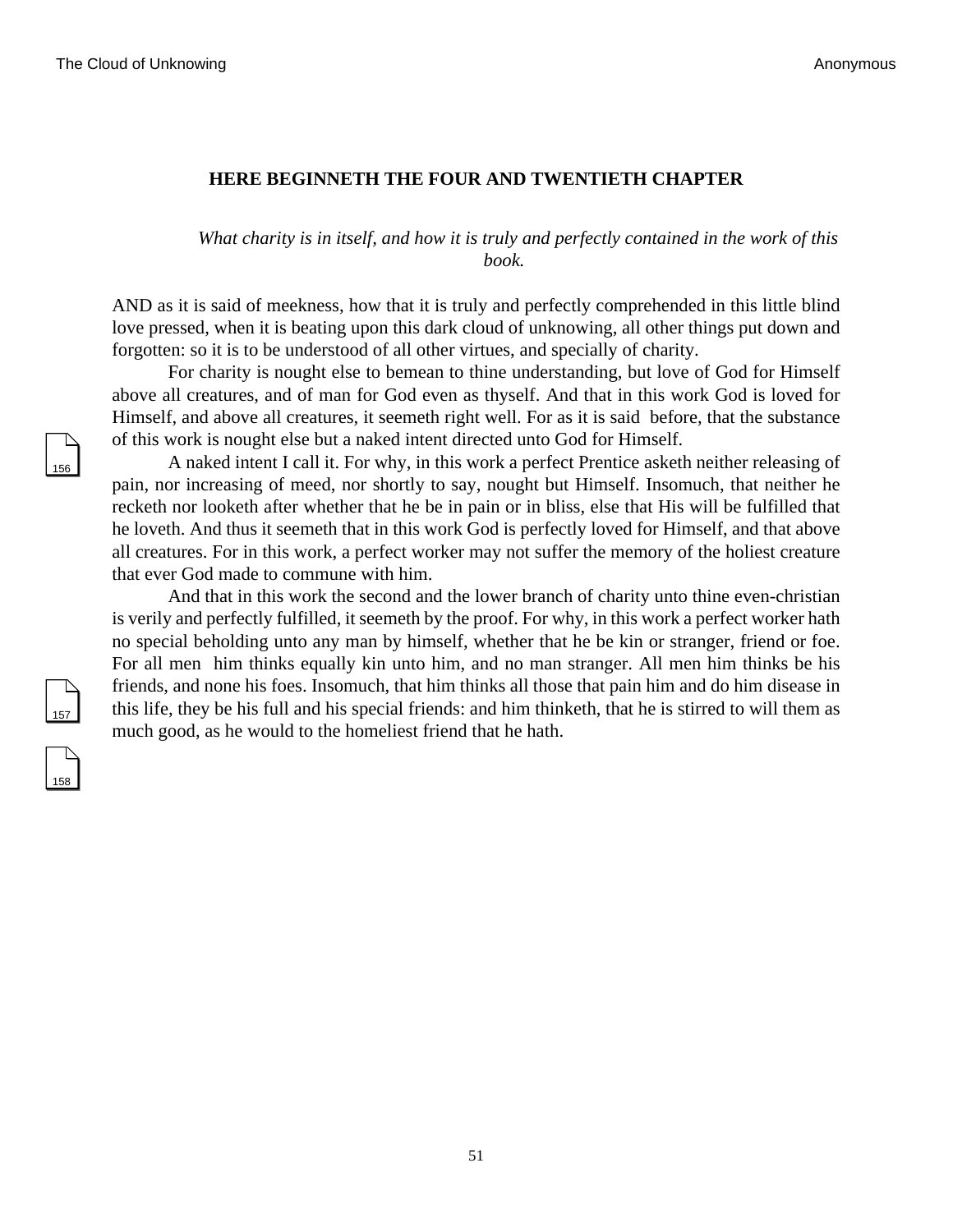# **HERE BEGINNETH THE FIVE AND TWENTIETH CHAPTER**

## *That in the time of this work a perfect soul hath no special beholding to any one man in this life.*

I SAY not that in this work he shall have a special beholding to any man in this life, whether that he be friend or foe, kin or stranger; for that may not be if this work shall perfectly be done, as it is when all things under God be fully forgotten, as falleth for this work. But I say that he shall be made so virtuous and so charitable by the virtue of this work, that his will shall be afterwards, when he condescendeth to commune or to pray for his even-christian—not from all this work, for that may not be without great sin, but from the height of this work, the which is speedful and needful to do some time as charity asketh—as specially then directed to his foe as to his friend, his stranger as his kin. Yea, and some time more to his foe than to his friend.

Nevertheless, in this work he hath no leisure to look after who is his friend or his foe, his kin or his stranger. I say not but he shall feel some time—yea, full oft—his affection more homely to one, two, or three, than to all these other: for that is lawful to be, for many causes as charity asketh. For such an homely affection felt Christ to John and unto Mary, and unto Peter before many others. But I say, that in the time of this work shall all be equally homely unto him; for he shall feel then no cause, but only God. So that all shall be loved plainly and nakedly for God, and as well as himself.

For as all men were lost in Adam and all men that with work will witness their will of salvation are saved or shall be by virtue of the Passion of only Christ: not in the same manner, but as it were in the same manner, a soul that is perfectly disposed to this work, and oned thus to God in spirit as the proof of this work witnesseth, doth that in it is to make all men as perfect in this work as itself is. For right as if a limb of our body feeleth sore, all the tother limbs be pained and diseased therefore, or if a limb fare well, all the remnant be gladded therewith—right so is it ghostly of all the limbs of Holy Church. For Christ is our head, and we be the limbs if we be in charity: and whoso will be a perfect disciple of our Lord's, him behoveth strain up his spirit in this work ghostly, for the salvation of all his brethren and sisters in nature, as our Lord did His body on the Cross. And how? Not only for His friends and His kin and His homely lovers, but generally for all mankind, without any special beholding more to one than to another. For all that will leave sin and ask mercy shall be saved through the virtue of His Passion. And as it is said of meekness and charity, so it is to be understood of all other virtues. For all they be truly comprehended in this little pressing of love, touched before.







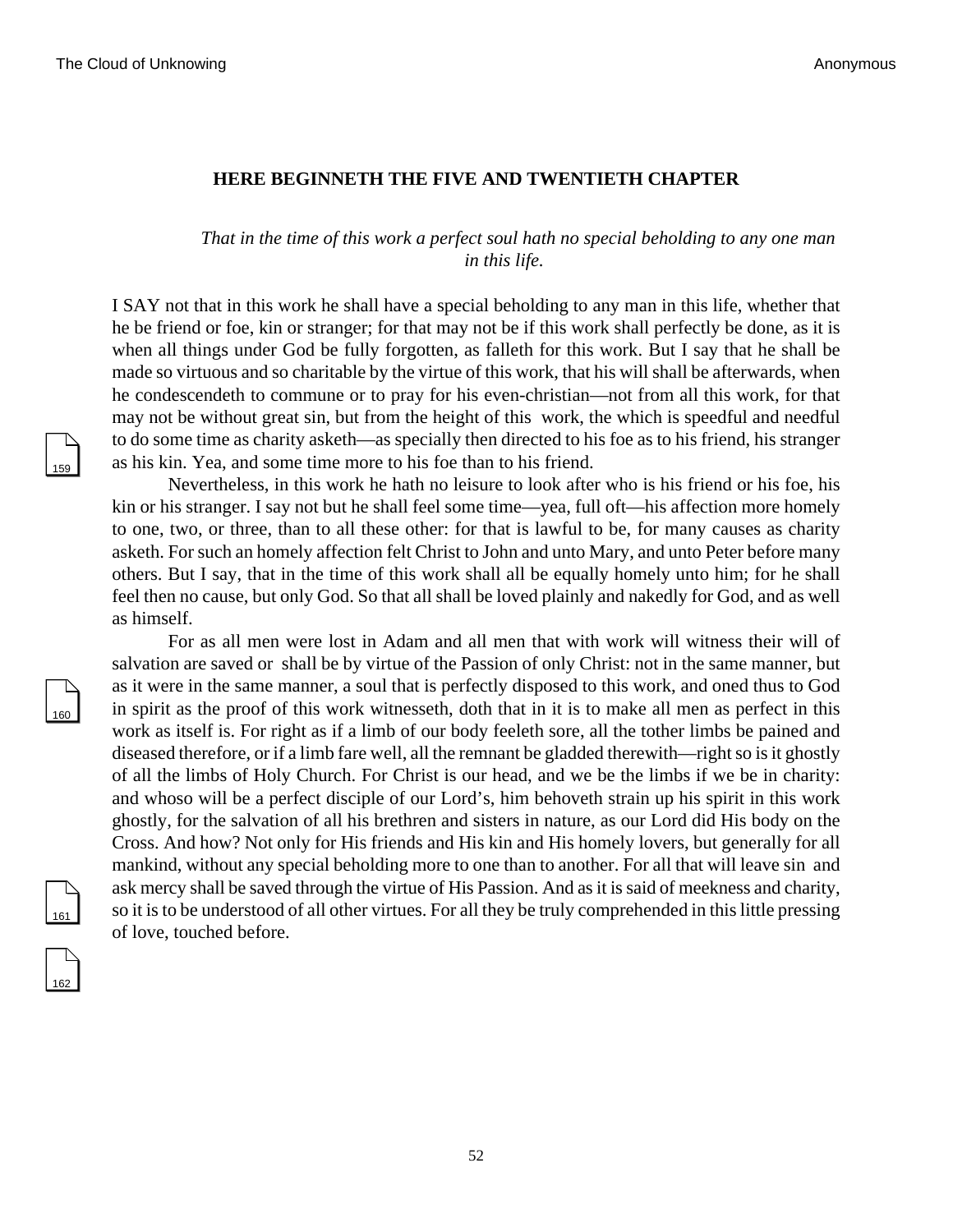# **HERE BEGINNETH THE SIX AND TWENTIETH CHAPTER**

*That without full special grace, or long use in common grace, the work of this book is right travailous; and in this work, which is the work of the soul helped by grace, and which is the work of only God.*

AND therefore travail fast awhile, and beat upon this high cloud of unknowing, and rest afterward. Nevertheless, a travail shall he have who so shall use him in this work; yea, surely! and that a full great travail, unless he have a more special grace, or else that he have of long time used him therein.

But I pray thee, wherein shall that travail be? Surely not in that devout stirring of love that is continually wrought in his will, not by himself, but by the hand of Almighty God: the which is evermore ready to work this work in each soul that is disposed thereto, and that doth that in him is, and hath done long time before, to enable him to this work.

But wherein then is this travail, I pray thee? Surely, this travail is all in treading down of the remembrance of all the creatures that ever God made, and in holding of them under the cloud of forgetting named before. In this is all the travail, for this is man's travail, with help of grace. And the tother above—that is to say, the stirring of love—that is the work of only God. And therefore do on thy work, and surely I promise thee He shall not fail in His.

Do on then fast; let see how thou bearest thee. Seest thou not how He standeth and abideth thee? For shame! Travail fast but awhile, and thou shalt soon be eased of the greatness and of the hardness of this travail. For although it be hard and strait in the beginning, when thou hast no devotion; nevertheless yet after, when thou hast devotion, it shall be made full restful and full light unto thee that before was full hard. And thou shalt have either little travail or none, for then will God work sometimes all by Himself. But not ever, nor yet no long time together, but when Him list and as Him list; and then wilt thou think it merry to let Him alone.

Then will He sometimes peradventure send out a beam of ghostly light, piercing this cloud of unknowing that is betwixt thee and Him; and shew thee some of His privity, the which man may not, nor cannot speak. Then shalt thou feel thine affection inflamed with the fire of His love, far more than I can tell thee, or may or will at this time. For of that work, that falleth to only God, dare I not take upon me to speak with my blabbering fleshly tongue: and shortly to say, although I durst I would do not. But of that work that falleth to man when he feeleth him stirred and helped by grace, list me well tell thee: for therein is the less peril of the two.





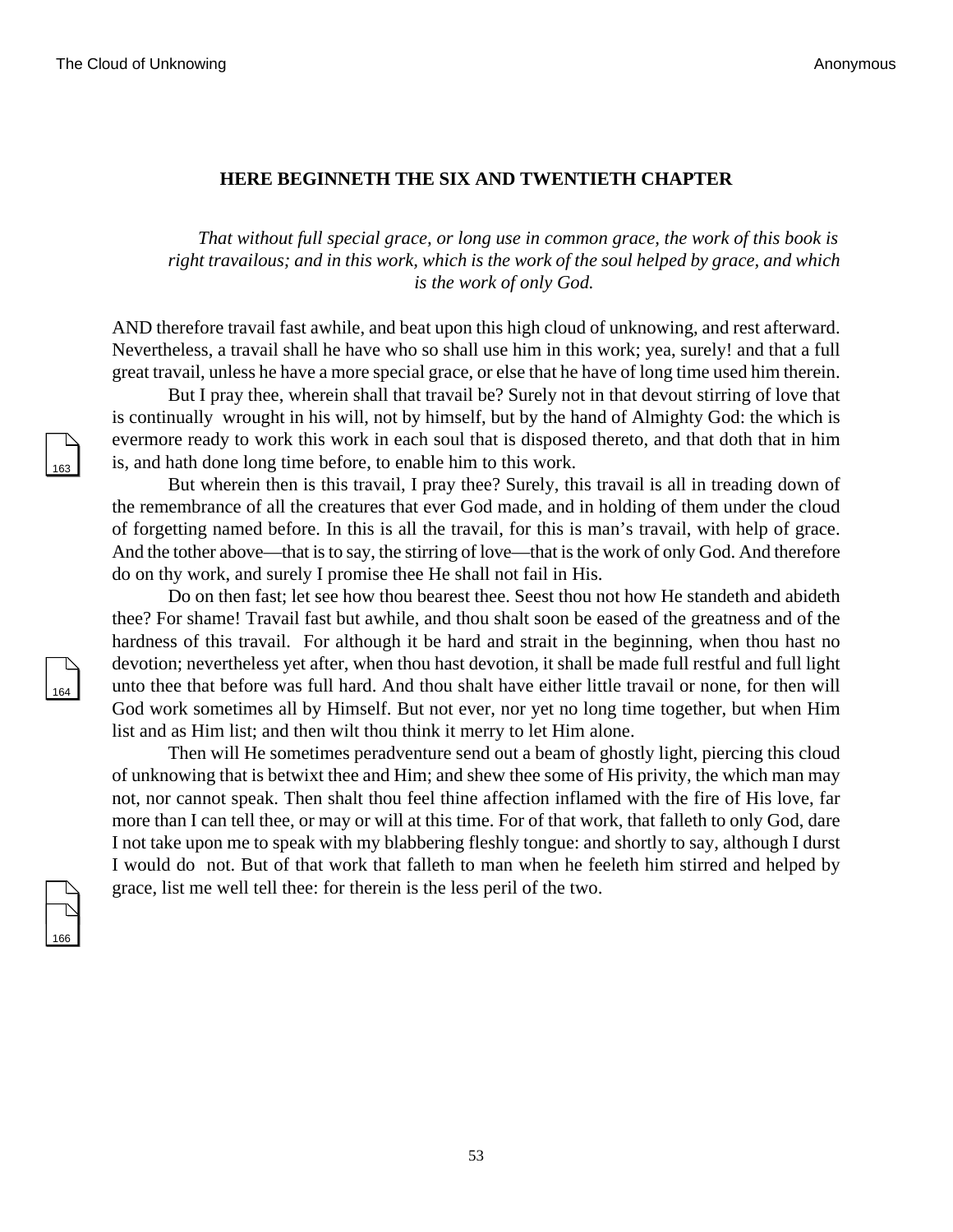167

# **HERE BEGINNETH THE SEVEN AND TWENTIETH CHAPTER**

*Who should work in the gracious work of this book.*

FIRST and foremost, I will tell thee who should work in this work, and when, and by what means: and what discretion thou shalt have in it. If thou asketh me who shall work thus, I answer thee—all that have forsaken the world in a true will, and thereto that give them not to active life, but to that life that is called contemplative life. All those should work in this grace and in this work, whatsoever that they be; whether they have been accustomed sinners or none.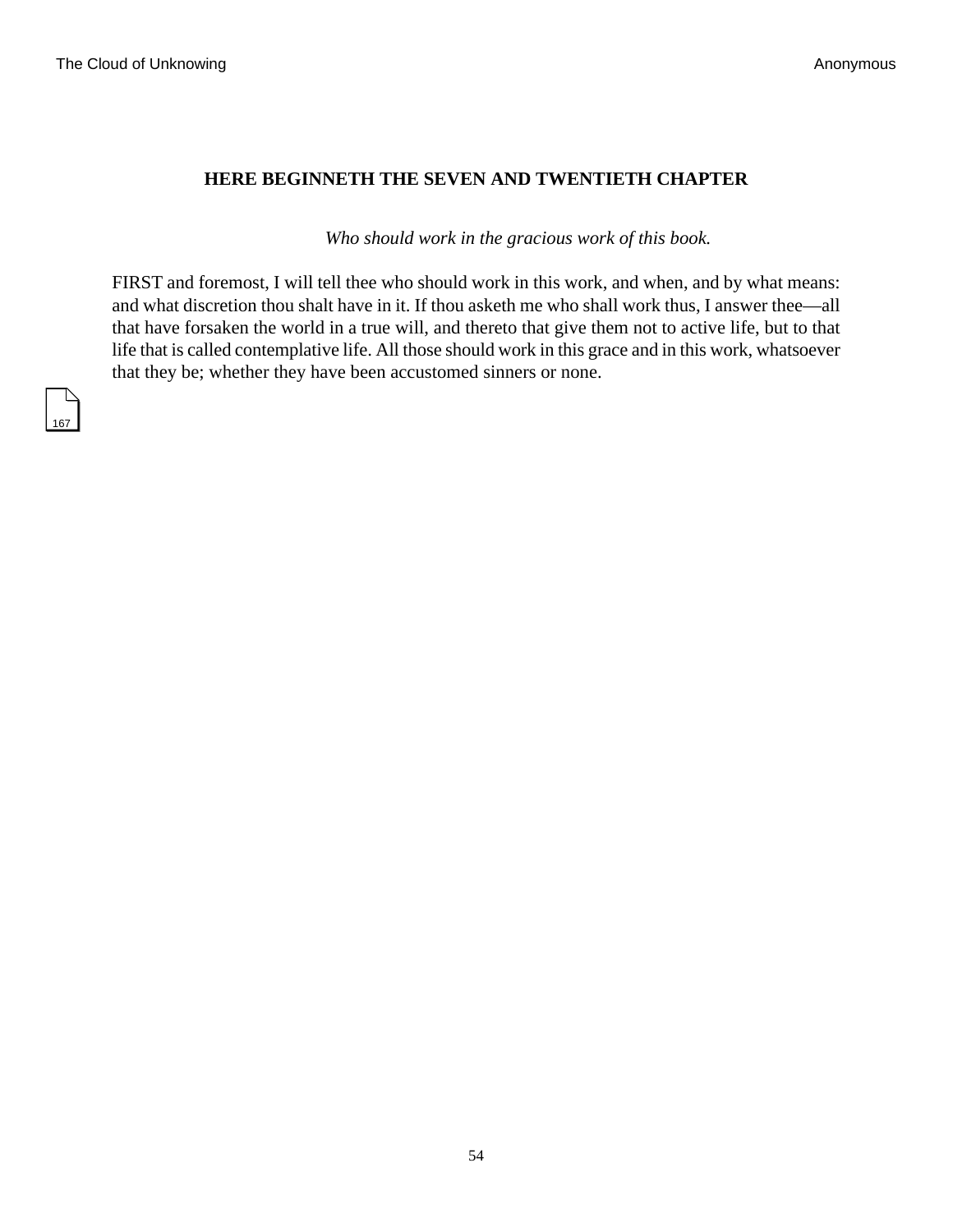#### **HERE BEGINNETH THE EIGHT AND TWENTIETH CHAPTER**

## *That a man should not presume to work in this work before the time that he be lawfully cleansed in conscience of all his special deeds of sin.*

BUT if thou asketh me when they should work in this work, then I answer thee and I say: that not ere they have cleansed their conscience of all their special deeds of sin done before, after the common ordinance of Holy Church.

For in this work, a soul drieth up in it all the root and the ground of sin that will always live in it after confession, be it never so busy. And, therefore, whoso will travail in this work, let him first cleanse his conscience; and afterward when he hath done that in him is lawfully, let him dispose him boldly but meekly thereto. And let him think, that he hath full long been holden therefrom. For this is that work in the which a soul should travail all his lifetime, though he had never sinned deadly. And the whiles that a soul is dwelling in this deadly flesh, it shall evermore see and feel this cumbrous cloud of unknowing betwixt him and God. And not only that, but in pain of the original sin it shall evermore see and feel that some of all the creatures that ever God made, or some of their works, will evermore press in remembrance betwixt it and God. And this is the right wisdom of God, that man, when he had sovereignty and lordship of all other creatures, because that he wilfully made him underling to the stirring of his subjects, leaving the bidding of God and his Maker; that right so after, when he would fulfil the bidding of God, he saw and felt all the creatures that should be beneath him, proudly press above him, betwixt him and his God.



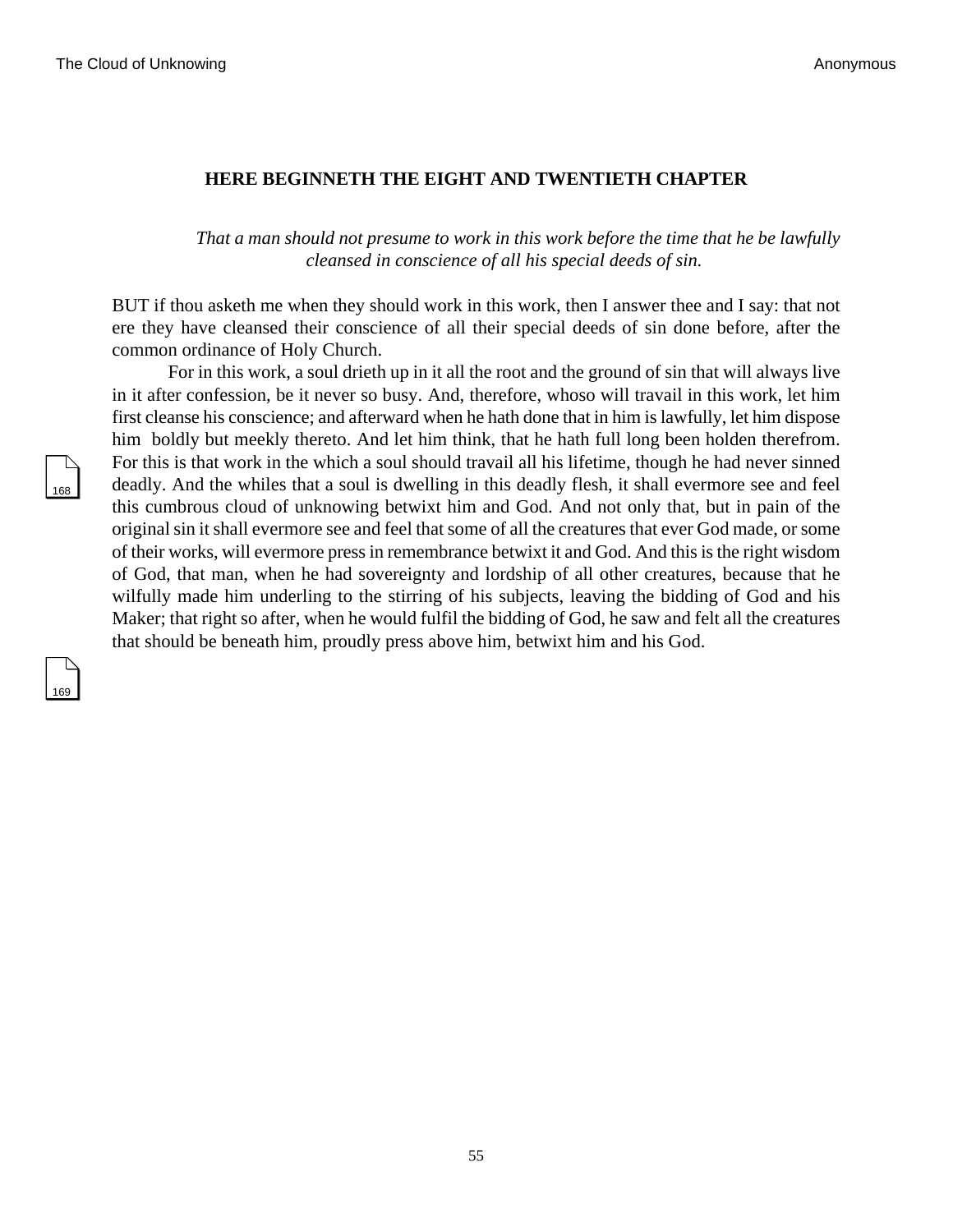## **HERE BEGINNETH THE NINE AND TWENTIETH CHAPTER**

## *That a man should bidingly travail in this work, and suffer the pain thereof, and judge no man.*

AND therefore, whoso coveteth to come to cleanness that he lost for sin, and to win to that well-being where all woe wanteth, him behoveth bidingly to travail in this work, and suffer the pain thereof, whatsoever that he be: whether he have been an accustomed sinner or none.

All men have travail in this work; both sinners, and innocents that never sinned greatly. But far greater travail have those that have been sinners than they that have been none; and that is great reason. Nevertheless, ofttimes it befalleth that some that have been horrible and accustomed sinners come sooner to the perfection of this work than those that have been none. And this is the merciful miracle of our Lord, that so specially giveth His grace, to the wondering of all this world. Now truly I hope that on Doomsday it shall be fair, when that God shall be seen clearly and all His gifts. Then shall some that now be despised and set at little or nought as common sinners, and peradventure some that now be horrible sinners, sit full seemly with saints in His sight: when some of those that seem now full holy and be worshipped of men as angels, and some of those yet peradventure, that never yet sinned deadly, shall sit full sorry amongst hell caves.

Hereby mayest thou see that no man should be judged of other here in this life, for good nor for evil that they do. Nevertheless deeds may lawfully be judged, but not the man, whether they be good or evil.



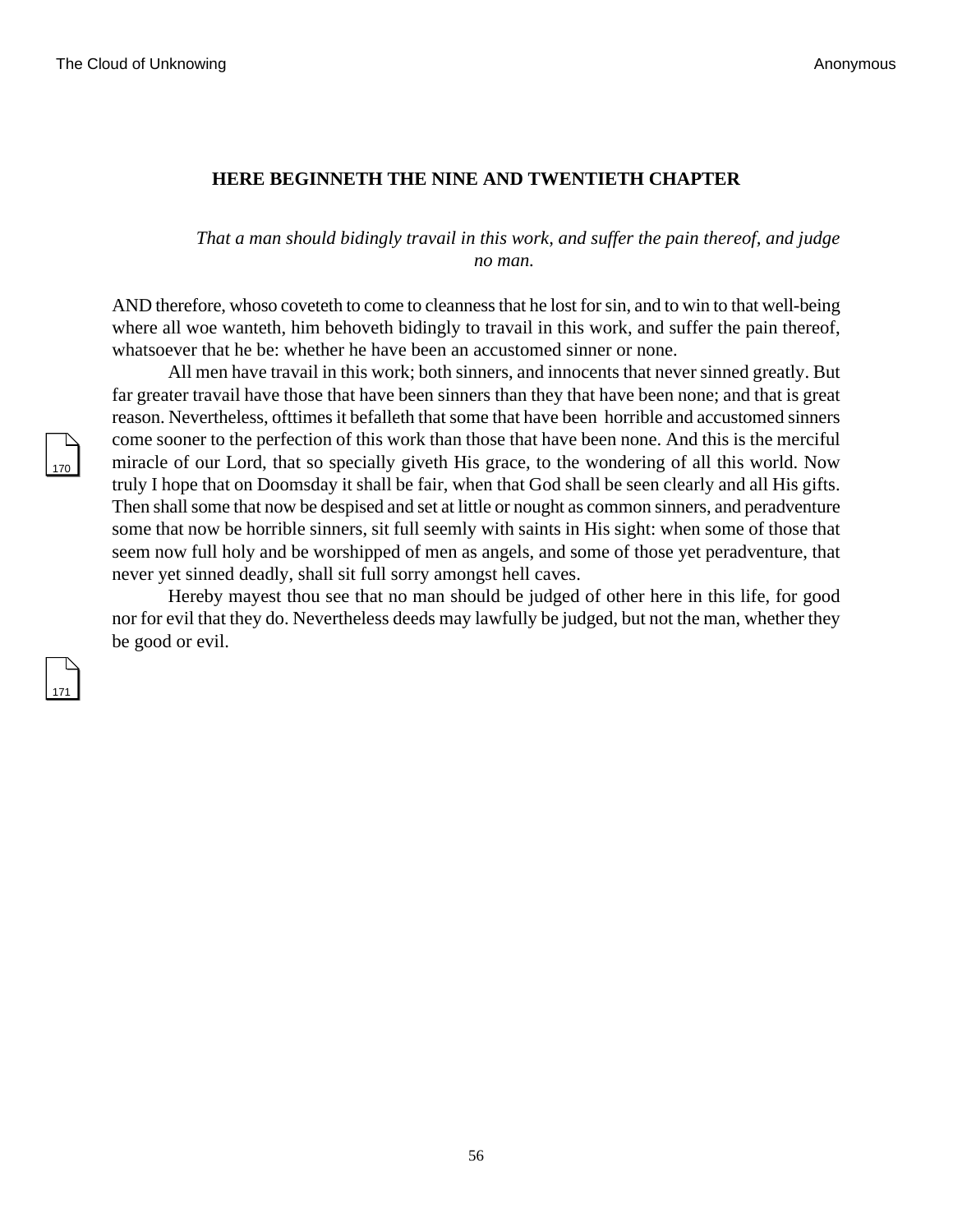# **HERE BEGINNETH THE THIRTIETH CHAPTER**

*Who should blame and condemn other men's defaults.*

BUT I pray thee, of whom shall men's deeds be judged?

Surely of them that have power, and cure of their souls: either given openly by the statute and the ordinance of Holy Church, or else privily in spirit at the special stirring of the Holy Ghost in perfect charity. Each man beware, that he presume not to take upon him to blame and condemn other men's defaults, but if he feel verily that he be stirred of the Holy Ghost within in his work; for else may he full lightly err in his dooms. And therefore beware: judge thyself as thee list betwixt thee and thy God or thy ghostly father, and let other men alone.

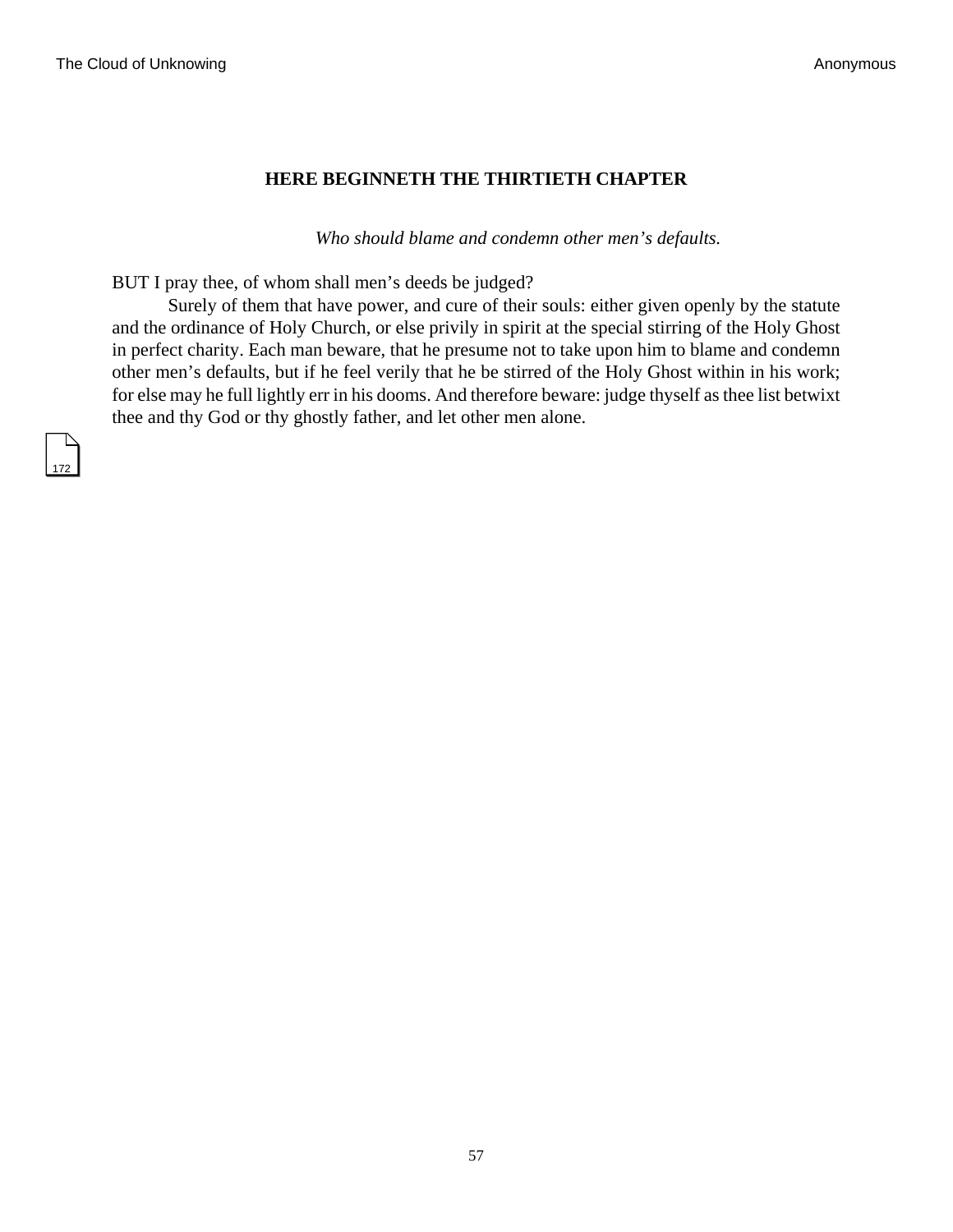# **HERE BEGINNETH THE ONE AND THIRTIETH CHAPTER**

# *How a man should have him in beginning of this work against all thoughts and stirrings of sin.*

AND from the time that thou feelest that thou hast done that in thee is, lawfully to amend thee at the doom of Holy Church, then shalt thou set thee sharply to work in this work. And then if it so be that thy foredone special deeds will always press in thy remembrance betwixt thee and thy God, or any new thought or stirring of any sin either, thou shalt stalwartly step above them with a fervent stirring of love, and tread them down under thy feet. And try to cover them with a thick cloud of forgetting, as they never had been done in this life of thee nor of other man either. And if they oft rise, oft put them down: and shortly to say, as oft as they rise, as oft put them down. And if thee think that the travail be great, thou mayest seek arts and wiles and privy subtleties of ghostly devices to put them away: the which subtleties be better learned of God by the proof than of any man in this life.

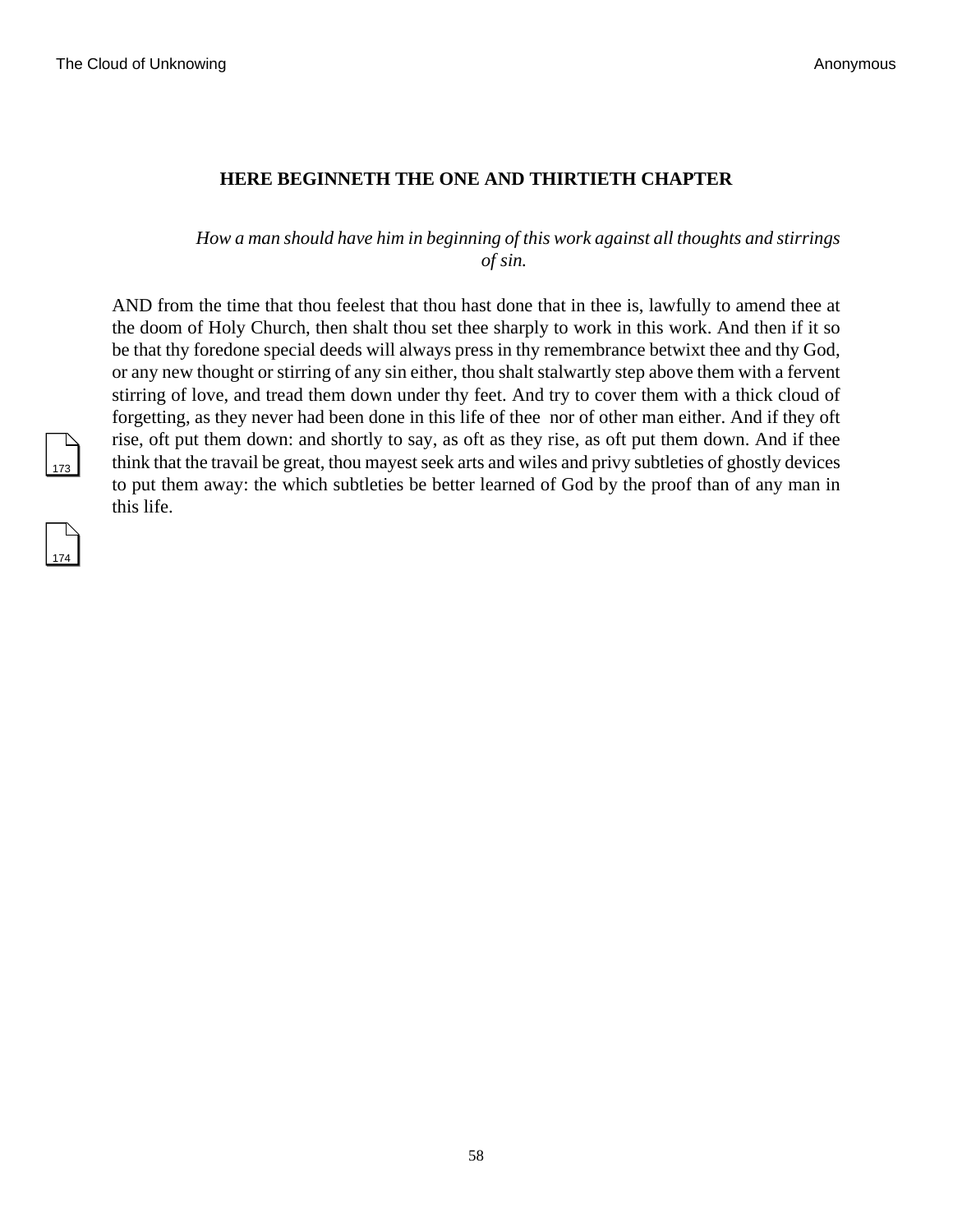# **HERE BEGINNETH THE TWO AND THIRTIETH CHAPTER**

#### *Of two ghostly devices that be helpful to a ghostly beginner in the work of this book.*

NEVERTHELESS, somewhat of this subtlety shall I tell thee as me think. Prove thou and do better, if thou better mayest. Do that in thee is, to let be as thou wist not that they press so fast upon thee betwixt thee and thy God. And try to look as it were over their shoulders, seeking another thing: the which thing is God, enclosed in a cloud of unknowing. And if thou do thus, I trow that within short time thou shalt be eased of thy travail. I trow that an this device be well and truly conceived, it is nought else but a longing desire unto God, to feel Him and see Him as it may be here: and such a desire is charity, and it obtaineth always to be eased.

Another device there is: prove thou if thou wilt. When thou feelest that thou mayest on nowise put them down, cower thou down under them as a caitiff and a coward overcome in battle, and think that it is but a folly to thee to strive any longer with them, and therefore thou yieldest thee to God in the hands of thine enemies. And feel then thyself as thou wert foredone for ever. Take good heed of this device I pray thee, for me think in the proof of this device thou shouldest melt all to water. And surely me think an this device be truly conceived it is nought else but a true knowing and a feeling of thyself as thou art, a wretch and a filthy, far worse than nought: the which knowing and feeling is meekness. And this meekness obtaineth to have God Himself mightily descending, to venge thee of thine enemies, for to take thee up, and cherishingly dry thine ghostly eyen; as the father doth the child that is in point to perish under the mouths of wild swine or wode biting bears.

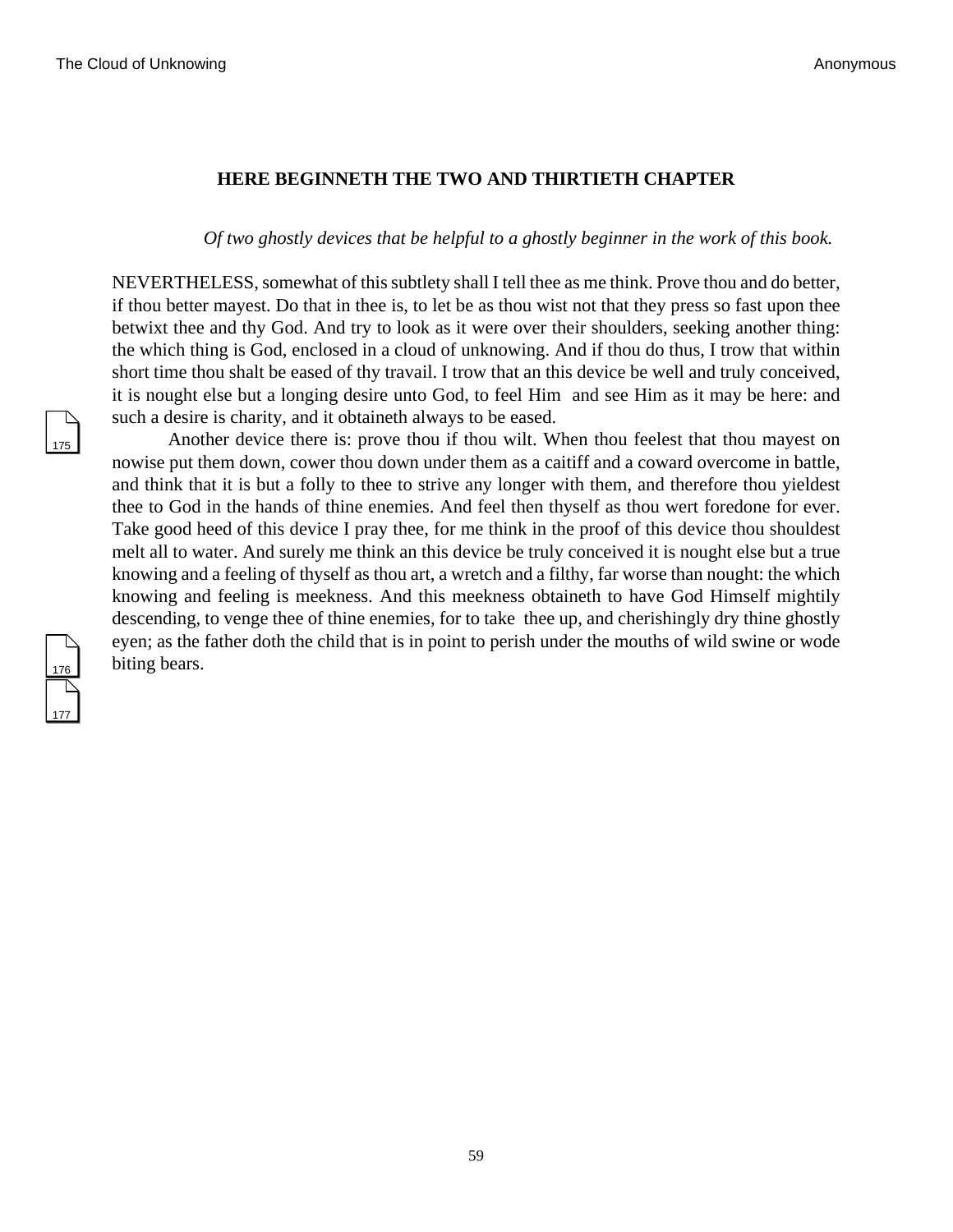## **HERE BEGINNETH THE THREE AND THIRTIETH CHAPTER**

#### *That in this work a soul is cleansed both of his special sins and of the pain of them, and yet how there is no perfect rest in this life.*

MORE devices tell I thee not at this time; for an thou have grace to feel the proof of these, I trow that thou shalt know better to learn me than I thee. For although it should be thus, truly yet me think that I am full far therefrom. And therefore I pray thee help me, and do thou for thee and for me.

Do on then, and travail fast awhile, I pray thee, and suffer meekly the pain if thou mayest not soon win to these arts. For truly it is thy purgatory, and then when thy pain is all passed and thy devices be given of God, and graciously gotten in custom; then it is no doubt to me that thou art cleansed not only of sin, but also of the pain of sin. I mean, of the pain of thy special foredone sins, and not of the pain of the original sin. For that pain shall always last on thee to thy death day, be thou never so busy. Nevertheless, it shall but little provoke thee, in comparison of this pain of thy special sins; and yet shalt thou not be without great travail. For out of this original sin will all day spring new and fresh stirrings of sin: the which thee behoveth all day to smite down, and be busy to shear away with a sharp double-edged dreadful sword of discretion. And hereby mayest thou see and learn, that there is no soothfast security, nor yet no true rest in this life.

Nevertheless, herefore shalt thou not go back, nor yet be overfeared of thy failing. For an it so be that thou mayest have grace to destroy the pain of thine foredone special deeds, in the manner before said—or better if thou better mayest—sure be thou, that the pain of the original sin, or else the new stirrings of sin that be to come, shall but right little be able to provoke thee.

| 8<br>IJ |
|---------|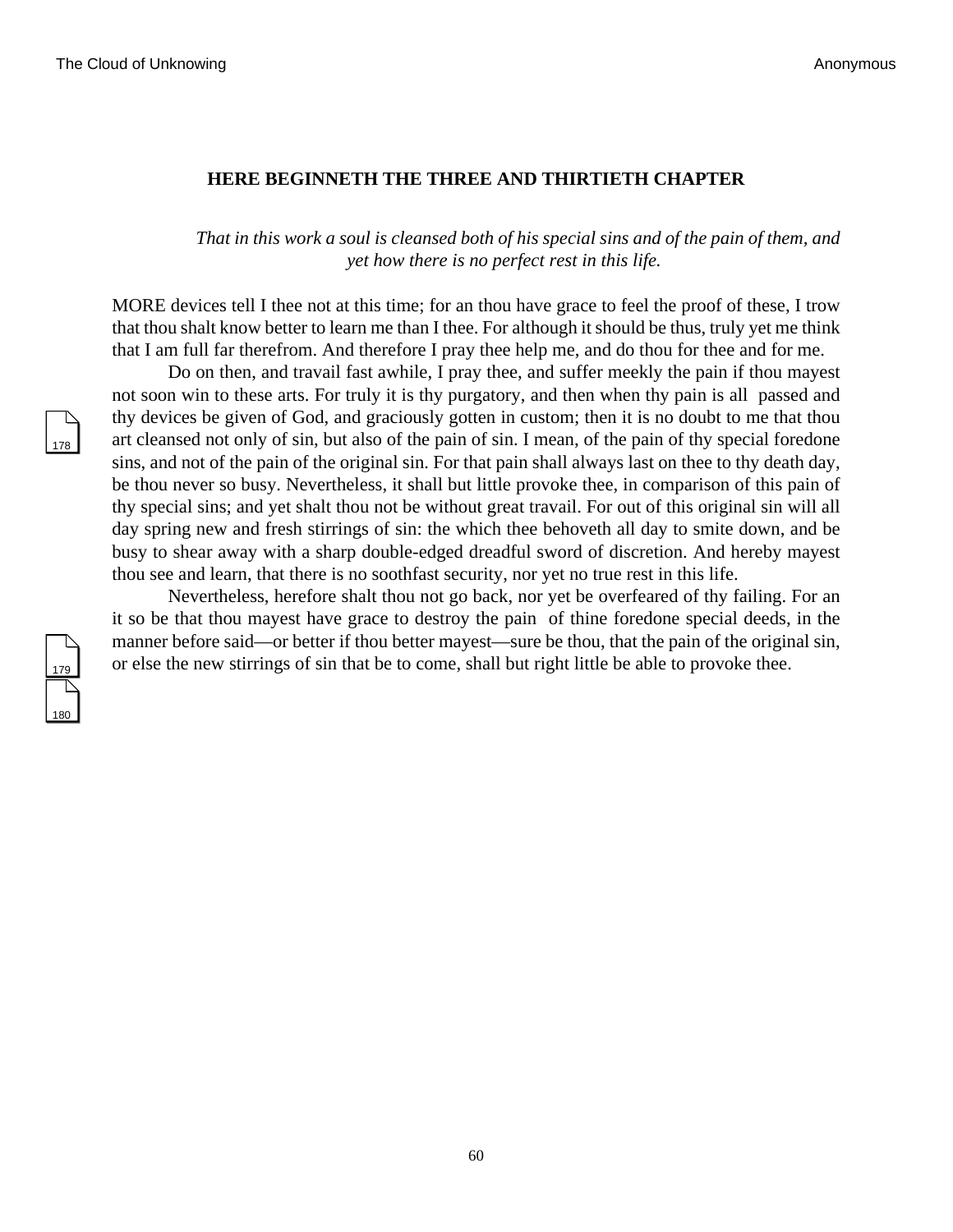181

182

183

#### **HERE BEGINNETH THE FOUR AND THIRTIETH CHAPTER**

#### *That God giveth this grace freely without any means, and that it may not be come to with means.*

AND if thou askest me by what means thou shalt come to this work, I beseech Almighty God of His great grace and His great courtesy to teach thee Himself. For truly I do thee well to wit that I cannot tell thee, and that is no wonder. For why, that is the work of only God, specially wrought in what soul that Him liketh without any desert of the same soul. For without it no saint nor no angel can think to desire it. And I trow that our Lord as specially and as oft—yea! and more specially and more oft—will vouchsafe to work this work in them that have been accustomed sinners, than in some other, that never grieved Him greatly in comparison of them. And this will He do, for He will be seen all-merciful and almighty; and for He will be seen to work as Him list, where Him list, and when Him list.

And yet He giveth not this grace, nor worketh not this work, in any soul that is unable thereto. And yet, there is no soul without this grace, able to have this grace: none, whether it be a sinner's soul or an innocent soul. For neither it is given for innocence, nor withholden for sin. Take good heed, that I say withholden, and not withdrawn. Beware of error here, I pray thee; for ever, the nearer men touch the truth, more wary men behoveth to be of error. I mean but well: if thou canst not conceive it, lay it by thy side till God come and teach thee. Do then so, and hurt thee not.

Beware of pride, for it blasphemeth God in His gifts, and boldeneth sinners. Wert thou verily meek, thou shouldest feel of this work as I say: that God giveth it freely without any desert. The condition of this work is such, that the presence thereof enableth a soul for to have it and for to feel it. And that ableness may no soul have without it. The ableness to this work is oned to the work's self without departing; so that whoso feeleth this work is able thereto, and none else. Insomuch, that without this work a soul is as it were dead, and cannot covet it nor desire it. Forasmuch as thou willest it and desirest it, so much hast thou of it, and no more nor no less: and yet is it no will, nor no desire, but a thing thou wottest never what, that stirreth thee to will and desire thou wottest never what. Reck thee never if thou wittest no more, I pray thee: but do forth ever more and more, so that thou be ever doing.

And if I shall shortlier say, let that thing do with thee and lead thee whereso it list. Let it be the worker, and you but the sufferer: do but look upon it, and let it alone. Meddle thee not therewith as thou wouldest help it, for dread lest thou spill all. Be thou but the tree, and let it be the wright: be thou but the house, and let it be the husbandman dwelling therein. Be blind in this time, and shear away covetise of knowing, for it will more let thee than help thee. It sufficeth enough unto thee, that thou feelest thee stirred likingly with a thing thou wottest never what, else that in this stirring thou hast no special thought of any thing under God; and that thine intent be nakedly directed unto God.

And if it be thus, trust then steadfastly that it is only God that stirreth thy will and thy desire plainly by Himself, without means either on His part or on thine. And be not feared, for the devil may not come so near. He may never come to stir a man's will, but occasionally and by means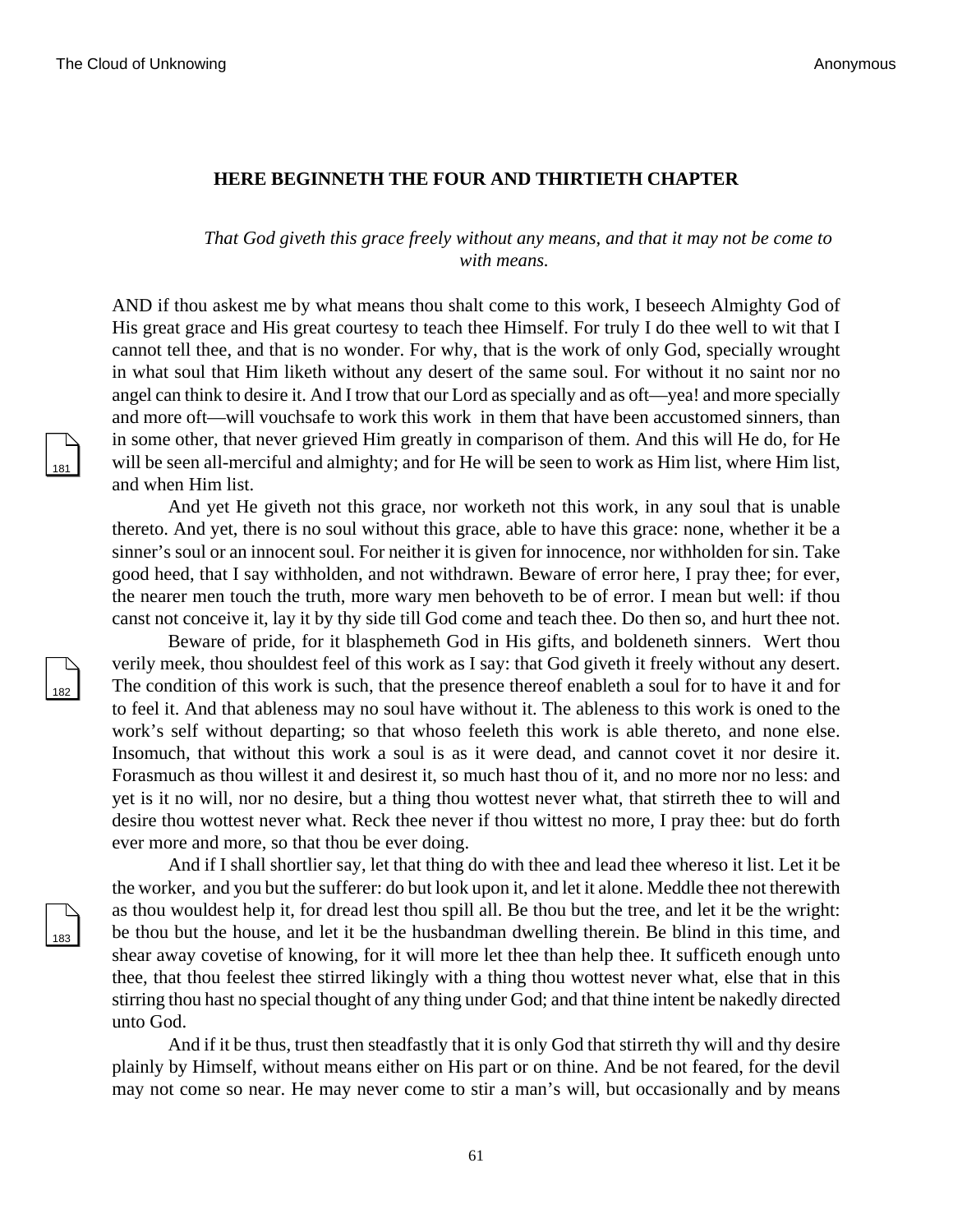

from afar, be he never so subtle a devil. For sufficiently and without means may no good angel stir thy will: nor, shortly to say, nothing but only God. So that thou mayest conceive here by these words somewhat (but much more clearly by the proof), that in this work men shall use no means: nor yet men may not come thereto with means. All good means hang upon it, and it on no means; nor no means may lead thereto.

| c<br>۰<br>٧ |  |
|-------------|--|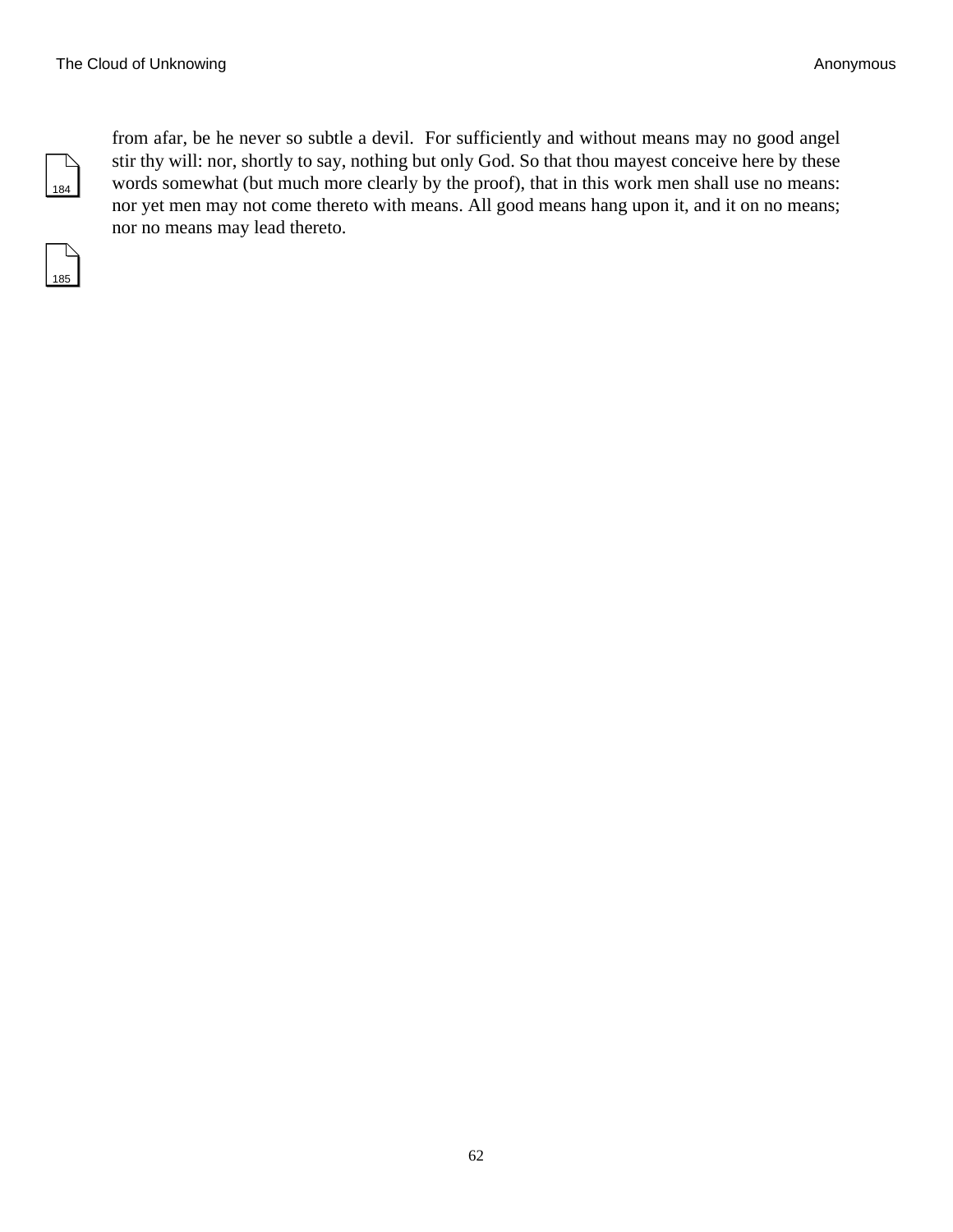#### **HERE BEGINNETH THE FIVE AND THIRTIETH CHAPTER**

#### *Of three means in the which a contemplative Prentice should be occupied, in reading, thinking, and praying.*

NEVERTHELESS, means there be in the which a contemplative prentice should be occupied, the which be these—Lesson, Meditation, and Orison: or else to thine understanding they may be called—Reading, Thinking, and Praying. Of these three thou shalt find written in another book of another man's work, much better than I can tell thee; and therefore it needeth not here to tell thee of the qualities of them. But this may I tell thee: these three be so coupled together, that unto them that be beginners and profiters—but not to them that be perfect, yea, as it may be here—thinking may not goodly be gotten, without reading or hearing coming before. All is one in manner, reading and hearing: clerks reading on books, and lewd men reading on clerks when they hear them preach the word of God. Nor prayer may not goodly be gotten in beginners and profiters, without thinking coming before.

See by the proof. In this same course, God's word either written or spoken is likened to a mirror. Ghostly, the eyes of thy soul is thy reason; thy conscience is thy visage ghostly. And right as thou seest that if a foul spot be in thy bodily visage, the eyes of the same visage may not see that spot nor wit where it is, without a mirror or a teaching of another than itself; right so it is ghostly, without reading or hearing of God's word it is impossible to man's understanding that a soul that is blinded in custom of sin should see the foul spot in his conscience.



188

186

And so following, when a man seeth in a bodily or ghostly mirror, or wots by other men's teaching, whereabouts the foul spot is on his visage, either bodily or ghostly; then at first, and not before, he runneth to the well to wash him. If this spot be any special sin, then is this well Holy Church, and this water confession, with the circumstances. If it be but a blind root and a stirring of sin, then is this well merciful God, and this water prayer, with the circumstances. And thus mayest thou see that no thinking may goodly be gotten in beginners and profiters, without reading or hearing coming before: nor praying without thinking.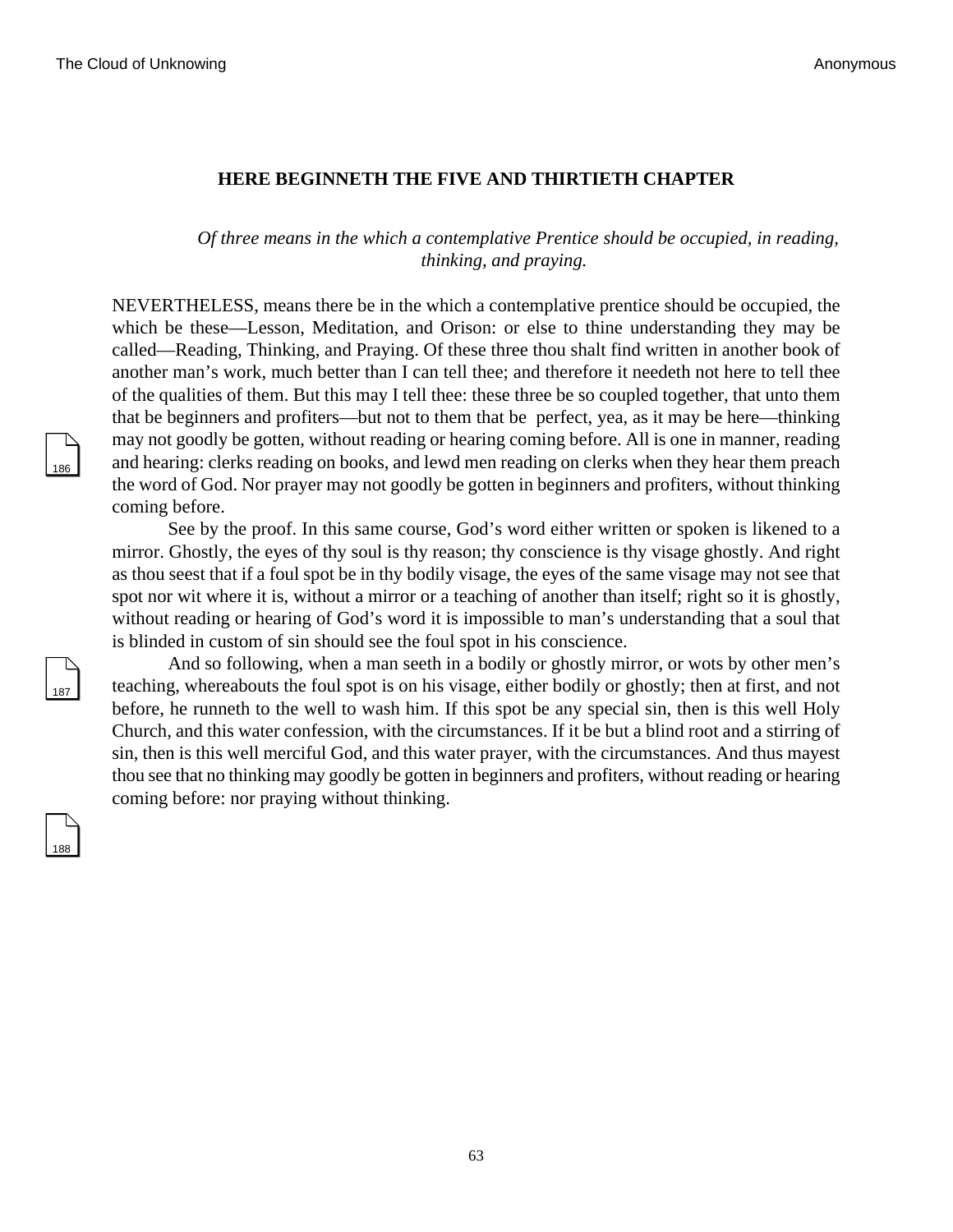## **HERE BEGINNETH THE SIX AND THIRTIETH CHAPTER**

#### *Of the meditations of them that continually travail in the work of this book.*

BUT it is not so with them that continually work in the work of this book. For their meditations be but as they were sudden conceits and blind feelings of their own wretchedness, or of the goodness of God; without any means of reading or hearing coming before, and without any special beholding of any thing under God. These sudden conceits and these blind feelings be sooner learned of God than of man. I care not though thou haddest nowadays none other meditations of thine own wretchedness, nor of the goodness of God (I mean if thou feel thee thus stirred by grace and by counsel), but such as thou mayest have in this word SIN, and in this word GOD: or in such other, which as thee list. Not breaking nor expounding these words with curiosity of wit, in beholding after the qualities of these words, as thou wouldest by that beholding increase thy devotion. I trow it should never be so in this case and in this work. But hold them all whole these words; and mean by sin, a *lump,* thou wottest never what, none other thing but thyself. Me think that in this blind beholding of sin, thus congealed in a lump, none other thing than thyself, it should be no need to bind a madder thing, than thou shouldest be in this time. And yet peradventure, whoso looked upon thee should think thee full soberly disposed in thy body, without any changing of countenance; but sitting or going or lying, or leaning or standing or kneeling, whether thou wert, in a full sober restfulness.



189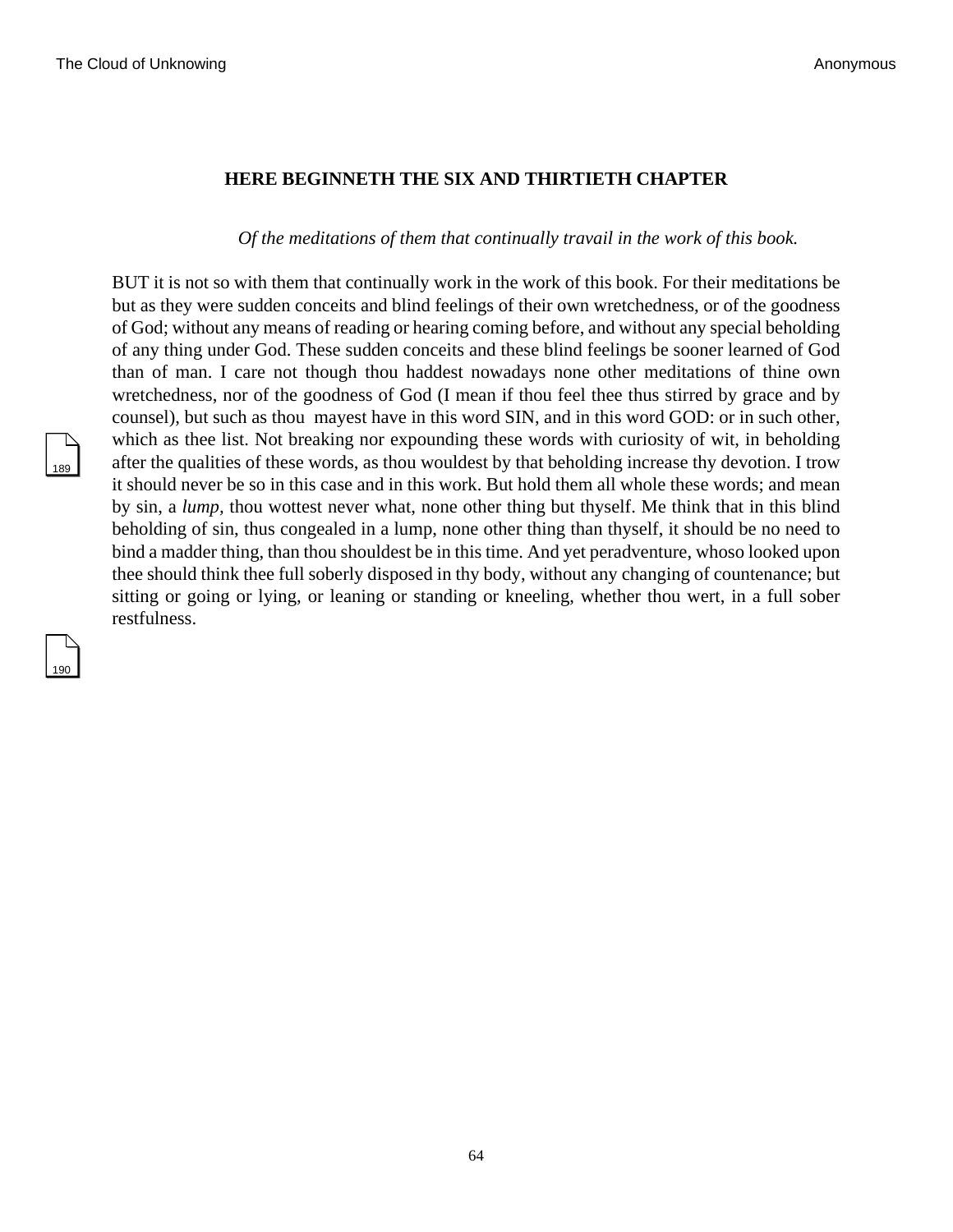## **HERE BEGINNETH THE SEVEN AND THIRTIETH CHAPTER**

#### *Of the special prayers of them that be continual workers in the word of this book*

AND right as the meditations of them that continually work in this grace and in this work rise suddenly without any means, right so do their prayers. I mean of their special prayers, not of those prayers that be ordained of Holy Church. For they that be true workers in this work, they worship no prayer so much: and therefore they do them, in the form and in the statute that they be ordained of holy fathers before us. But their special prayers rise evermore suddenly unto God, without any means or any premeditation in special coming before, or going therewith.

And if they be in words, as they be but seldom, then be they but in full few words: yea, and in ever the fewer the better. Yea, and if it be but a little word of one syllable, me think it better than of two: and more, too, according to the work of the spirit, since it so is that a ghostly worker in this work should evermore be in the highest and the sovereignest point of the spirit. That this be sooth, see by ensample in the course of nature. A man or a woman, afraid with any sudden chance of fire or of man's death or what else that it be, suddenly in the height of his spirit, he is driven upon haste and upon need for to cry or for to pray after help. Yea, how? Surely, not in many words, nor yet in one word of two syllables. And why is that? For him thinketh it over long tarrying for to declare the need and the work of his spirit. And therefore he bursteth up hideously with a great spirit, and cryeth a little word, but of one syllable: as is this word "fire," or this word "out!"

And right as this little word "fire" stirreth rather and pierceth more hastily the ears of the hearers, so doth a little word of one syllable when it is not only spoken or thought, but privily meant in the deepness of spirit; the which is the height, for in ghostliness all is one, height and deepness, length and breadth. And rather it pierceth the ears of Almighty God than doth any long psalter unmindfully mumbled in the teeth. And herefore it is written, that short prayer pierceth heaven.



192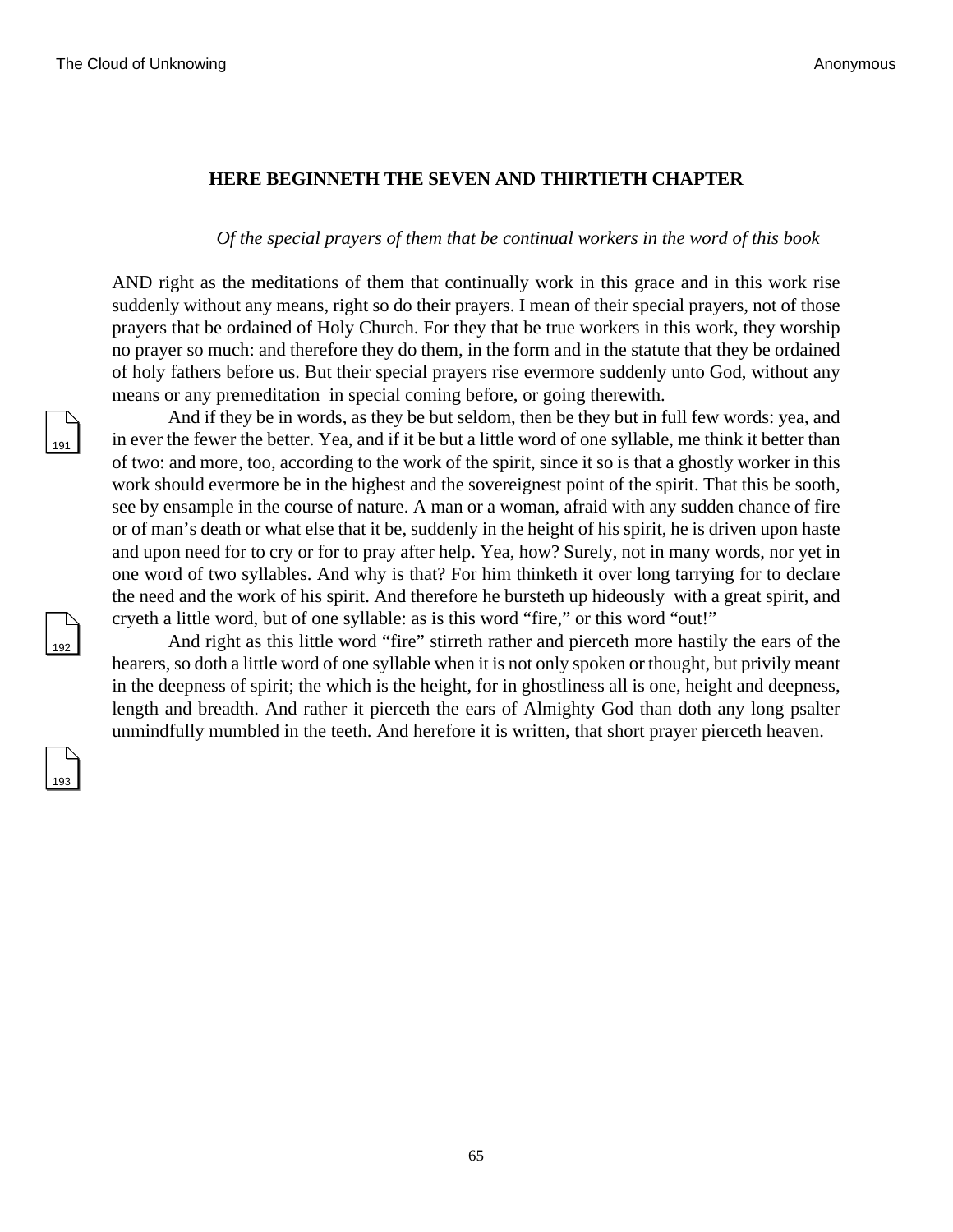194

195

196

# **HERE BEGINNETH THE EIGHT AND THIRTIETH CHAPTER**

#### *How and why that short prayer pierceth heaven*

AND why pierceth it heaven, this little short prayer of one little syllable? Surely because it is prayed with a full spirit, in the height and in the deepness, in the length and in the breadth of his spirit that prayeth it. In the height it is, for it is with all the might of the spirit. In the deepness it is, for in this little syllable be contained all the wits of the spirit. In the length it is, for might it ever feel as it feeleth, ever would it cry as it cryeth. In the breadth it is, for it willeth the same to all other that it willeth to itself.

In this time it is that a soul hath comprehended after the lesson of Saint Paul with all saints—not fully, but in manner and in part, as it is according unto this work—which is the length and the breadth, the height and the deepness of everlasting and all-lovely, almighty, and all-witting God. The everlastingness of God is His length. His love is His breadth. His might is His height. And His wisdom is His deepness. No wonder though a soul that is thus nigh conformed by grace to the image and the likeness of God his maker, be soon heard of God! Yea, though it be a full sinful soul, the which is to God as it were an enemy; an he might through grace come for to cry such a little syllable in the height and the deepness, the length and the breadth of his spirit, yet he should for the hideous noise of his cry be always heard and helped of God.

See by ensample. He that is thy deadly enemy, an thou hear him so afraid that he cry in the height of his spirit this little word "fire," or this word "out"; yet without any beholding to him for he is thine enemy, but for pure pity in thine heart stirred and raised with the dolefulness of this cry, thou risest up—yea, though it be about midwinter's night—and helpest him to slack his fire, or for to still him and rest him in his distress. Oh, Lord! since a man may be made so merciful in grace, to have so much mercy and so much pity of his enemy, notwithstanding his enmity, what pity and what mercy shall God have then of a ghostly cry in soul, made and wrought in the height and the deepness, the length and the breadth of his spirit; the which hath all by nature that man hath by grace? And much more, surely without comparison, much more mercy will He have; since it is, that that thing that is so had by nature is nearer to an eternal thing than that which is had by grace.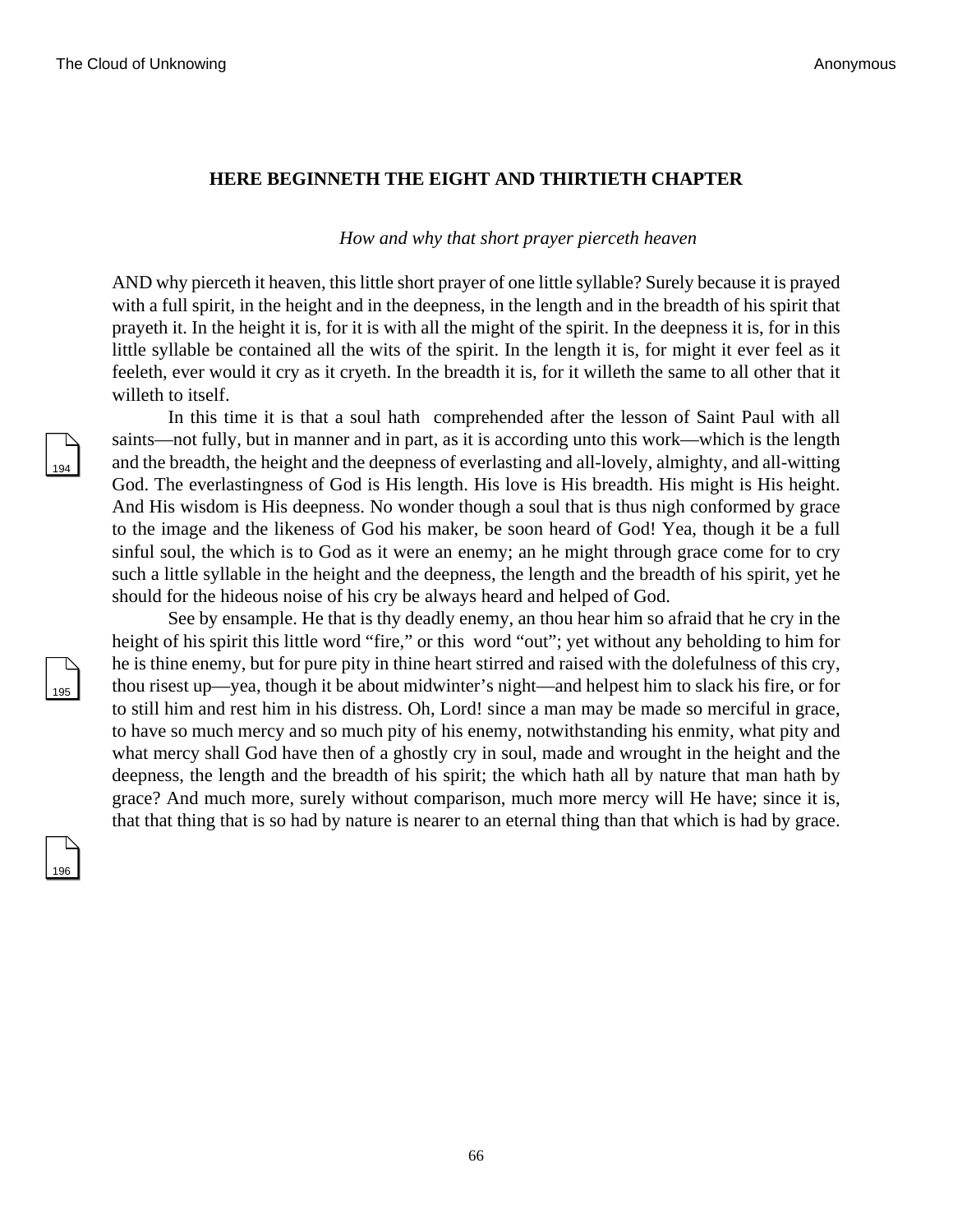#### **HERE BEGINNETH THE NINE AND THIRTIETH CHAPTER**

## *How a perfect worker shall pray, and what prayer is in itself; and if a man shall pray in words, which words accord them most to the property of prayer.*

AND therefore it is, to pray in the height and the deepness, the length and the breadth of our spirit. And that not in many words, but in a little word of one syllable.

And what shall this word be? Surely such a word as is best according unto the property of prayer. And what word is that? Let us first see what prayer is properly in itself, and thereafter we may clearlier know what word will best accord to the property of prayer.

Prayer in itself properly is not else, but a devout intent direct unto God, for getting of good and removing of evil. And then, since it so is that all evil be comprehended in sin, either by cause or by being, let us therefore when we will intentively pray for removing of evil either say, or think, or mean, nought else nor no more words, but this little word "sin." And if we will intentively pray for getting of good, let us cry, either with word or with thought or with desire, nought else nor no more words, but this word "God." For why, in God be all good, both by cause and by being. Have no marvel why I set these words forby all other. For if I could find any shorter words, so fully comprehending in them all good and all evil, as these two words do, or if I had been learned of God to take any other words either, I would then have taken them and left these; and so I counsel that thou do.

Study thou not for no words, for so shouldest thou never come to thy purpose nor to this work, for it is never got by study, but all only by grace. And therefore take thou none other words to pray in, although I set these here, but such as thou art stirred of God for to take. Nevertheless, if God stir thee to take these, I counsel not that thou leave them; I mean if thou shalt pray in words, and else not. For why, they be full short words. But although the shortness of prayer be greatly commended here, nevertheless the oftness of prayer is never the rather refrained. For as it is said before, it is prayed in the length of the spirit; so that it should never cease, till the time were that it had fully gotten that that it longed after. Ensample of this have we in a man or a woman afraid in the manner beforesaid. For we see well, that they cease never crying on this little word "out," or this little word "fire," ere the time be that they have in great part gotten help of their grief.





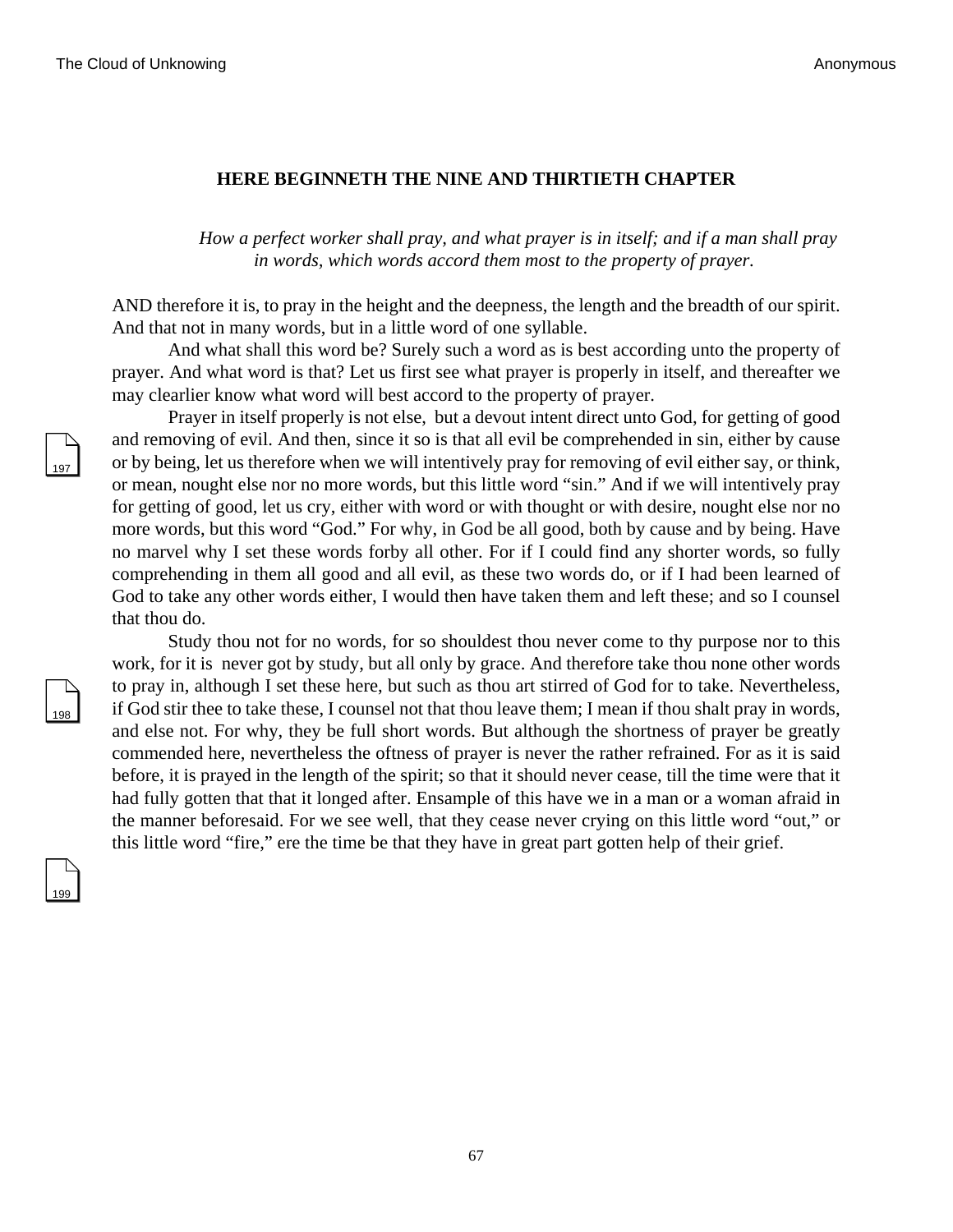# **HERE BEGINNETH THE FORTIETH CHAPTER**

## *That in the time of this work a soul hath no special beholding to any vice in itself nor to any virtue in itself.*

DO thou, on the same manner, fill thy spirit with the ghostly bemeaning of this word "sin," and without any special beholding unto any kind of sin, whether it be venial or deadly: Pride, Wrath, or Envy, Covetyse, Sloth, Gluttony, or Lechery. What recks it in contemplatives, what sin that it be, or how muckle a sin that it be? For all sins them thinketh—I mean for the time of this work—alike great in themselves, when the least sin departeth them from God, and letteth them of their ghostly peace.

And feel sin a lump, thou wottest never what, but none other thing than thyself. And cry then ghostly ever upon one: a *Sin, sin, sin! Out, out, out!"* This ghostly cry is better learned of God by the proof, than of any man by word. For it is best when it is in pure spirit, without special thought or any pronouncing of word; unless it be any seldom time, when for abundance of spirit it bursteth up into word, so that the body and the soul be both filled with sorrow and cumbering of sin.

On the same manner shalt thou do with this little word "God." Fill thy spirit with the ghostly bemeaning of it without any special beholding to any of His works—whether they be good, better, or best of all—bodily or ghostly, or to any virtue that may be wrought in man's soul by any grace; not looking after whether it be meekness or charity, patience or abstinence, hope, faith, or soberness, chastity or wilful poverty. What recks this in contemplatives? For all virtues they find and feel in God; for in Him is all thing, both by cause and by being. For they think that an they had God they had all good, and therefore they covet nothing with special beholding, but only good God. Do thou on the same manner as far forth as thou mayest by grace: and mean God all, and all God, so that nought work in thy wit and in thy will, but only God.

And because that ever the whiles thou livest in this wretched life, thee behoveth always feel in some part this foul stinking lump of sin, as it were oned and congealed with the substance of thy being, therefore shalt thou changeably mean these two words—sin and God. With this general knowing, that an thou haddest God, then shouldest thou lack sin: and mightest thou lack sin, then shouldest thou have God.



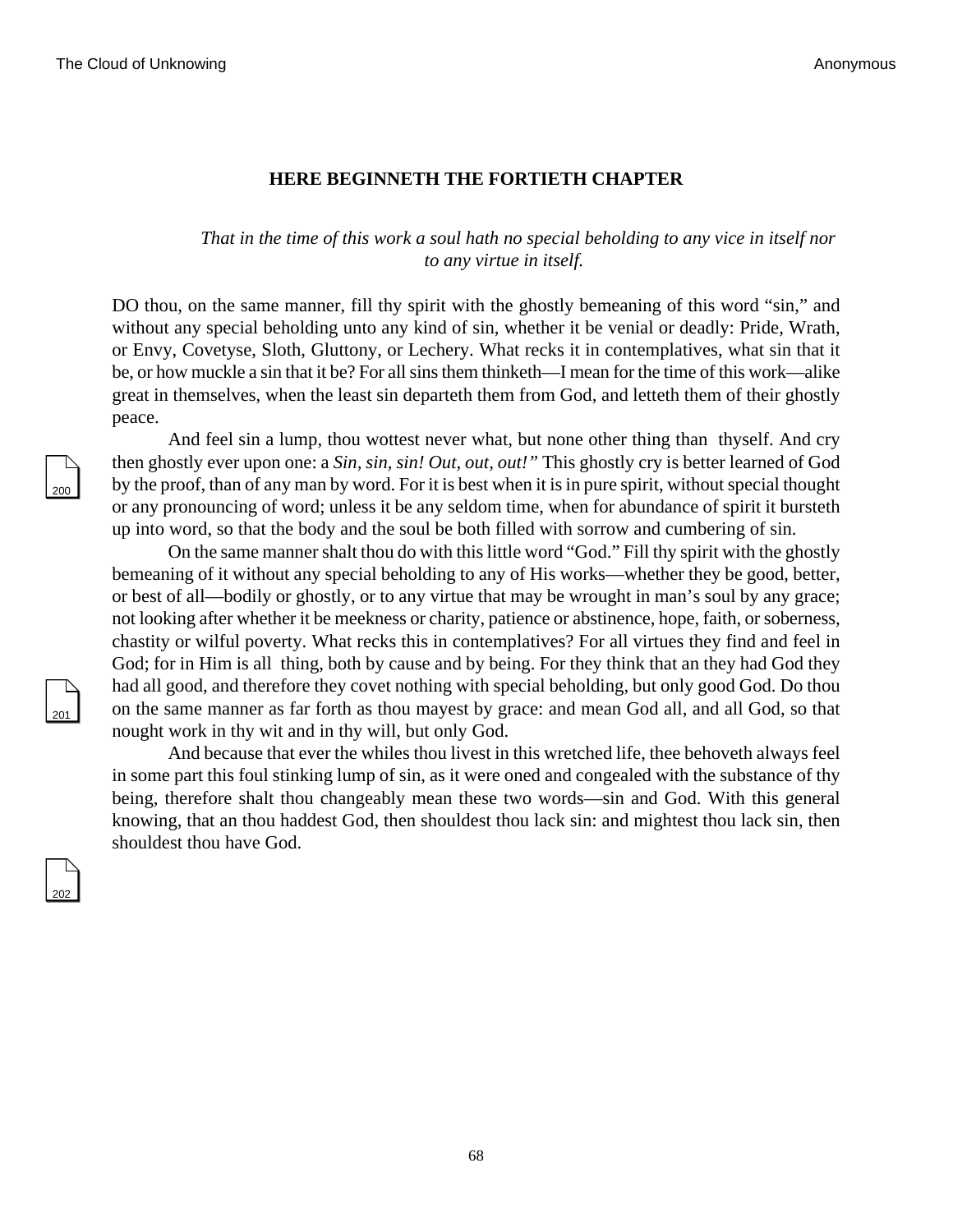# **HERE BEGINNETH THE ONE AND FORTIETH CHAPTER**

#### *That in all other works beneath this, men should keep discretion; but in this none.*

AND furthermore, if thou ask me what discretion thou shalt have in this work, then I answer thee and say, right none! For in all thine other doings thou shalt have discretion, as in eating and in drinking, and in sleeping and in keeping of thy body from outrageous cold or heat, and in long praying or reading, or in communing in speech with thine even-christian. In all these shalt thou keep discretion, that they be neither too much nor too little. But in this work shalt thou hold no measure: for I would that thou shouldest never cease of this work the whiles thou livest.

I say not that thou shalt continue ever therein alike fresh, for that may not be. For sometime sickness and other unordained dispositions in body and in soul, with many other needfulness to nature, will let thee full much, and ofttimes draw thee down from the height of this working. But I say that thou shouldest evermore have it either in earnest or in game; that is to say, either in work or in will. And therefore for God's love be wary with sickness as much as thou mayest goodly, so that thou be not the cause of thy feebleness, as far as thou mayest. For I tell thee truly, that this work asketh a full great restfulness, and a full whole and clean disposition, as well in body as in soul.

And therefore for God's love govern thee discreetly in body and in soul, and get thee thine health as much as thou mayest. And if sickness come against thy power, have patience and abide meekly God's mercy: and all is then good enough. For I tell thee truly, that ofttimes patience in sickness and in other diverse tribulations pleaseth God much more than any liking devotion that thou mayest have in thy health.



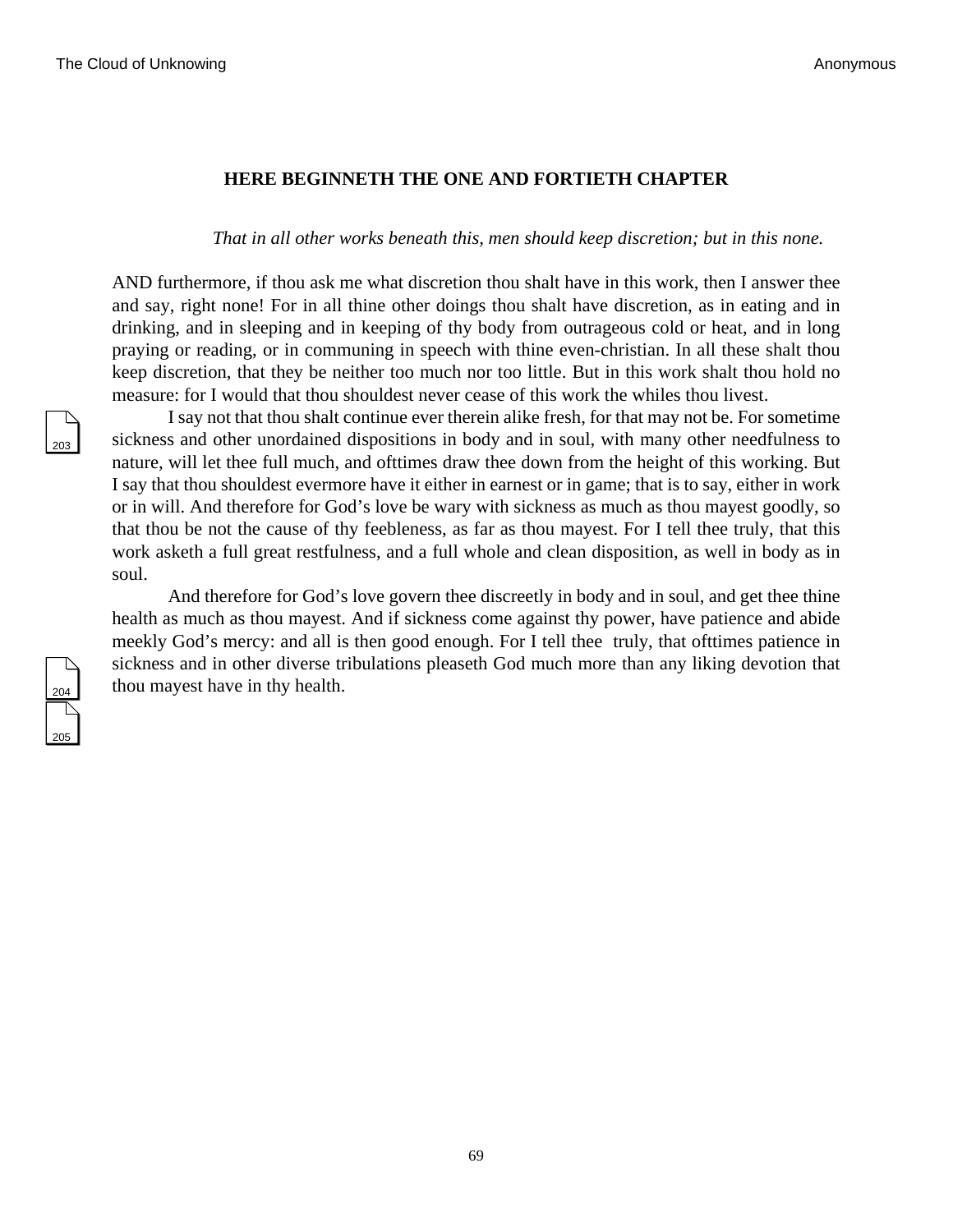# **HERE BEGINNETH THE TWO AND FORTIETH CHAPTER**

# *That by indiscretion in this, men shall keep discretion in all other things; and surely else never*

BUT peradventure thou askest me, how thou shalt govern thee discreetly in meat and in sleep, and in all these other. And hereto I think to answer thee right shortly: "Get that thou get mayest." Do this work evermore without ceasing and without discretion, and thou shalt well ken begin and cease in all other works with a great discretion. For I may not trow that a soul continuing in this work night and day without discretion, should err in any of these outward doings; and else, me think that he should always err.



And therefore, an I might get a waking and a busy beholding to this ghostly work within in my soul, I would then have a heedlessness in eating and in drinking, in sleeping and in speaking, and in all mine outward doings. For surely I trow I should rather come to discretion in them by such a heedlessness, than by any busy beholding to the same things, as I would by that beholding set a mark and a measure by them. Truly I should never bring it so about, for ought that I could do or say. Say what men say will, and let the proof witness. And therefore lift up thine heart with a blind stirring of love; and mean now sin, and now God. God wouldest thou have, and sin wouldest thou lack. God wanteth thee; and sin art thou sure of. Now good God help thee, for now hast thou need!

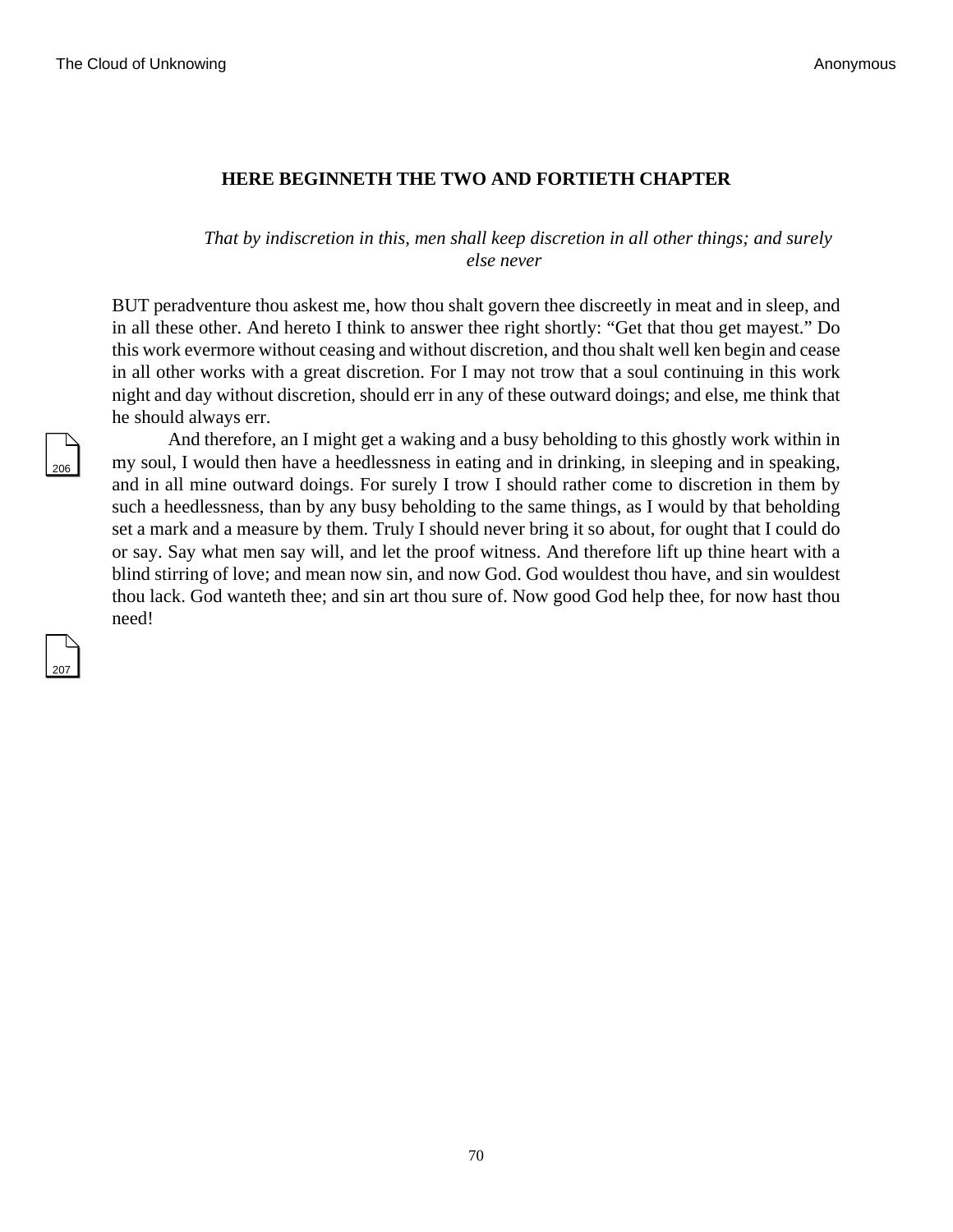# **HERE BEGINNETH THE THREE AND FORTIETH CHAPTER**

*That all witting and feeling of a man's own being must needs be lost if the perfection of this word shall verily be felt in any soul in this life.*

LOOK that nought work in thy wit nor in thy will but only God. And try for to fell all witting and feeling of ought under God, and tread all down full far under the cloud of forgetting. And thou shalt understand, that thou shalt not only in this work forget all other creatures than thyself, or their deeds or thine, but also thou shalt in this work forget both thyself and also thy deeds for God, as well as all other creatures and their deeds. For it is the condition of a perfect lover, not only to love that thing that he loveth more than himself; but also in a manner for to hate himself for that thing that he loveth.

Thus shalt thou do with thyself: thou shalt loathe and be weary with all that thing that worketh in thy wit and in thy will unless it be only God. For why, surely else, whatsoever that it be, it is betwixt thee and thy God. And no wonder though thou loathe and hate for to think on thyself, when thou shalt always feel sin, a foul stinking lump thou wottest never what, betwixt thee and thy God: the which lump is none other thing than thyself. For thou shalt think it oned and congealed with the substance of thy being: yea, as it were without departing.

And therefore break down all witting and feeling of all manner of creatures; but most busily of thyself. For on the witting and the feeling of thyself hangeth witting and feeling of all other creatures; for in regard of it, all other creatures be lightly forgotten. For, an thou wilt busily set thee to the proof, thou shalt find when thou hast forgotten all other creatures and all their works—yea, and thereto all thine own works—that there shall live yet after, betwixt thee and thy God, a naked witting and a feeling of thine own being: the which witting and feeling behoveth always be destroyed, ere the time be that thou feel soothfastly the perfection of this work.



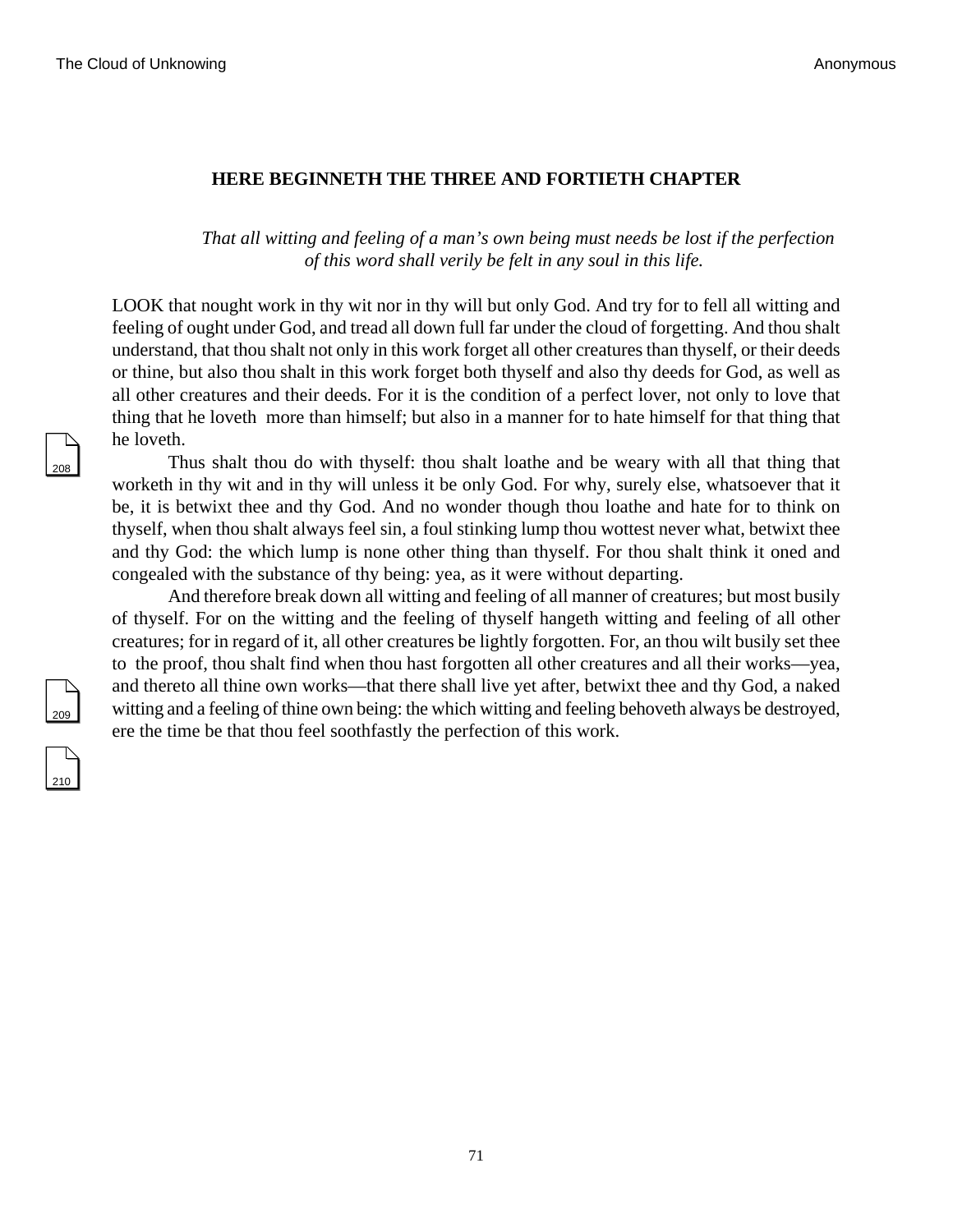#### **HERE BEGINNETH THE FOUR AND FORTIETH CHAPTER**

#### *How a soul shall dispose it on its own part, for to destroy all witting and feeling of its own being.*

BUT now thou askest me, how thou mayest destroy this naked witting and feeling of thine own being. For peradventure thou thinkest that an it were destroyed, all other lettings were destroyed: and if thou thinkest thus, thou thinkest right truly. But to this I answer thee and I say, that without a full special grace full freely given of God, and thereto a full according ableness to receive this grace on thy part, this naked witting and feeling of thy being may on nowise be destroyed. And this ableness is nought else but a strong and a deep ghostly sorrow.

But in this sorrow needeth thee to have discretion, on this manner: thou shalt be wary in the time of this sorrow, that thou neither too rudely strain thy body nor thy spirit, but sit full still, as it were in a sleeping device, all forsobbed and forsunken in sorrow. This is true sorrow; this is perfect sorrow; and well were him that might win to this sorrow. All men have matter of sorrow: but most specially he feeleth matter of sorrow, that wotteth and feeleth that he is. All other sorrows be unto this in comparison but as it were game to earnest. For he may make sorrow earnestly, that wotteth and feeleth not only what he is, but that he is. And whoso felt never this sorrow, he may make sorrow: for why, he felt yet never perfect sorrow. This sorrow, when it is had, cleanseth the soul, not only of sin, but also of pain that it hath deserved for sin; and thereto it maketh a soul able to receive that joy, the which reeveth from a man all witting and feeling of his being.

This sorrow, if it be truly conceived, is full of holy desire: and else might never man in this life abide it nor bear it. For were it not that a soul were somewhat fed with a manner of comfort of his right working, else should he not be able to bear the pain that he hath of the witting and feeling of his being. For as oft as he would have a true witting and a feeling of his God in purity of spirit, as it may be here, and sithen feeleth that he may not—for he findeth evermore his witting and his feeling as it were occupied and filled with a foul stinking lump of himself, the which behoveth always be hated and be despised and forsaken, if he shall be God's perfect disciple learned of Himself in the mount of perfection—so oft, he goeth nigh mad for sorrow. Insomuch, that he weepeth and waileth, striveth, curseth, and banneth; and shortly to say, him thinketh that he beareth so heavy a burthen of himself that he careth never what betides him, so that God were pleased. And yet in all this sorrow he desireth not to unbe: for that were devil's madness and despite unto God. But him listeth right well to be; and he intendeth full heartily thanking to God, for the worthiness and the gift of his being, for all that he desire unceasingly for to lack the witting and the feeling of his being.

This sorrow and this desire behoveth every soul have and feel in itself, either in this manner or in another; as God vouchsafeth for to learn to His ghostly disciples after His well willing and their according ableness in body and in soul, in degree and disposition, ere the time be that they may perfectly be oned unto God in perfect charity—such as may be had here—if God vouchsafeth.







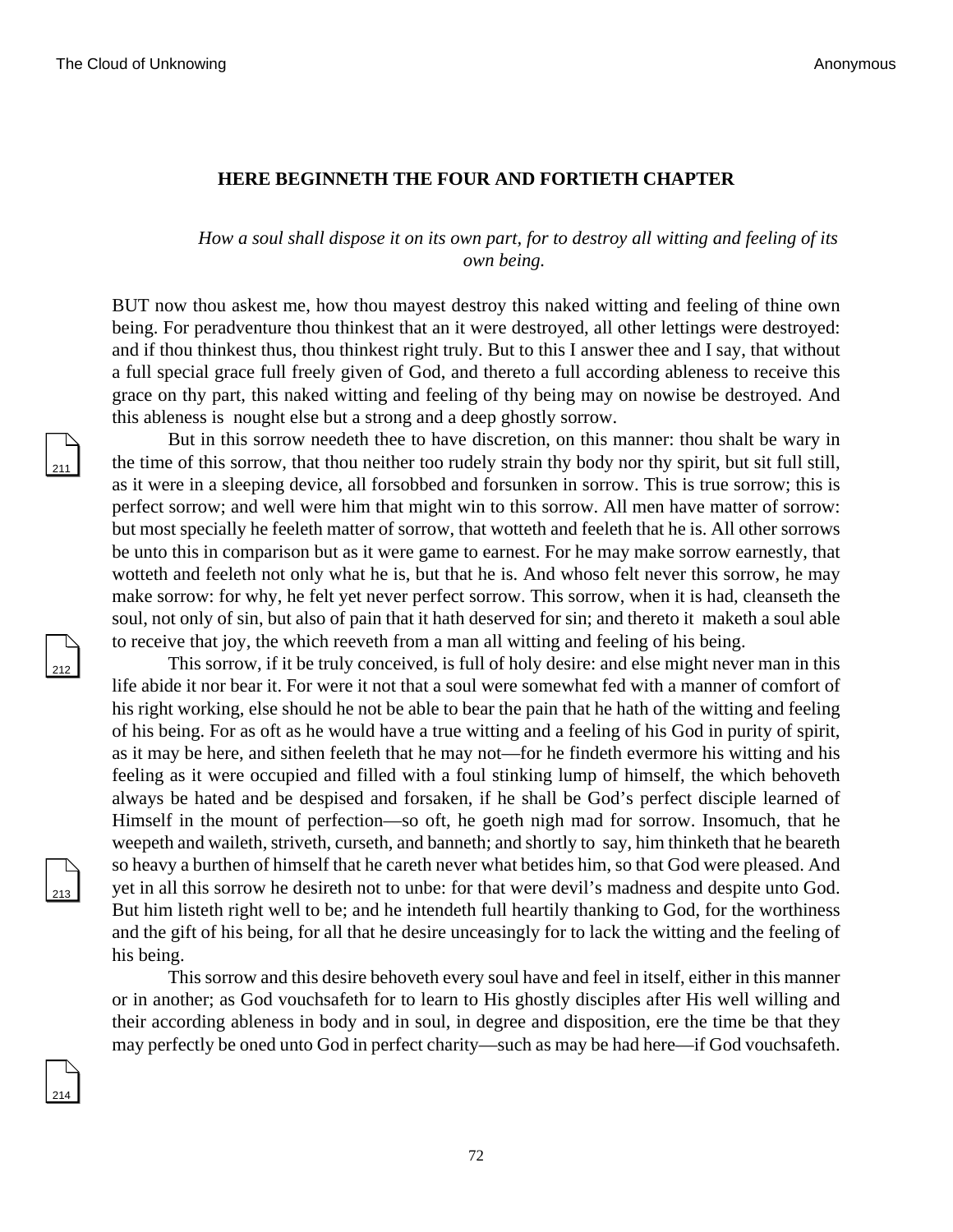#### **HERE BEGINNETH THE FIVE AND FORTIETH CHAPTER**

#### *A good declaring of some certain deceits that may befall in this work.*

BUT one thing I tell thee, that in this work may a young disciple that hath not yet been well used and proved in ghostly working, full lightly be deceived; and, but he be soon wary, and have grace to leave off and meek him to counsel, peradventure be destroyed in his bodily powers and fall into fantasy in his ghostly wits. And all this is along of pride, and of fleshliness and curiosity of wit.

And on this manner may this deceit befall. A young man or a woman new set to the school of devotion heareth this sorrow and this desire be read and spoken: how that a man shall lift up his heart unto God, and unceasingly desire for to feel the love of his God. And as fast in a curiosity of wit they conceive these words not ghostly as they be meant, but fleshly and bodily; and travail their fleshly hearts outrageously in their breasts. And what for lacking of grace and pride and curiosity in themselves, they strain their veins and their bodily powers so beastly and so rudely, that within short time they fall either into frenzies, weariness, and a manner of unlisty feebleness in body and in soul, the which maketh them to wend out of themselves and seek some false and some vain fleshly and bodily comfort without, as it were for recreation of body and of spirit: or else, if they fall not in this, else they merit for ghostly blindness, and for fleshly chafing of their nature in their bodily breasts in the time of this feigned beastly and not ghostly working, for to have their breasts either enflamed with an unkindly heat of nature caused of misruling of their bodies or of this feigned working, or else they conceive a false heat wrought by the Fiend, their ghostly enemy, caused of their pride and of their fleshliness and their curiosity of wit. And yet peradventure they ween it be the fire of love, gotten and kindled by the grace and the goodness of the Holy Ghost. Truly, of this deceit, and of the branches thereof, spring many mischiefs: much hypocrisy, much heresy, and much error. For as fast after such a false feeling cometh a false knowing in the Fiend's school, right as after a true feeling cometh a true knowing in God's school. For I tell thee truly, that the devil hath his contemplatives as God hath His.





217

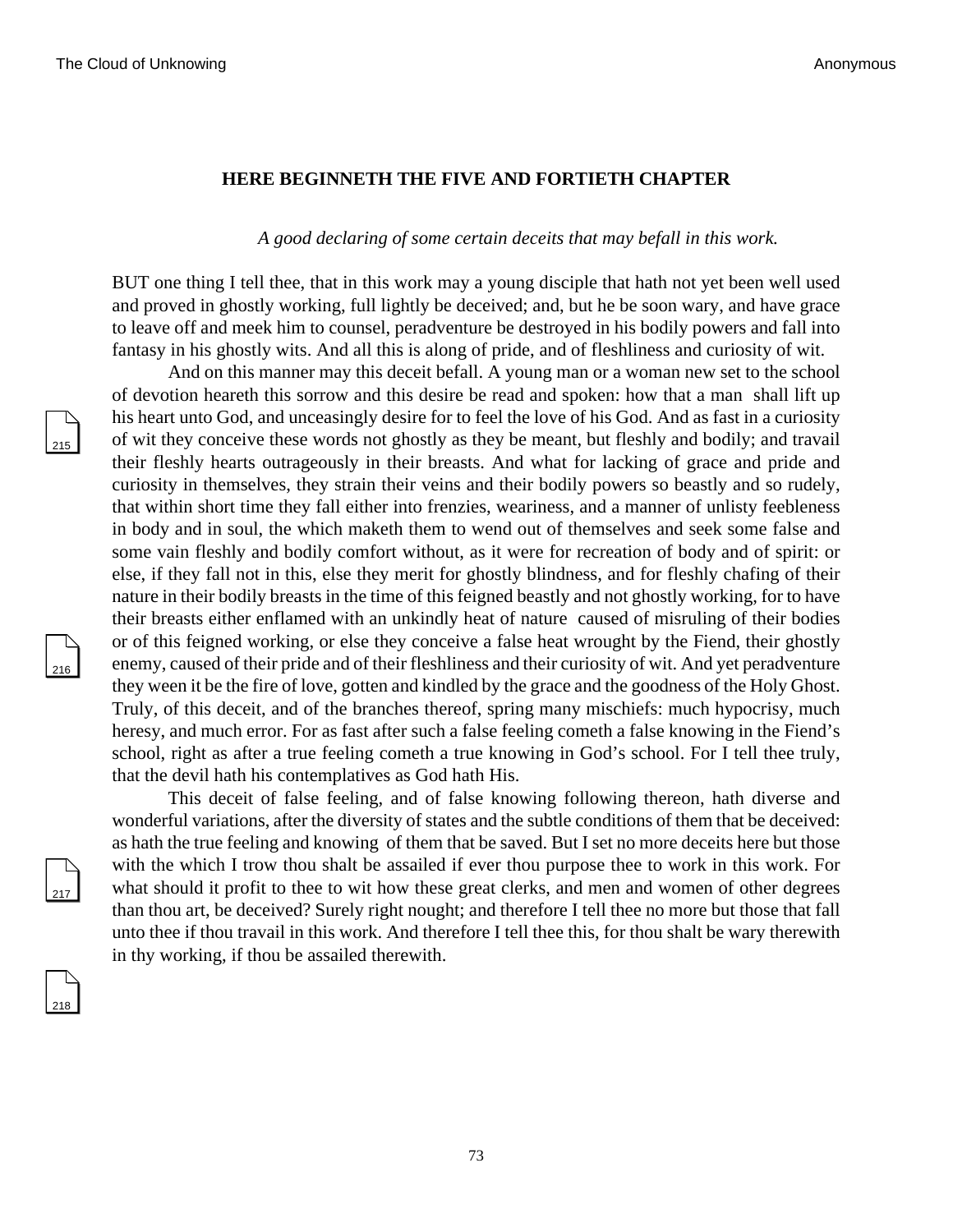#### **HERE BEGINNETH THE SIX AND FORTIETH CHAPTER**

#### *A good teaching how a man shall flee these deceits, and work more with a listiness of spirit, than with any boisterousness of body*

AND therefore for God's love be wary in this work, and strain not thine heart in thy breast over-rudely nor out of measure; but work more with a list than with any worthless strength. For ever the more Mistily, the more meekly and ghostly: and ever the more rudely, the more bodily and beastly. And therefore be wary, for surely what beastly heart that presumeth for to touch the high mount of this work, it shall be beaten away with stones. Stones be hard and dry in their kind, and they hurt full sore where they hit. And surely such rude strainings be full hard fastened in fleshliness of bodily feeling, and full dry from any witting of grace; and they hurt full sore the silly soul, and make it fester in fantasy feigned of fiends. And therefore be wary with this beastly rudeness, and learn thee to love listily, with a soft and a demure behaviour as well in body as in soul; and abide courteously and meekly the will of our Lord, and snatch not overhastily, as it were a greedy greyhound, hunger thee never so sore. And, gamingly be it said, I counsel that thou do that in thee is, refraining the rude and the great stirring of thy spirit, right as thou on nowise wouldest let Him wit how fain thou wouldest see Him, and have Him or feel Him.

This is childishly and playingly spoken, thee think peradventure. But I trow whoso had grace to do and feel as I say, he should feel good gamesome play with Him, as the father doth with the child, kissing and clipping, that well were him so.

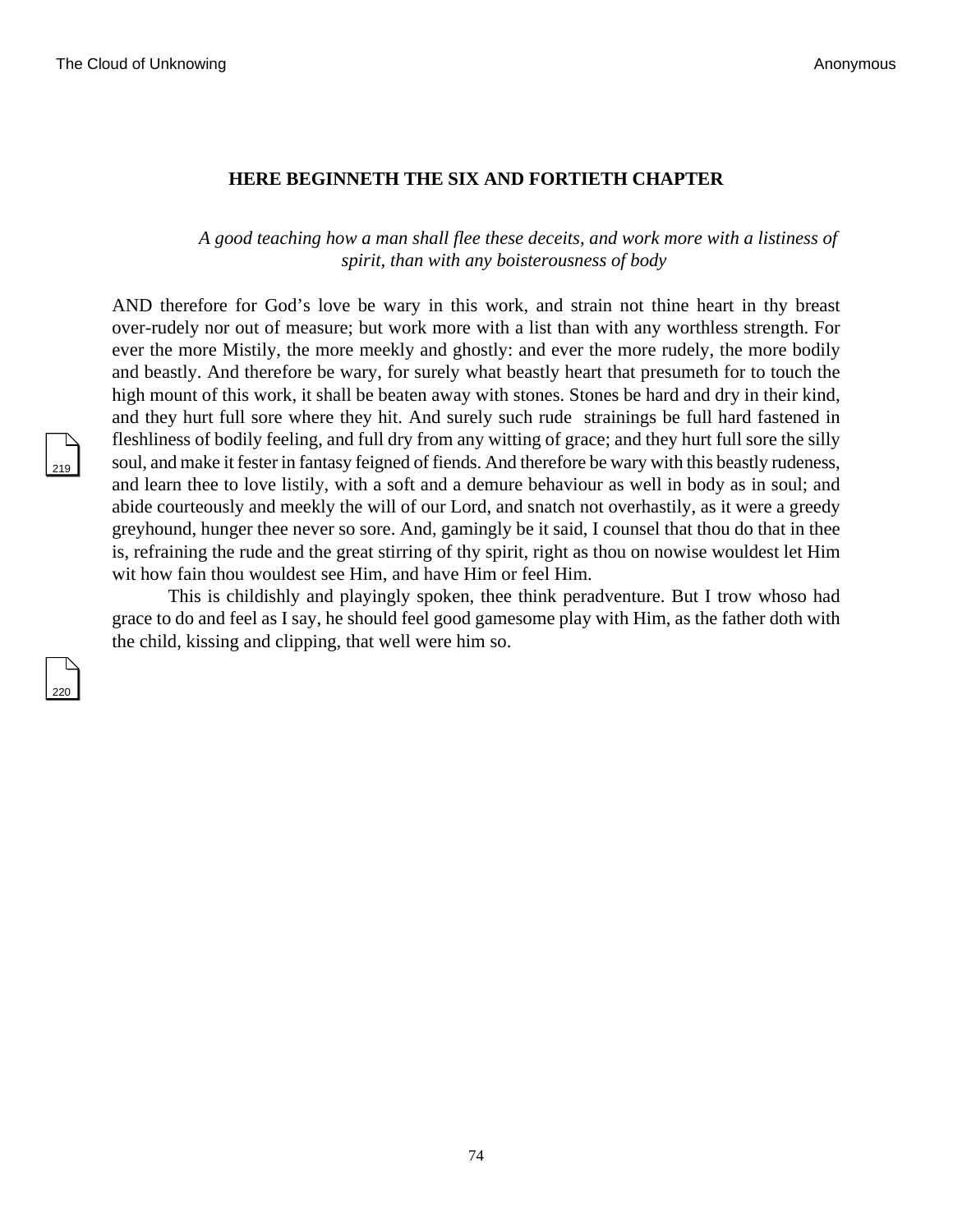#### **HERE BEGINNETH THE SEVEN AND FORTIETH CHAPTER**

#### *A slight teaching of this work in purity of spirit; declaring how that on one manner a soul should shed his desire unto God, and on ye contrary unto man.*

LOOK thou have no wonder why that I speak thus childishly, and as it were follily and lacking natural discretion; for I do it for certain reasons, and as me thinketh that I have been stirred many days, both to feel thus and think thus and say thus, as well to some other of my special friends in God, as I am now unto thee.

And one reason is this, why that I bid thee hide from God the desire of thine heart. For I hope it should more clearly come to His knowing, for thy profit and in fulfilling of thy desire, by such an hiding, than it should by any other manner of shewing that I trow thou couldest yet shew. And another reason is, for I would by such a hid shewing bring thee out of the boisterousness of bodily feeling into the purity and deepness of ghostly feeling; and so furthermore at the last to help thee to knit the ghostly knot of burning love betwixt thee and thy God, in ghostly onehead and according of will.

Thou wottest well this, that God is a Spirit; and whoso should be oned unto Him, it behoveth to be in soothfastness and deepness of spirit, full far from any feigned bodily thing. Sooth it is that all thing is known of God, and nothing may be hid from His witting, neither bodily thing nor ghostly. But more openly is that thing known and shewed unto Him, the which is hid in deepness of spirit, sith it so is that He is a Spirit, than is anything that is mingled with any manner of bodilyness. For all bodily thing is farther from God by the course of nature than any ghostly thing. By this reason it seemeth, that the whiles our desire is mingled with any matter of bodilyness, as it is when we stress and strain us in spirit and in body together, so long it is farther from God than it should be, an it were done more devoutly and more listily in soberness and in purity and in deepness of spirit.

And here mayest thou see somewhat and in part the reason why that I bid thee so childishly cover and hide the stirring of thy desire from God. And yet I bid thee not plainly hide it; for that were the bidding of a fool, for to bid thee plainly do that which on nowise may be done. But I bid thee do that in thee is to hide it. And why bid I thus? Surely because I would that thou cast it into deepness of spirit, far from any rude mingling of any bodilyness, the which would make it less ghostly and farther from God inasmuch: and because I wot well that ever the more that thy spirit hath of ghostliness, the less it hath of bodilyness and the nearer it is to God, and the better it pleaseth Him and the more clearly it may be seen of Him. Not that His sight may be any time or in any thing more clear than in another, for it is evermore unchangeable: but because it is more like unto Him, when it is in purity of spirit, for He is a Spirit.

Another reason there is, why that I bid thee do that in thee is to let Him not wit: for thou and I and many such as we be, we be so able to conceive a thing bodily the which is said ghostly, that peradventure an I had bidden thee shew unto God the stirring of thine heart, thou shouldest have made a bodily shewing unto Him, either in gesture or in voice, or in word, or in some other rude bodily straining, as it is when thou shalt shew a thing that is hid in thine heart to a bodily man: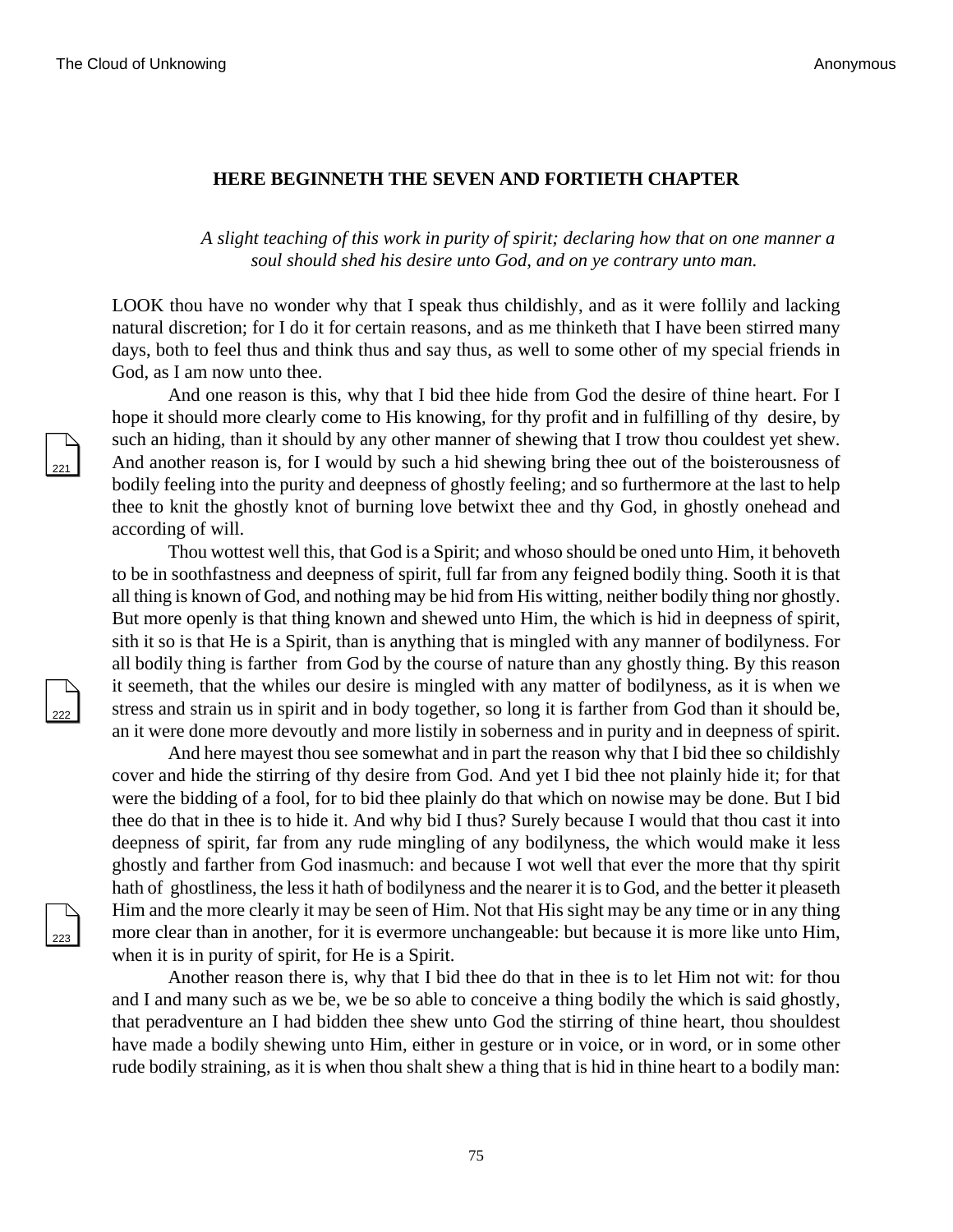and insomuch thy work should have been impure. For on one manner shall a thing be shewed to man, and on another manner unto God.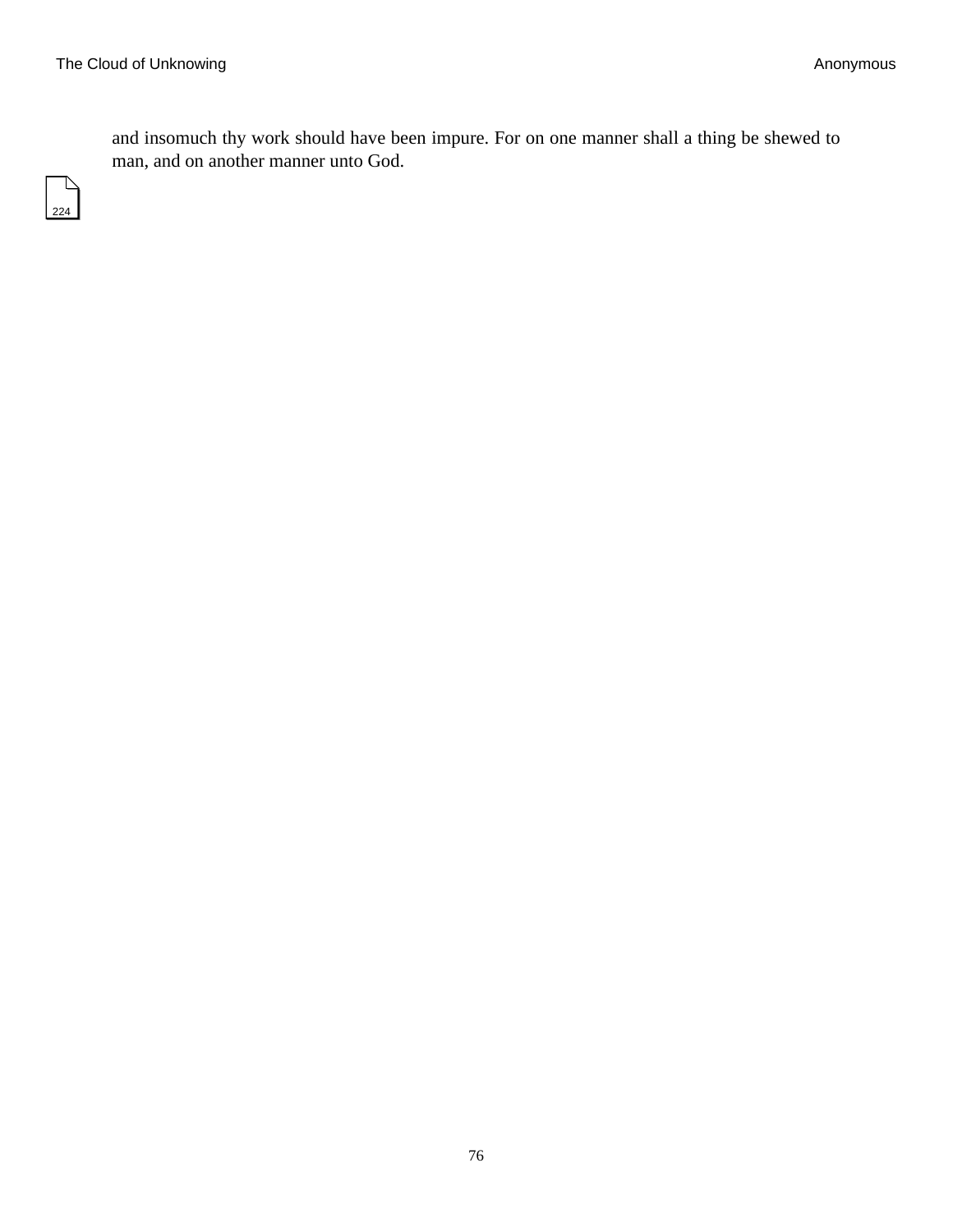#### **HERE BEGINNETH THE EIGHT AND FORTIETH CHAPTER**

*How God will be served both with body and with soul, and reward men in both; and how men shall know when all those sounds and sweetness that fall into the body in time of prayer be both good and evil*

I SAY not this because I will that thou desist any time, if thou be stirred for to pray with thy mouth, or for to burst out for abundance of devotion in thy spirit for to speak unto God as unto man, and say some good word as thou feelest thee stirred: as be these, "Good JESU! Fair JESU! Sweet JESU!" and all such other. Nay, God forbid thou take it thus! For truly I mean not thus, and God forbid that I should depart that which God hath coupled, the body and the spirit. For God will be served with body and with soul both together, as seemly is, and will reward man his meed in bliss, both in body and in soul. And in earnest of that meed, sometimes He will enflame the body of devout servants of His here in this life: not once or twice, but peradventure right oft and as Him liketh, with full wonderful sweetness and comforts. Of the which, some be not coming from without into the body by the windows of our wits, but from within; rising and springing of abundance of ghostly gladness, and of true devotion in the spirit. Such a comfort and such a sweetness shall not be had suspect: and shortly to say, I trow that he that feeleth it may not have it suspect.

But all other comforts, sounds and gladness and sweetness, that come from without suddenly and thou wottest never whence, I pray thee have them suspect. For they may be both good and evil; wrought by a good angel if they be good, and by an evil angel if they be evil. And this may on nowise be evil, if their deceits of curiosity of wit, and of unordained straining of the fleshly heart be removed as I learn thee, or better if thou better mayest. And why is that? Surely for the cause of this comfort; that is to say, the devout stirring of love, the which dwelleth in pure spirit. It is wrought of the hand of Almighty God without means, and therefore it behoveth always be far from any fantasy, or any false opinion that may befall to man in this life.

And of the tother comforts and sounds and sweetness, how thou shouldest wit whether they be good or evil I think not to tell thee at this time: and that is because me think that it needeth not. For why, thou mayest find it written in another place of another man's work, a thousandfold better than I can say or write: and so mayest thou this that I set here, far better than it is here. But what thereof? Therefore shall I not let, nor it shall not noye me, to fulfil the desire and the stirring of thine heart; the which thou hast shewed thee to have unto me before this time in thy words, and now in thy deeds.

But this may I say thee of those sounds and of those sweetnesses, that come in by the windows of thy wits, the which may be both good and evil. Use thee continually in this blind and devout and this Misty stirring of love that I tell thee: and then I have no doubt, that it shall not well be able to tell thee of them. And if thou yet be in part astonished of them at the first time, and that is because that they be uncouth, yet this shall it do thee: it shall bind thine heart so fast, that thou





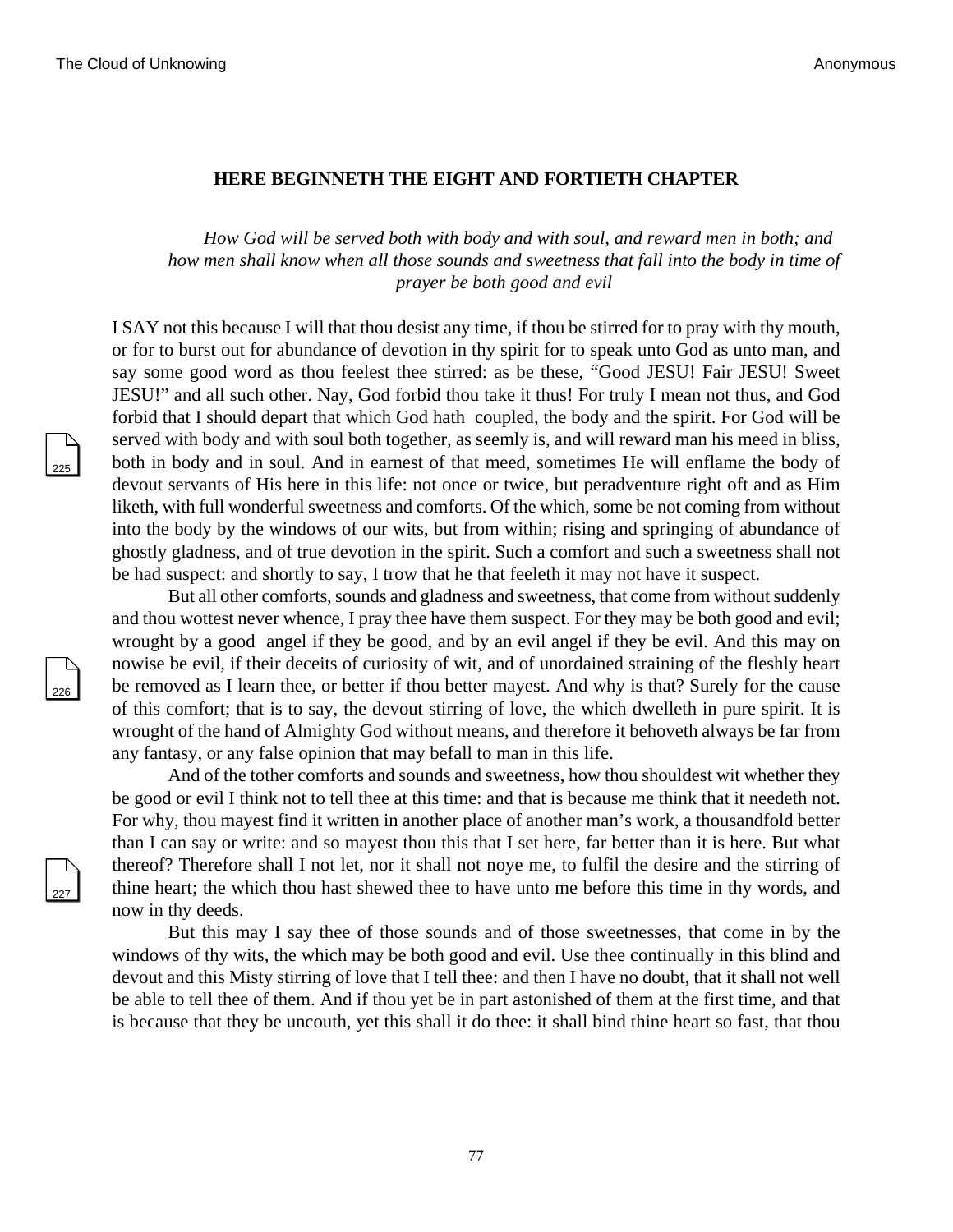shalt on nowise give full great credence to them, ere the time be that thou be either certified of them within wonderfully by the Spirit of God, or else without by counsel of some discreet father.

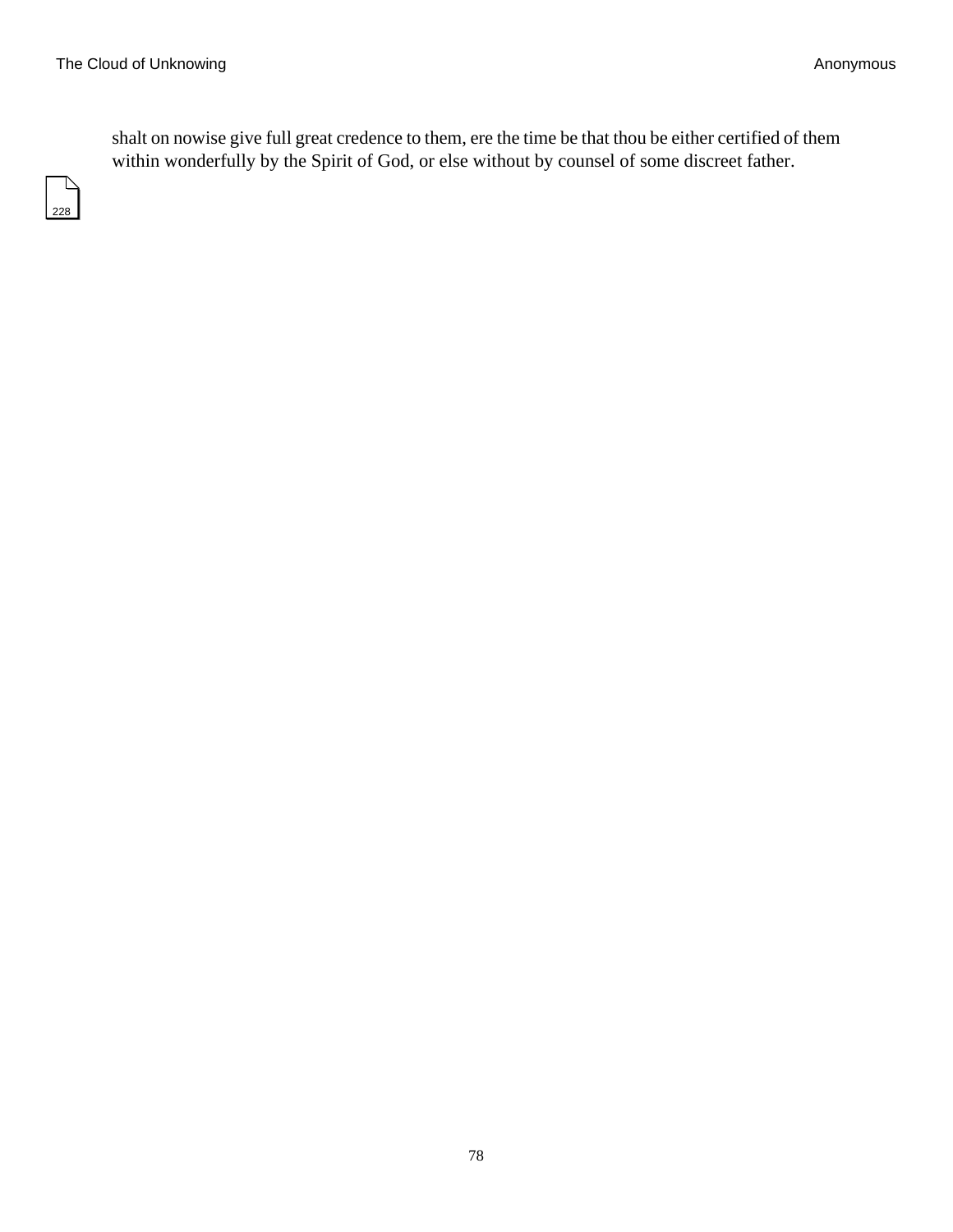## **HERE BEGINNETH THE NINE AND FORTIETH CHAPTER**

*The substance of all perfection is nought else but a good will; and how that all sounds and comfort and sweetness that may befall in this life be to it but as it were accidents.*

AND therefore I pray thee, lean listily to this meek stirring of love in thine heart, and follow thereafter: for it will be thy guide in this life and bring thee to bliss in the tother. It is the substance of all good living, and without it no good work may be begun nor ended. It is nought else but a good and an according will unto God, and a manner of well-pleasedness and a gladness that thou feelest in thy will of all that He doth.



Such a good will is the substance of all perfection. All sweetness and comforts, bodily or ghostly, be to this but as it were accidents, be they never so holy; and they do but hang on this good will. Accidents I call them, for they may be had and lacked without breaking asunder of it. I mean in this life, but it is not so in the bliss of heaven; for there shall they be oned with the substance without departing, as shall the body in the which they work with the soul. So that the substance of them here is but a good ghostly will. And surely I trow that he that feeleth the perfection of this will, as it may be had here, there may no sweetness nor no comfort fall to any man in this life, that he is not as fain and as glad to lack it at God's will, as to feel it and have it.

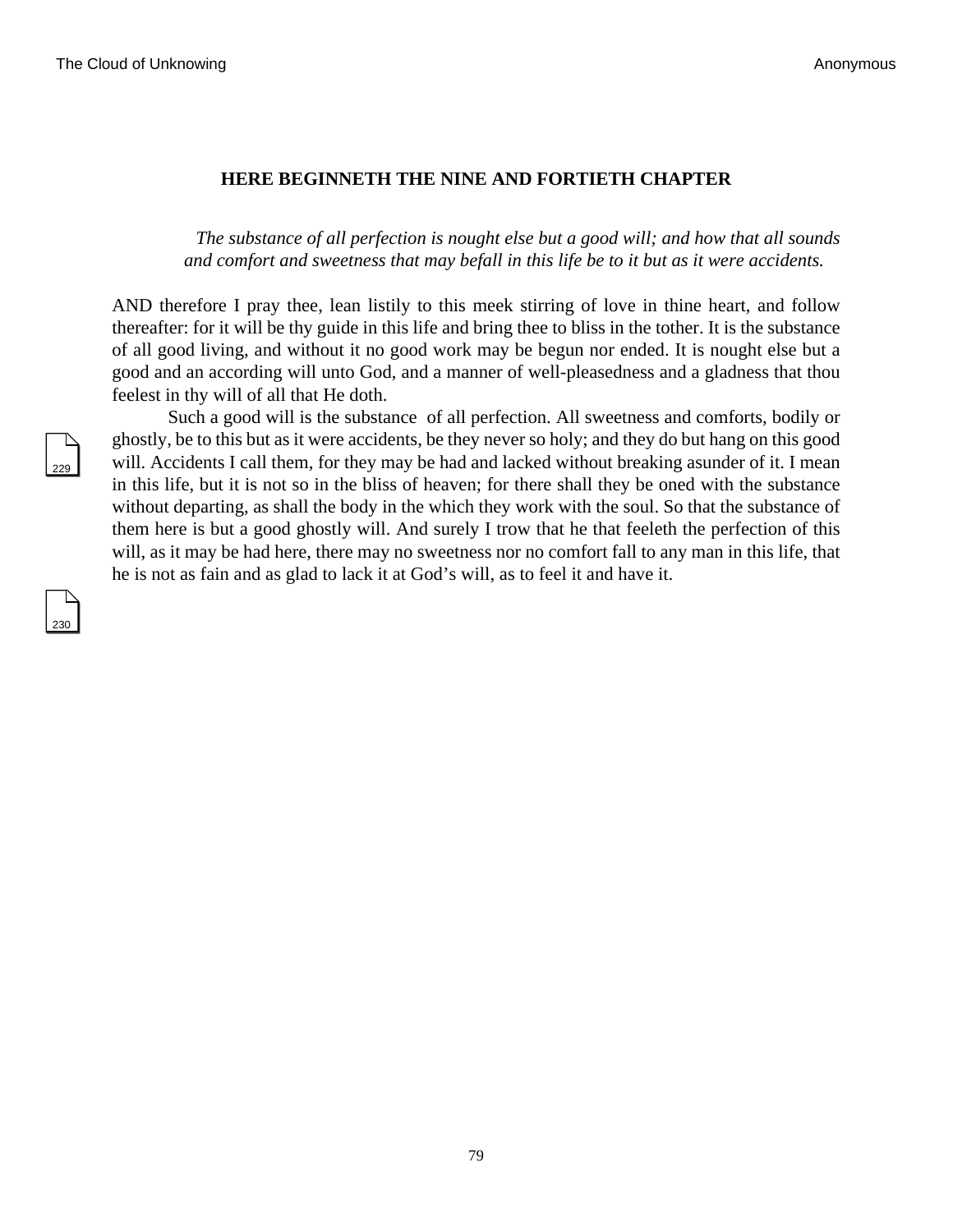# **HERE BEGINNETH THE FIFTIETH CHAPTER**

## *Which is chaste love; and how in some creatures such sensible comforts be but seldom, and in some right oft.*

AND hereby mayest thou see that we should direct all our beholding unto this meek stirring of love in our will. And in all other sweetness and comforts, bodily or ghostly, be they never so liking nor so holy, if it be courteous and seemly to say, we should have a manner of recklessness. If they come, welcome them: but lean not too much on them for fear of feebleness, for it will take full much of thy powers to bide any long time in such sweet feelings and weepings. And peradventure thou mayest be stirred for to love God for them, and that shalt thou feel by this: if thou grumble overmuch when they be away. And if it be thus, thy love is not yet neither chaste nor perfect. For a love that is chaste and perfect, though it suffer that the body be fed and comforted in the presence of such sweet feelings and weepings, nevertheless yet it is not grumbling, but full well pleased for to lack them at God's will. And yet it is not commonly without such comforts in some creatures, and in some other creatures such sweetness and comforts be but seldom.

And all this is after the disposition and the ordinance of God, all after the profit and the needfulness of diverse creatures. For some creatures be so weak and so tender in spirit, that unless they were somewhat comforted by feeling of such sweetness, they might on nowise abide nor bear the diversity of temptations and tribulations that they suffer and be travailed with in this life of their bodily and ghostly enemies. And some there be that they be so weak in body that they may do no great penance to cleanse them with. And these creatures will our Lord cleanse full graciously in spirit by such sweet feelings and weepings. And also on the tother part there be some creatures so strong in spirit, that they can pick them comfort enough within in their souls, in offering up of this reverent and this meek stirring of love and accordance of will, that them needeth not much to be fed with such sweet comforts in bodily feelings. Which of these be holier or more dear with God, one than another, God wots and I not.

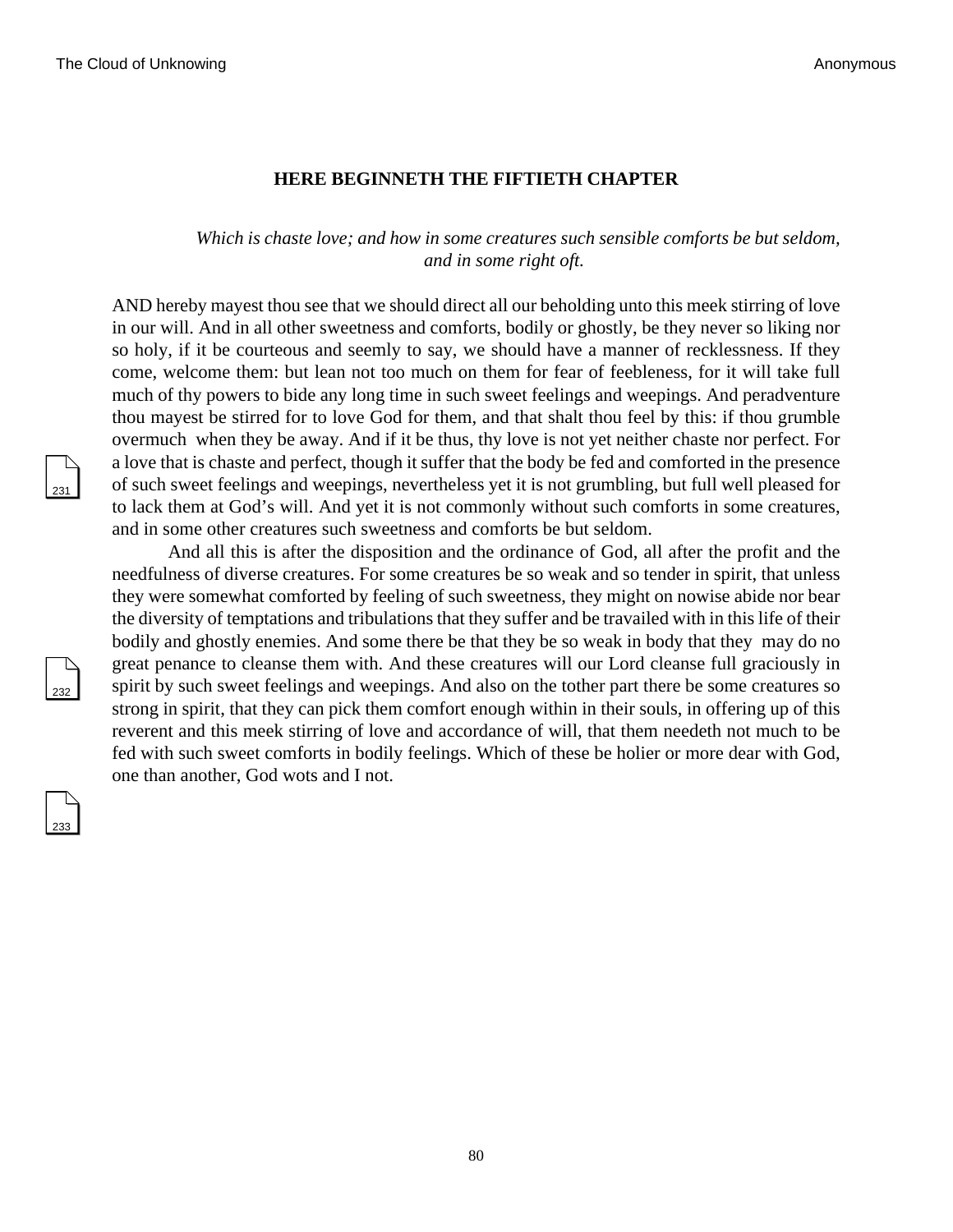#### **HERE BEGINNETH THE ONE AND FIFTIETH CHAPTER**

*That men should have great wariness so that they understand not bodily a thing that is meant ghostly; and specially it is good to be wary in understanding of this word "in," and of this word "up."*

AND therefore lean meekly to this blind stirring of love in thine heart. I mean not in thy bodily heart, but in thy ghostly heart, the which is thy will. And be well wary that thou conceive not bodily that that is said ghostly. For truly I tell thee, that bodily and fleshly conceits of them that have curious and imaginative wits be cause of much error.

Ensample of this mayest thou see, by that that I bid thee hide thy desire from God in that that in thee is. For peradventure an I had bidden thee shew thy desire unto God, thou shouldest have conceived it more bodily than thou dost now, when I bid thee hide it. For thou wottest well, that all that thing that is wilfully hidden, it is cast into the deepness of spirit. And thus me thinketh that it needeth greatly to have much wariness in understanding of words that be spoken to ghostly intent, so that thou conceive them not bodily but ghostly, as they be meant: and specially it is good to be wary with this word *in,* and this word *up.* For in misconceiving of these two words hangeth much error, and much deceit in them that purpose them to be ghostly workers, as me thinketh. Somewhat wot I by the proof, and somewhat by hearsay; and of these deceits list me tell thee a little as me thinketh.

A young disciple in God's school new turned from the world, the same weeneth that for a little time that he hath given him to penance and to prayer, taken by counsel in confession, that he be therefore able to take upon him ghostly working of the which he heareth men speak or read about him, or peradventure readeth himself. And therefore when they read or hear spoken of ghostly working—and specially of this word, "how a man shall draw all his wit within himself," or "how he shall climb above himself"—as fast for blindness in soul, and for fleshliness and curiosity of natural wit, they misunderstand these words, and ween, because they find in them a natural covetyse to hid things, that they be therefore called to that work by grace. Insomuch, that if counsel will not accord that they shall work in this work, as soon they feel a manner of grumbling against their counsel, and think—yea and peradventure say to such other as they be—that they can find no man that can wit what they mean fully. And therefore as fast, for boldness and presumption of their curious wit, they leave meek prayer and penance over soon; and set them, they ween, to a full ghostly work within in their soul. The which work, an it be truly conceived, is neither bodily working nor ghostly working; and shortly to say, it is a working against nature, and the devil is the chief worker thereof. And it is the readiest way to death of body and of soul, for it is madness and no wisdom, and leadeth a man even to madness. And yet they ween not thus: for they purpose them in this work to think on nought but on God.





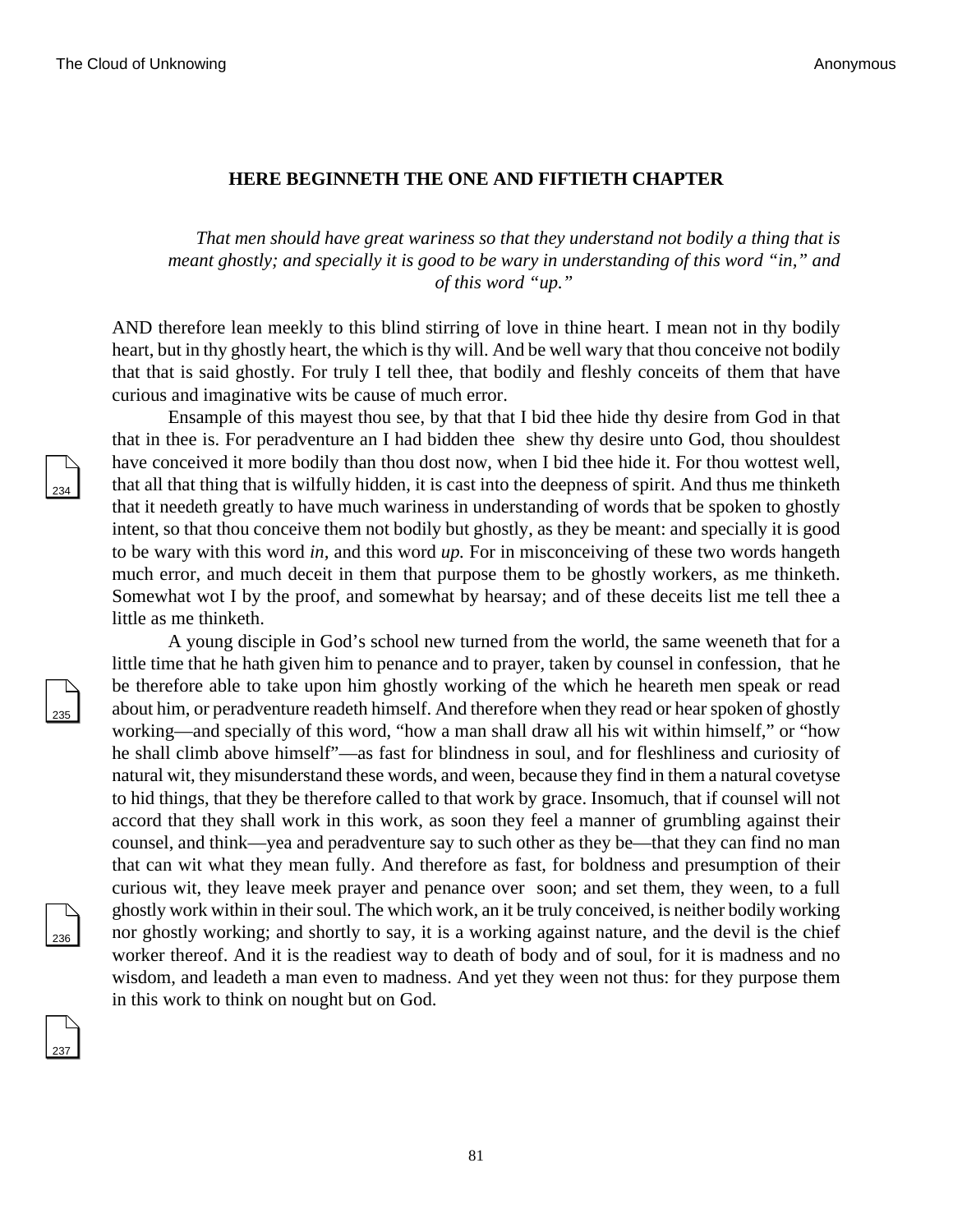# **HERE BEGINNETH THE TWO AND FIFTIETH CHAPTER**

# *How these young presumptuous disciples misunderstand this word "in," and of the deceits that follow thereon.*

AND on this manner is this madness wrought that I speak of. They read and hear well said that they should leave outward working with their wits, and work inwards: and because that they know not which is inward working, therefore they work wrong. For they turn their bodily wits inwards to their body against the course of nature; and strain them, as they would see inwards with their bodily eyes and hear inwards with their ears, and so forth of all their wits, smelling, tasting, and feeling inwards. And thus they reverse them against the course of nature, and with this curiosity they travail their imagination so indiscreetly, that at the last they turn their brain in their heads, and then as fast the devil hath power for to feign some false light or sounds, sweet smells in their noses, wonderful tastes in their mouths; and many quaint heats and burnings in their bodily breasts or in their bowels, in their backs and in their reins and in their members.

And yet in this fantasy them think that they have a restful remembrance of their God without any letting of vain thoughts; and surely so have they in manner, for they be so filled in falsehood that vanity may not provoke them. And why? Because he, that same fiend that should minister vain thoughts to them an they were in good way—he, that same, is the chief worker of this work. And wit thou right well, that him list not to let himself. The remembrance of God will he not put from them, for fear that he should be had in suspect.

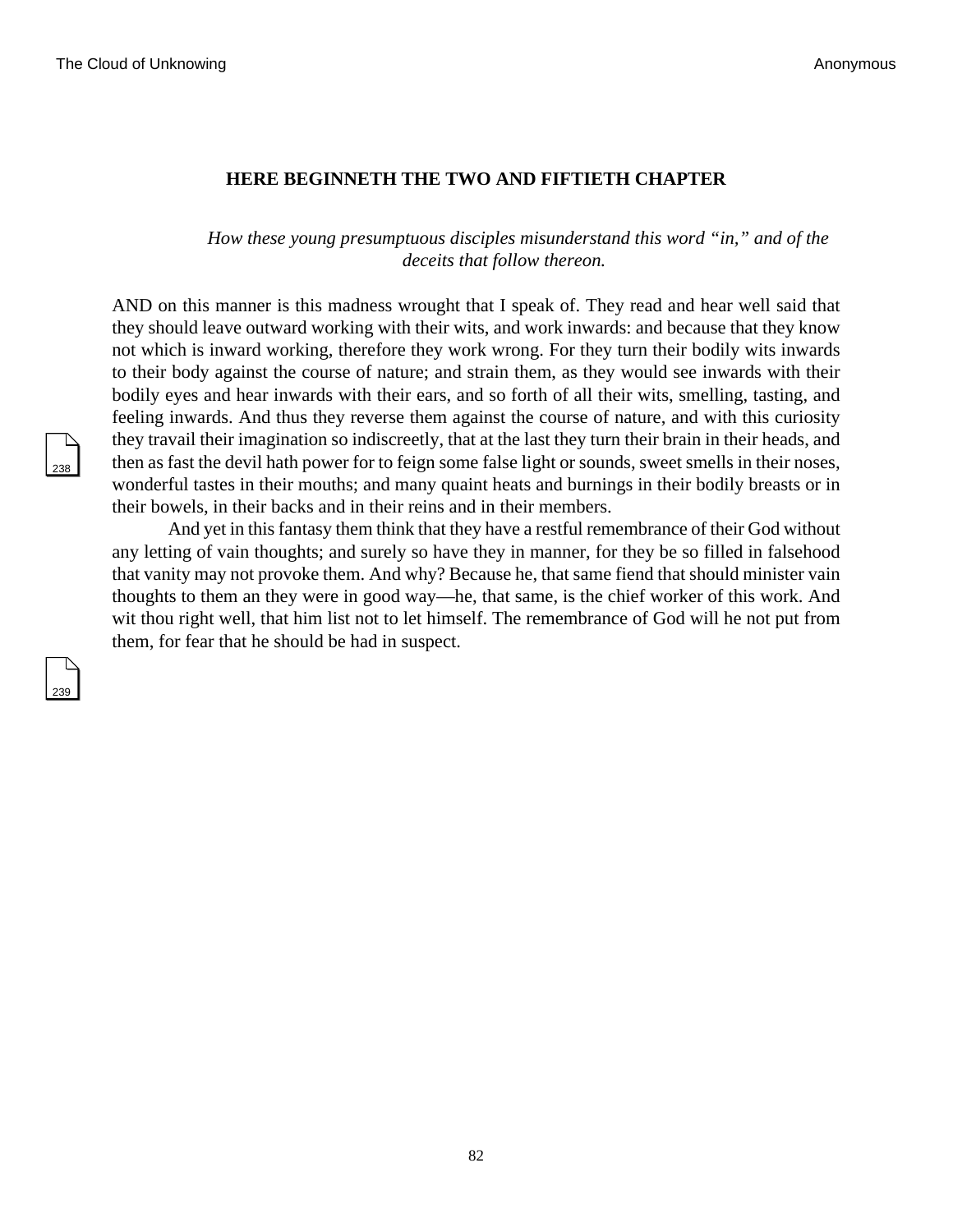240

241

242

#### **HERE BEGINNETH THE THREE AND FIFTIETH CHAPTER**

#### *Of divers unseemly practices that follow them that lack the work of this book.*

MANY wonderful practices follow them that be deceived in this false work, or in any species thereof, beyond that doth them that be God's true disciples: for they be evermore full seemly in all their practices, bodily or ghostly. But it is not so of these other. For whoso would or might behold unto them where they sit in this time, an it so were that their eyelids were open, he should see them stare as they were mad, and leeringly look as if they saw the devil. Surely it is good they be wary, for truly the fiend is not far. Some set their eyes in their heads as they were sturdy sheep beaten in the head, and as they should die anon. Some hang their heads on one side as if a worm were in their ears. Some pipe when they should speak, as if there were no spirit in their bodies: and this is the proper condition of an hypocrite. Some cry and whine in their throats, so be they greedy and hasty to say that they think: and this is the condition of heretics, and of them that with presumption and with curiosity of wit will always maintain error.

Many unordained and unseemly practices follow on this error, whoso might perceive all. Nevertheless some there be that be so curious that they can refrain them in great part when they come before men. But might these men be seen in place where they be homely, then I trow they should not be hid. And nevertheless yet I trow that whoso would straitly gainsay their opinion, that they should soon see them burst out in some point; and yet them think that all that ever they do, it is for the love of God and for to maintain the truth. Now truly I hope that unless God shew His merciful miracle to make them soon leave off, they shall love God so long on this manner, that they shall go staring mad to the devil. I say not that the devil hath so perfect a servant in this life, that is deceived and infect with all these fantasies that I set here: and nevertheless yet it may be that one, yea, and many one, be infect with them all. But I say that he hath no perfect hypocrite nor heretic in earth that he is not guilty in some that I have said, or peradventure shall say if God vouchsafeth.

For some men are so cumbered in nice curious customs in bodily bearing, that when they shall ought hear, they writhe their heads on one side quaintly, and up with the chin: they gape with their mouths as they should hear with their mouth and not with their ears. Some when they should speak point with their fingers, either on their fingers, or on their own breasts, or on theirs that they speak to. Some can neither sit still, stand still, nor lie still, unless they be either wagging with their feet or else somewhat doing with their hands. Some row with their arms in time of their speaking, as them needed for to swim over a great water. Some be evermore smiling and laughing at every other word that they speak, as they were giggling girls and nice japing jugglers lacking behaviour. Seemly cheer were full fair, with sober and demure bearing of body and mirth in manner.

I say not that all these unseemly practices be great sins in themselves, nor yet all those that do them be great sinners themselves. But I say if that these unseemly and unordained practices be governors of that man that doth them, insomuch that he may not leave them when he will, then I say that they be tokens of pride and curiosity of wit, and of unordained shewing and covetyse of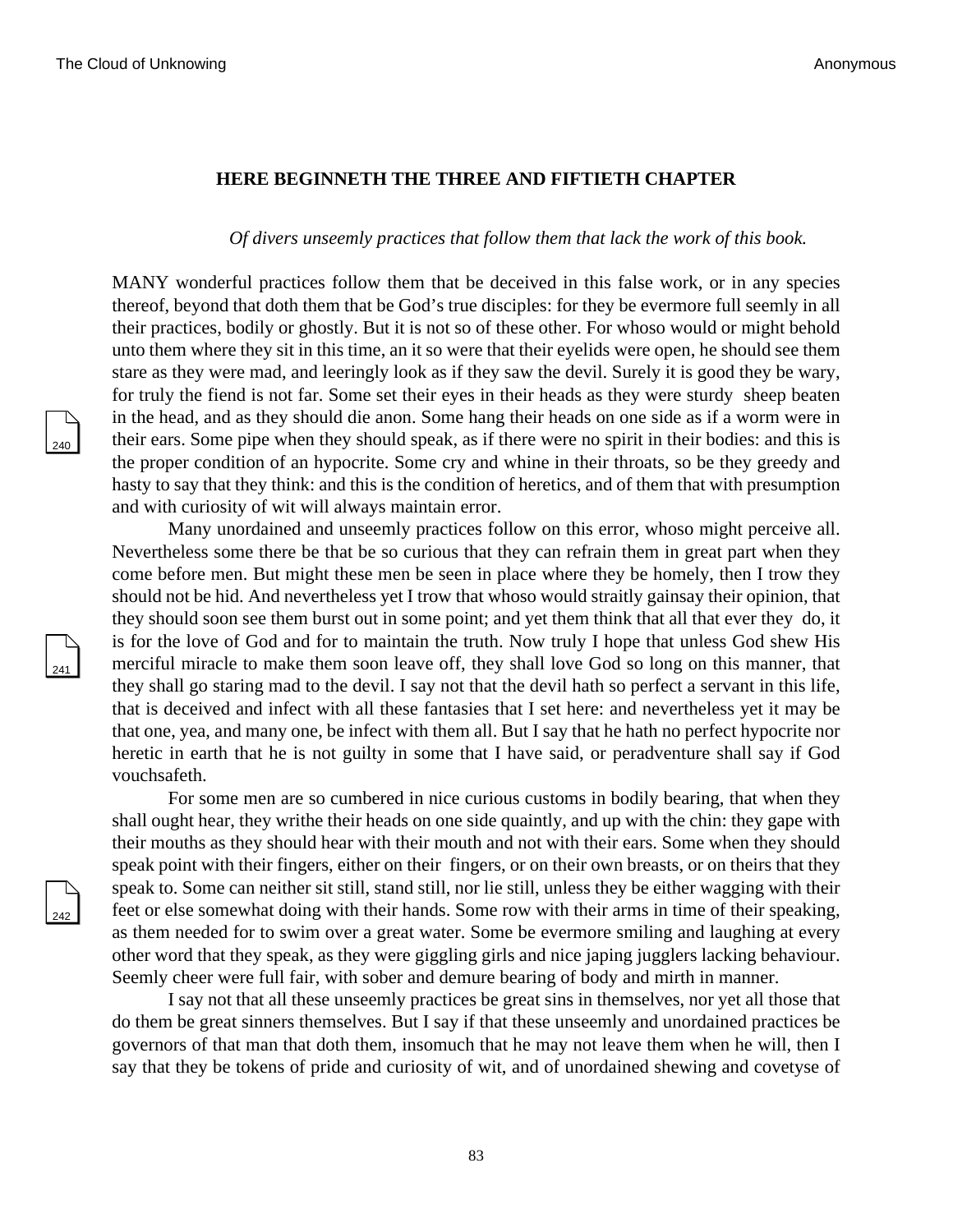

knowing. And specially they be very tokens of unstableness of heart and unrestfulness of mind, and specially of the lacking of the work of this book. And this is the only reason why that I set so many of these deceits here in this writing; for why, that a ghostly worker shall prove his work by them.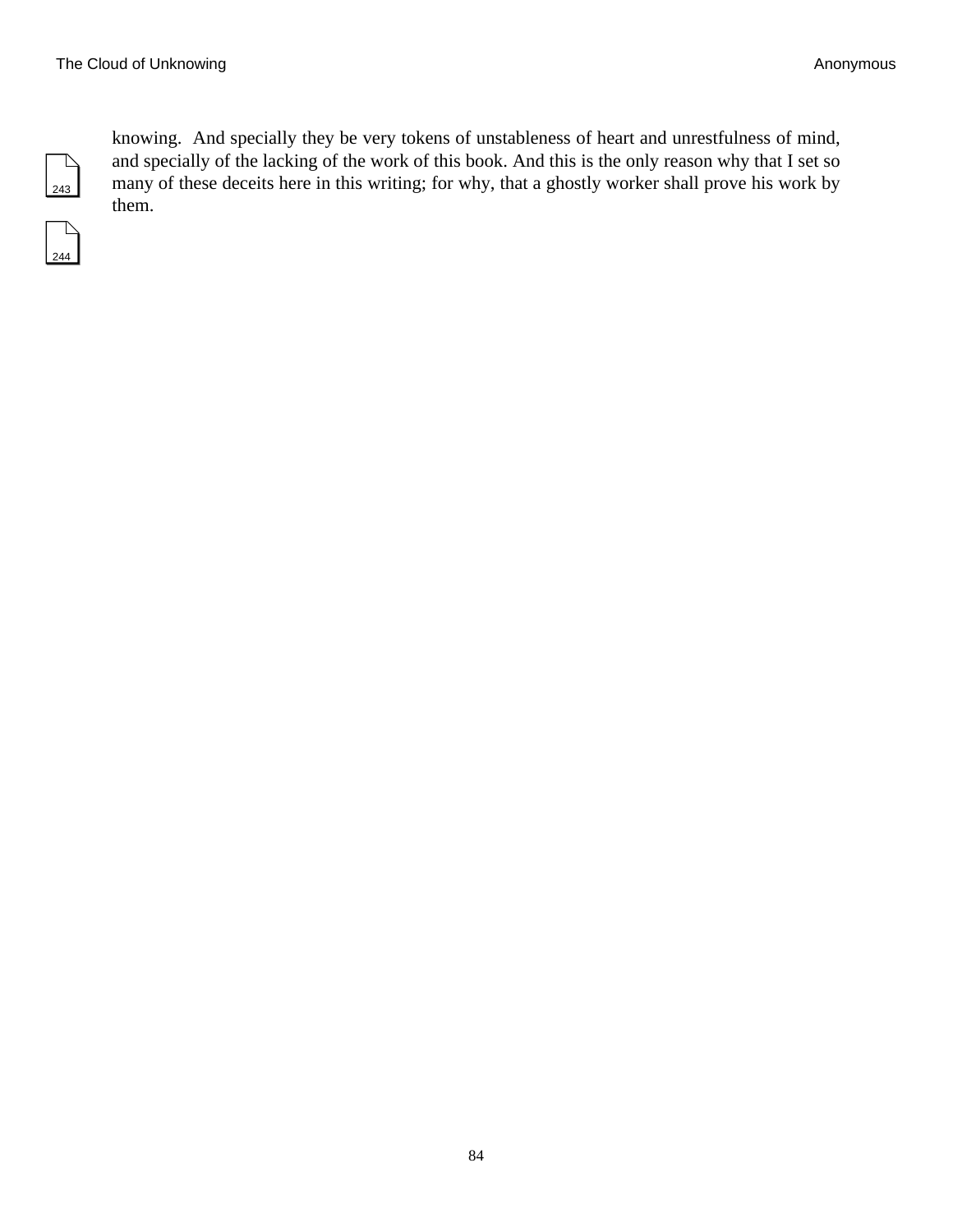# **HERE BEGINNETH THE FOUR AND FIFTIETH CHAPTER**

## *How that by Virtue of this word a man is governed full wisely, and made full seemly as well in body as in soul.*

WHOSO had this work, it should govern them full seemly, as well in body as in soul: and make them full favourable unto each man or woman that looked upon them. Insomuch, that the worst favoured man or woman that liveth in this life, an they might come by grace to work in this work, their favour should suddenly and graciously be changed: that each good man that them saw, should be fain and joyful to have them in company, and full much they should think that they were pleased in spirit and holpen by grace unto God in their presence.

And therefore get this gift whoso by grace get may: for whoso hath it verily, he shall well con govern himself by the virtue thereof, and all that longeth unto him. He should well give discretion, if need were, of all natures and all dispositions. He should well con make himself like unto all that with him communed, whether they were accustomed sinners or none, without sin in himself: in wondering of all that him saw, and in drawing of others by help of grace to the work of that same spirit that he worketh in himself.

His cheer and his words should be full of ghostly wisdom, full of fire, and of fruit spoken in sober soothfastness without any falsehood, far from any feigning or piping of hypocrites. For some there be that with all their might, inner and outer, imagineth in their speaking how they may stuff them and underprop them on each side from falling, with many meek piping words and gestures of devotion: more looking after for to seem holy in sight of men, than for to be so in the sight of God and His angels. For why, these folk will more weigh, and more sorrow make for an unordained gesture or unseemly or unfitting word spoken before men, than they will for a thousand vain thoughts and stinking stirrings of sin wilfully drawn upon them, or recklessly used in the sight of God and the saints and the angels in heaven. Ah, Lord God! where there be any pride within, there such meek piping words be so plenteous without. I grant well, that it is fitting and seemly to them that be meek within, for to shew meek and seemly words and gestures without, according to that meekness that is within in the heart. But I say not that they shall then be shewed in broken nor in piping voices, against the plain disposition of their nature that speak them. For why, if they be true, then be they spoken in soothfastness, and in wholeness of voice and of their spirit that speak them. And if he that hath a plain and an open boisterous voice by nature speak them poorly and pipingly—I mean but if he be sick in his body, or else that it be betwixt him and his God or his confessor—then it is a very token of hypocrisy. I mean either young hypocrisy or old.

And what shall I more say of these venomous deceits? Truly I trow, unless they have grace to leave off such piping hypocrisy, that betwixt that privy pride in their hearts within and such meek words without, the silly soul may full soon sink into sorrow.





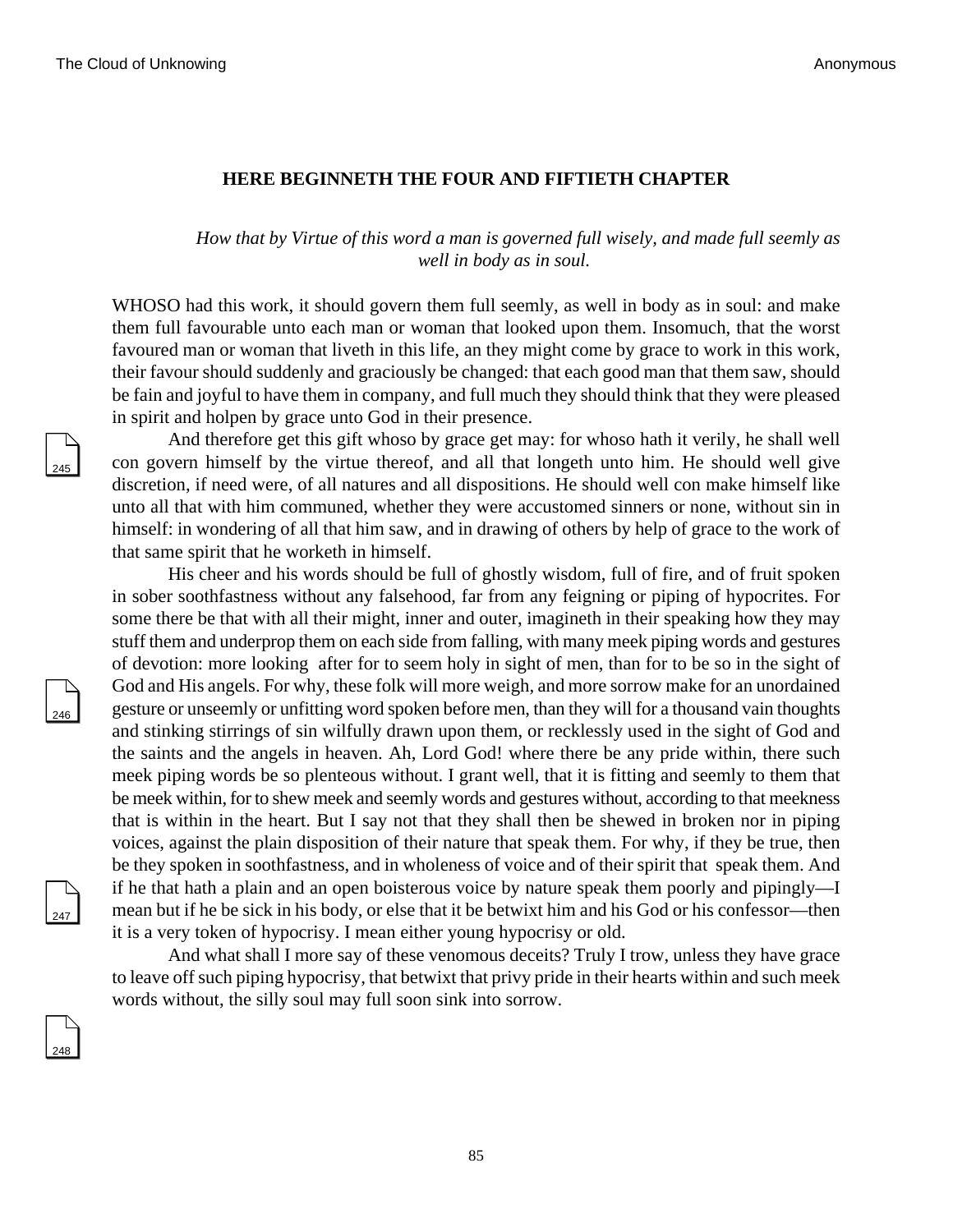#### **HERE BEGINNETH THE FIVE AND FIFTIETH CHAPTER**

#### *How they be deceived that follow the fervour of spirit in condemning of some without discretion.*

SOME men the fiend will deceive on this manner. Full wonderfully he will enflame their brains to maintain God's law, and to destroy sin in all other men. He will never tempt them with a thing that is openly evil; he maketh them like busy prelates watching over all the degrees of Christian men's living, as an abbot over his monks. ALL men will they reprove of their defaults, right as they had cure of their souls: and yet they think that they do not else for God, unless they tell them their defaults that they see. And they say that they be stirred thereto by the fire of charity, and of God's love in their hearts: and truly they lie, for it is with the fire of hell, welling in their brains and in their imagination.

That this is sooth, it seemeth by this that followeth. The devil is a spirit, and of his own nature he hath no body, more than hath an angel. But yet nevertheless what time that he or an angel shall take any body by leave of God, to make any ministration to any man in this life; according as the work is that he shall minister, thereafter in likeness is the quality of his body in some part. Ensample of this we have in Holy Writ. As oft as any angel was sent in body in the Old Testament and in the New also, evermore it was shewed, either by his name or by some instrument or quality of his body, what his matter or his message was in spirit. On the same manner it fareth of the fiend. For when he appeareth in body, he figureth in some quality of his body what his servants be in spirit. Ensample of this may be seen in one instead of all these other. For as I have conceived by some disciples of necromancy, the which have it in science for to make advocation of wicked spirits, and by some unto whom the fiend hath appeared in bodily likeness; that in what bodily likeness the fiend appeareth, evermore he hath but one nostril, and that is great and wide, and he will gladly cast it up that a man may see in thereat to his brain up in his head. The which brain is nought else but the fire of hell, for the fiend may have none other brain; and if he might make a man look in thereto, he wants no better. For at that looking, he should lose his wits for ever. But a perfect prentice of necromancy knoweth this well enough, and can well ordain therefore, so that he provoke him not.

251

250

249

Therefore it is that I say, and have said, that evermore when the devil taketh any body, he figureth in some quality of his body what his servants be in spirit. For he enflameth so the imagination of his contemplatives with the fire of hell, that suddenly without discretion they shoot out their curious conceits, and without any advisement they will take upon them to blame other men's defaults over soon: and this is because they have but one nostril ghostly. For that division that is in a man's nose bodily, and the which departeth the one nostril from the tother, betokeneth that a man should have discretion ghostly; and can dissever the good from the evil, and the evil from the worse, and the good from the better, ere that he gave any full doom of anything that he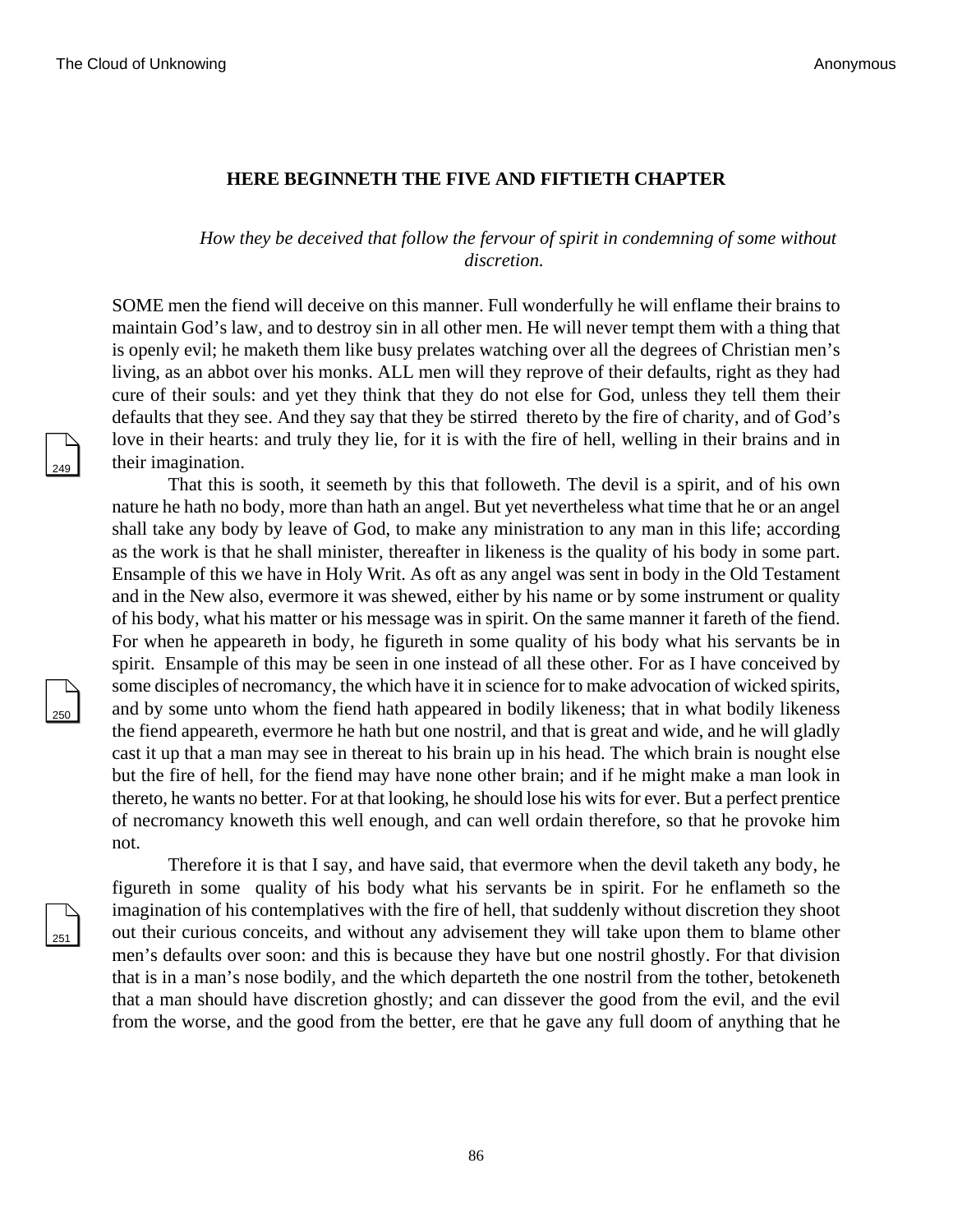heard or saw done or spoken about him. And by a man's brain is ghostly understood imagination; for by nature it dwelleth and worketh in the head.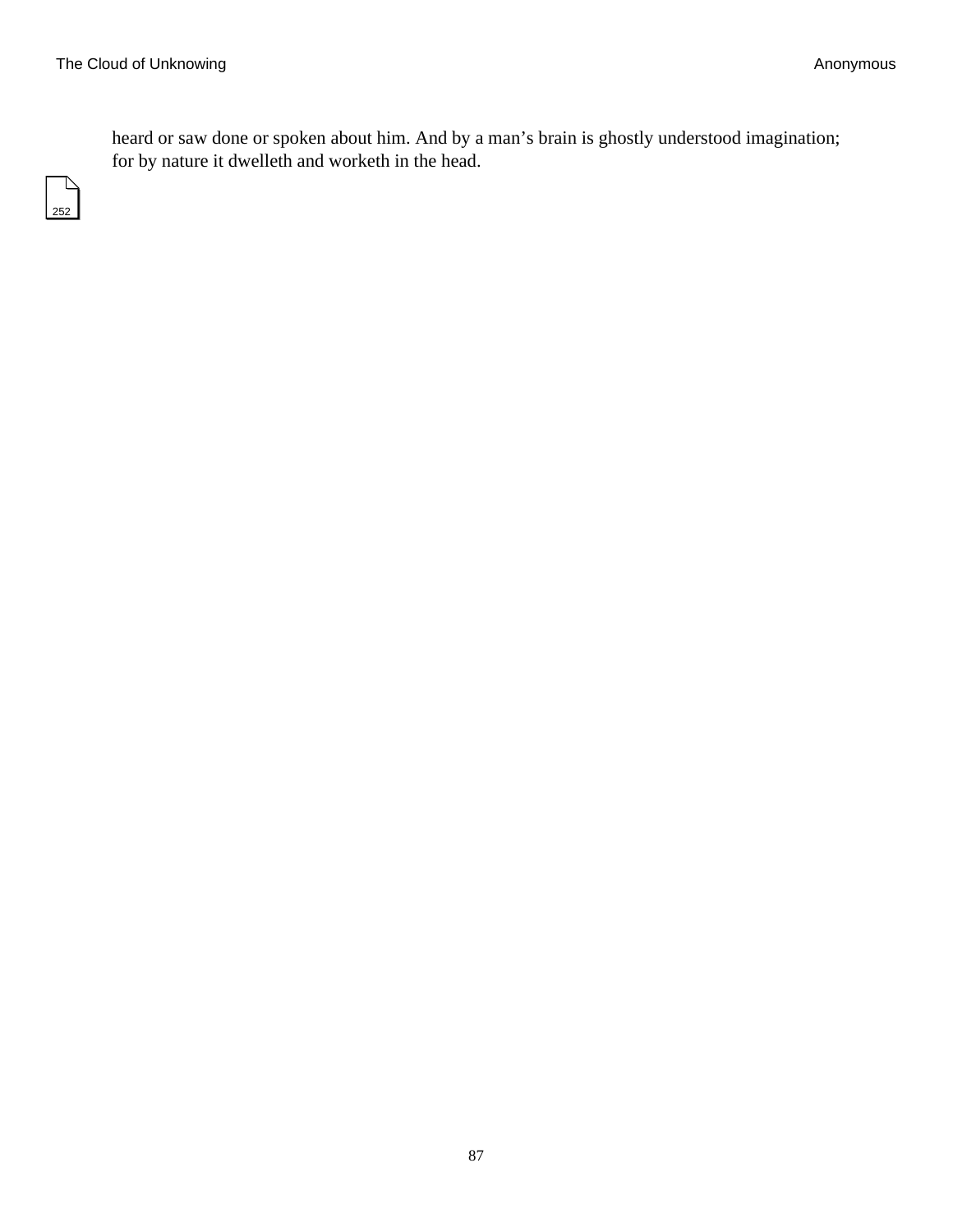#### **HERE BEGINNETH THE SIX AND FIFTIETH CHAPTER**

SOME there be, that although they be not deceived with this error as it is set here, yet for pride and curiosity of natural wit and letterly cunning leave the common doctrine and the counsel of Holy Church. And these with all their favourers lean over much to their own knowing: and for they were never grounded in meek blind feeling and virtuous living, therefore they merit to have a false feeling, feigned and wrought by the ghostly enemy. Insomuch, that at the last they burst up and blaspheme all the saints, sacraments, statutes, and ordinances of Holy Church. Fleshly living men of the world, the which think the statutes of Holy Church over hard to be amended by, they lean to these heretics full soon and full lightly, and stalwartly maintain them, and all because them think that they lead them a softer way than is ordained of Holy Church.

Now truly I trow, that who that will not go the strait way to heaven, that they shall go the soft way to hell. Each man prove by himself, for I trow that all such heretics, and all their favourers, an they might clearly be seen as they shall on the last day, should be seen full soon cumbered in great and horrible sins of the world in their foul flesh, privily, without their open presumption in maintaining of error: so that they be full properly called Antichrist's disciples. For it is said of them, that for all their false fairness openly, yet they should be full foul lechers privily.

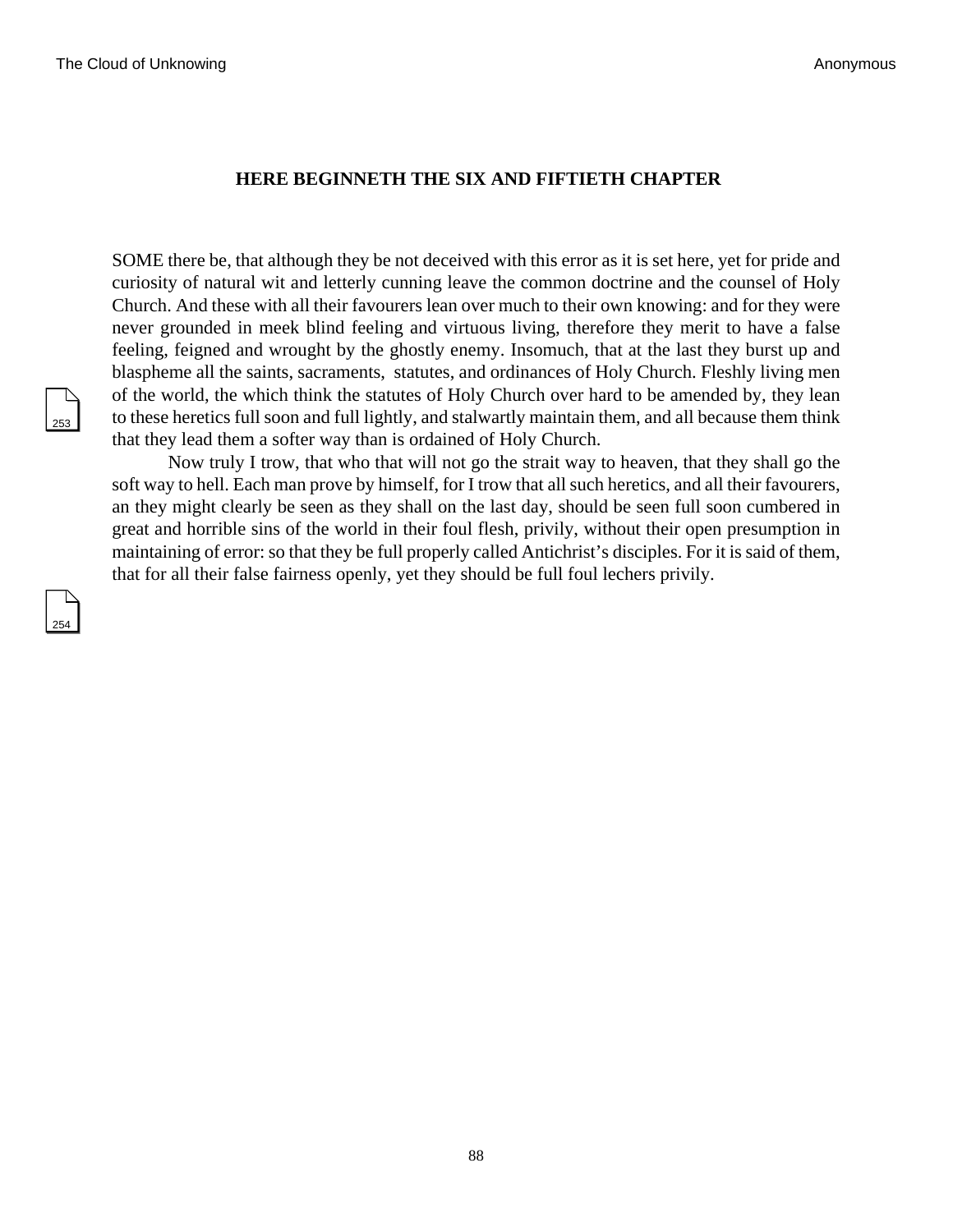#### **HERE BEGINNETH THE SEVEN AND FIFTIETH CHAPTER**

#### *How these young presumptuous disciples misunderstand this other word "up"; and of the deceits that follow thereon.*

NO more of these at this time now: but forth of our matter, how that these young presumptuous ghostly disciples misunderstand this other word *up.*

For if it so be, that they either read, or hear read or spoken, how that men should lift up their hearts unto God, as fast they stare in the stars as if they would be above the moon, and hearken when they shall hear any angel sing out of heaven. These men will sometime with the curiosity of their imagination pierce the planets, and make an hole in the firmament to look in thereat. These men will make a God as them list, and clothe Him full richly in clothes, and set Him in a throne far more curiously than ever was He depicted in this earth. These men will make angels in bodily likeness, and set them about each one with diverse minstrelsy, far more curious than ever was any seen or heard in this life. Some of these men the devil will deceive full wonderfully. For he will send a manner of dew, angels' food they ween it be, as it were coming out of the air, and softly and sweetly falling in their mouths; and therefore they have it in custom to sit gaping as they would catch flies. Now truly all this is but deceit, seem it never so holy; for they have in this time full empty souls of any true devotion. Much vanity and falsehood is in their hearts, caused of their curious working. Insomuch, that ofttimes the devil feigneth quaint sounds in their ears, quaint lights and shining in their eyes, and wonderful smells in their noses: and all is but falsehood. And yet ween they not so, for them think that they have ensample of Saint Martin of this upward looking and working, that saw by revelation God clad in his mantle amongst His angels, and of Saint Stephen that saw our Lord stand in heaven, and of many other; and of Christ, that ascended bodily to heaven, seen of His disciples. And therefore they say that we should have our eyes up thither. I grant well that in our bodily observance we should lift up our eyes and our hands if we be stirred in spirit. But I say that the work of our spirit shall not be direct neither upwards nor downwards, nor on one side nor on other, nor forward nor backward, as it is of a bodily thing. For why, our work should be ghostly not bodily, nor on a bodily manner wrought.





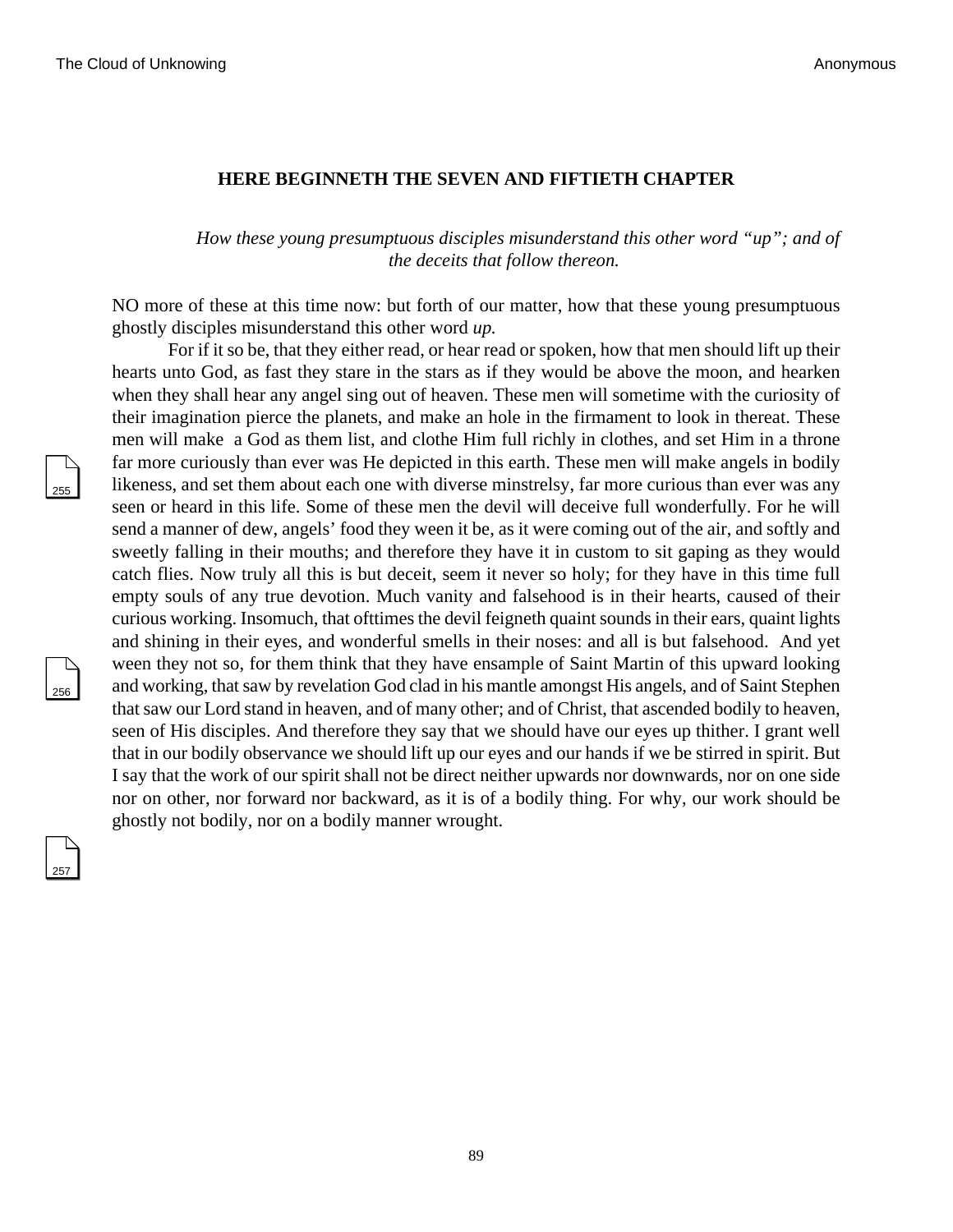#### **HERE BEGINNETH THE EIGHT AND FIFTIETH CHAPTER**

#### *That a man shall not take ensample of Saint Martin and of Saint Stephen, for to strain his imagination bodily upwards in the time of his prayer.*

FOR that that they say of Saint Martin and of Saint Stephen, although they saw such things with their bodily eyes, it was shewed but in miracle and in certifying of thing that was ghostly. For wit they right well that Saint Martin's mantle came never on Christ's own body substantially, for no need that He had thereto to keep Him from cold: but by miracle and in likeness for all us that be able to be saved, that be oned to the body of Christ ghostly. And whoso clotheth a poor man and doth any other good deed for God's love bodily or ghostly to any that hath need, sure be they they do it unto Christ ghostly: and they shall be rewarded as substantially therefore as they had done it to Christ's own body. Thus saith Himself in the gospel. And yet thought He it not enough, but if He affirmed it after by miracle; and for this cause He shewed Him unto Saint Martin by revelation. All the revelations that ever saw any man here in bodily likeness in this life, they have ghostly bemeanings. And I trow that if they unto whom they were shewed had been so ghostly, or could have conceived their bemeanings ghostly, that then they had never been shewed bodily. And therefore let us pick off the rough bark, and feed us off the sweet kernel.

But how? Not as these heretics do, the which be well likened to madmen having this custom, that ever when they have drunken of a fair cup, cast it to the wall and break it. Thus should not we do if we will well do. For we should not so feed us of the fruit, that we should despise the tree; nor so drink, that we should break the cup when we have drunken. The tree and the cup I call this visible miracle, and all seemly bodily observances, that is according and not letting the work of the spirit. The fruit and the drink I call the ghostly bemeaning of these visible miracles, and of these seemly bodily observances: as is lifting up of our eyes and our hands unto heaven. If they be done by stirring of the spirit, then be they well done; and else be they hypocrisy, and then be they false. If they be true and contain in them ghostly fruit, why should they then be despised? For men will kiss the cup for wine is therein.

And what thereof, though our Lord when He ascended to heaven bodily took His way upwards into the clouds, seen of His mother and His disciples with their bodily eyes? Should we therefore in our ghostly work ever stare upwards with our bodily eyes, to look after Him if we may see Him sit bodily in heaven, or else stand, as Saint Stephen did? Nay, surely He shewed Him not unto Saint Stephen bodily in heaven, because that He would give us ensample that we should in our ghostly work look bodily up into heaven if we might see Him as Saint Stephen did, either standing, or sitting, or else lying. For howso His body is in heaven—standing, sitting, or lying—wots no man. And it needeth not more to be witted, but that His body is oned with the soul, without departing. The body and the soul, the which is the manhood, is oned with the Godhead without departing also. Of His sitting, His standing, His lying, needeth it not to wit; but that He is there as Him list, and hath Him in body as most seemly is unto Him for to be. For if He shew Him lying, or standing, or sitting, by revelation bodily to any creature in this life, it is done for some ghostly





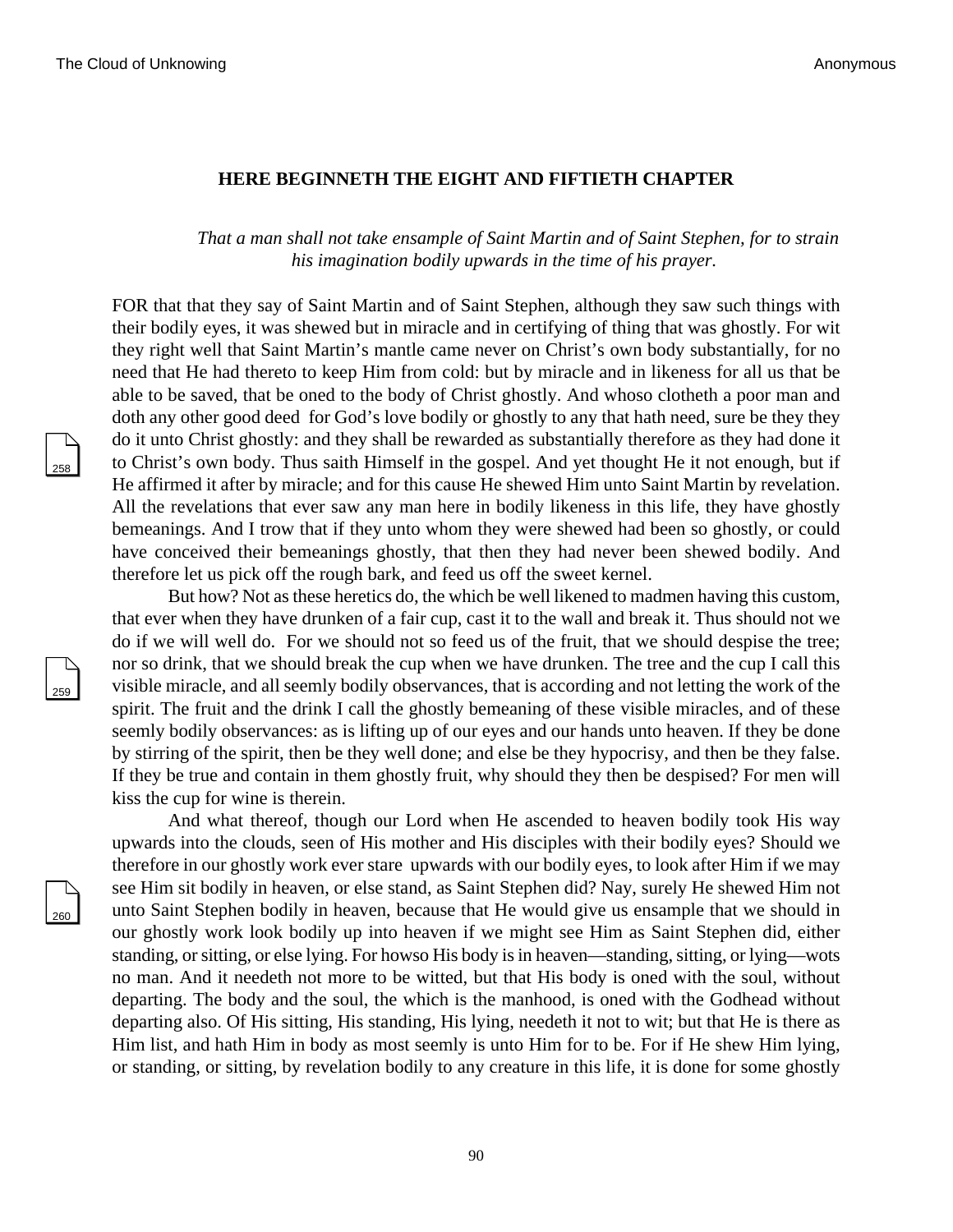

bemeaning: and not for no manner of bodily bearing that He hath in heaven. See by ensample. By standing is understood a readiness of helping. And therefore it is said commonly of one friend to another, when he is in bodily battle: "Bear thee well, fellow, and fight fast, and give not up the battle over lightly; for I shall stand by thee." He meaneth not only bodily standing; for peradventure this battle is on horse and not on foot, and peradventure it is in going and not standing. But he meaneth when he saith that he shall stand by him, that he shall be ready to help him. For this reason it was that our Lord shewed Him bodily in heaven to Saint Stephen, when he was in his martyrdom: and not to give us ensample to look up to heaven. As He had said thus to Saint Stephen in person of all those that suffer persecution for His love: "Lo, Stephen! as verily as I open this bodily firmament, the which is called heaven, and let thee see My bodily standing, trust fast that as verily stand I beside thee ghostly by the might of My Godhead. And I am ready to help thee, and therefore stand thou stiffly in the faith and suffer boldly the fell buffets of those hard stones: for I shall crown thee in bliss for thy meed, and not only thee, but all those that suffer persecution for Me on any manner." And thus mayest thou see that these bodily shewings were done by ghostly bemeanings.

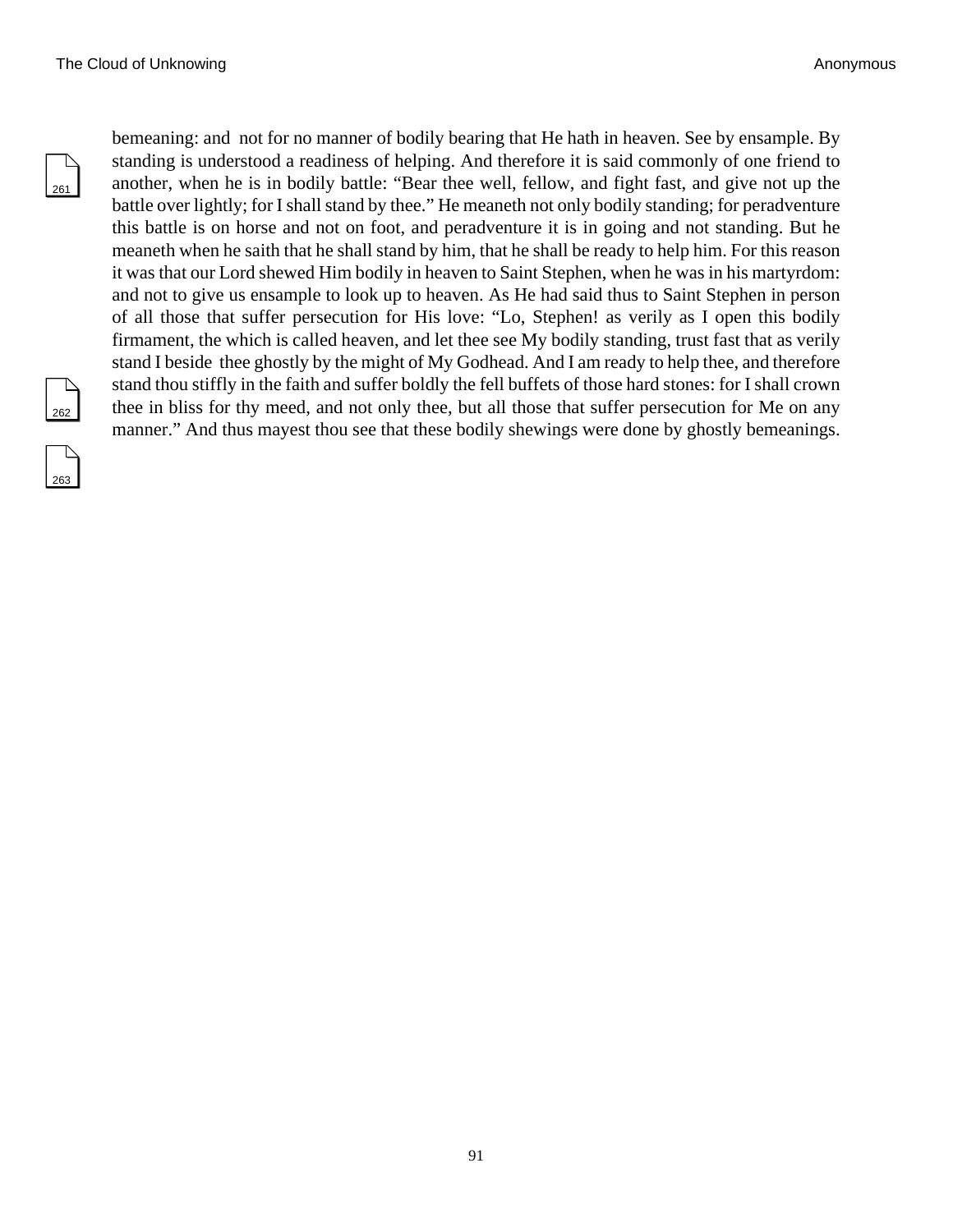# **HERE BEGINNETH THE NINE AND FIFTIETH CHAPTER**

*That a man shall not take ensample at the bodily ascension of Christ, for to strain his imagination upwards bodily in the time of prayer: and that time, place, and body, these three should be forgotten in all ghostly working.*

AND if thou say aught touching the ascension of our Lord, for that was done bodily, and for a bodily bemeaning as well as for a ghostly, for both He ascended very God and very man: to this will I answer thee, that He had been dead, and was clad with undeadliness, and so shall we be at the Day of Doom. And then we shall be made so subtle in body and in soul together, that we shall be then as swiftly where us list bodily as we be now in our thought ghostly; whether it be up or down, on one side or on other, behind or before, all I hope shall then be alike good, as clerks say. But now thou mayest not come to heaven bodily, but ghostly. And yet it shall be so ghostly, that it shall not be on bodily manner; neither upwards nor downwards, nor on one side nor on other, behind nor before.

And wit well that all those that set them to be ghostly workers, and specially in the work of this book, that although they read "lift up" or "go in," although all that the work of this book be called a stirring, nevertheless yet them behoveth to have a full busy beholding, that this stirring stretch neither up bodily, nor in bodily, nor yet that it be any such stirring as is from one place to another. And although that it be sometime called a rest, nevertheless yet they shall not think that it is any such rest as is any abiding in a place without removing therefrom. For the perfection of this work is so pure and so ghostly in itself, that an it be well and truly conceived, it shall be seen far removed from any stirring and from any place.

And it should by some reason rather be called a sudden changing, than any stirring of place. For time, place, and body: these three should be forgotten in all ghostly working. And therefore be wary in this work, that thou take none ensample at the bodily ascension of Christ for to strain thine imagination in the time of thy prayer bodily upwards, as thou wouldest climb above the moon. For it should on nowise be so, ghostly. But if thou shouldest ascend into heaven bodily, as Christ did, then thou mightest take ensample at it: but that may none do but God, as Himself witnesseth, saying: "There is no man that may ascend unto heaven but only He that descended from heaven, and became man for the love of man." And if it were possible, as it on nowise may be, yet it should be for abundance of ghostly working only by the might of the spirit, full far from any bodily stressing or straining of our imagination bodily, either up, or in, on one side, or on other. And therefore let be such falsehood: it should not be so.

92





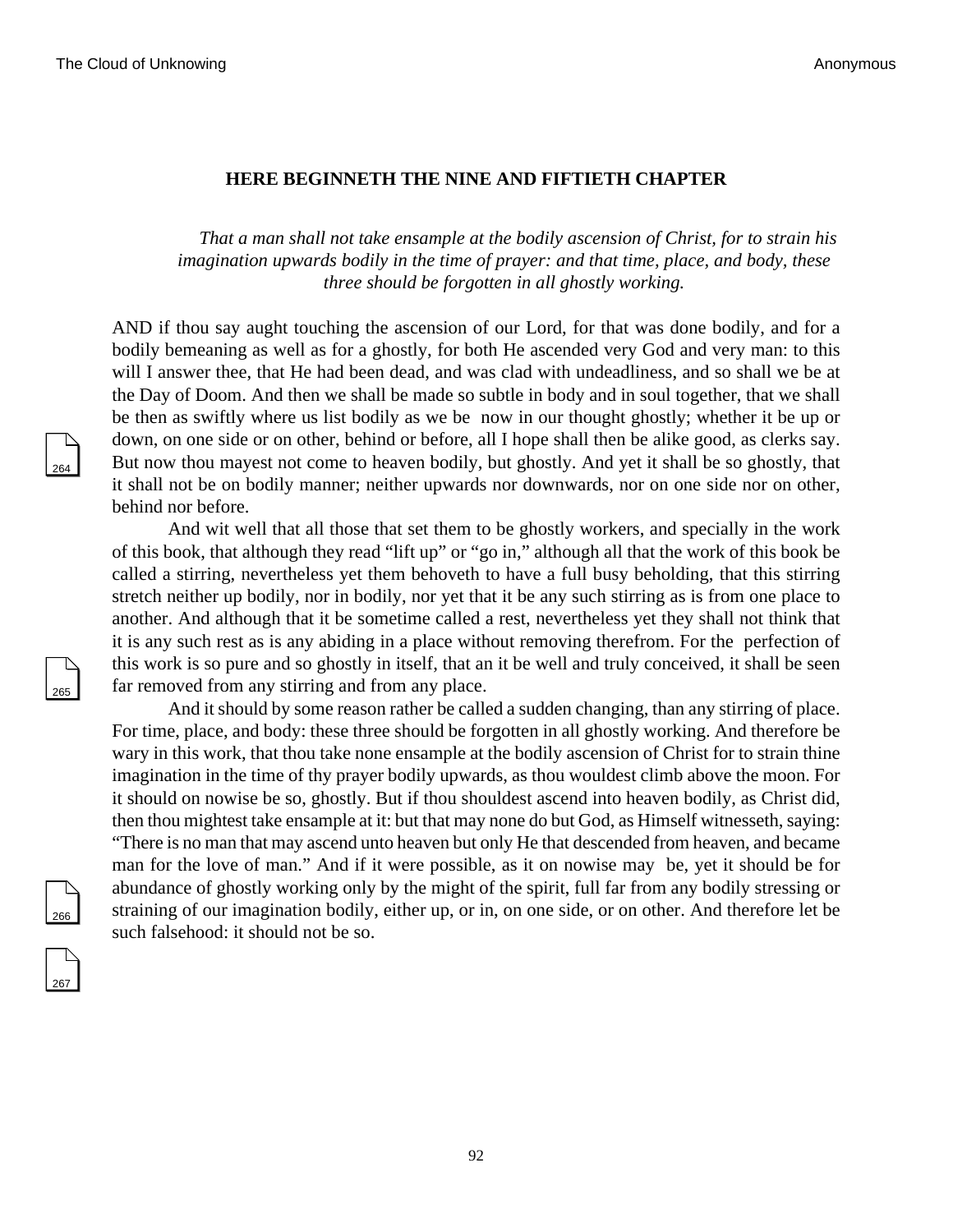# **HERE BEGINNETH THE SIXTIETH CHAPTER**

#### *That the high and the next way to heaven is run by desires, and not by paces of feet.*

BUT now peradventure thou sayest, that how should it then be? For thee thinkest that thou hast very evidence that heaven is upwards; for Christ ascended the air bodily upwards, and sent the Holy Ghost as He promised coming from above bodily, seen of all His disciples; and this is our belief. And therefore thee thinkest since thou hast thus very evidence, why shalt thou not direct thy mind upward bodily in the time of thy prayer?

And to this will I answer thee so feebly as I can, and say: since it so was, that Christ should ascend bodily and thereafter send the Holy Ghost bodily, then it was more seemly that it was upwards and from above than either downwards and from beneath, behind, or before, on one side or on other. But else than for this seemliness, Him needed never the more to have went upwards than downwards; I mean for nearness of the way. For heaven ghostly is as nigh down as up, and up as down: behind as before, before as behind, on one side as other. Insomuch, that whoso had a true desire for to be at heaven, then that same time he were in heaven ghostly. For the high and the next way thither is run by desires, and not by paces of feet. And therefore saith Saint Paul of himself and many other thus; although our bodies be presently here in earth, nevertheless yet our living is in heaven. He meant their love and their desire, the which is ghostly their life. And surely as verily is a soul there where it loveth, as in the body that Doeth by it and to the which it giveth life. And therefore if we will go to heaven ghostly, it needeth not to strain our spirit neither up nor down, nor on one side nor on other.



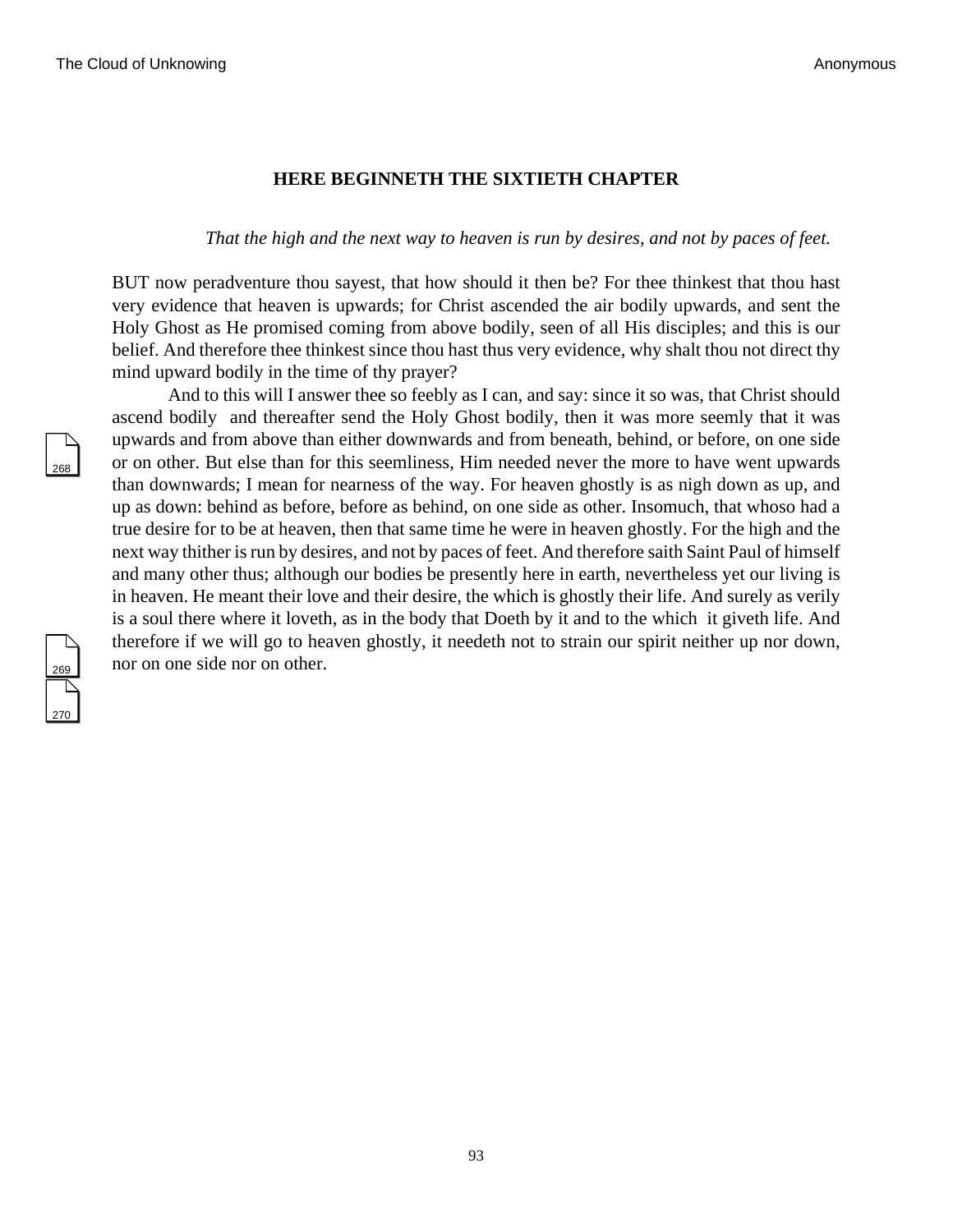## **HERE BEGINNETH THE ONE AND SIXTIETH CHAPTER**

#### *That all bodily thing is subject unto ghostly thing, and is ruled thereafter by the course of nature and not contrariwise.*

NEVERTHELESS it is needful to lift up our eyes and our hands bodily, as it were unto yon bodily heaven, in the which the elements be fastened. I mean if we be stirred of the work of our spirit, and else not. For all bodily thing is subject unto ghostly thing, and is ruled thereafter, and not contrariwise.

Ensample hereof may be seen by the ascension of our Lord: for when the time appointed was come, that Him liked to wend to His Father bodily in His manhood, the which was never nor never may be absent in His Godhead, then mightily by the virtue of the Spirit God, the manhood with the body followed in onehead of person. The visibility of this was most seemly, and most according, to be upward.

This same subjection of the body to the spirit may be in manner verily conceived in the proof of this ghostly work of this book, by them that work therein. For what time that a soul disposeth him effectually to this work, then as fast suddenly, unwitting himself that worketh, the body that peradventure before ere he began was somewhat bent downwards, on one side or on other for ease of the flesh, by virtue of the spirit shall set it upright: following in manner and in likeness bodily the work of the spirit that is made ghostly. And thus it is most seemly to be.

And for this seemliness it is, that a man—the which is the seemliest creature in body that ever God made—is not made crooked to the earthwards, as be an other beasts, but upright to heavenwards. For why? That it should figure in likeness bodily the work of the soul ghostly; the which falleth to be upright ghostly, and not crooked ghostly. Take heed that I say upright ghostly, and not bodily. For how should a soul, the which in his nature hath no manner thing of bodilyness, be strained upright bodily? Nay, it may not be.

And therefore be wary that thou conceive not bodily that which is meant ghostly, although it be spoken in bodily words, as be these, up or down, in or out, behind or before, on one side or on other. For although that a thing be never so ghostly in itself, nevertheless yet if it shall be spoken of, since it so is that speech is a bodily work wrought with the tongue, the which is an instrument of the body, it behoveth always be spoken in bodily words. But what thereof? Shall it therefore be taken and conceived bodily? Nay, but ghostly, as it be meant.

# 271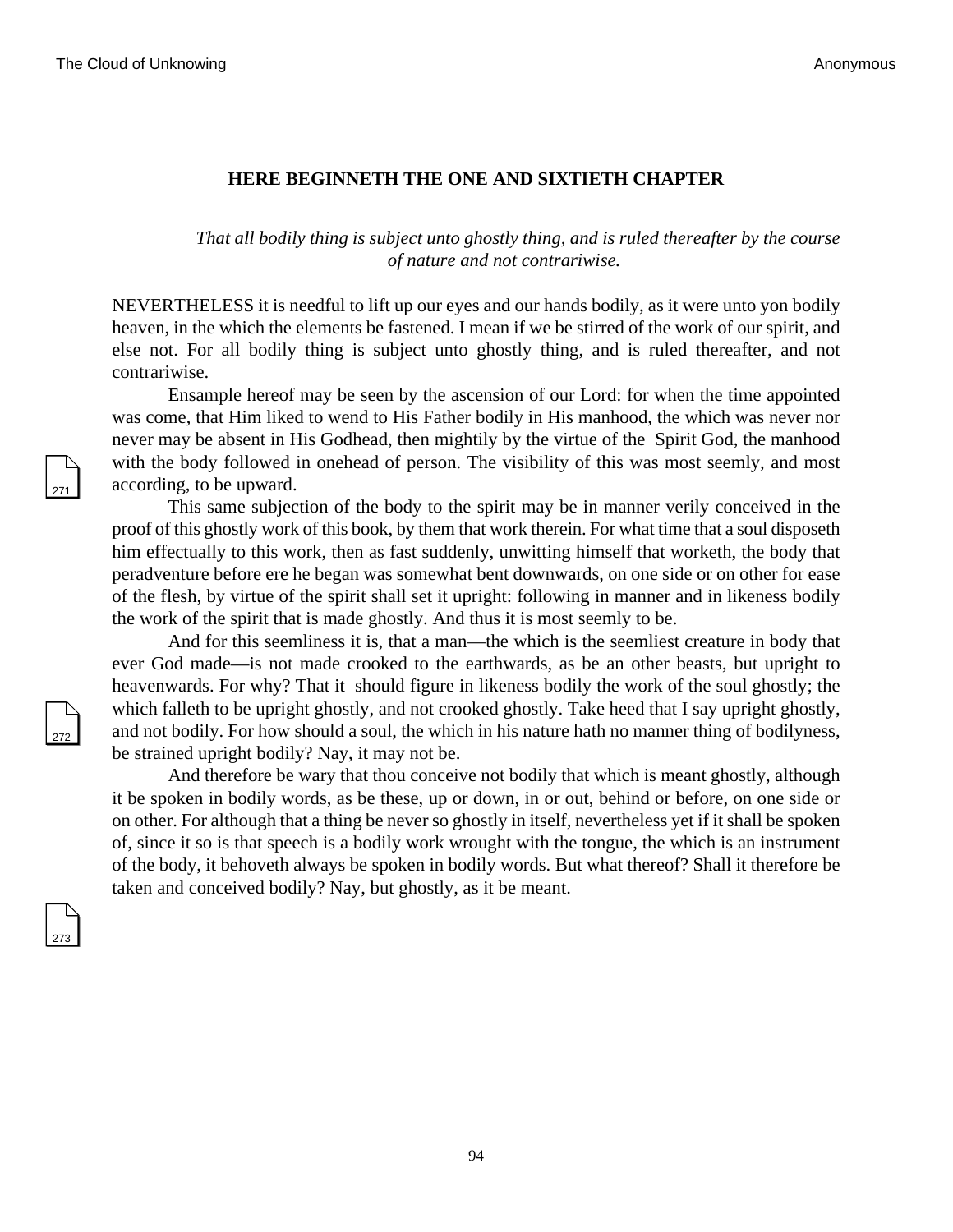# **HERE BEGINNETH THE TWO AND SIXTIETH CHAPTER**

*How a man may wit when his ghostly work is beneath him or without him, and when it is even with him or within him, and when it is above him and under his God.*

AND for this, that thou shalt be able better to wit how they shall be conceived ghostly, these words that be spoken bodily, therefore I think to declare to thee the ghostly bemeaning of some words that fall to ghostly working. So that thou mayest wit clearly without error when thy ghostly work is beneath thee and without thee, and when it is within thee and even with thee, and when it is above thee and under thy God.

All manner of bodily thing is without thy soul and beneath it in nature, yea! the sun and the moon and all the stars, although they be above thy body, nevertheless yet they be beneath thy soul.

All angels and all souls, although they be confirmed and adorned with grace and with virtues, for the which they be above thee in cleanness, nevertheless, yet they be but even with thee in nature.

Within in thyself in nature be the powers of thy soul: the which be these three principal, Memory, Reason, and Will; and secondary, Imagination and Sensuality.

Above thyself in nature is no manner of thing but only God.

Evermore where thou findest written thyself in ghostliness, then it is understood thy soul, and not thy body. And then all after that thing is on the which the powers of thy soul work, thereafter shall the worthiness and the condition of thy work be deemed; whether it be beneath thee, within thee, or above thee.

275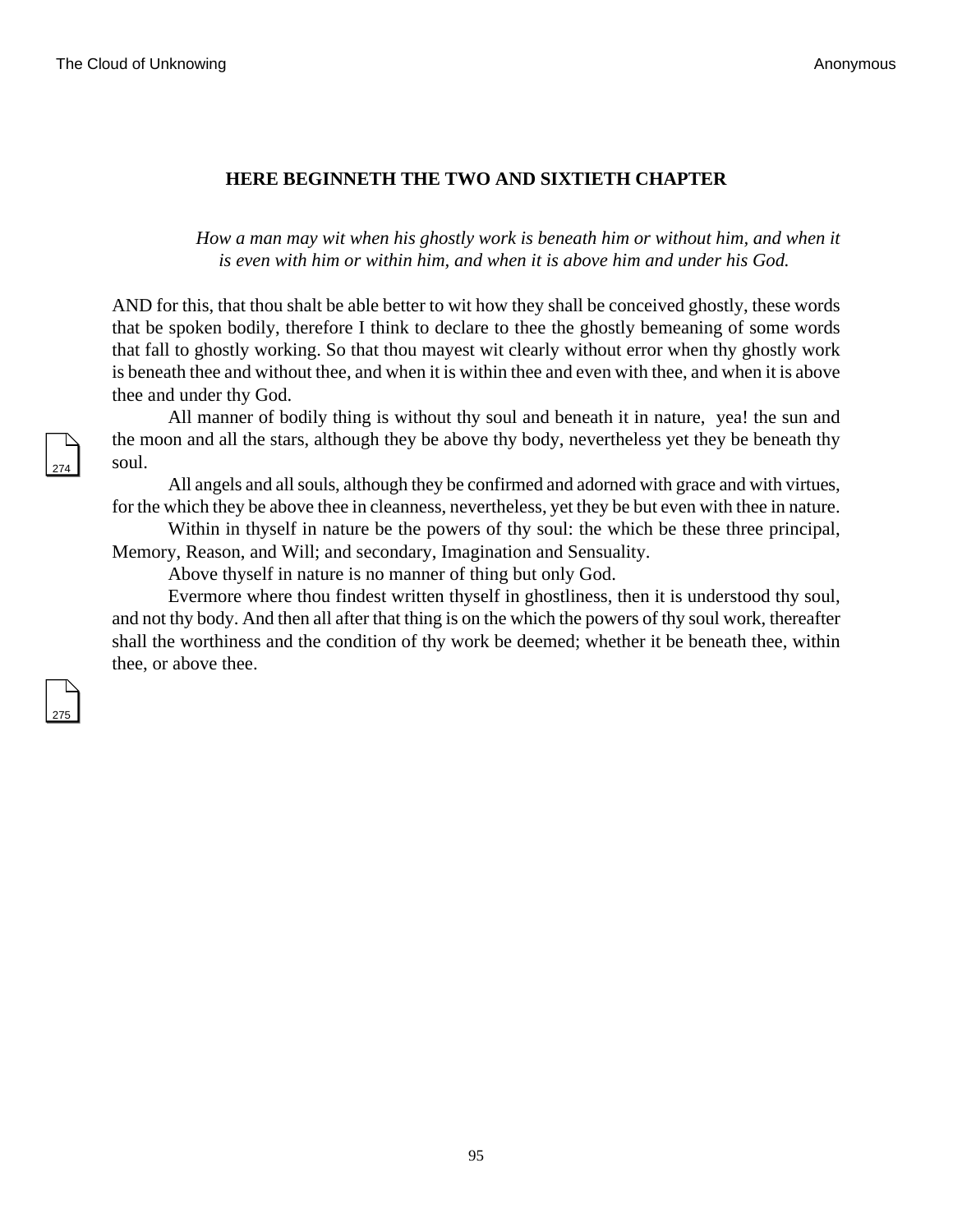# **HERE BEGINNETH THE THREE AND SIXTIETH CHAPTER**

*Of the powers of a soul in general, and how Memory in special is a principal power, comprehending in it all the other powers and all those things in the which they work.*

MEMORY is such a power in itself, that properly to speak and in manner, it worketh not itself. But Reason and Will, they be two working powers, and so is Imagination and Sensuality also. And all these four powers and their works, Memory containeth and comprehendeth in itself. And otherwise it is not said that the Memory worketh, unless such a comprehension be a work.

And therefore it is that I call the powers of a soul, some principal, and some secondary. Not because a soul is divisible, for that may not be: but because all those things in the which they work be divisible, and some principal, as be all ghostly things, and some secondary, as be all bodily things. The two principal working powers, Reason and Will, work purely in themselves in all ghostly things, without help of the other two secondary powers. Imagination and Sensuality work beastly in all bodily things, whether they be present or absent, in the body and with the bodily wits. But by them, without help of Reason and of Will, may a soul never come to for to know the virtue and the conditions of bodily creatures, nor the cause of their beings and their makings.

And for this cause is Reason and Will called principal powers, for they work in pure spirit without any manner of bodilyness: and Imagination and Sensuality secondary, for they work in the body with bodily instruments, the which be our five wits. Memory is called a principal power, for it containeth in it ghostly not only all the other powers, but thereto all those things in the which they work. See by the proof.

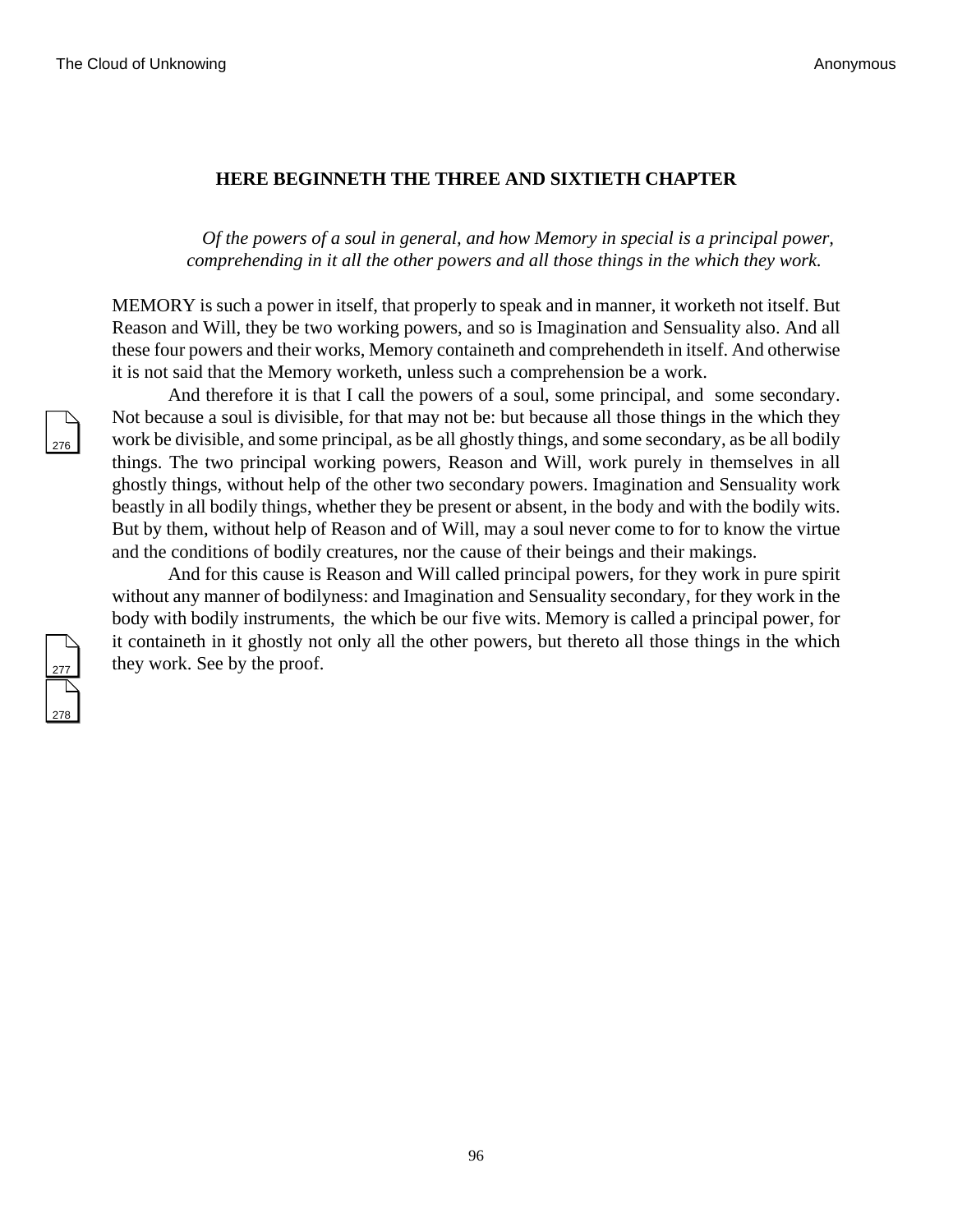# **HERE BEGINNETH THE FOUR AND SIXTIETH CHAPTER**

# *Of the other two principal powers Reason and Will; and of the work of them before sin and after.*

REASON is a power through the which we depart the evil from the good, the evil from the worse, the good from the better, the worse from the worst, the better from the best. Before ere man sinned, might Reason have done all this by nature. But now it is so blinded with the original sin, that it may not con work this work, unless it be illumined by grace. And both the self Reason, and the thing that it worketh in, be comprehended and contained in the Memory.



Will is a power through the which we choose good, after that it be determined with Reason; and through the which we love good, we desire good, and rest us with full liking and consent endlessly in God. Before ere man sinned, might not Will be deceived in his choosing, in his loving, nor in none of his works. For why, it had then by nature to savour each thing as it was; but now it may not do so, unless it be anointed with grace. For ofttimes because of infection of the original sin, it savoureth a thing for good that is full evil, and that hath but the likeness of good. And both the Will and the thing that is willed, the Memory containeth and comprehendeth in it.

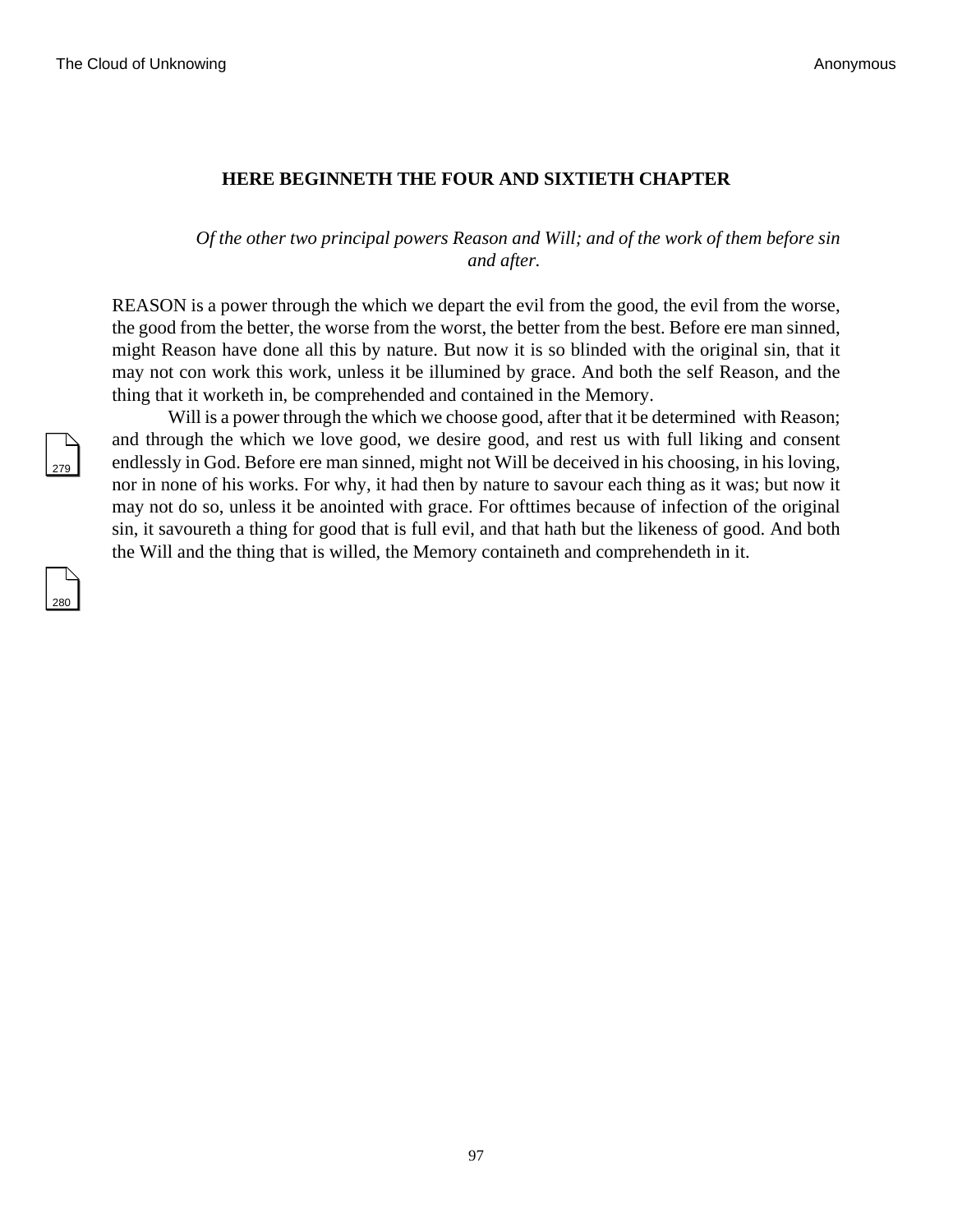# **HERE BEGINNETH THE FIVE AND SIXTIETH CHAPTER**

# *Of the first secondary power, Imagination by name; and of the works and the obedience of it unto Reason, before Sin and after.*

IMAGINATION is a power through the which we portray all images of absent and present things, and both it and the thing that it worketh in be contained in the Memory. Before ere man sinned, was Imagination so obedient unto the Reason, to the which it is as it were servant, that it ministered never to it any unordained image of any bodily creature, or any fantasy of any ghostly creature: but now it is not so. For unless it be refrained by the light of grace in the Reason, else it will never cease, sleeping or waking, for to portray diverse unordained images of bodily creatures; or else some fantasy, the which is nought else but a bodily conceit of a ghostly thing, or else a ghostly conceit of a bodily thing. And this is evermore feigned and false, and next unto error.

This inobedience of the Imagination may clearly be conceived in them that be newlings turned from the world unto devotion, in the time of their prayer. For before the time be, that the Imagination be in great part refrained by the light of grace in the Reason, as it is in continual meditation of ghostly things—as be their own wretchedness, the passion and the kindness of our Lord God, with many such other—they may in nowise put away the wonderful and the diverse thoughts, fantasies, and images, the which be ministered and printed in their mind by the light of the curiosity of Imagination. And all this inobedience is the pain of the original sin.



281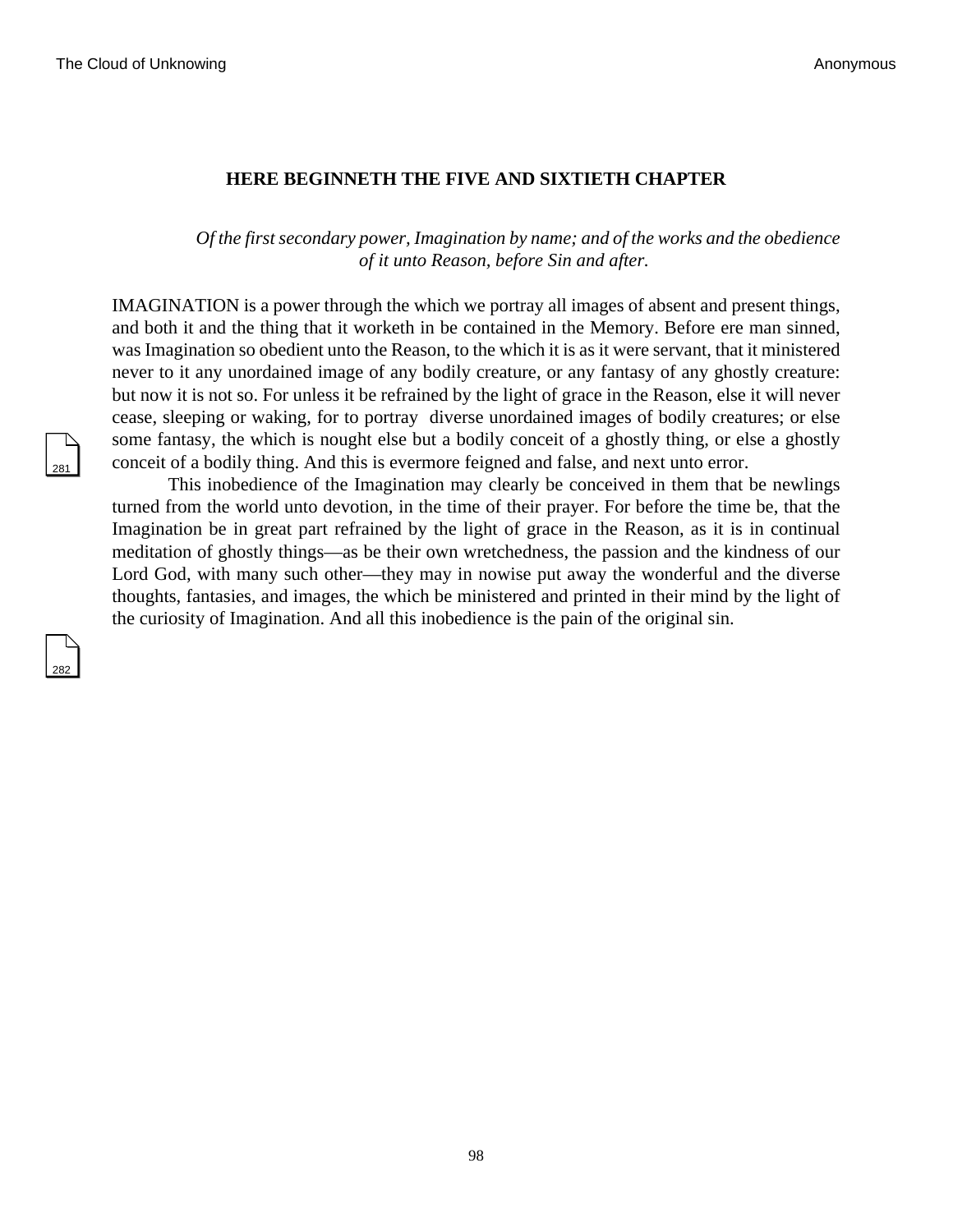The Cloud of Unknowing Anonymous and the Cloud of Unknowing Anonymous Anonymous Anonymous Anonymous Anonymous

# **HERE BEGINNETH THE SIX AND SIXTIETH CHAPTER**

SENSUALITY is a power of our soul, recking and reigning in the bodily wits, through the which we have bodily knowing and feeling of all bodily creatures, whether they be pleasing or unpleasing. And it hath two parts: one through the which it beholdeth to the needfulness of our body, another through the which it serveth to the lusts of the bodily wits. For this same power is it, that grumbleth when the body lacketh the needful things unto it, and that in the taking of the need stirreth us to take more than needeth in feeding and furthering of our lusts: that grumbleth in lacking of pleasing creatures, and lustily is delighted in their presence: that grumbleth in presence of misliking creatures, and is lustily pleased in their absence. Both this power and the thing that it worketh in be contained in the Memory.

Before ere man sinned was the Sensuality so obedient unto the Will, unto the which it is as it were servant, that it ministered never unto it any unordained liking or grumbling in any bodily creature, or any ghostly feigning of liking or misliking made by any ghostly enemy in the bodily wits. But now it is not so: for unless it be ruled by grace in the Will, for to suffer meekly and in measure the pain of the original sin, the which it feeleth in absence of needful comforts and in presence of speedful discomforts, and thereto also for to restrain it from lust in presence of needful comforts, and from lusty plesaunce in the absence of speedful discomforts: else will it wretchedly and wantonly welter, as a swine in the mire, in the wealths of this world and the foul flesh so much that all our living shall be more beastly and fleshly, than either manly or ghostly.

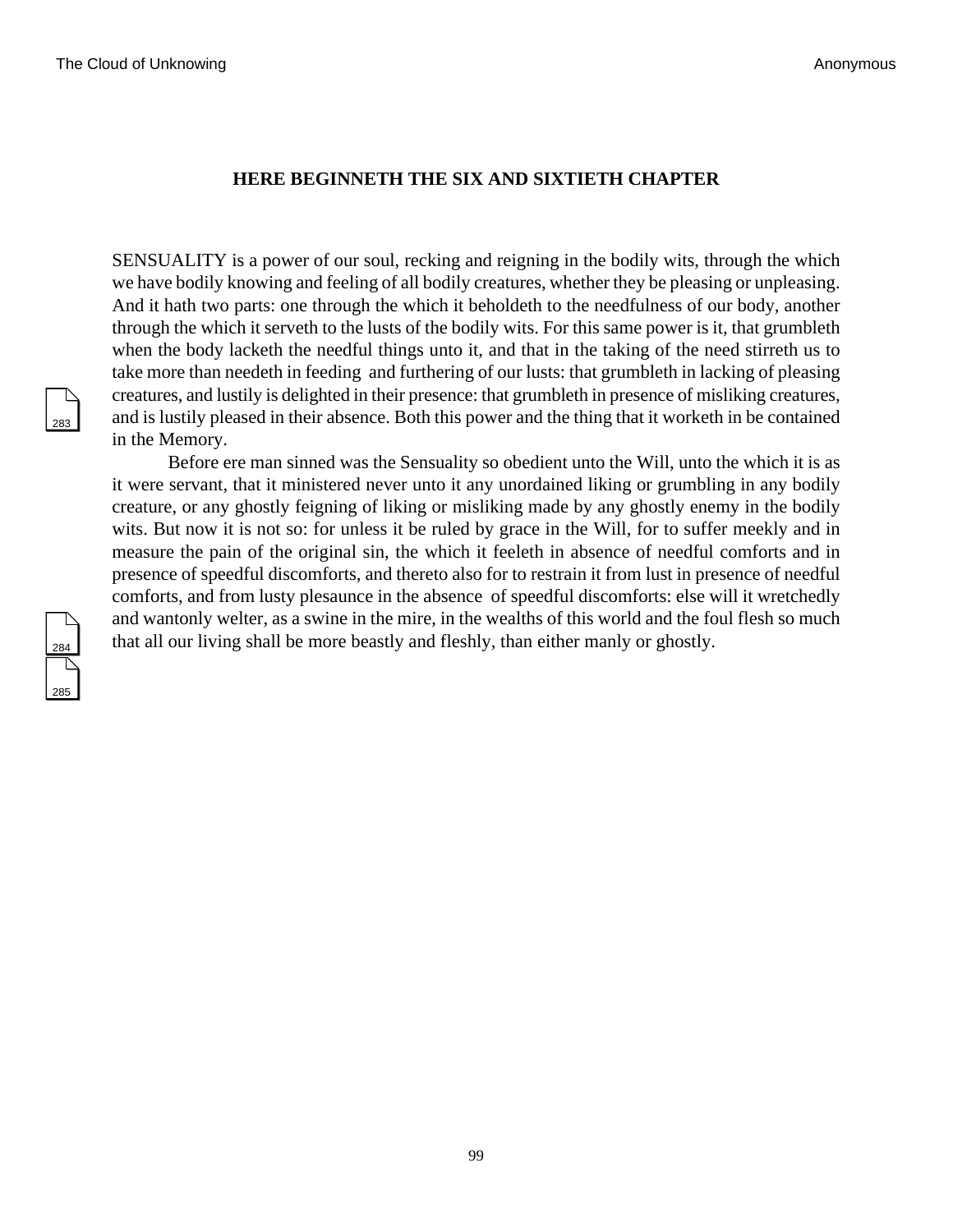#### **HERE BEGINNETH THE SEVEN AND SIXTIETH CHAPTER**

*That whoso knoweth not the powers of a soul and the manner of her working, may lightly be deceived in understanding of ghostly words and of ghostly working; and how a soul is made a God in grace.*

LO, ghostly friend! to such wretchedness as thou here may est see be we fallen for sin: and therefore what wonder is it, though we be blindly and lightly deceived in understanding of ghostly words and of ghostly working, and specially those the which know not yet the powers of their souls and the manners of their working?

For ever when the Memory is occupied with any bodily thing be it taken to never so good an end, yet thou art beneath thyself in this working, and without any soul. And ever when thou feelest thy Memory occupied with the subtle conditions of the powers of thy soul and their workings in ghostly things, as be vices or virtues, of thyself, or of any creature that is ghostly and even with thee in nature, to that end that thou mightest by this work learn to know thyself in furthering of perfection: then thou art within thyself, and even with thyself. But ever when thou feelest thy Memory occupied with no manner of thing that is bodily or ghostly, but only with the self substance of God, as it is and may be, in the proof of the work of this book: then thou art above thyself and beneath thy God.

Above thyself thou art: for why, thou attainest to come thither by grace, whither thou mayest not come by nature. That is to say, to be oned to God, in spirit, and in love, and in accordance of will. Beneath thy God thou art: for why, although it may be said in manner, that in this time God and thou be not two but one in spirit—insomuch that thou or another, for such onehead that feeleth the perfection of this work, may soothfastly by witness of Scripture be called a God—nevertheless yet thou art beneath Him. For why, He is God by nature without beginning; and thou, that sometime wert nought in substance, and thereto after when thou wert by His might and His love made ought, wilfully with sin madest thyself worse than nought, only by His mercy without thy desert are made a God in grace, oned with Him in spirit without departing, both here and in bliss of heaven without any end. So that, although thou be all one with Him in grace, yet thou art full far beneath Him in nature.

Lo, ghostly friend! hereby mayest thou see somewhat in part, that whoso knoweth not the powers of their own soul, and the manner of their working, may full lightly be deceived in understanding of words that be written to ghostly intent. And therefore mayest thou see somewhat the cause why that I durst not plainly bid thee shew thy desire unto God, but I bade thee childishly do that in thee is to hide it and cover it. And this I do for fear lest thou shouldest conceive bodily that that is meant ghostly.







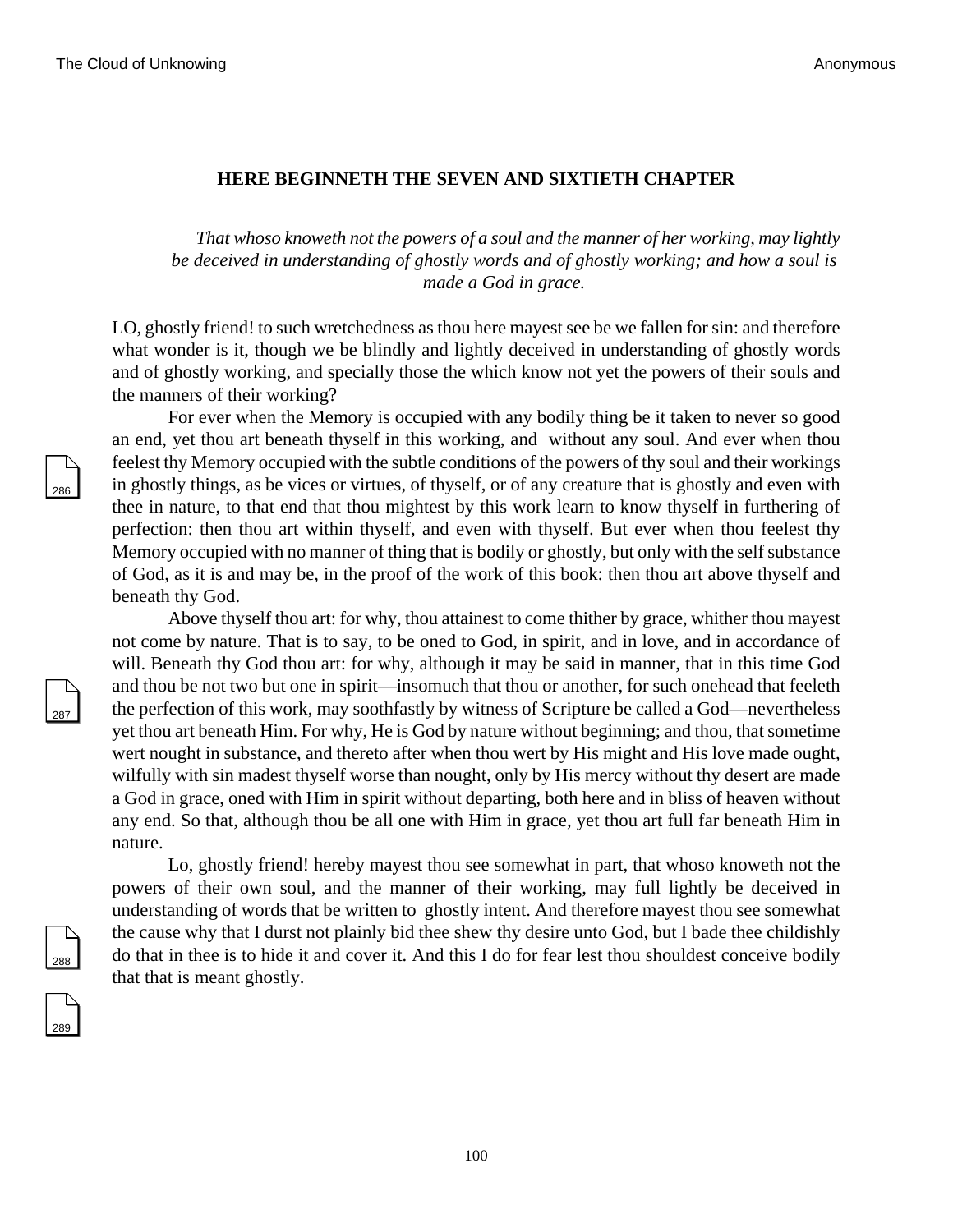#### **HERE BEGINNETH THE EIGHT AND SIXTIETH CHAPTER**

## *That nowhere bodily, is everywhere ghostly; and how our outer man calleth the word of this book nought.*

AND on the same manner, where another man would bid thee gather thy powers and thy wits wholly within thyself, and worship God there—although he say full well and full truly, yea! and no man trulier, an he be well conceived—yet for fear of deceit and bodily conceiving of his words, me list not bid thee do so. But thus will I bid thee. Look on nowise that thou be within thyself. And shortly, without thyself will I not that thou be, nor yet above, nor behind, nor on one side, nor on other.

"Where then," sayest thou, "shall I be? Nowhere, by thy tale!" Now truly thou sayest well; for there would I have thee. For why, nowhere bodily, is everywhere ghostly. Look then busily that thy ghostly work be nowhere bodily; and then wheresoever that that thing is, on the which thou wilfully workest in thy mind in substance, surely there art thou in spirit, as verily as thy body is in that place that thou art bodily. And although thy bodily wits can find there nothing to feed them on, for them think it nought that thou dost, yea! do on then this nought, and do it for God's love. And let not therefore, but travail busily in that nought with a waking desire to will to have God that no man may know. For I tell thee truly, that I had rather be so nowhere bodily, wrestling with that blind nought, than to be so great a lord that I might when I would be everywhere bodily, merrily playing with all this ought as a lord with his own.

Let be this everywhere and this ought, in comparison or this nowhere and this nought. Reck thee never if thy wits cannot reason of this nought; for surely, I love it much the better. It is so worthy a thing in itself, that they cannot reason thereupon. This nought may better be felt than seen: for it is full blind and full dark to them that have but little while looked thereupon. Nevertheless, if I shall soothlier say, a soul is more blinded in feeling of it for abundance of ghostly light, than for any darkness or wanting of bodily light. What is he that calleth it nought? Surely it is our outer man, and not our inner. Our inner man calleth it All; for of it he is well learned to know the reason of all things bodily or ghostly, without any special beholding to any one thing by itself.



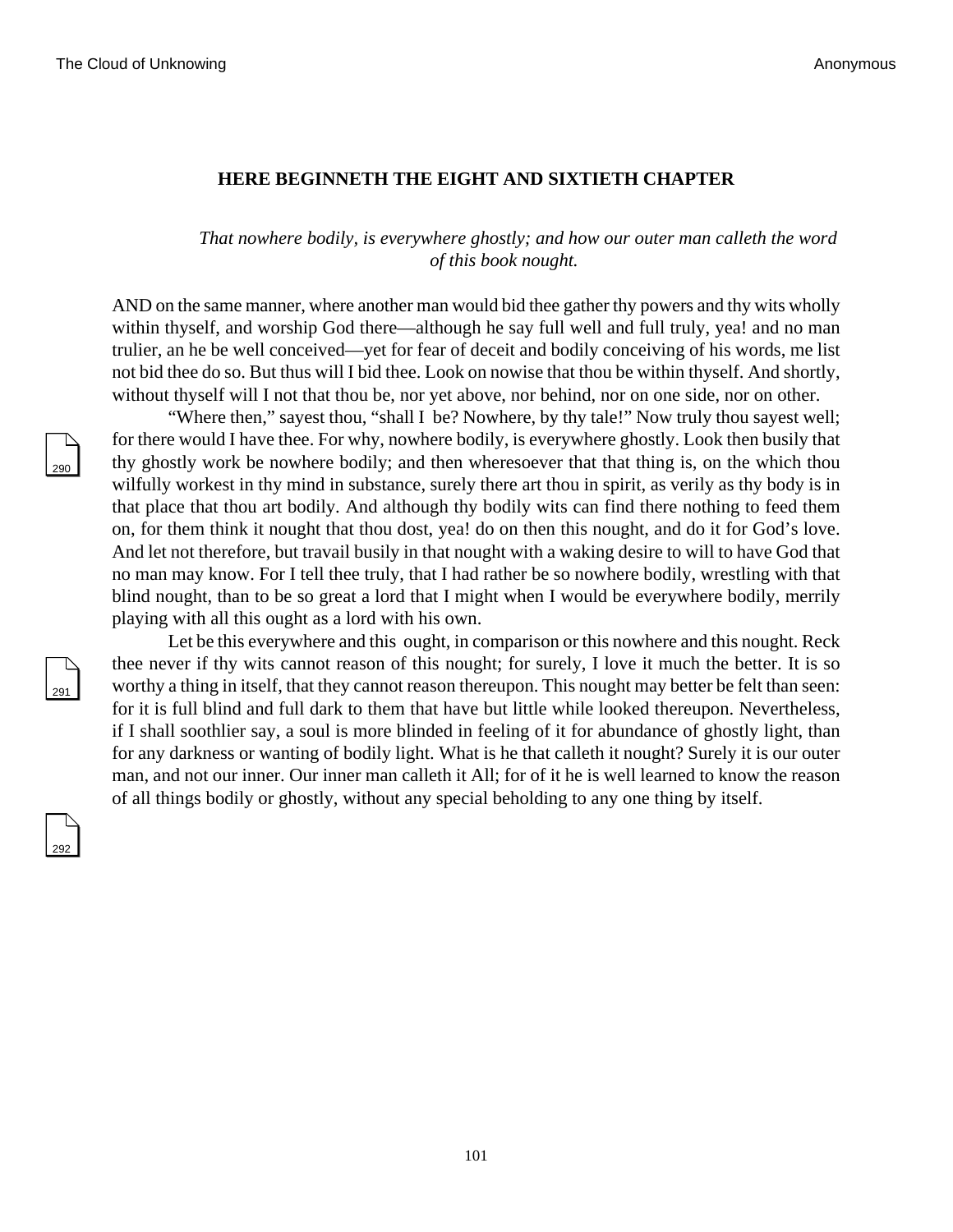## **HERE BEGINNETH THE NINE AND SIXTIETH CHAPTER**

#### *How that a man's affection is marvelously changed in ghostly feeling of this nought, when it is nowhere wrought.*

WONDERFULLY is a man's affection varied in ghostly feeling of this nought when it is nowhere wrought. For at the first time that a soul looketh thereupon, it shall find all the special deeds of sin that ever he did since he was born, bodily or ghostly, privily or darkly painted thereupon. And howsoever that he turneth it about, evermore they will appear before his eyes; until the time be, that with much hard travail, many sore sighings, and many bitter weepings, he have in great part washed them away. Sometime in this travail him think that it is to look thereupon as on hell; for him think that he despaireth to win to perfection of ghostly rest out of that pairs Thus far inwards come many, but for greatness of pain that they feel and for lacking of comfort, they go back in beholding of bodily things: seeking fleshly comforts without, for lacking of ghostly they have not yet deserved, as they should if they had abided.

<span id="page-108-1"></span>For he that abideth feeleth sometime some comfort, and hath some hope of perfection; for he feeleth and seeth that many of his fordone special sins be in great part by help of grace rubbed away. Nevertheless yet ever among he feeleth pain, but he thinketh that it shall have an end, for it waxeth ever less and less. And therefore he calleth it nought else but purgatory. Sometime he can find no special sin written thereupon, but yet him think that sin is a lump, he wot never what, none other thing than himself; and then it may be called the base and the pain of the original sin. Sometime him think that it is paradise or heaven, for diverse wonderful sweetness and comforts, joys and blessed virtues that he findeth therein. Sometime him think it God, for peace and rest that he findeth therein.

<span id="page-108-2"></span>Yea! think what he think will; for evermore he shall find it *a cloud of unknowing,* that is betwixt him and his God.

<span id="page-108-0"></span>



295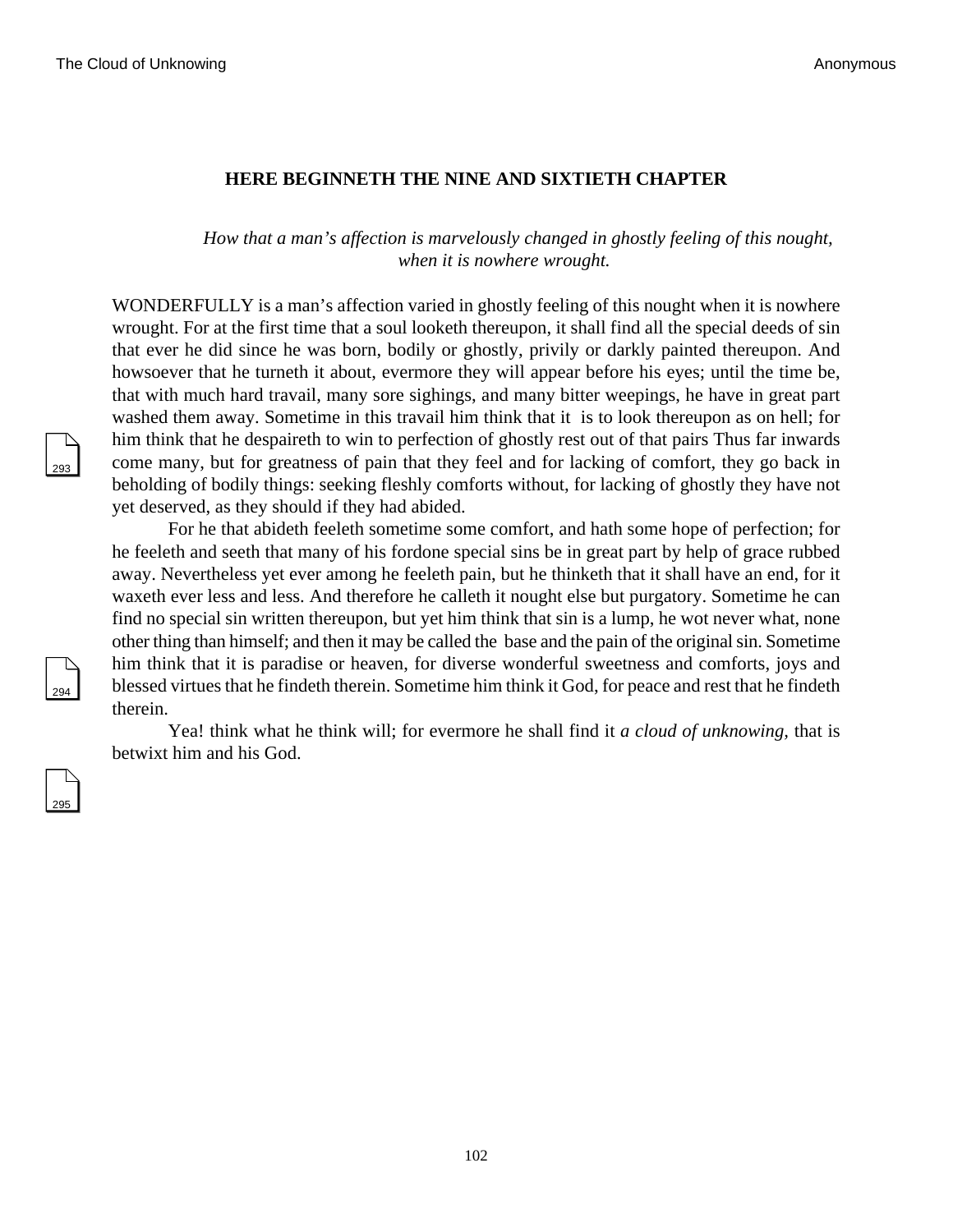#### **HERE BEGINNETH THE SEVENTIETH CHAPTER**

*That right as by the defailing of our bodily wits we begin more readily to come to knowing of ghostly things, so by the defailing of our ghostly wits we begin most readily to come to the knowledge of God, such as is possible by grace to be had here.*

AND therefore travail fast in this nought, and this nowhere, and leave thine outward bodily wits and all that they work in: for I tell thee truly, that this work may not be conceived by them.

<span id="page-109-0"></span>For by thine eyes thou mayest not conceive of anything, unless it be by the length and the breadth, the smallness and the greatness, the roundness and the squareness, the farness and the nearness, and the colour of it. And by thine ears, nought but noise or some manner of sound. By thine nose, nought but either stench or savour. And by thy taste, nought but either sour or sweet, salt or fresh, bitter or liking. And by thy feeling, nought but either hot or cold, hard or tender, soft or sharp. And truly, neither hath God nor ghostly things none of these qualities nor quantities. And therefore leave thine outward wits, and work not with them, neither within nor without: for all those that set them to be ghostly workers within, and ween that they should either hear, smell, or see, taste or feel, ghostly things, either within them or without, surely they be deceived, and work wrong against the course of nature.

<span id="page-109-1"></span>For by nature they be ordained, that with them men should have knowing of all outward bodily things, and on nowise by them come to the knowing of ghostly things. I mean by their works. By their failings we may, as thus: when we read or hear speak of some certain things, and thereto conceive that our outward wits cannot tell us by no quality what those things be, then we may be verily certified that those things be ghostly things, and not bodily things.

<span id="page-109-2"></span>On this same manner ghostly it fareth within our ghostly wits, when we travail about the knowing of God Himself. For have a man never so much ghostly understanding in knowing of all made ghostly things, yet may he never by the work of his understanding come to the knowing of an unmade ghostly thing: the which is nought but God. But by the failing it may: for why, that thing that it faileth in is nothing else but only God. And therefore it was that Saint Denis said, *the most goodly knowing of God is that, the which is known by unknowing.* And truly, whoso will look in Denis' books, he shall find that his words will clearly affirm all that I have said or shall say, from the beginning of this treatise to the end. On otherwise than thus, list me not cite him, nor none other doctor, for me at this time. For sometime, men thought it meekness to say nought of their own heads, unless they affirmed it by Scripture and doctors' words: and now it is turned into curiosity, and shewing of cunning. To thee it needeth not, and therefore I do it not. For whoso hath ears, let him hear, and whoso is stirred for to trow, let him trow: for else, shall they not.





<span id="page-109-3"></span>

299

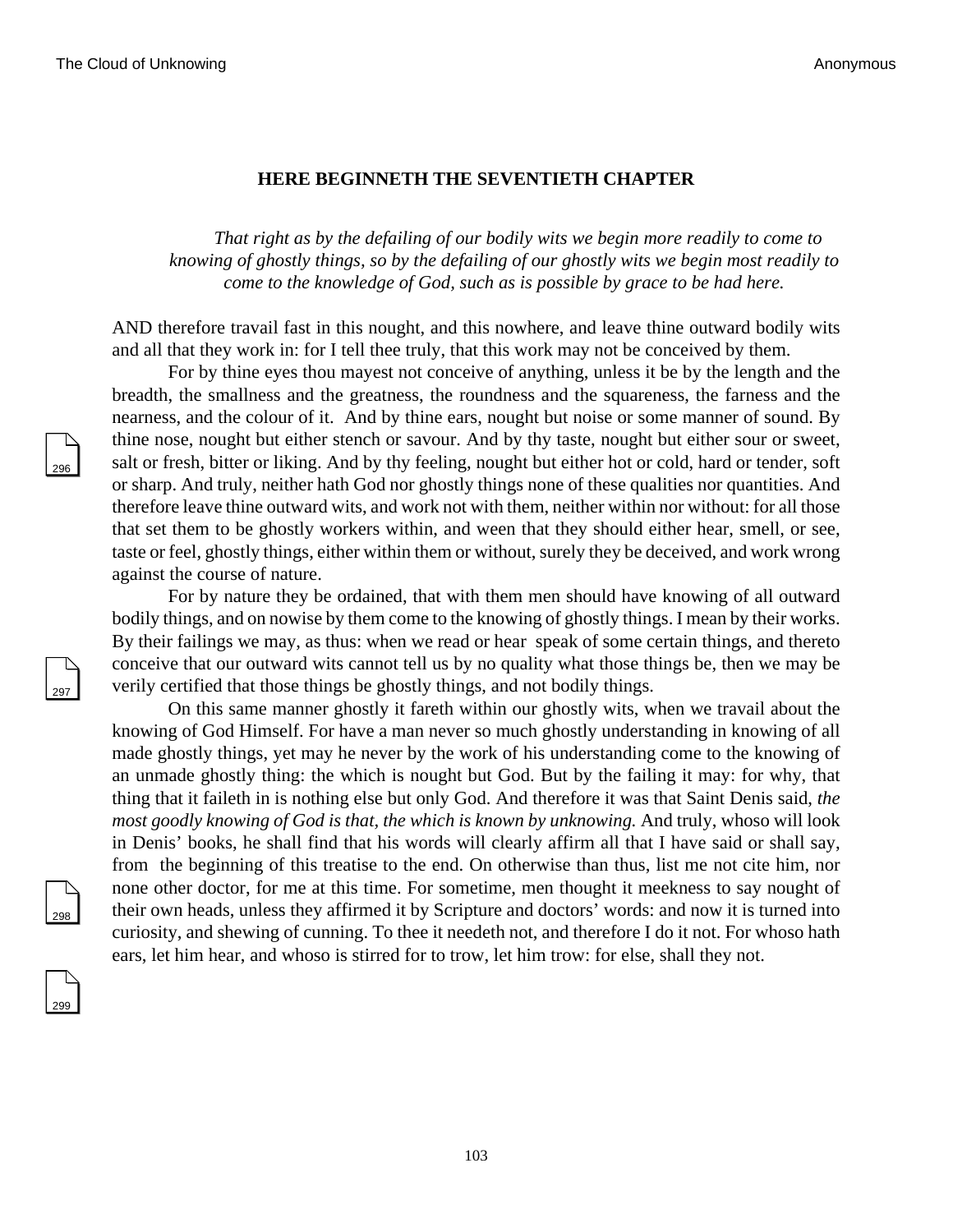## **HERE BEGINNETH THE ONE AND SEVENTIETH CHAPTER**

#### *That some may not come to feel the perfection of this work but in time of ravishing, and some may have it when they will, in the common state of man's soul.*

SOME think this matter so hard and so fearful, that they say it may not be come to without much strong travail coming before, nor conceived but seldom, and that but in the time of ravishing. And to these men will I answer as feebly as I can, and say, that it is all at the ordinance and the disposition of God, after their ableness in soul that this grace of contemplation and of ghostly working is given to.

<span id="page-110-0"></span>For some there be that without much and long ghostly exercise may not come thereto, and yet it shall be but full seldom, and in special calling of our Lord that they shall feel the perfection of this work: the which calling is called ravishing. And some there be that be so subtle in grace and in spirit, and so homely with God in this grace of contemplation, that they may have it when they will in the common state of man's soul: as it is in sitting, going, standing, or kneeling. And yet in this time they have full deliberation of all their wits bodily or ghostly, and may use them if they desire: not without some letting (but without great letting). Ensample of the first we have by Moses, and of this other by Aaron the priest of the Temple: for why, this grace of contemplation is figured by the Ark of the Testament in the old law, and the workers in this grace be figured by them that most meddled them about this Ark, as the story will witness. And well is this grace and this work likened unto that Ark. For right as in that Ark were contained all the jewels and the relics of the Temple, right so in this little love put upon this cloud be contained all the virtues of man's soul, the which is the ghostly Temple of God.

Moses ere he might come to see this Ark and for to wit how it should be made, with great long travail he clomb up to the top of the mountain, and dwelled there, and wrought in a cloud six days: abiding unto the seventh day that our Lord would vouchsafe for to shew unto him the manner of this Ark-making. By Moses's long travail and his late shewing, be understood those that may not come to the perfection of this ghostly work without long travail coming before: and yet but full seldom, and when God will vouchsafe to shew it.

<span id="page-110-3"></span><span id="page-110-2"></span>But that that Moses might not come to see but seldom, and that not without great long travail, Aaron had in his power because of his office, for to see it in the Temple within the Veil as oft as him liked for to enter. And by this Aaron is understood all those the which I spake of above, the which by their ghostly cunning, by help of grace, may assign unto them the perfection of this work as them liketh.

<span id="page-110-1"></span>



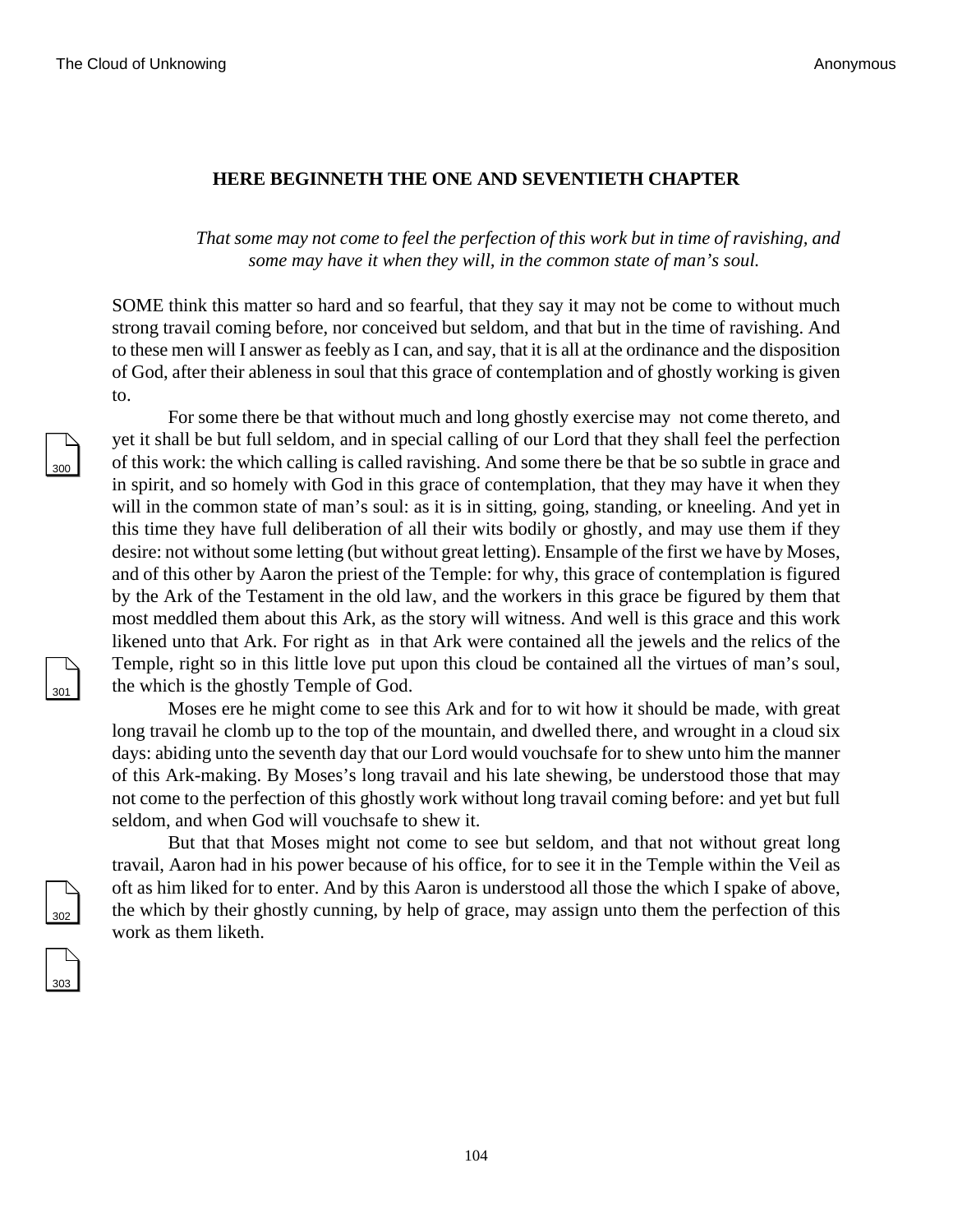## **HERE BEGINNETH THE TWO AND SEVENTIETH CHAPTER**

## *That a worker in this work should not deem nor think of another worker as he feeleth in himself.*

LO! hereby mayest thou see that he that may not come for to see and feel the perfection of this work but by long travail, and yet is it but seldom, may lightly be deceived if he speak, think, and deem other men as he feeleth in himself, that they may not come to it but seldom, and that not without great travail. And on the same manner may he be deceived that may have it when he will, if he deem all other thereafter; saying that they may have it when they will. Let be this: nay, surely he may not think thus. For peradventure, when it liketh unto God, that those that may not at the first time have it but seldom, and that not without great travail, sithen after they shall have it when they will, as oft as them liketh. Ensample of this we have of Moses, that first but seldom, and not without great travail, in the mount might not see the manner of the Ark: and sithen after, as oft as by him liked, saw it in the Veil.

<span id="page-111-1"></span><span id="page-111-0"></span>

| 15<br>з |  |
|---------|--|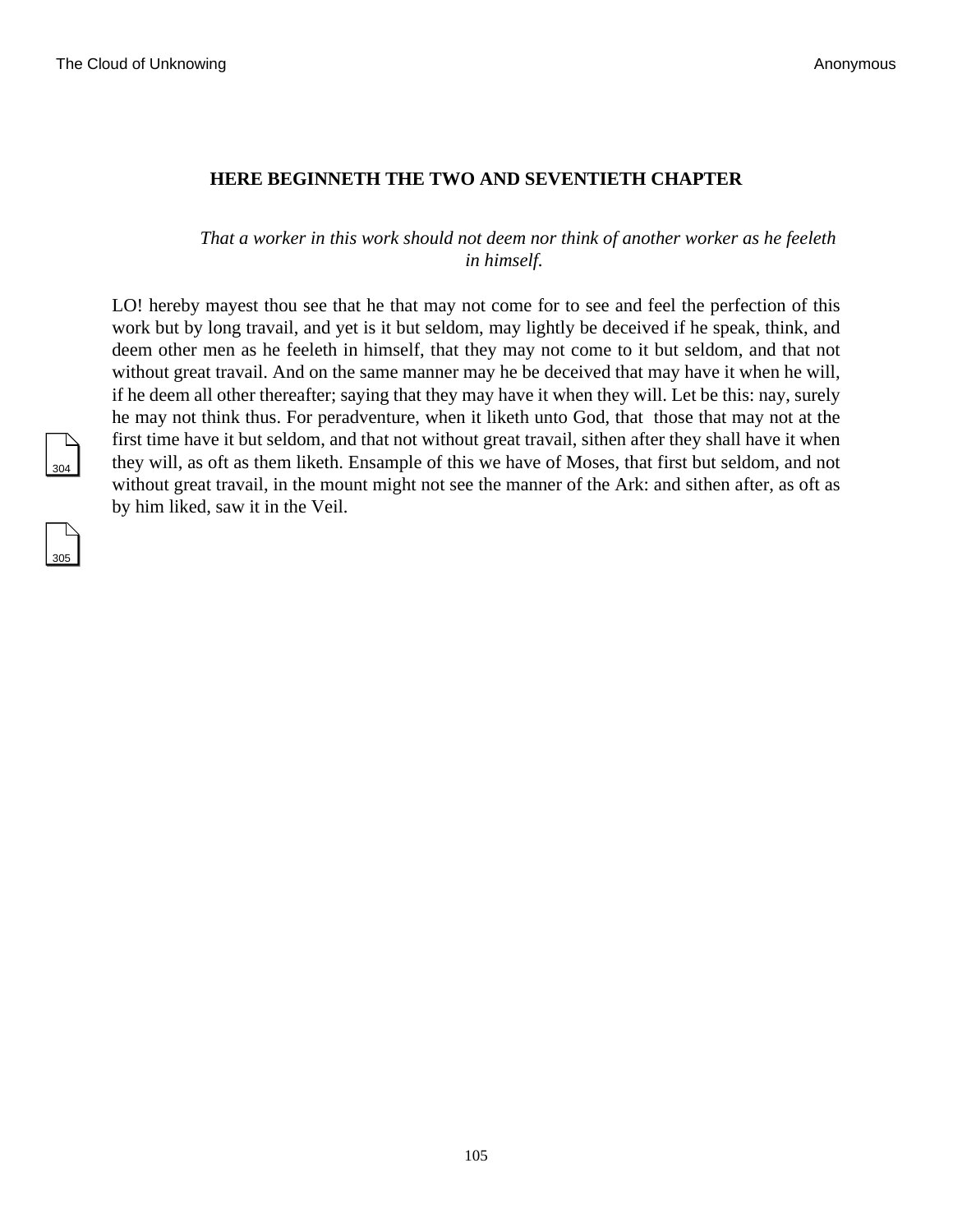#### **HERE BEGINNETH THE THREE AND SEVENTIETH CHAPTER**

*How that after the likeness of Moses, of Bezaleel, and of Aaron meddling them about the Ark of the Testament, we profit on three manners in this grace of contemplation, for this grace is figured in that Ark.*

THREE men there were that most principally meddled them with this Ark of the Old Testament: Moses, Bezaleel, Aaron. Moses learned in the mount of our Lord how it should be made. Bezaleel wrought it and made it in the Veil after the ensample that was shewed in the mountain. And Aaron had it in keeping in the Temple, to feel it and see it as oft as him liked.

<span id="page-112-0"></span>At the likeness of these three, we profit on three manners in this grace of contemplation. Sometime we profit only by grace, and then we be likened unto Moses, that for all the climbing and the travail that he had into the mount might not come to see it but seldom: and yet was that sight only by the shewing of our Lord when Him liked to shew it, and not for any desert of his travail. Sometime we profit in this grace by our own ghostly cunning, helped with grace, and then be we likened to Bezaleel, the which might not see the Ark ere the time that he had made it by his own travail, helped with the ensample that was shewed unto Moses in the mount. And sometime we profit in this grace by other men's teaching, and then be we likened to Aaron, the which had it in keeping and in custom to see and feel the Ark when him pleased, that Bezaleel had wrought and made ready before to his hands.

<span id="page-112-1"></span>Lo! ghostly friend, in this work, though it be childishly and lewdly spoken, I bear, though I be a wretch unworthy to teach any creature, the office of Bezaleel: making and declaring in manner to thine hands the manner of this ghostly Ark. But far better and more worthily than I do, thou mayest work if thou wilt be Aaron: that is to say, continually working therein for thee and for me. Do then so I pray thee, for the love of God Almighty. And since we be both called of God to work in this work, I beseech thee for God's love fulfil in thy part what lacketh of mine.



<span id="page-112-2"></span>

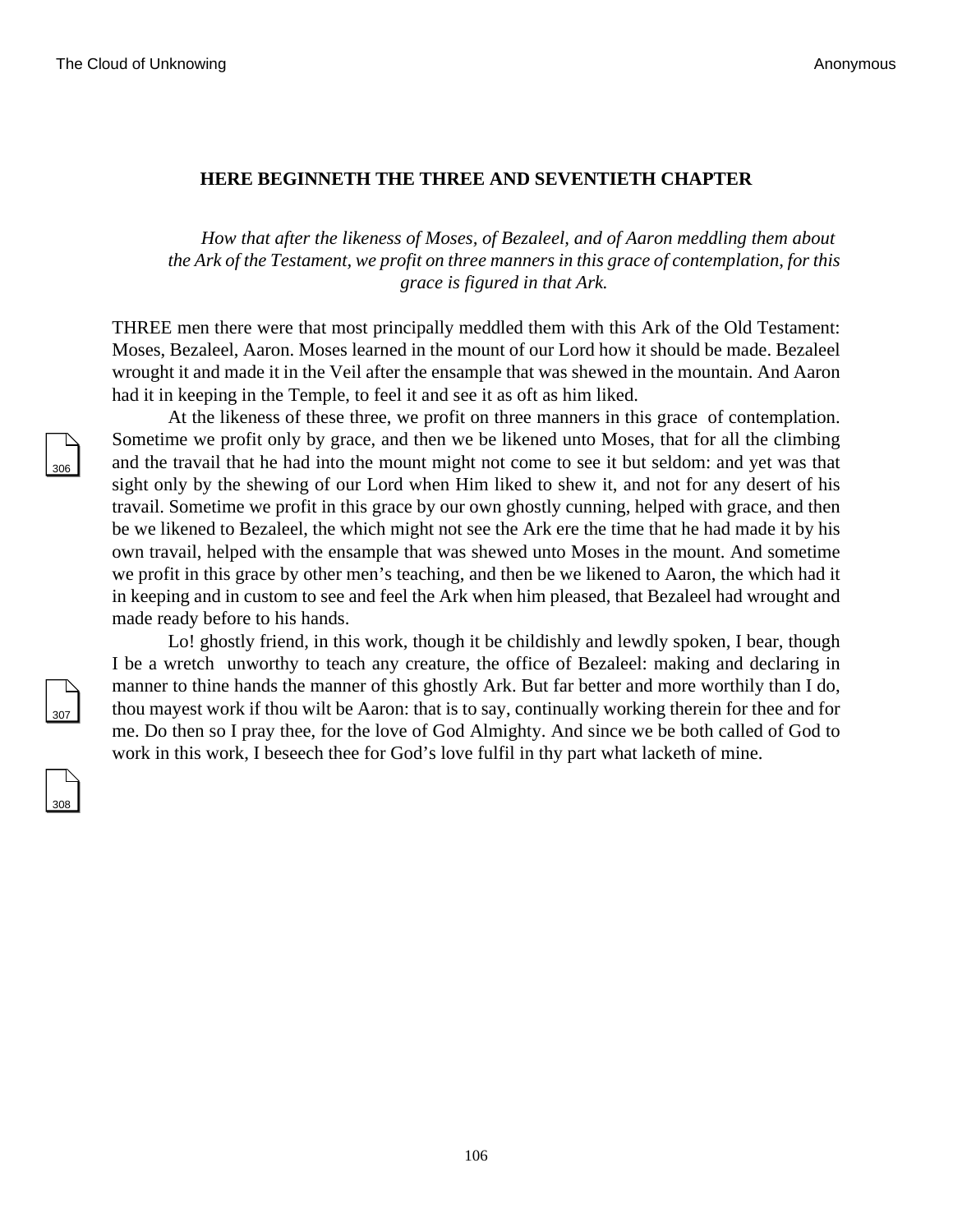### **HERE BEGINNETH THE FOUR AND SEVENTIETH CHAPTER**

*How that the matter of this book is never more read or spoken, nor heard read or spoken, of a soul disposed thereto without feeling of a very accordance to the effect of the same work: and of rehearsing of the same charge that is written in the prologue.*

<span id="page-113-0"></span>AND if thee think that this manner of working be not according to thy disposition in body and in soul, thou mayest leave it and take another, safely with good ghostly counsel without blame. And then I beseech thee that thou wilt have me excused, for truly I would have profited unto thee in this writing at my simple cunning; and that was mine intent. And therefore read over twice or thrice; and ever the ofter the better, and the more thou shalt conceive thereof. Insomuch, peradventure, that some sentence that was full hard to thee at the first or the second reading, soon after thou shalt think it easy.

Yea! and it seemeth impossible to mine understanding, that any soul that is disposed to this work should read it or speak it, or else hear it read or spoken, but if that same soul should feel for that time a very accordance to the effect of this work. And then if thee think it doth thee good, thank God heartily, and for God's love pray for me.

<span id="page-113-1"></span>Do then so. And I pray thee for God's love that thou let none see this book, unless it be such one that thee think is like to the book; after that thou findest written in the book before, where it telleth what men and when they should work in this work. And if thou shalt let any such men see it, then I pray thee that thou bid them take them time to look it all over. For peradventure there is some matter therein in the beginning, or in the midst, the which is hanging and not fully declared there as it standeth. But if it be not there, it is soon after, or else in the end. And thus if a man saw one part and not another, peradventure he should lightly be led into error: and therefore I pray thee to work as I say thee. And if thee think that there be any matter therein that thou wouldest have more opened than it is, let me wit which it is, and thy conceit thereupon; and at my simple cunning it shall be amended if I can.

<span id="page-113-2"></span>Fleshly janglers, flatterers and blamers, ronkers and ronners, and all manner of pinchers, cared I never that they saw this book: for mine intent was never to write such thing to them. And therefore I would not that they heard it, neither they nor none of these curious lettered nor unlearned men: yea! although they be full good men in active living, for it accordeth not to them.



311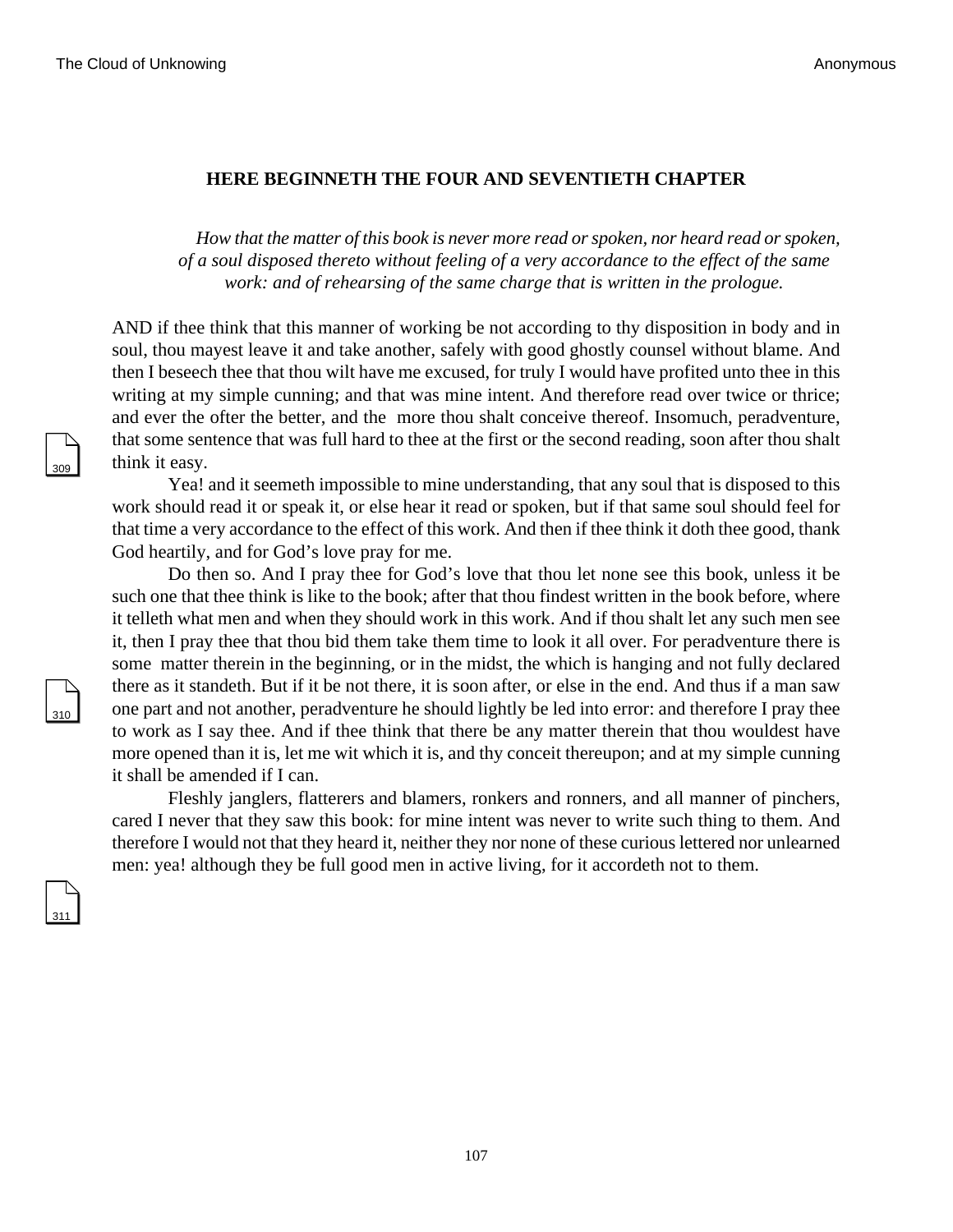#### **HERE BEGINNETH THE FIVE AND SEVENTIETH CHAPTER**

#### *Of some certain tokens by the which a man may prove whether he be called of God to work in this work*

ALL those that read or hear the matter of this book be read or spoken, and in this reading or hearing think it a good and liking thing, be never the rather called of God to work in this work, only for this liking stirring that they feel in the time of this reading. For peradventure this stirring cometh more of a natural curiosity of wit, than of any calling of grace.

<span id="page-114-0"></span>But, if they will prove whence this stirring cometh, they may prove thus, if them liketh. First let them look if they have done that in them is before, abling them thereto in cleansing of their conscience at the doom of Holy Church, their counsel according. If it be thus, it is well inasmuch: but if they will wit more near, let them look if it be evermore pressing in their remembrance more customably than is any other of ghostly exercise. And if them think that there is no manner of thing that they do, bodily or ghostly, that is sufficiently done with witness of their conscience, unless this privy little love pressed be in manner ghostly the chief of all their work: and if they thus feel, then it is a token that they be called of God to this work, and surely else not.

<span id="page-114-1"></span>I say not that it shall ever last and dwell in all their minds continually, that be called to work in this work. Nay, so is it not. For from a young ghostly prentice in this work, the actual feeling thereof is ofttimes withdrawn for divers reasons. Sometime, for he shall not take over presumptuously thereupon, and ween that it be in great part in his own power to have it when him list, and as him list. And such a weening were pride. And evermore when the feeling of grace is withdrawn, pride is the cause: not ever pride that is, but pride that should be, were it not that this feeling of grace were withdrawn. And thus ween ofttimes some young fools, that God is their enemy; when He is their full friend.

<span id="page-114-2"></span>Sometimes it is withdrawn for their carelessness; and when it is thus, they feel soon after a full bitter pain that beateth them full sore. Sometimes our Lord will delay it by an artful device, for He will by such a delaying make it grow, and be had more in dainty when it is new found and felt again that long had been lost. And this is one of the readiest and sovereignest tokens that a soul may have to wit by, whether he be called or not to work in this work, if he feel after such a delaying and a long lacking of this work, that when it cometh suddenly as it doth, unpurchased with any means, that he hath then a greater fervour of desire and greater love longing to work in this work, than ever he had any before. Insomuch, that ofttimes I trow, he hath more joy of the finding thereof than ever he had sorrow of the losing.

And if it be thus, surely it is a very token without error, that he is called of God to work in this work, whatsoever that he be or hath been.

For not what thou art, nor what thou hast been, beholdeth God with His merciful eyes; but that thou wouldest be. And Saint Gregory to witness, that all holy desires grow by delays: and if they wane by delays, then were they never holy desires. For he that feeleth ever less joy and less, in new findings and sudden presentations of his old purposed desires, although they may be called





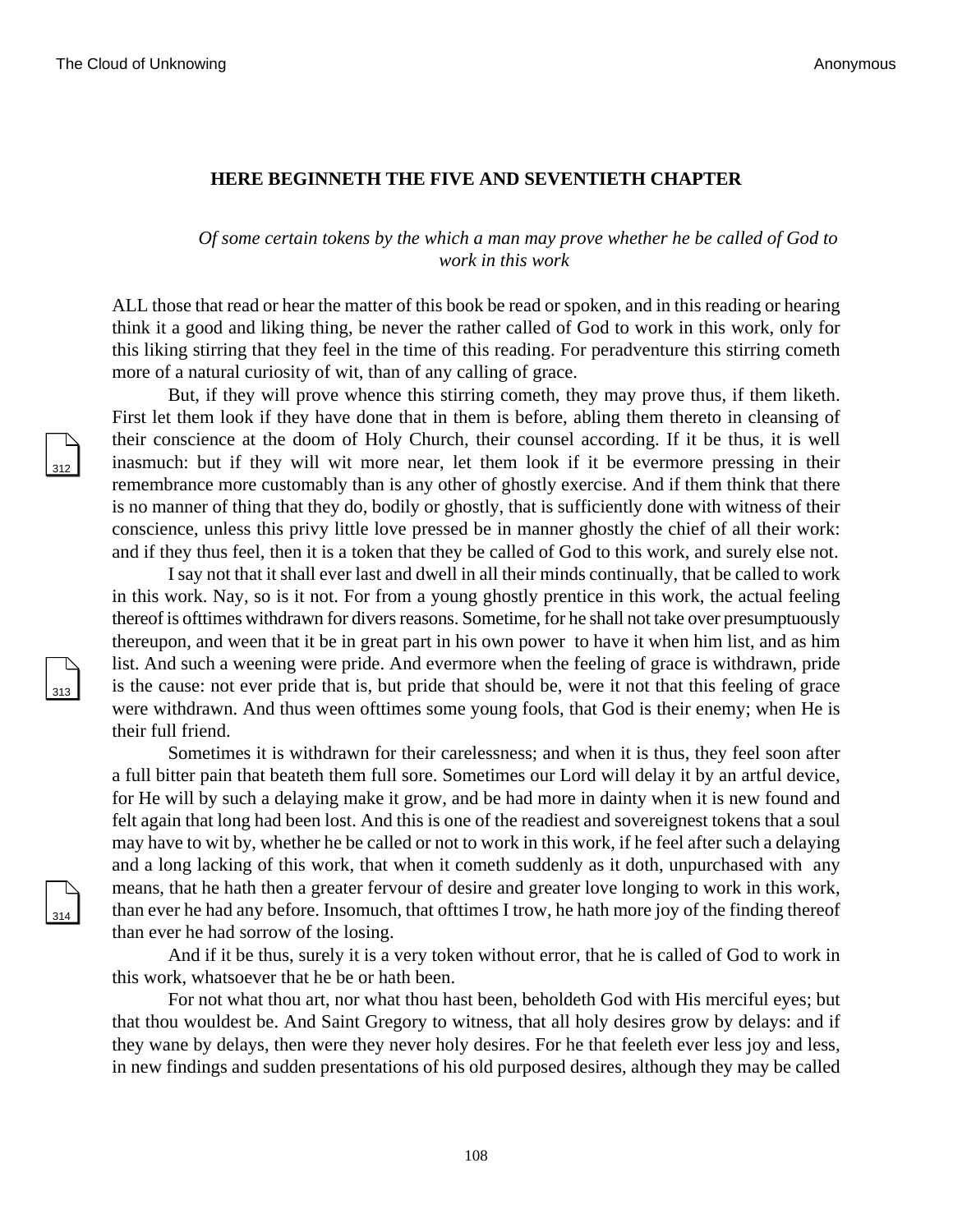315

natural desires to the good, nevertheless holy desires were they never. Of this holy desire speaketh Saint Austin and saith, that all the life of a good Christian man is nought else but holy desire.

<span id="page-115-0"></span>Farewell, ghostly friend, in God's blessing and mine! And I beseech Almighty God, that true peace, holy counsel, and ghostly comfort in God with abundance of grace, evermore be with thee and all God's lovers in earth. Amen.

HERE ENDETH THE CLOUD OF UNKNOWING.